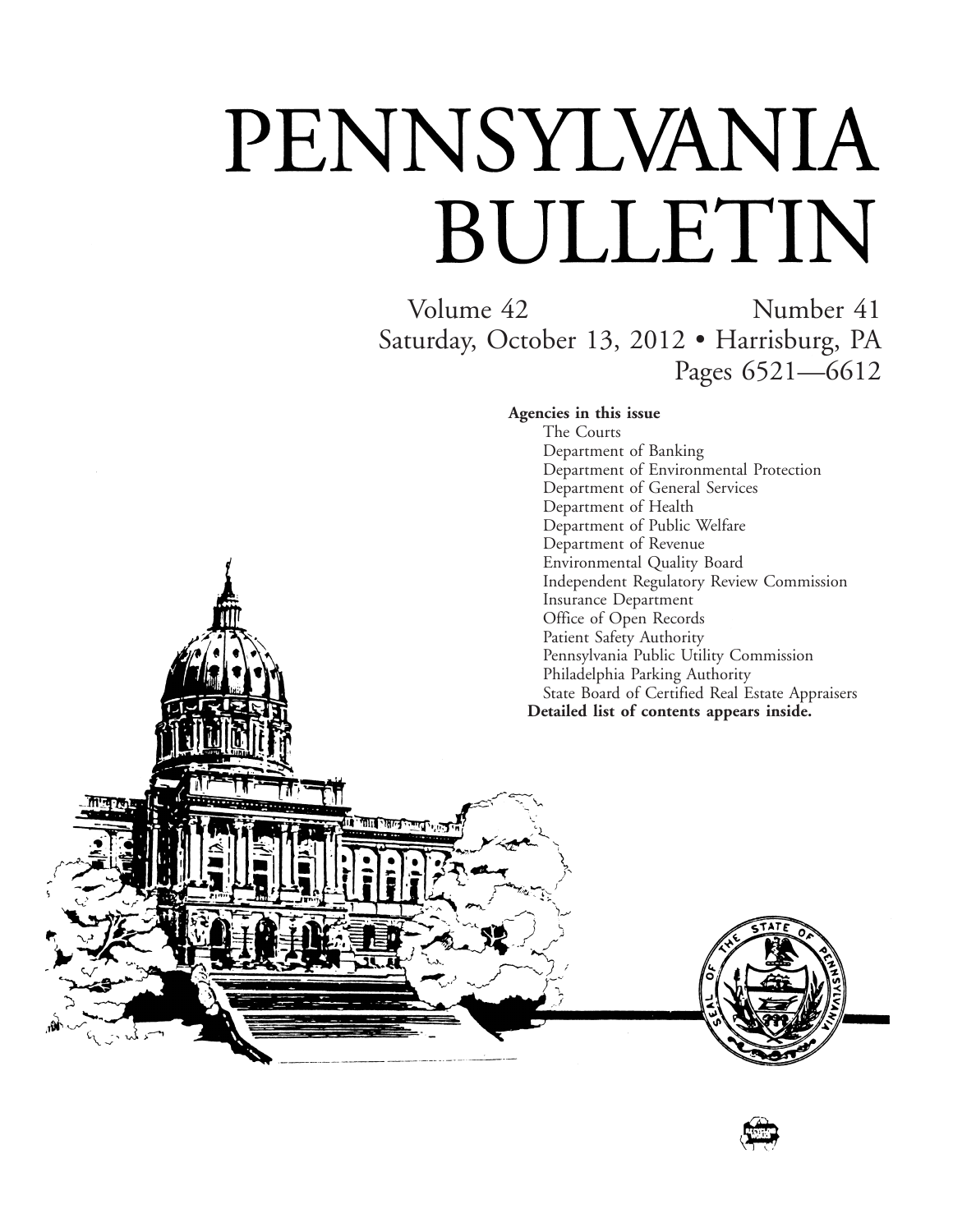| Latest Pennsylvania Code Reporters<br>(Master Transmittal Sheets):<br>No. 455, October 2012 | If information on mailing label is incorrect, please make changes in space provided below and mail to:<br>17055-3198<br><b>ZOILLI&amp;USSINS NAINULON AONGLAMED</b><br>CUT ON DOTTED LINES AND ENCLOSE IN AN ENVELOPE<br>Pennsylvania Bulletin<br>Ž<br>Mechanicsburg, PA<br>Church Rd<br>CATIONS.<br>FRY COMMUNI<br><b>W 008</b><br>Attn: | CUSTOMER NUMBER (6 digit number above name) | NAME OF INDIVIDUAI | OFFICE NAME-TITLE | ADDRESS (Number and Street) | (Zip Code)<br>Gtate)<br><b>City</b> | <b>LEGIBLY</b><br><b>YPE OR PRINT</b> |
|---------------------------------------------------------------------------------------------|-------------------------------------------------------------------------------------------------------------------------------------------------------------------------------------------------------------------------------------------------------------------------------------------------------------------------------------------|---------------------------------------------|--------------------|-------------------|-----------------------------|-------------------------------------|---------------------------------------|
| <b>PENNSYLVANIA</b><br><b>BULLETIN</b><br><b>ALL</b>                                        | published weekly by Fry Communications, Inc. for the<br>Commonwealth of Pennsylvania, Legislative Reference Bu-<br>reau 641 Main Capital Building Harrisburg Pa 17120                                                                                                                                                                     |                                             |                    |                   |                             |                                     |                                       |

Postmaster send address changes to:

FRY COMMUNICATIONS Attn: *Pennsylvania Bulletin* 800 W. Church Rd. Mechanicsburg, Pennsylvania 17055-3198 (717) 766-0211 ext. 2340 (800) 334-1429 ext. 2340 (toll free, out-of-State) (800) 524-3232 ext. 2340 (toll free, in State)

reau, 641 Main Capitol Building, Harrisburg, I under the policy supervision and direction of the Joint Committee on Documents pursuant to Part II of Title 45 of the Pennsylvania Consolidated Statutes (relating to publication and effectiveness of Commonwealth Documents). Subscription rate \$82.00 per year, postpaid to points in the United States. Individual copies \$2.50. Checks for subscriptions and individual copies should be made payable to "*Fry Communications, Inc.*'' Periodicals postage paid at Harrisburg, Pennsylvania.

Orders for subscriptions and other circulation matters should be sent to:

Fry Communications, Inc. Attn: *Pennsylvania Bulletin* 800 W. Church Rd. Mechanicsburg, PA 17055-3198

Copyright © 2012 Commonwealth of Pennsylvania

Editorial preparation, composition, printing and distribution of the *Pennsylvania Bulletin* is effected on behalf of the Commonwealth of Pennsylvania by FRY COMMUNICATIONS, Inc., 800 W. Church Road, Mechanicsburg, Pennsylvania 17055-3198.

(ISSN 0162-2137)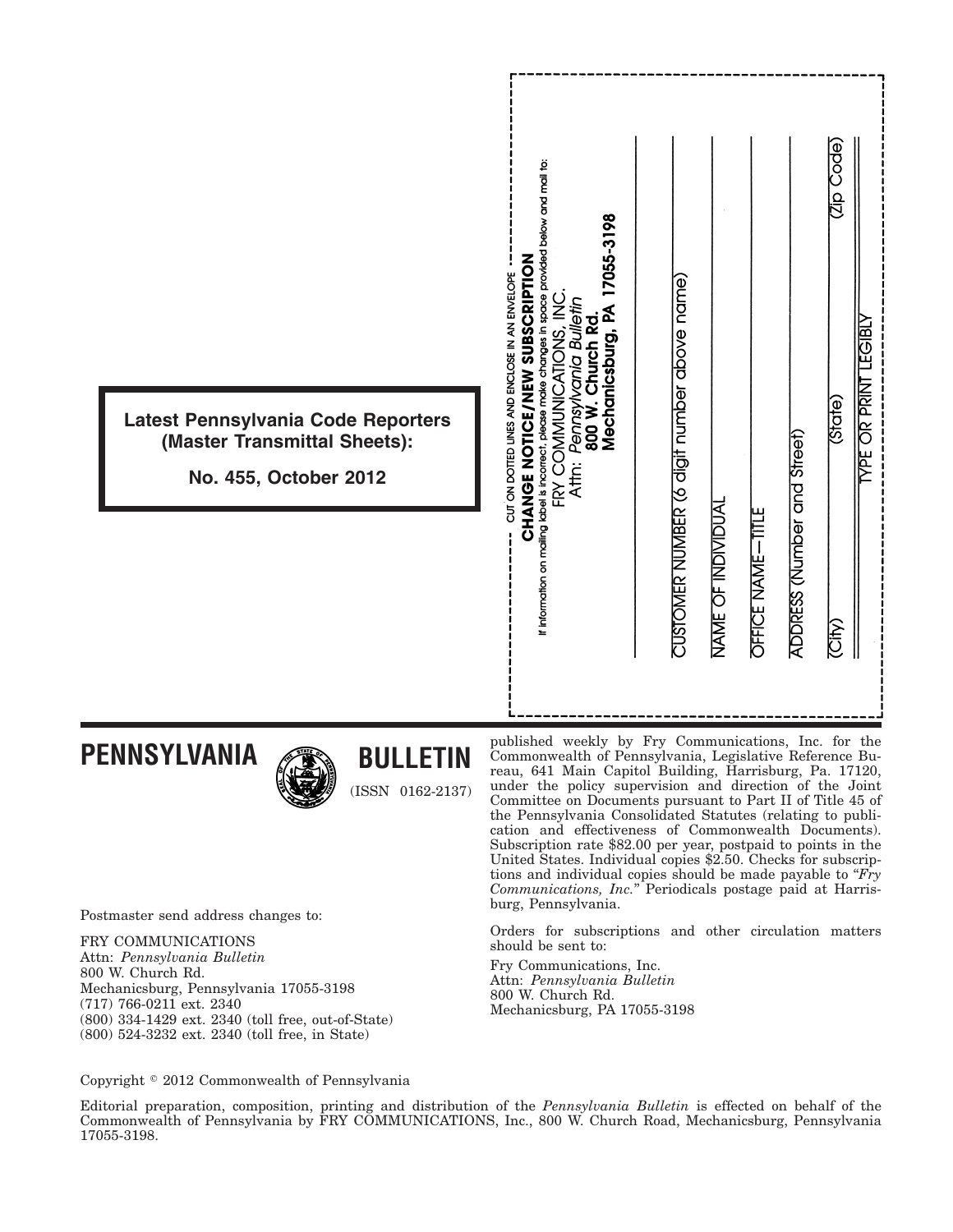# **CONTENTS**

### **THE COURTS**

#### **DISCIPLINARY BOARD OF THE SUPREME COURT**

| Notice of disbarment | 6534 |
|----------------------|------|
| Notice of suspension | 6535 |

#### **LOCAL COURT RULES**

#### **Schuylkill County**

| Amend/adopt civil rules of procedure 1915.1(b);            |  |
|------------------------------------------------------------|--|
| 1915.3(a), (a.1), (a.2); $1915.4(f.1)$ ; $1915.4-2(b.1)$ , |  |
|                                                            |  |
| Amend civil rule of procedure 1915.15 form of              |  |
|                                                            |  |
|                                                            |  |

#### **Westmoreland County**

|  | Adoption of rule of judicial administration WJ110; |      |
|--|----------------------------------------------------|------|
|  |                                                    | 6534 |

#### **RULES OF CRIMINAL PROCEDURE**

| Proposed revision to the comments to Pa.Rs.Crim.P. |  |
|----------------------------------------------------|--|
|                                                    |  |

### **EXECUTIVE AGENCIES**

#### **DEPARTMENT OF BANKING**

#### **Notices**

| DEPARTMENT OF ENVIRONMENTAL PROTECTION                                                                                                         |  |
|------------------------------------------------------------------------------------------------------------------------------------------------|--|
| <b>Rules and Regulations</b>                                                                                                                   |  |
| Notice of Federal amendments to radioactive mate-<br>rial regulations $\ldots \ldots \ldots \ldots \ldots \ldots \ldots \ldots \ldots$ 6543    |  |
| <b>Notices</b><br>Applications, actions and special notices $\dots \dots \dots$ 6547<br>Marsh and Rock Creek Critical Area Resource Plan, 6600 |  |
| <b>DEPARTMENT OF GENERAL SERVICES</b>                                                                                                          |  |

#### **Statements of Policy**

|  | Small business self-certification and small diverse |  |      |
|--|-----------------------------------------------------|--|------|
|  | business verification                               |  | 6544 |

#### **DEPARTMENT OF HEALTH**

#### **Notices**

Health Policy Board meeting cancellation ......... 6600 Long-term care nursing facilities; request for exception .......................................... 6600

### **DEPARTMENT OF PUBLIC WELFARE**

#### **Notices**

| Medical Assistance Program fee schedule for Con- |  |
|--------------------------------------------------|--|
| solidated and Person/Family Directed Support     |  |
| Waiver-Funded Select Services, Targeted Service  |  |
| Management and Community Mental Retardation      |  |
| Base-Funded Program  6601                        |  |
| Rate-setting methodology for Consolidated and    |  |
| Person/Family Directed Support Waiver- and       |  |
| Base-Funded Services for individuals participat- |  |
| ing in the Office of Developmental Programs      |  |
|                                                  |  |
|                                                  |  |

#### **DEPARTMENT OF REVENUE**

| <b>Notices</b>                                    |  |  |  |
|---------------------------------------------------|--|--|--|
| Pennsylvania Millionaire Raffle XV raffle lottery |  |  |  |

| ENVIRONMENTAL QUALITY BOARD                               |  |
|-----------------------------------------------------------|--|
| <b>Rules and Regulations</b>                              |  |
|                                                           |  |
| <b>INDEPENDENT REGULATORY REVIEW</b><br><b>COMMISSION</b> |  |
| Notices                                                   |  |
| Notice of comments issued; correction  6603               |  |
| <b>INSURANCE DEPARTMENT</b>                               |  |
| Notices                                                   |  |
| Donegal Mutual Insurance Company; homeowners;             |  |
|                                                           |  |
| Review procedure hearings; cancellation or refusal        |  |
|                                                           |  |
| Review procedure hearings under the Unfair Insur-         |  |

#### ance Practices Act ............................. 6604

#### **OFFICE OF OPEN RECORDS**

#### **Notices**

| Hearing in the matter of Matthew Haverstick v. |  |
|------------------------------------------------|--|
| State Ethics Commission; doc. no. AP 2012-     |  |
|                                                |  |
| Right-to-Know Law and Sunshine Law annual      |  |
|                                                |  |
|                                                |  |

#### **PATIENT SAFETY AUTHORITY**

#### **Notices**

#### Public meeting .................................. 6606

#### **PENNSYLVANIA PUBLIC UTILITY COMMISSION**

#### **Notices**

| Eligible telecommunications carriers; Federal uni-    |  |
|-------------------------------------------------------|--|
|                                                       |  |
| Service of notice of motor carrier applications  6606 |  |
| Telecommunications (2 documents)  6609                |  |
|                                                       |  |

### **PHILADELPHIA PARKING AUTHORITY**

#### **Notices**

Motor carrier medallion stock transfer application for service in the city of Philadelphia ........... 6610 Motor carrier medallion transfer application for service in the city of Philadelphia (4 documents) ............................ 6610, 6611 Out of service notification; doc. no. O-12-09-01 ..... 6611 Out of service notification; doc. no. O-12-09-03 . . . . . 6611 Out of service notification; doc. no. O-12-09-04 .... 6612

#### **STATE BOARD OF CERTIFIED REAL ESTATE APPRAISERS**

#### **Rules and Regulations**

Deadline to submit an application for certification . 6541

### **Now Available Online at http://www.pabulletin.com**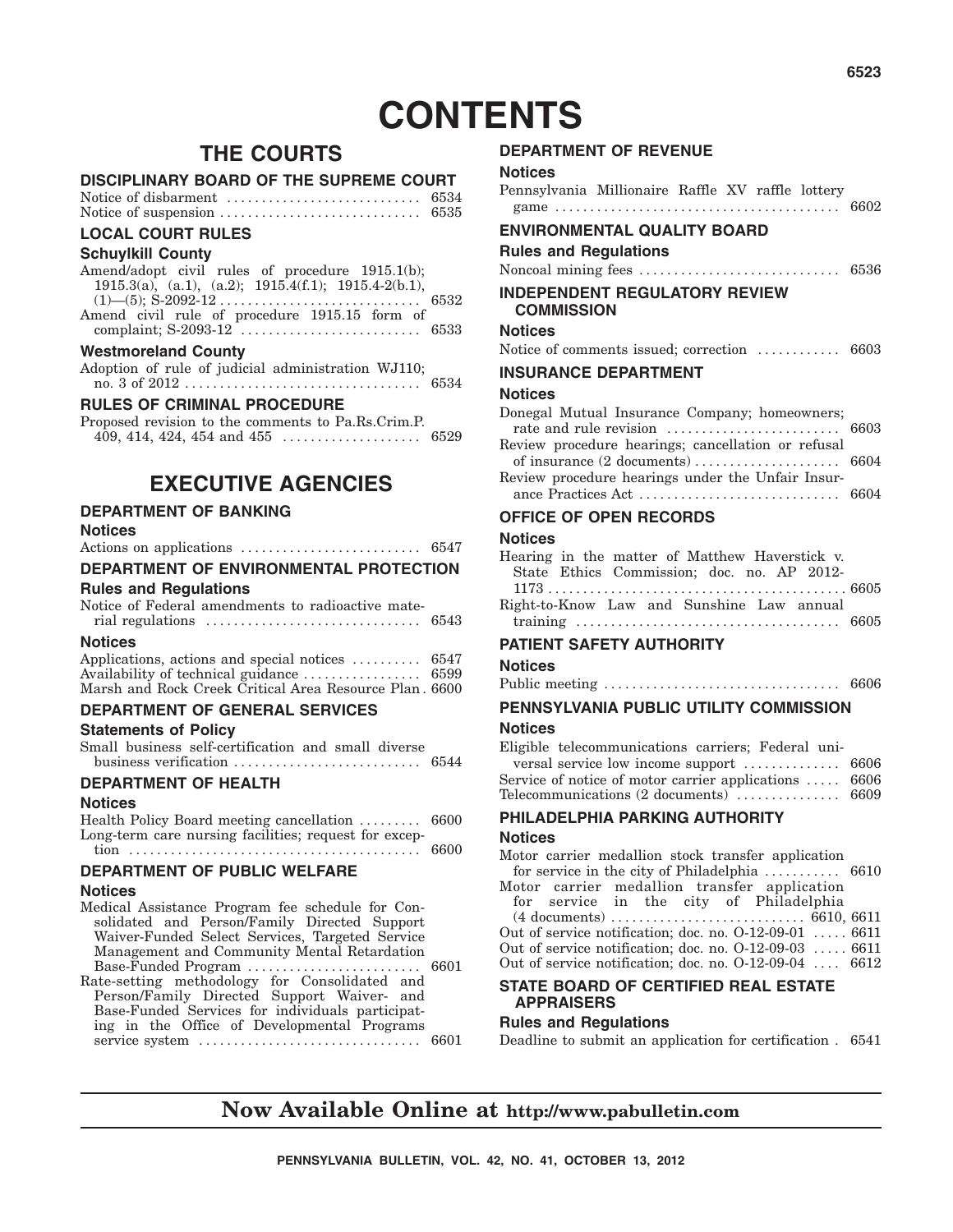# **READER'S GUIDE TO THE** *PENNSYLVANIA BULLETIN* **AND** *PENNSYLVANIA CODE*

#### *Pennsylvania Bulletin*

The *Pennsylvania Bulletin* is the official gazette of the Commonwealth of Pennsylvania. It is published every week and includes a table of contents. A cumulative subject matter index is published quarterly.

The *Pennsylvania Bulletin* serves several purposes. First, it is the temporary supplement to the *Pennsylvania Code*, which is the official codification of agency rules and regulations and other statutorily authorized documents. Changes in the codified text, whether by adoption, amendment, repeal or emergency action must be published in the *Pennsylvania Bulletin*. Further, agencies proposing changes to the codified text do so in the *Pennsylvania Bulletin*.

Second, the *Pennsylvania Bulletin* also publishes: Governor's Executive Orders; State Contract Notices; Summaries of Enacted Statutes; Statewide and Local Court Rules; Attorney General Opinions; Motor Carrier Applications before the Pennsylvania Public Utility Commission; Applications and Actions before the Department of Environmental Protection; Orders of the Independent Regulatory Review Commission; and other documents authorized by law.

The text of certain documents published in the *Pennsylvania Bulletin* is the only valid and enforceable text. Courts are required to take judicial notice of the *Pennsylvania Bulletin*.

#### **Adoption, Amendment or Repeal of Regulations**

Generally an agency wishing to adopt, amend or repeal regulations must first publish in the *Pennsylvania Bulletin* a Notice of Proposed Rulemaking. There are limited instances when the agency may omit the proposal step; it still must publish the adopted version.

The Notice of Proposed Rulemaking contains the full text of the change, the agency contact person, a fiscal note required by law and background for the action.

The agency then allows sufficient time for public comment before taking final action. An adopted proposal must be published in the *Pennsylvania Bulletin* before it can take effect. If the agency

wishes to adopt changes to the Notice of Proposed Rulemaking to enlarge the scope, it must repropose.

#### **Citation to the** *Pennsylvania Bulletin*

Cite material in the *Pennsylvania Bulletin* by volume number, a page number and date. Example: Volume 1, *Pennsylvania Bulletin*, page 801, January 9, 1971 (short form: 1 Pa.B. 801 (January 9, 1971)).

#### *Pennsylvania Code*

The *Pennsylvania Code* is the official codification of rules and regulations issued by Commonwealth agencies and other statutorily authorized documents. The *Pennsylvania Bulletin* is the temporary supplement to the *Pennsylvania Code*, printing changes as soon as they occur. These changes are then permanently codified by the *Pennsylvania Code Reporter*, a monthly, loose-leaf supplement.

The *Pennsylvania Code* is cited by title number and section number. Example: Title 10 *Pennsylvania Code*, § 1.1 (short form: 10 Pa.Code § 1.1).

Under the *Pennsylvania Code* codification system, each regulation is assigned a unique number by title and section. Titles roughly parallel the organization of Commonwealth government. Title 1 *Pennsylvania Code* lists every agency and its corresponding *Code* title location.

#### **How to Find Documents**

Search for your area of interest in the *Pennsylvania Code*. The *Pennsylvania Code* is available at www.pacode.com.

Source Notes give you the history of the documents. To see if there have been recent changes, not yet codified, check the List of *Pennsylvania Code* Chapters Affected in the most recent issue of the *Pennsylvania Bulletin*.

A chronological table of the history of *Pennsylvania Code* sections may be found at www.legis.state. pa.us.

The *Pennsylvania Bulletin* also publishes a quarterly List of Pennsylvania Code Sections Affected which lists the regulations in numerical order, followed by the citation to the *Pennsylvania Bulletin* in which the change occurred. The *Pennsylvania Bulletin* is available at www.pabulletin.com.

#### **SUBSCRIPTION INFORMATION: (717) 766-0211 GENERAL INFORMATION AND FINDING AIDS: (717) 783-1530**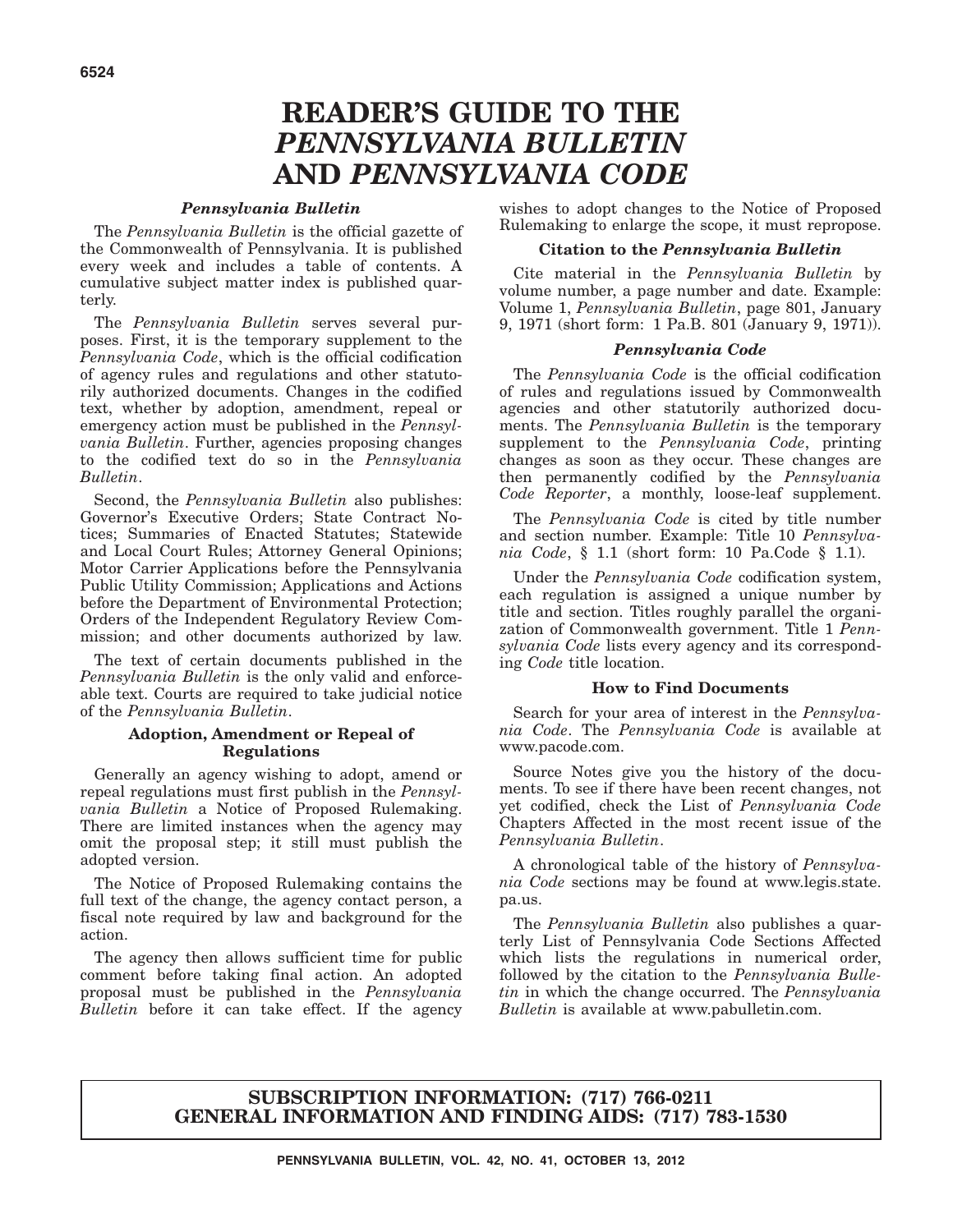#### **Printing Format**

Material proposed to be added to an existing rule or regulation is printed in **bold face** and material proposed to be deleted from such a rule or regulation is enclosed in brackets **[ ]** and printed in **bold face.** Asterisks indicate ellipsis of *Pennsylvania Code* text retained without change. Proposed new or additional regulations are printed in ordinary style face.

#### **Fiscal Notes**

Section 612 of The Administrative Code of 1929 (71 P.S. § 232) requires that the Office of Budget prepare a fiscal note for regulatory actions and administrative procedures of the administrative departments, boards, commissions or authorities receiving money from the State Treasury stating whether the proposed action or procedure causes a loss of revenue or an increase in the cost of programs for the Commonwealth or its political subdivisions; that the fiscal note be published in the *Pennsylvania Bulletin* at the same time as the proposed change is advertised; and that the fiscal note shall provide the following information: (1) the designation of the fund out of which the appropriation providing for expenditures under the action or procedure shall be made; (2) the probable cost for the fiscal year the program is implemented; (3) projected cost estimate of the program for each of the five succeeding fiscal years; (4) fiscal history of the program for which expenditures are to be made; (5) probable loss of revenue for the fiscal year of its implementation; (6) projected loss of revenue from the program for each of the five succeeding fiscal years; (7) line item, if any, of the General Appropriation Act or other appropriation act out of which expenditures or losses of Commonwealth funds shall occur as a result of the action or procedures; (8) recommendation, if any, of the Secretary of the Budget and the reasons therefor.

The required information is published in the foregoing order immediately following the proposed change to which it relates; the omission of an item indicates that the agency text of the fiscal note states that there is no information available with respect thereto. In items (3) and (6) information is set forth for the first through fifth fiscal years; in that order, following the year the program is implemented, which is stated. In item (4) information is set forth for the current and two immediately preceding years, in that order. In item (8) the recommendation, if any, made by the Secretary of Budget is published with the fiscal note. See 4 Pa. Code § 7.231 *et seq.* Where "no fiscal impact" is published, the statement means no additional cost or revenue loss to the Commonwealth or its local political subdivision is intended.

#### **Reproduction, Dissemination or Publication of Information**

Third parties may not take information from the *Pennsylvania Code* and *Pennsylvania Bulletin* and reproduce, disseminate or publish such information except as provided by 1 Pa. Code § 3.44. 1 Pa. Code § 3.44 reads as follows:

#### **§ 3.44. General permission to reproduce content of Code and Bulletin.**

Information published under this part, which information includes, but is not limited to, cross references, tables of cases, notes of decisions, tables of contents, indexes, source notes, authority notes, numerical lists and codification guides, other than the actual text of rules or regulations may be reproduced only with the written consent of the Bureau. The information which appears on the same leaf with the text of a rule or regulation, however, may be incidentally reproduced in connection with the reproduction of the rule or regulation, if the reproduction is for the private use of a subscriber and not for resale. There are no other restrictions on the reproduction of information published under this part, and the Commonwealth hereby consents to a reproduction.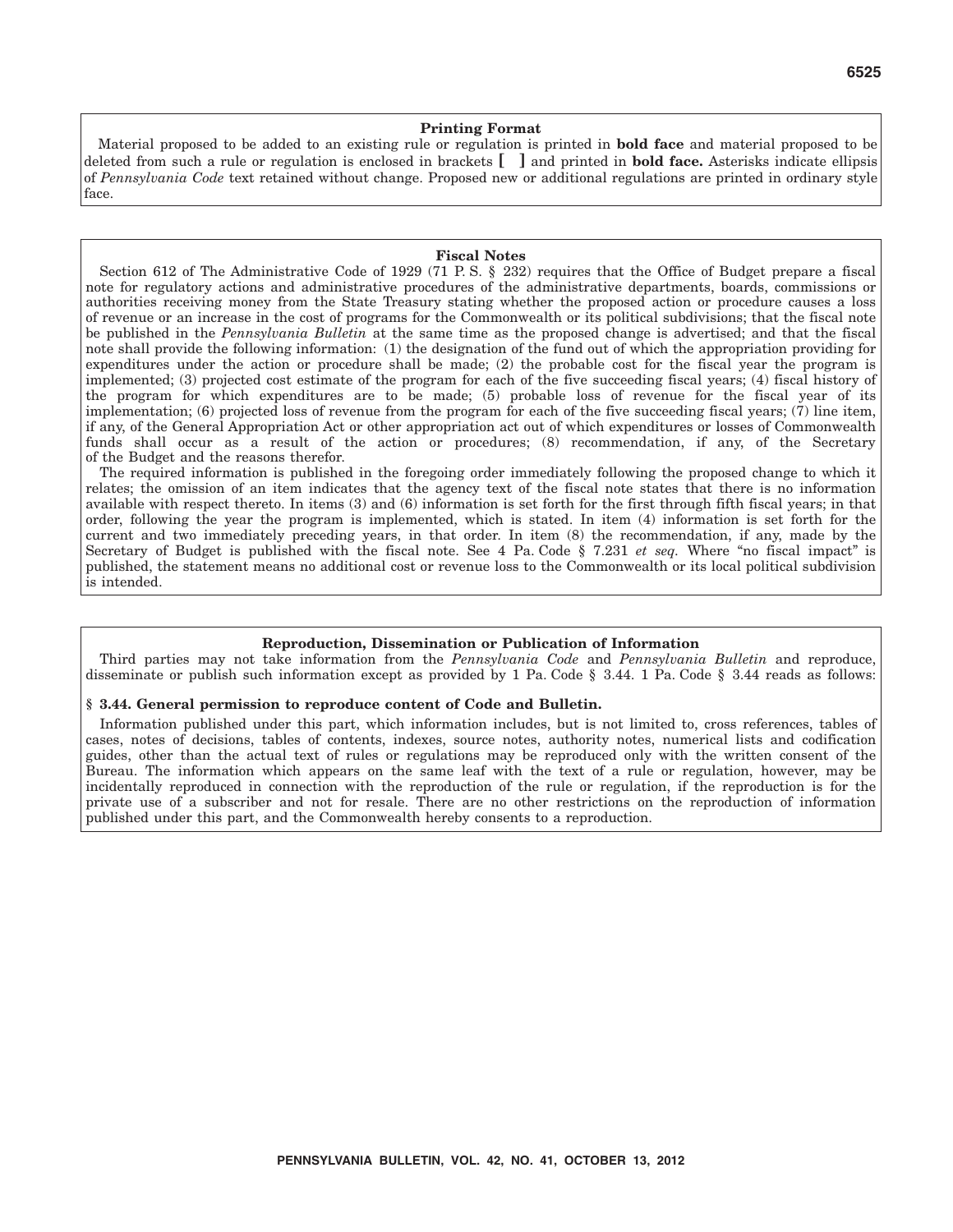# **List of Pa. Code Chapters Affected**

The following numerical guide is a list of the chapters of each title of the Pennsylvania Code affected by documents published in the Pennsylvania Bulletin during 2012.

#### 4 Pa. Code (Administration)

#### **Adopted Rules**  $6 \ldots \ldots \ldots \ldots \ldots \ldots 1633, 3199, 3559, 3561, 3563, 5146$ **Statements of Policy**  $\ldots$  5506  $1 \ldots \ldots \ldots$  $9 \ldots 27, 935, 1246, 2039, 2749, 4181, 4476, 4916, 5239,$ 5371, 5747, 6140, 6293 7 Pa. Code (Agriculture) **Proposed Rules** 22 Pa. Code (Education) **Adopted Rules Proposed Rules Statements of Policy** 25 Pa. Code (Environmental Protection) **Adopted Rules Proposed Rules Statements of Policy** 31 Pa. Code (Insurance) **Proposed Rules** 34 Pa. Code (Labor and Industry) **Adopted Rules**

#### **Proposed Rules**

#### 40 Pa. Code (Liquor) **Adopted Rules**

| Auvpleu Ruies |  |  |  |  |  |  |  |  |  |  |  |  |  |  |  |  |  |  |  |  |  |  |  |  |      |  |
|---------------|--|--|--|--|--|--|--|--|--|--|--|--|--|--|--|--|--|--|--|--|--|--|--|--|------|--|
|               |  |  |  |  |  |  |  |  |  |  |  |  |  |  |  |  |  |  |  |  |  |  |  |  |      |  |
|               |  |  |  |  |  |  |  |  |  |  |  |  |  |  |  |  |  |  |  |  |  |  |  |  | 4465 |  |

#### **Proposed Rules**

|  |  |  |  |  |  |  |  |  |  |  |  |  |  |  |  |  |  |  |  |  |  |  |  |  | 6138 |  |
|--|--|--|--|--|--|--|--|--|--|--|--|--|--|--|--|--|--|--|--|--|--|--|--|--|------|--|
|  |  |  |  |  |  |  |  |  |  |  |  |  |  |  |  |  |  |  |  |  |  |  |  |  |      |  |

49 Pa. Code (Professional and Vocational Standards) **Adopted Rules**  $5500$ 

#### **Proposed Rules**

| $16 \ldots \ldots \ldots \ldots \ldots \ldots \ldots \ldots \ldots \ldots \ldots \ldots 1122, 2469, 3597$ |  |  |  |  |  |  |  |  |  |  |  |  |  |  |  |  |  |  |  |  |  |  |  |  |  |
|-----------------------------------------------------------------------------------------------------------|--|--|--|--|--|--|--|--|--|--|--|--|--|--|--|--|--|--|--|--|--|--|--|--|--|
|                                                                                                           |  |  |  |  |  |  |  |  |  |  |  |  |  |  |  |  |  |  |  |  |  |  |  |  |  |
|                                                                                                           |  |  |  |  |  |  |  |  |  |  |  |  |  |  |  |  |  |  |  |  |  |  |  |  |  |
|                                                                                                           |  |  |  |  |  |  |  |  |  |  |  |  |  |  |  |  |  |  |  |  |  |  |  |  |  |
|                                                                                                           |  |  |  |  |  |  |  |  |  |  |  |  |  |  |  |  |  |  |  |  |  |  |  |  |  |
|                                                                                                           |  |  |  |  |  |  |  |  |  |  |  |  |  |  |  |  |  |  |  |  |  |  |  |  |  |
|                                                                                                           |  |  |  |  |  |  |  |  |  |  |  |  |  |  |  |  |  |  |  |  |  |  |  |  |  |
|                                                                                                           |  |  |  |  |  |  |  |  |  |  |  |  |  |  |  |  |  |  |  |  |  |  |  |  |  |
|                                                                                                           |  |  |  |  |  |  |  |  |  |  |  |  |  |  |  |  |  |  |  |  |  |  |  |  |  |

#### 52 Pa. Code (Public Utilities)

**Adopted Rules** 

#### **Proposed Rules**

| 1 TOPOSCU TURICS                                     |  |
|------------------------------------------------------|--|
|                                                      |  |
|                                                      |  |
|                                                      |  |
|                                                      |  |
|                                                      |  |
|                                                      |  |
| <b>Statements of Policy</b>                          |  |
|                                                      |  |
| 55 Pa. Code (Public Welfare)<br><b>Adopted Rules</b> |  |
|                                                      |  |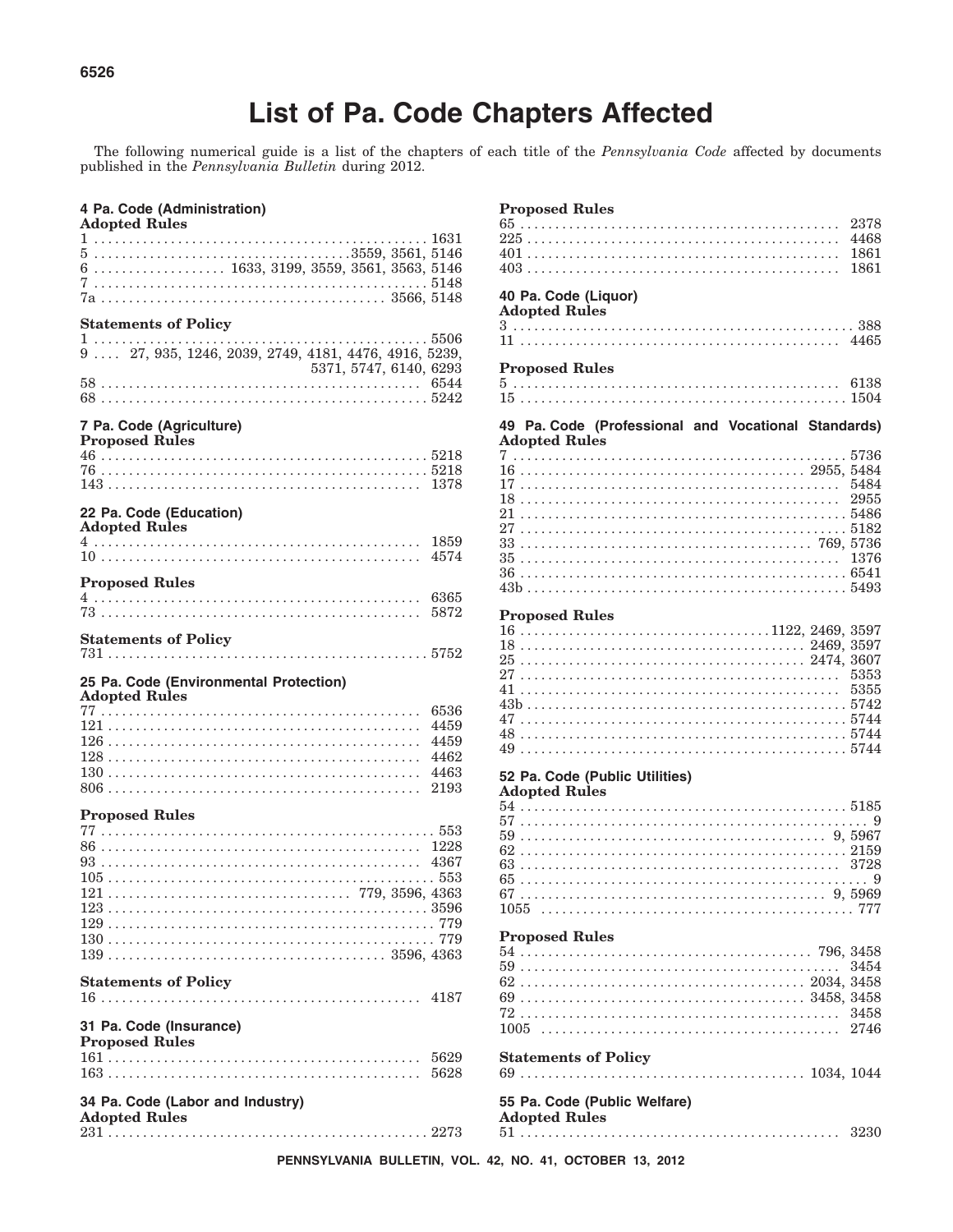| 1163                        |              |
|-----------------------------|--------------|
|                             |              |
|                             | 3733         |
| 3041                        | 3261         |
|                             |              |
| <b>Statements of Policy</b> |              |
|                             |              |
| 3270                        |              |
| 3280<br>3290                |              |
|                             |              |
| 58 Pa. Code (Recreation)    |              |
| <b>Adopted Rules</b>        |              |
|                             | 6289<br>3445 |
|                             |              |
|                             | 1859         |
|                             |              |
|                             |              |
|                             |              |
|                             |              |
|                             | 5215         |
| 401a                        |              |
| 423a                        | 5857         |
| 427a                        | 5857         |
| 433a                        | 5857         |
| 435a                        | 5857         |
| 436a                        | 5857         |
| 461a                        |              |
|                             | 4305         |
| 465a                        | 2585         |
| 467a<br>513a                | 2585<br>5857 |
|                             |              |
|                             | 2649         |
|                             |              |
|                             | 2585         |
|                             | 2629         |
|                             | 2629         |
| 529                         | 4305         |
| 531                         | 2877         |
| 533                         | 2877         |
| 535                         | 2886         |
| 537                         | 2886         |
|                             | 2886         |
| 541<br>543                  | 2906<br>2906 |
| 545                         | 2906         |
| 549                         | 4320         |
| 551                         | 2686         |
|                             | 2686         |
|                             | 4584         |
| 557                         | 4333<br>4333 |
| 559<br>561                  |              |
| 563                         |              |
| 565                         | 4333         |
|                             | 2877         |
|                             | 4333         |
|                             | 2686         |
| 573<br>577                  | 2686         |
|                             | 5865         |

| 601a                        |  |  |  |  |  |  |  |  |  |  |  |  |       | 2629                                     |
|-----------------------------|--|--|--|--|--|--|--|--|--|--|--|--|-------|------------------------------------------|
| 603a                        |  |  |  |  |  |  |  |  |  |  |  |  |       | 2649                                     |
| 605a                        |  |  |  |  |  |  |  |  |  |  |  |  |       | 4305                                     |
| 609a                        |  |  |  |  |  |  |  |  |  |  |  |  |       | 2629                                     |
|                             |  |  |  |  |  |  |  |  |  |  |  |  |       | 2629                                     |
| 613a                        |  |  |  |  |  |  |  |  |  |  |  |  |       | 4305                                     |
| 615a                        |  |  |  |  |  |  |  |  |  |  |  |  |       | 4305                                     |
|                             |  |  |  |  |  |  |  |  |  |  |  |  |       |                                          |
| 617a                        |  |  |  |  |  |  |  |  |  |  |  |  |       | 2877                                     |
| 619a                        |  |  |  |  |  |  |  |  |  |  |  |  |       | 2877                                     |
| 621a                        |  |  |  |  |  |  |  |  |  |  |  |  |       | 2886                                     |
| 623a                        |  |  |  |  |  |  |  |  |  |  |  |  |       | 2886                                     |
| 625a                        |  |  |  |  |  |  |  |  |  |  |  |  |       | 2886                                     |
| 627a                        |  |  |  |  |  |  |  |  |  |  |  |  |       | 2906                                     |
| 629a                        |  |  |  |  |  |  |  |  |  |  |  |  |       | 2906                                     |
| 631a                        |  |  |  |  |  |  |  |  |  |  |  |  |       | 2906                                     |
| 633a                        |  |  |  |  |  |  |  |  |  |  |  |  |       | 4320                                     |
| 635a                        |  |  |  |  |  |  |  |  |  |  |  |  |       | 2686                                     |
| 637a                        |  |  |  |  |  |  |  |  |  |  |  |  |       | 2686                                     |
|                             |  |  |  |  |  |  |  |  |  |  |  |  |       |                                          |
| 639a                        |  |  |  |  |  |  |  |  |  |  |  |  |       | 4584                                     |
| 641a                        |  |  |  |  |  |  |  |  |  |  |  |  |       | 4333                                     |
| 643a                        |  |  |  |  |  |  |  |  |  |  |  |  |       | 4333                                     |
| 645a                        |  |  |  |  |  |  |  |  |  |  |  |  |       | 4320                                     |
| 647a                        |  |  |  |  |  |  |  |  |  |  |  |  |       | 4584                                     |
| 649a                        |  |  |  |  |  |  |  |  |  |  |  |  |       | 4333                                     |
| 651a                        |  |  |  |  |  |  |  |  |  |  |  |  |       | 2877                                     |
| 653a                        |  |  |  |  |  |  |  |  |  |  |  |  |       | 4333                                     |
| 655a                        |  |  |  |  |  |  |  |  |  |  |  |  |       | 2686                                     |
| 657a                        |  |  |  |  |  |  |  |  |  |  |  |  |       | 2686                                     |
|                             |  |  |  |  |  |  |  |  |  |  |  |  |       |                                          |
| <b>Proposed Rules</b>       |  |  |  |  |  |  |  |  |  |  |  |  |       |                                          |
|                             |  |  |  |  |  |  |  |  |  |  |  |  |       | 4720                                     |
| 61                          |  |  |  |  |  |  |  |  |  |  |  |  |       | 1862                                     |
|                             |  |  |  |  |  |  |  |  |  |  |  |  |       |                                          |
| 65                          |  |  |  |  |  |  |  |  |  |  |  |  |       | 3449                                     |
| 75                          |  |  |  |  |  |  |  |  |  |  |  |  |       | 3449                                     |
| 93                          |  |  |  |  |  |  |  |  |  |  |  |  |       | 3446                                     |
| 99                          |  |  |  |  |  |  |  |  |  |  |  |  |       | 3446                                     |
|                             |  |  |  |  |  |  |  |  |  |  |  |  |       | 3446                                     |
|                             |  |  |  |  |  |  |  |  |  |  |  |  |       | 3446                                     |
| 115                         |  |  |  |  |  |  |  |  |  |  |  |  |       | 4472                                     |
|                             |  |  |  |  |  |  |  |  |  |  |  |  |       |                                          |
| 133                         |  |  |  |  |  |  |  |  |  |  |  |  |       | 5238                                     |
|                             |  |  |  |  |  |  |  |  |  |  |  |  | 1238. | 5235                                     |
|                             |  |  |  |  |  |  |  |  |  |  |  |  |       | 1864                                     |
|                             |  |  |  |  |  |  |  |  |  |  |  |  |       | 1231, 1232, 1233, 1235, 1236, 3268, 5234 |
| $141 \ldots \ldots \ldots$  |  |  |  |  |  |  |  |  |  |  |  |  |       |                                          |
|                             |  |  |  |  |  |  |  |  |  |  |  |  |       | 3267                                     |
| 147                         |  |  |  |  |  |  |  |  |  |  |  |  |       | 3270, 5236                               |
| 401a                        |  |  |  |  |  |  |  |  |  |  |  |  |       | 2962                                     |
| 435a                        |  |  |  |  |  |  |  |  |  |  |  |  |       | 2962                                     |
| 437a                        |  |  |  |  |  |  |  |  |  |  |  |  |       | 2962                                     |
| 441a                        |  |  |  |  |  |  |  |  |  |  |  |  |       | 2962                                     |
|                             |  |  |  |  |  |  |  |  |  |  |  |  |       |                                          |
| <b>Statements of Policy</b> |  |  |  |  |  |  |  |  |  |  |  |  |       |                                          |
| 436b                        |  |  |  |  |  |  |  |  |  |  |  |  |       | 5875                                     |
|                             |  |  |  |  |  |  |  |  |  |  |  |  |       |                                          |
| 61 Pa. Code (Revenue)       |  |  |  |  |  |  |  |  |  |  |  |  |       |                                          |
| <b>Proposed Rules</b>       |  |  |  |  |  |  |  |  |  |  |  |  |       |                                          |
|                             |  |  |  |  |  |  |  |  |  |  |  |  |       | 1222                                     |
|                             |  |  |  |  |  |  |  |  |  |  |  |  |       | 2381                                     |
|                             |  |  |  |  |  |  |  |  |  |  |  |  |       | 2381                                     |
| 121                         |  |  |  |  |  |  |  |  |  |  |  |  |       | 2381                                     |
|                             |  |  |  |  |  |  |  |  |  |  |  |  |       |                                          |

# 67 Pa. Code (Transportation)<br>Adopted Rules

| <i>Example reales</i> |  |
|-----------------------|--|
|                       |  |
|                       |  |
|                       |  |
| <b>Proposed Rules</b> |  |
|                       |  |
|                       |  |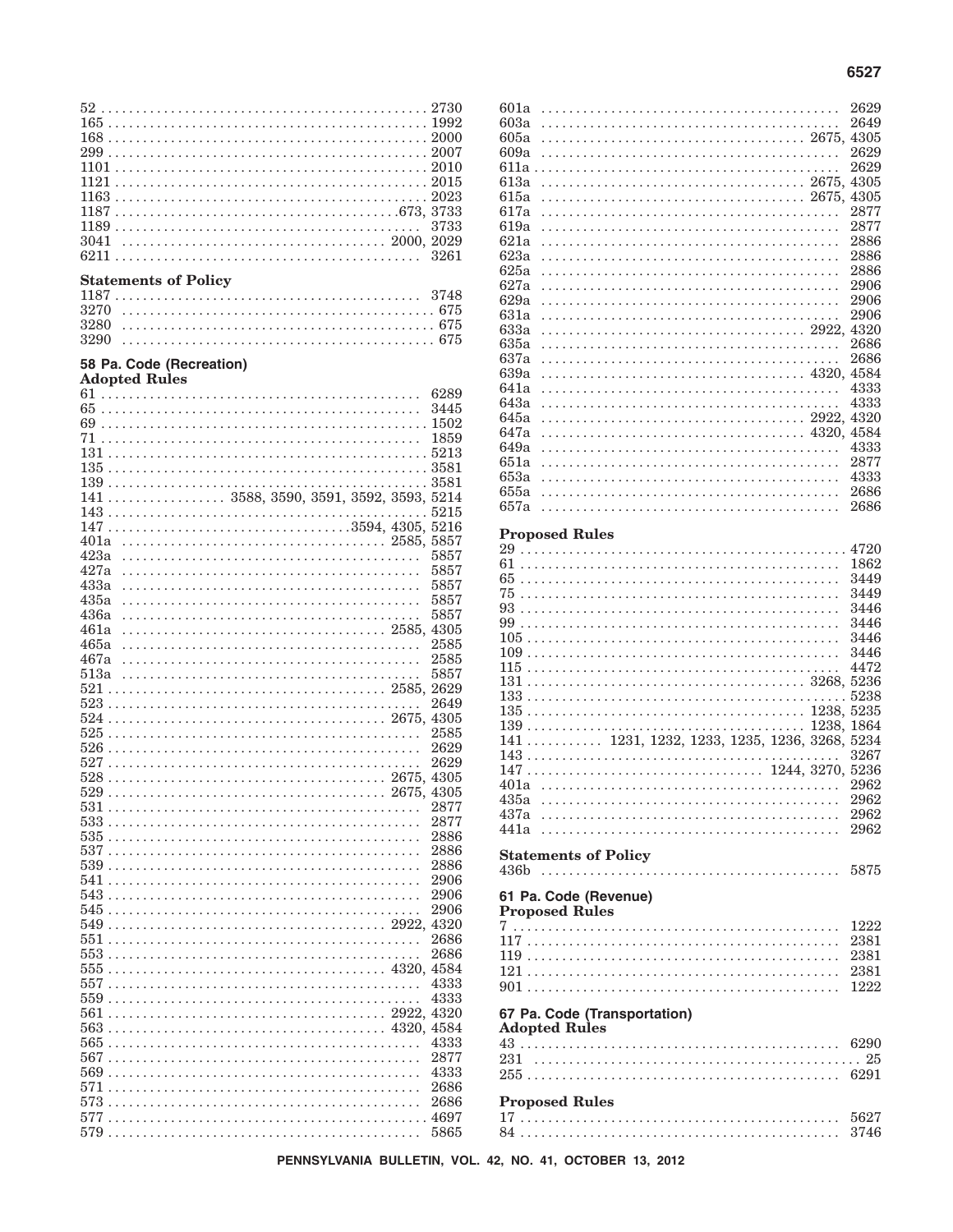#### **6528**

| <b>Statements of Policy</b>                                                                                                         |      |
|-------------------------------------------------------------------------------------------------------------------------------------|------|
|                                                                                                                                     |      |
|                                                                                                                                     |      |
| 101 Pa. Code (General Assembly)                                                                                                     |      |
| <b>Statements of Policy</b>                                                                                                         |      |
|                                                                                                                                     |      |
|                                                                                                                                     |      |
| 201 Pa. Code (Rules of Judicial Administration)                                                                                     |      |
| <b>Adopted Rules</b>                                                                                                                |      |
|                                                                                                                                     |      |
|                                                                                                                                     |      |
| 204 Pa. Code (Judicial System General Provisions)                                                                                   |      |
| <b>Adopted Rules</b>                                                                                                                |      |
|                                                                                                                                     |      |
|                                                                                                                                     |      |
|                                                                                                                                     |      |
| 83  1637, 1639, 2186, 3127, 3431                                                                                                    |      |
|                                                                                                                                     |      |
|                                                                                                                                     |      |
|                                                                                                                                     |      |
|                                                                                                                                     |      |
|                                                                                                                                     |      |
|                                                                                                                                     |      |
| <b>Proposed Rules</b>                                                                                                               |      |
|                                                                                                                                     |      |
|                                                                                                                                     |      |
|                                                                                                                                     |      |
| 210 Pa. Code (Appellate Procedure)                                                                                                  |      |
| <b>Adopted Rules</b>                                                                                                                |      |
|                                                                                                                                     |      |
|                                                                                                                                     |      |
|                                                                                                                                     |      |
|                                                                                                                                     |      |
|                                                                                                                                     |      |
|                                                                                                                                     |      |
|                                                                                                                                     |      |
|                                                                                                                                     |      |
|                                                                                                                                     |      |
|                                                                                                                                     |      |
|                                                                                                                                     |      |
| <b>Proposed Rules</b>                                                                                                               |      |
|                                                                                                                                     |      |
|                                                                                                                                     |      |
|                                                                                                                                     |      |
|                                                                                                                                     |      |
|                                                                                                                                     |      |
|                                                                                                                                     |      |
|                                                                                                                                     |      |
|                                                                                                                                     |      |
|                                                                                                                                     |      |
|                                                                                                                                     | 1858 |
|                                                                                                                                     |      |
|                                                                                                                                     |      |
|                                                                                                                                     |      |
|                                                                                                                                     | 2954 |
| 1910                                                                                                                                |      |
| 225 Pa. Code (Rules of Evidence)<br><b>Adopted Rules</b><br>231 Pa. Code (Rules of Civil Procedure)<br><b>Adopted Rules</b><br>3000 | 4907 |
|                                                                                                                                     |      |
| Part II                                                                                                                             |      |
|                                                                                                                                     |      |

#### **Proposed Rules**

#### **234 Pa. Code (Rules of Criminal Procedure)**

#### **Adopted Rules**

|  |  |  |  |  |  |  |  |  |  |  |  |  |  |  |  |  |  |  |  |  |  | $5 \ldots \ldots \ldots \ldots \ldots \ldots \ldots \ldots \ldots \ldots$ 2465, 4140, 5333, 6247              |  |
|--|--|--|--|--|--|--|--|--|--|--|--|--|--|--|--|--|--|--|--|--|--|---------------------------------------------------------------------------------------------------------------|--|
|  |  |  |  |  |  |  |  |  |  |  |  |  |  |  |  |  |  |  |  |  |  | $6 \ldots \ldots \ldots \ldots \ldots \ldots \ldots \ldots \ldots \ldots \ldots \ldots \quad 545, 4140, 6247$ |  |
|  |  |  |  |  |  |  |  |  |  |  |  |  |  |  |  |  |  |  |  |  |  | $9 \ldots \ldots \ldots \ldots \ldots \ldots \ldots \ldots \ldots \ldots \ldots \quad 4140, 5347, 6247$       |  |
|  |  |  |  |  |  |  |  |  |  |  |  |  |  |  |  |  |  |  |  |  |  |                                                                                                               |  |

#### **Proposed Rules**

|  |  |  |  |  |  |  |  |  |  |  |  |  |  |  |  |  |  |  |  |  |  | $5 \ldots \ldots \ldots \ldots \ldots \ldots \ldots \quad 1369, 4568, 5732, 6252, 6254$        |
|--|--|--|--|--|--|--|--|--|--|--|--|--|--|--|--|--|--|--|--|--|--|------------------------------------------------------------------------------------------------|
|  |  |  |  |  |  |  |  |  |  |  |  |  |  |  |  |  |  |  |  |  |  | $6 \ldots \ldots \ldots \ldots \ldots \ldots \ldots \ldots \ldots \quad 380, 1369, 4568, 5732$ |
|  |  |  |  |  |  |  |  |  |  |  |  |  |  |  |  |  |  |  |  |  |  |                                                                                                |

#### **237 Pa. Code (Juvenile Rules)**

#### **Adopted Rules**

| <b>Proposed Rules</b> |  |  |  |  |  |  |  |  |  |  |  |  |  |  |  |  |  |  |  |  |  |  |  | 5470 5480 5734 |  |
|-----------------------|--|--|--|--|--|--|--|--|--|--|--|--|--|--|--|--|--|--|--|--|--|--|--|----------------|--|
| $\mathbf{1}$          |  |  |  |  |  |  |  |  |  |  |  |  |  |  |  |  |  |  |  |  |  |  |  |                |  |

#### 1 .....................................5470, 5480, 5734 11 . . . . . . . . . . . . . . . . . . . . . . . . . . . . . . . . . . . .5470, 5480, 5734 18 . . . . . . . . . . . . . . . . . . . . . . . . . . . . . . . . . . . . . . . . . 5470, 5734

#### **246 Pa. Code (Minor Court Civil Rules)**

**Adopted Rules**

| $\cap$ $\cap$ | <b>Proposed Rules</b> |  |  |  |
|---------------|-----------------------|--|--|--|

200 . . . . . . . . . . . . . . . . . . . . . . . . . . . . . . . . . . . . . . . . . . . . . . 1116 300 . . . . . . . . . . . . . . . . . . . . . . . . . . . . . . . . . . . . . . . . . . . . . . 1116 **249 Pa. Code (Philadelphia Rules)**

Unclassified . . . 1217, 1372, 2186, 2188, 2467, 3130, 4160, 5965, 6262

**252 Pa. Code (Allegheny County Rules)** Unclassified ..... 930, 2727, 3436, 3437, 3438, 3439, 3440

#### **255 Pa. Code (Local Court Rules)** Unclassified . . . . . . . . . . . . . . . . . . . . . . . . . . 8, 203, 550, 551, 669, 670, 671, 762, 766, 768, 934, 1033, 1121, 1219, 1375, 1500, 1661, 1662, 1989, 1990, 1991, 2189, 2270, 2271, 2371, 2372, 2374, 2728, 3134, 3136, 3206, 3228, 3440, 3443, 3576, 3579, 4162, 4164, 4177, 4457, 4570, 4913, 4914, 5167, 5179, 5180, 5482, 5622, 5625, 5626, 5855, 6131, 6132, 6135, 6262, 6282, 6286, 6532, 6533, 6534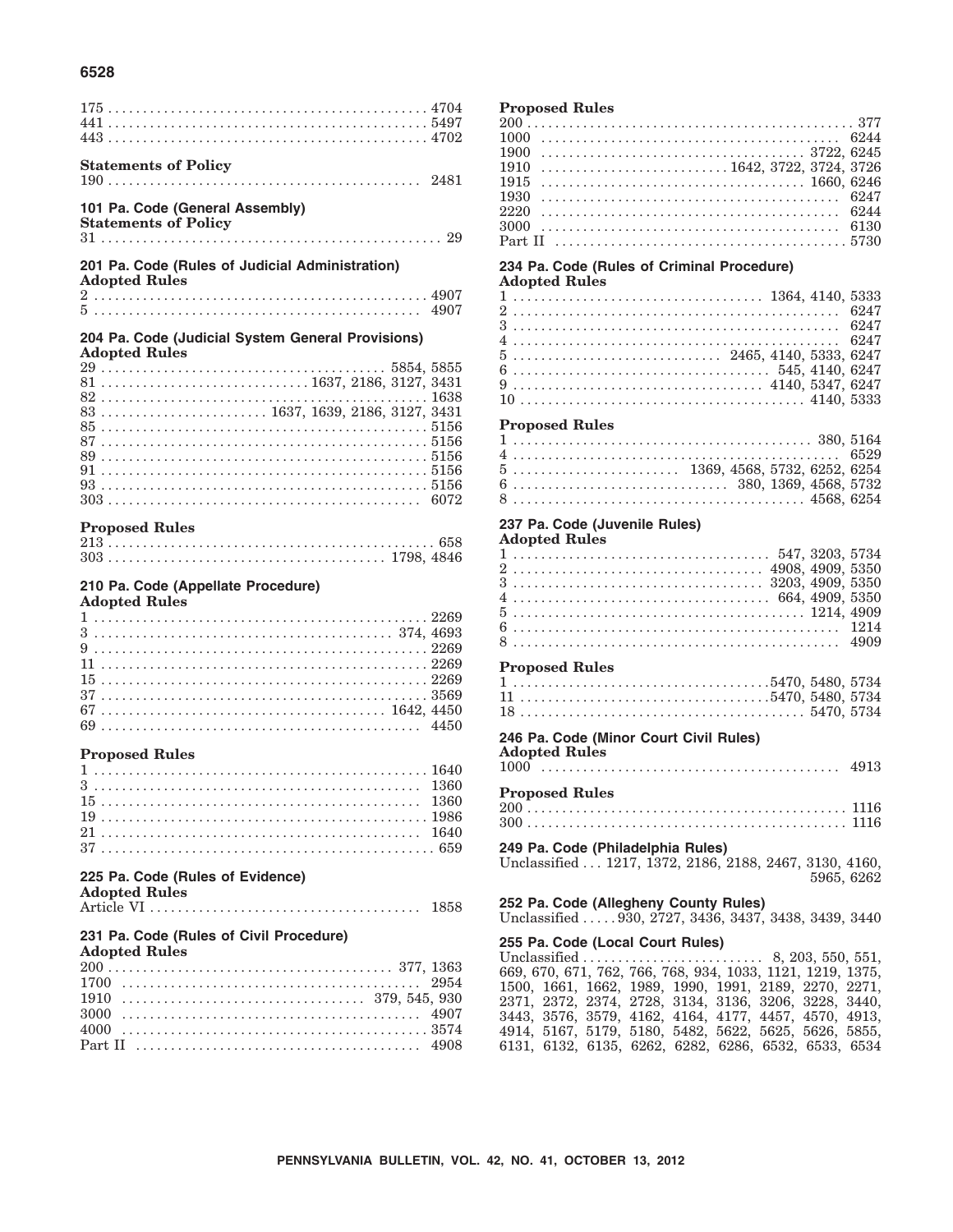# **THE COURTS**

# **Title 234—RULES OF CRIMINAL PROCEDURE**

#### **[ 234 PA. CODE CH. 4 ]**

#### **Proposed Revision to the Comments to Pa.Rs.Crim.P. 409, 414, 424, 454 and 455**

The Criminal Procedural Rules Committee is planning to recommend that the Supreme Court of Pennsylvania revise the Comments to Rules 409, 414, 424, 454, and 455 to clarify that a magisterial district justice may conduct the trial of a defendant who is under the age of 18 and is charged with a violation of 75 Pa.C.S.  $\S$  1543(b) (driving under a DUI-related suspended license) but the sentence may not include incarceration. This proposal has not been submitted for review by the Supreme Court of Pennsylvania.

The following explanatory Report highlights the Committee's considerations in formulating this proposal. Please note that the Committee's Reports should not be confused with the official Committee Comments to the rules. Also note that the Supreme Court does not adopt the Committee's Comments or the contents of the explanatory Reports.

The text of the proposed Comment revisions to the rules precedes the Report. Additions are shown in bold; deletions are in bold and brackets.

We request that interested persons submit suggestions, comments, or objections concerning this proposal in writing to the Committee through counsel,

> Jeffrey M. Wasileski, Counsel Supreme Court of Pennsylvania Criminal Procedural Rules Committee 601 Commonwealth Avenue, Suite 6200 Harrisburg, PA 17106-2635 fax: (717) 231-9521 e-mail: criminalrules@pacourts.us

no later than Friday, November 23, 2012.

*By the Criminal Procedural Rules Committee*

> PHILIP D. LAUER, *Chair*

#### **Annex A**

#### **TITLE 234. RULES OF CRIMINAL PROCEDURE CHAPTER 4. PROCEDURES IN SUMMARY CASES PART B(1). Procedures When Citation Is Issued to Defendant**

**Rule 409. Guilty Pleas.**

\*\*\*\*\*

#### **Comment**

\*\*\*\*\*

**[ When the defendant is under 18 years of age at the time of the offense and appears as provided in paragraph (C), if a mandatory sentence of imprisonment is prescribed by statute, the issuing authority must foreward the case to the court of common pleas for disposition.** *See* **the Juvenile Act, 42**

**Pa.C.S. §§ 6302 and 6303. For procedure upon default in payment of fine or costs, see Rule 456. ]**

**When the defendant was under 18 years of age at the time of the offense and is charged with a summary offense that would otherwise carry a mandatory sentence of imprisonment as prescribed by statute, the issuing authority shall conduct the trial but the defendant shall not be sentenced to a term of imprisonment.** *See* **42 Pa.C.S. §§ 6302 and 6303 and 75 Pa.C.S. § 6303(b).**

For procedure upon default in payment of the fine or costs, see Rule 456.

For appeal procedures in summary cases, see Rules 460, 461, and 462.

For procedures regarding arrest warrants, see Rules 430 and 431.

With regard to the defendant's right to counsel and waiver of counsel, see Rules 121 and 122.

*Official Note***:** Previous Rule 59 adopted September 18, 1973, effective January 1, 1974; rescinded July 12, 1985, effective January 1, 1986, and replaced by present Rule **[ 430 ] 75**. Present Rule 59 adopted July 12, 1985, effective January 1, 1986; amended September 23, 1985, effective January 1, 1986. The January 1, 1986 effective dates are all extended to July 1, 1986; amended May 28, 1987, effective July 1, 1987; amended January 31, 1991, effective July 1, 1991; renumbered Rule 409 and amended March 1, 2000, effective April 1, 2001; Comment revised August 7, 2003, effective July 1, 2004; amended January 26, 2007, effective February 1, 2008**; Comment revised , 2012, effective , 2012**.

*Committee Explanatory Reports*:

**Report explaining the proposed Comment revision concerning mandatory incarceration offenses and juveniles published for comment at 42 Pa.B. 6531 (October 13, 2012).**

\*\*\*\*\*

**PART B(2). Procedures When Citation Filed**

**Rule 414. Guilty Pleas.**

#### \*\*\*\*\* **Comment**

#### \*\*\*\*\*

**[ When the defendant is under 18 years of age at the time of the offense and appears as provided in paragraph (C), if a mandatory sentence of imprisonment is prescribed by the statute, the issuing authority must foreward the case to the court of common pleas for disposition.** *See* **the Juvenile Act, 42 Pa.C.S. §§ 6302 and 6303. ]**

**When the defendant was under 18 years of age at the time of the offense and is charged with a summary offense that would otherwise carry a mandatory sentence of imprisonment as prescribed by statute, the issuing authority shall conduct the trial but the defendant shall not be sentenced to a term of imprisonment.** *See* **42 Pa.C.S. §§ 6302 and 6303 and 75 Pa.C.S. § 6303(b).**

For procedure upon default in payment of the fine or costs, see Rule 456.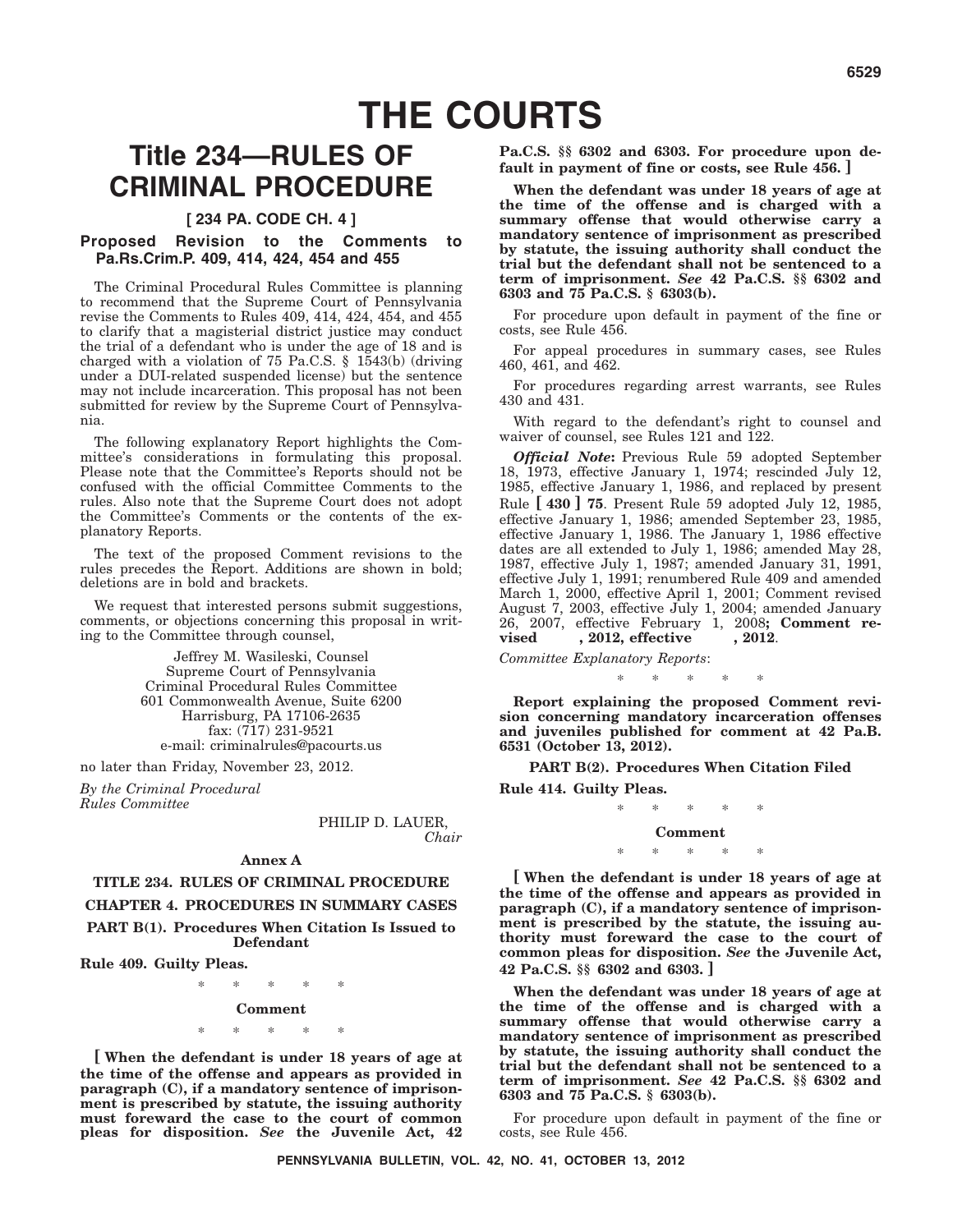For appeal procedures in summary cases, see Rules 460, 461, and 462.

For arrest warrant procedures, see Rules 430 and 431.

With regard to the defendant's right to counsel and waiver of counsel, see Rules **[ 122 and 121 ] 121 and 122**.

*Official Note***:** Previous rule, originally numbered Rule 136, adopted January 31, 1970, effective May 1, 1970; renumbered Rule 64 September 18, 1973, effective January 1, 1974; rescinded July 12, 1985, effective January 1, 1986, and replaced by present Rule **[ 455 ] 84**. Present Rule 64 adopted July 12, 1985, effective January 1, 1986; amended September 23, 1985, effective January 1, 1986. The January 1, 1986 effective dates all are extended to July 1, 1986; amended May 28, 1987, effective July 1, 1987; amended January 31, 1991, effective July 1, 1991; renumbered Rule 414 and amended March 1, 2000, effective April 1, 2001; Comment revised August 7, 2003, effective July 1, 2004; amended January 26, 2007, effective February 1, 2008**; Comment revised , 2012, effective , 2012**.

*Committee Explanatory Reports*:

\*\*\*\*\*

**Report explaining the proposed Comment revision concerning mandatory incarceration offenses and juveniles published for comment at 42 Pa.B. 6531 (October 13, 2012).**

**PART C. Procedures in Summary Cases When Complaint Filed**

**Rule 424. Guilty Pleas.**

\*\*\*\*\* **Comment** \*\*\*\*\*

**[ When the defendant is under 18 years of age at the time of the offense and appears as provided in paragraph (C), if a mandatory sentence of imprisonment is prescribed by statute, the issuing authority must foreward the case to the court of common pleas for disposition.** *See* **the Juvenile Act, 42 Pa.C.S. §§ 6302 and 6303. ]**

**When the defendant was under 18 years of age at the time of the offense and is charged with a summary offense that would otherwise carry a mandatory sentence of imprisonment as prescribed by statute, the issuing authority shall conduct the trial but the defendant shall not be sentenced to a term of imprisonment.** *See* **42 Pa.C.S. §§ 6302 and 6303 and 75 Pa.C.S. § 6303(b).**

For the procedure upon default in payment of the fine or costs, see Rule 456.

For appeal procedures in summary cases, see Rules 460, 461, and 462.

For procedures regarding arrest warrants, see Rules 430 and 431.

With regard to the defendant's right to counsel and waiver of counsel, see Rules **[ 122 and 121 ] 121 and 122**.

*Official Note***:** Previous rule, originally numbered Rule 140, adopted January 31, 1970, effective May 1, 1970; renumbered Rule 69 September 18, 1973, effective January 1, 1974; Comment revised January 28, 1983, effective July 1, 1983; rescinded July 12, 1985, effective January 1, 1986, and not replaced in these rules. Present Rule 69 adopted July 12, 1985, effective January 1, 1986; amended September 23, 1985, effective January 1, 1986. The January 1, 1986 effective dates are all extended to July 1, 1986; amended May 28, 1987, effective July 1, 1987; amended January 31, 1991, effective July 1, 1991; renumbered Rule 424 and amended March 1, 2000, effective April 1, 2001; Comment revised August 7, 2003, effective July 1, 2004; amended January 26, 2007, effective February 1, 2008; Comment revised . 2012. tive February 1, 2008; Comment revised **effective , 2012**.

*Committee Explanatory Reports*:

\*\*\*\*\*

**Report explaining the proposed Comment revision concerning mandatory incarceration offenses and juveniles published for comment at 42 Pa.B. 6531 (October 13, 2012).**

**PART E. General Procedures in Summary Cases**

**Rule 454. Trial in Summary Cases.**

#### \*\*\*\*\* **Comment**

#### \*\*\*\*\*

**[ When the defendant was under 18 years of age at the time of the offense, if a mandatory sentence of imprisonment is prescribed by statute, the issuing authority may not conduct the trial, but must forward the case to the court of common pleas for disposition. See the Juvenile Act, 42 Pa.C.S. §§ 6302 and 6303. ]**

**When the defendant was under 18 years of age at the time of the offense and is charged with a summary offense that would otherwise carry a mandatory sentence of imprisonment as prescribed by statute, the issuing authority shall conduct the trial but the defendant shall not be sentenced to a term of imprisonment.** *See* **42 Pa.C.S. §§ 6302 and 6303 and 75 Pa.C.S. § 6303(b).**

Under paragraph  $(F)(2)(a)$ , the issuing authority should explain to the defendant that if an appeal is filed, any sentence, including imprisonment, fines, or restitution, will be stayed.

\*\*\*\*\*

*Official Note***:** Rule 83 adopted July 12, 1985, effective January 1, 1986; amended September 23, 1985, effective January 1, 1986; January 1, 1986 effective dates extended to July 1, 1986; amended February 2, 1989, effective March 1, 1989; amended October 28, 1994, effective as to cases instituted on or after January 1, 1995; Comment revised April 18, 1997, effective July 1, 1997; amended October 1, 1997, effective October 1, 1998; Comment revised February 13, 1998, effective July 1, 1998; renumbered Rule 454 and Comment revised March 1, 2000, effective April 1, 2001; amended February 28, 2003, effective July 1, 2003; Comment revised August 7, 2003, effective July 1, 2004; amended March 26, 2004, effective July 1, 2004; amended January 26, 2007, effective February 1, 2008; **Comment revised**, 2012, effecary 1, 2008; Comment revised **tive , 2012**.

*Committee Explanatory Reports*:

\*\*\*\*\*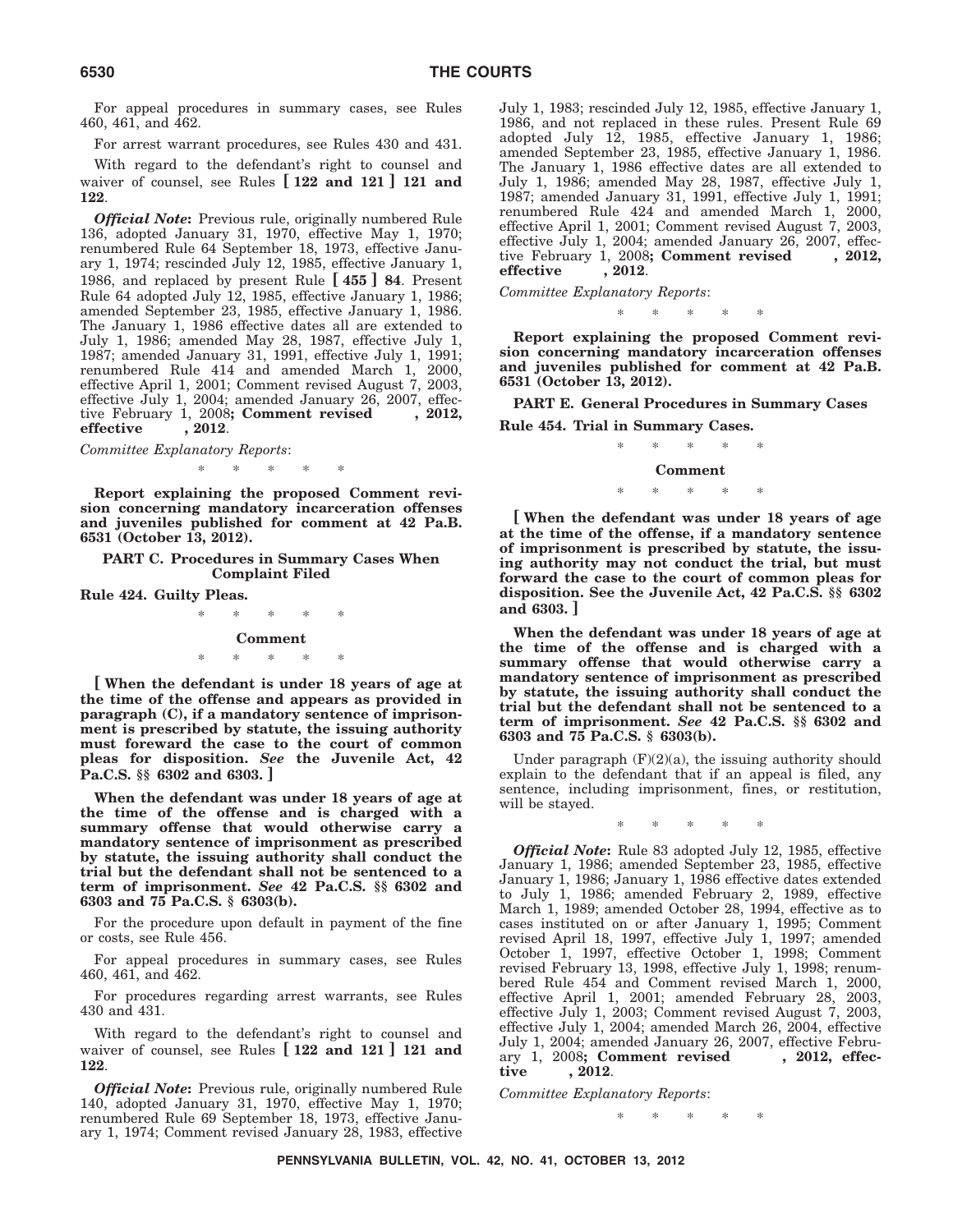**Report explaining the proposed Comment revision concerning mandatory incarceration offenses and juveniles published for comment at 42 Pa.B. 6531 (October 13, 2012).**

**Rule 455. Trial in Defendant's Absence.**

#### \*\*\*\*\*

#### **Comment**

In those cases in which the issuing authority determines that there is a likelihood that the sentence will be imprisonment or that there is other good cause not to conduct the trial in the defendant's absence, the issuing authority may issue a warrant for the arrest of the defendant in order to have the defendant brought before the issuing authority for the summary trial. *See* Rule 430(B). The trial would then be conducted with the defendant present as provided in these rules. *See* Rule 454.

**[ When the defendant was under 18 years of age at the time of the offense, if a mandatory sentence of imprisonment is prescribed by statute, the issuing authority may not conduct the trial, but must foreward the case to the court of common pleas for disposition. See the Juvenile Act, 42 Pa.C.S. §§ 6302 and 6303. ]**

**When the defendant was under 18 years of age at the time of the offense and is charged with a summary offense that would otherwise carry a mandatory sentence of imprisonment as prescribed by statute, the issuing authority shall conduct the trial but the defendant shall not be sentenced to a term of imprisonment.** *See* **42 Pa.C.S. §§ 6302 and 6303 and 75 Pa.C.S. § 6303(b).**

\*\*\*\*\*

*Official Note***:** Rule 84 adopted July 12, 1985, effective January 1, 1986; January 1, 1986 effective date extended to July 1, 1986; amended February 1, 1989, effective July 1, 1989; amended April 18, 1997, effective July 1, 1997; amended October 1, 1997, effective October 1, 1998; renumbered Rule 455 and Comment revised March 1, 2000, effective April 1, 2001; Comment revised August 7, 2003, effective July 1, 2004; Comment revised April 1, 2005, effective October 1, 2005; amended August 15, 2005 effective February 1, 2006**; Comment revised , 2012, effective , 2012**.

*Committee Explanatory Reports*:

\*\*\*\*\*

**Report explaining the proposed Comment revision concerning mandatory incarceration offenses and juveniles published for comment at 42 Pa.B. 6531 (October 13, 2012).**

#### **REPORT**

#### *Proposed Revisions to the Comments to Pa.Rs.Crim.P. 409, 414, 424, 454, and 455*

#### **Juveniles and Mandatory Incarceration In Summary Cases**

The Committee has recently examined a possible conflict between the Rule 454 Comment and provisions within the Juvenile Act regarding the handling of summary offenses for which there is a mandatory sentence of incarceration when the defendant is a juvenile.

The particular Comment language in question states:

When the defendant was under 18 years of age at the time of the offense, if a mandatory sentence of imprisonment is prescribed by statute, the issuing authority may not conduct the trial, but must forward the case to the court of common pleas for disposition. *See* the Juvenile Act, 42 Pa.C.S. §§ 6302 and 6303.

This language was added as part of a package developed by the Committee that was adopted by the Court in 2004. The Comment language above addressed the provision in the Juvenile Act, 42 Pa.C.S. § 6303(b) that states:

(b) *Minor judiciary.*—No child shall be detained, committed or sentenced to imprisonment by a magisterial district judge or a judge of the minor judiciary unless the child is charged with an act set forth in paragraph  $(2)(i)$ ,  $(ii)$ ,  $(iii)$  or  $(v)$  of the definition of "delinquent act" in section 6302 (relating to definitions).

42 Pa.C.S. § 6302 excludes summary offenses from the definition of ''delinquent act.''

The language was added to the Rule 454 Comment to provide guidance to magisterial district judges (MDJs) on how to dispose of summary cases involving juveniles facing possible mandatory incarceration.<sup>1</sup> The Committee believed that sending these cases to the common pleas court created the least confusion while ensuring no juvenile would be sentenced to imprisonment by a member of the minor judiciary.

Shortly after these changes were adopted, the Legislature passed amendments to 75 Pa.C.S. § 6303 (Rights and Liabilities of Minors), so that it now reads:

(a) Except as provided in subsection (b), any person over the age of 16 years charged with the violation of any provisions of this title constituting a summary offense shall have all the rights of an adult and may be prosecuted under the provisions of this title in the same manner as an adult.

(b) No person shall be sentenced to a term of imprisonment for a violation of any provisions of this title constituting a summary offense committed while the person was under the age of 18 years.

It has come to the attention of the Committee that the practice in some counties in cases in which the defendant is a juvenile charged with violations of 75 Pa.C.S. § 1543(b) is for magisterial district judges (MDJs) to hold the summary trial with the sentence for  $\S$  1543(b) offenses being limited to fines only, and no sentence to incarceration being imposed.

The problem was brought to light because the recently redesigned Magisterial District Court System, relying on the language in the Rule 454 Comment, will not permit an MDJ to schedule the summary trial. However, when the MDJs have tried to transfer these cases to the common pleas juvenile court, the juvenile court has rejected these cases because, as noted above, the Juvenile Act excludes summary offenses from the definition of ''delinquent acts'' and summary cases are not within the jurisdiction of the juvenile court.

The Committee concluded that these cases should be heard before the MDJs. Since the mandatory sentence required by Section 1543(b) now cannot be imposed on a

<sup>1</sup> The only summary offense for which there was then, and is now, a sentence of mandatory incarceration is driving under a DUI-related suspended license as provided in 75 Pa.C.S. § 1543(b).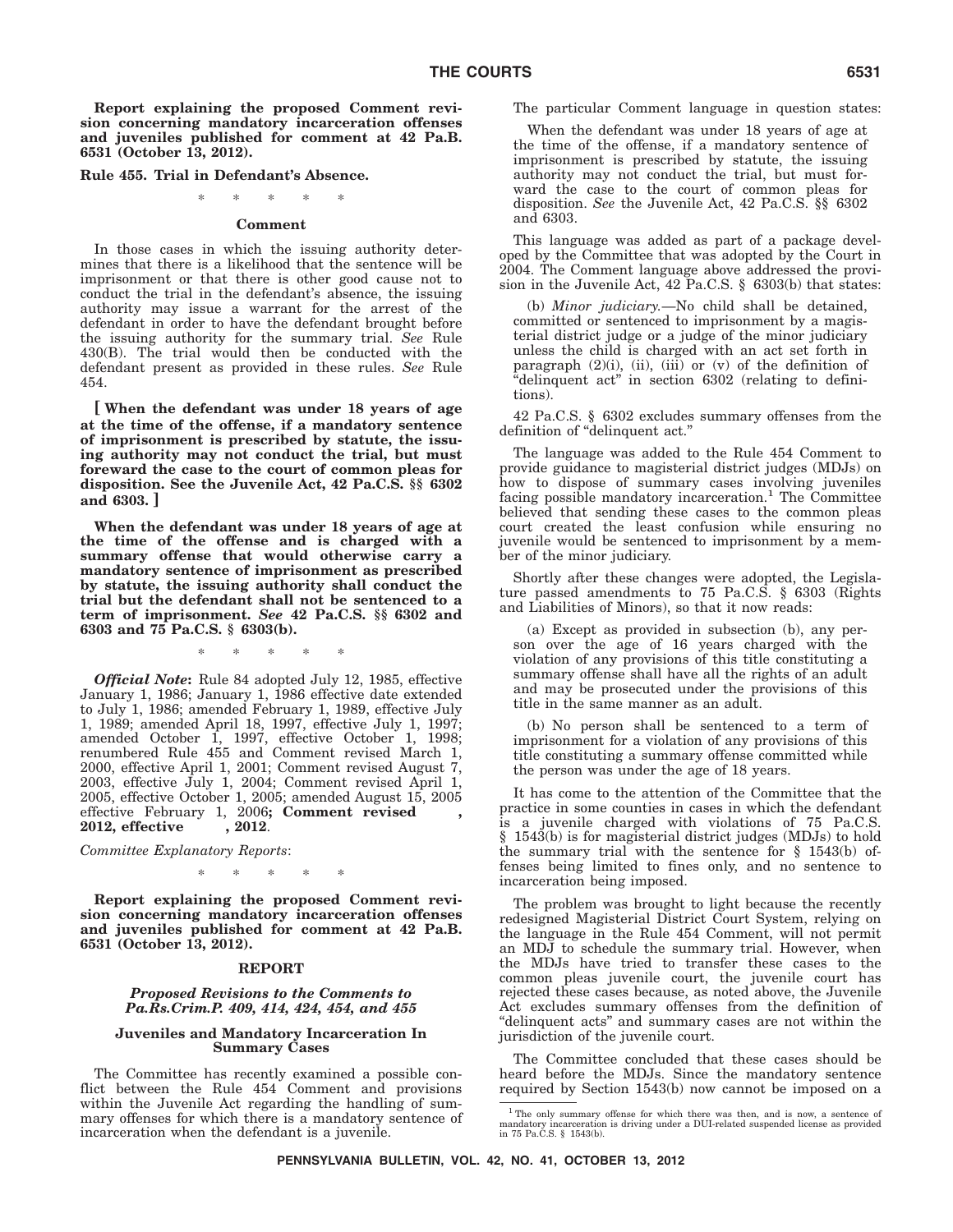juvenile, there is no need for the case to be referred to the court of common pleas and it can be treated in the same manner as other summary charges against juveniles.

The Committee is proposing the revision to the Rule 454 Comment that would specifically state that the magisterial district judge shall try the summary offense but that no incarceration could be awarded to a defendant under the age of 18. Although this question arose concerning Rule 454, identical language is contained in Rule 409, 414, 424, and 455. Similar changes are proposed to be made to the Comments to each of those rules.

[Pa.B. Doc. No. 12-1987. Filed for public inspection October 12, 2012, 9:00 a.m.]

# **Title 255—LOCAL COURT RULES**

#### **SCHUYLKILL COUNTY**

**Amend/Adopt Civil Rules of Procedure 1915.1(b); 1915.3(a), (a.1), (a.2); 1915.4(f.1); 1915.4-2(b.1), (1)—(5); S-2092-12**

#### **Order of Court**

*And Now*, this 27th day of September at 2:00 p.m., Schuylkill County Civil Rules of Procedure previously stated are amended/adopted for use in the Court of Common Pleas of Schuylkill County, Pennsylvania, Twenty-First Judicial District, Commonwealth of Pennsylvania, effective thirty days after publication in the *Pennsylvania Bulletin*.

The Prothonotary of Schuylkill County is Ordered and Directed to do the following:

1) File one (1) certified copy of this Order and Rule with the Administrative Office of Pennsylvania Courts.

2) Forward two (2) certified copies of this Order and Rule and a computer diskette containing the text of the local rules to the Legislative Reference Bureau.

3) Forward one (1) certified copy of this Order and Rule with the Civil Procedural Rules Committee of the Supreme Court of Pennsylvania.

4) Forward one (1) copy to the Law Library of Schuylkill County for publication in the *Schuylkill Legal Record*.

5) Copies shall be kept continuously available for public inspection in the Office of the Schuylkill County Prothonotary and the Schuylkill County Law Library.

It is further *Ordered* that said rule as it existed prior to the amendment is hereby repealed and annulled on the effective date of said rule as amended, but no right acquired thereunder shall be disturbed.

*By the Court*

WILLIAM E. BALDWIN, *President Judge*

#### **CUSTODY PROCEDURE**

#### **Rule 1915.1(b). Definitions.**

These rules shall govern all actions for custody, partial custody and visitation, including original actions, petitions for relocation, petitions to modify decrees, registration of foreign decrees and petitions for contempt. The rules shall be interpreted as supplementing the Rules of Civil Procedure governing custody actions Pa.R.C.P. 1915.1 et seq.

#### **Rule 1915.3. Commencement of Action. Complaint. Order.**

(a) Other than pleadings related to relocation, the moving party shall file in the office of the Prothonotary an original and one (1) copy of all pleadings involving custody issues, including complaints, petitions for modifications, special relief or contempt and preliminary objections. The filing shall be accompanied by the payment of the designated filing and administrative fees. The Prothonotary shall immediately transmit the original and copy to the Civil Court Administrator for assignment and scheduling. The Court Administrator will return the original to the Prothonotary and give the copy to the Conciliation Office, which will send to the moving party a copy of the scheduling order and a conciliation questionnaire. The moving party shall be responsible for service of a copy of the pleading, scheduling order and conciliation questionnaire upon all other parties pursuant to Pa.R.C.P. 402.

(a.1) *Relocation*—A party filing a counter-affidavit regarding relocation shall file in the office of the Prothonotary an original and one (1) copy of the counter-affidavit, accompanied by the payment of the designated filing and administrative fees. Upon receipt of service of the counter-affidavit, the relocating party shall expeditiously file in the office of the Prothonotary an original and one (1) copy of the notice of the proposed relocation that was served on the non-relocating party, accompanied by payment of the designated filing and administrative fees, which shall include a custody conciliation conference fee. The relocating party shall attach to this filing a copy of any existing order(s) of Court affecting the custody of the subject child(ren). The Prothonotary shall, immediately after filing, transmit the original and copy of each filing to the Civil Court Administrator for scheduling. The Court Administrator will hold the counter-affidavit of the non-relocating party until the relocating party files the notice of the proposed relocation and pays the required fees, after which the Court Administrator will return the originals to the Prothonotary and give the copies to the Conciliation Office, which shall schedule a conciliation conference within fourteen (14) days and send to all parties a copy of the scheduling order and a conciliation questionnaire.

(a.2) If there is no existing order of Court awarding any of the parties primary custody of the subject child(ren), a party seeking primary custody of the child(ren) shall file a complaint for custody before the case will be assigned for disposition.

#### **Rule 1915.4. Prompt Disposition of Custody Cases.**

(f.1) *Relocation*—If at the conclusion of the conciliation conference, a custody relocation case remains contested, the Custody Conciliation Officer shall determine if a party is seeking a change in primary custody, partial custody, or visitation. Where primary custody is in dispute, the case shall be transferred to the Civil Court Administrator for assignment to a Judge to be expeditiously heard. Where partial custody or visitation is in dispute, the case shall be transferred to a hearing officer.

#### **Rule 1915.4-2. Office Conference. Hearing. Record. Exceptions. Order.**

(b.1) *Relocation*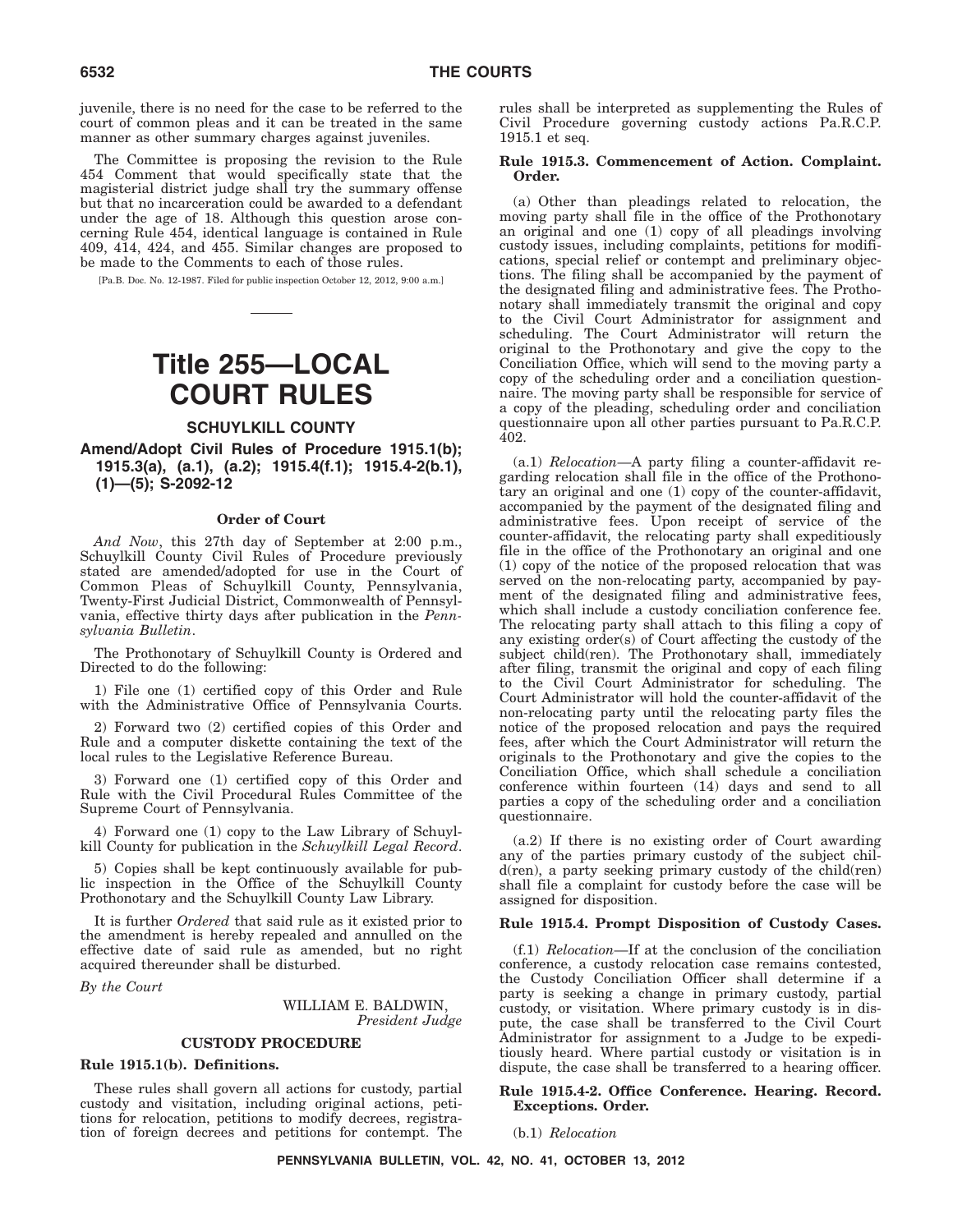(1) In cases of relocation where primary custody is not in dispute, the hearing officer shall schedule a hearing within fourteen days after the case is assigned for hearing.

(2) Within seven days of the conclusion of the hearing, the hearing officer shall file with the court and serve upon all parties a report in conformance with P.R.C.P. No. 1915.4-2(b)(3).

(3) Exceptions to the hearing officer's report, with an accompanying brief, shall be filed by any party excepting to the hearing officer's report within fourteen days after the report is mailed. A party who opposes exceptions filed by another party shall file an opposing brief within ten days after service of the exceptions.

(4) When exceptions are filed to the hearing officer's report, the Custody Office shall immediately notify the stenographer, who shall complete and file the transcript of the proceedings before the hearing officer within twenty days. Unless granted leave by the court to proceed in forma pauperis, the party filing exceptions shall pay the cost of transcription. If exceptions are filed by more than one party, the transcription costs shall be shared by the excepting parties on a pro rata basis. The transcription costs shall be paid within twenty days of the date of filing exceptions. If the costs are not timely paid, the stenographer shall so notify the court after which the exceptions of the non-paying party may be dismissed.

(5) Exceptions to the hearing officer's report shall be decided on the parties' briefs unless oral argument is requested by praecipe of one of the parties.

[Pa.B. Doc. No. 12-1988. Filed for public inspection October 12, 2012, 9:00 a.m.]

#### **SCHUYLKILL COUNTY**

#### **Amend Civil Rule of Procedure 1915.15 Form of Complaint; S-2093-12**

#### **Order of Court**

*And Now*, this 27th day of September at 2:00 p.m., Schuylkill County Civil Rule of Procedure No. 1915.15, Form of Complaint, is amended for use in the Court of Common Pleas of Schuylkill County, Pennsylvania, Twenty-First Judicial District, Commonwealth of Pennsylvania, effective thirty days after publication in the *Pennsylvania Bulletin*.

The Prothonotary of Schuylkill County is Ordered and Directed to do the following:

1) File one (1) certified copy of this Order and Rule with the Administrative Office of Pennsylvania Courts.

2) Forward two (2) certified copies of this Order and Rule and a computer diskette containing the text of the local rules to the Legislative Reference Bureau.

3) Forward one (1) certified copy of this Order and Rule with the Civil Procedural Rules Committee of the Supreme Court of Pennsylvania.

4) Forward one (1) copy to the Law Library of Schuylkill County for publication in the *Schuylkill Legal Record*.

5) Copies shall be kept continuously available for public inspection in the Office of the Schuylkill County Prothonotary and the Schuylkill County Law Library.

It is further *Ordered* that said rule as it existed prior to the amendment is hereby repealed and annulled on the effective date of said rule as amended, but no right acquired thereunder shall be disturbed.

*By the Court*

WILLIAM E. BALDWIN, *President Judge*

#### **THE COURT OF COMMON PLEAS OF SCHUYLKILL COUNTY TWENTY-FIRST JUDICIAL DISTRICT OF PENNSYLVANIA**

|     | Plaintiff |                      | $:$ No: S-            |
|-----|-----------|----------------------|-----------------------|
|     |           | $\ddot{\cdot}$       |                       |
| VS. |           | $\ddot{\phantom{0}}$ | Custody               |
|     |           | $\ddot{\cdot}$       |                       |
|     |           |                      |                       |
|     | Defendant |                      |                       |
|     |           |                      | <b>ORDER OF COURT</b> |

AND NOW, this \_\_\_\_\_ day of \_\_\_\_\_\_\_\_\_, 20\_\_\_, at \_ o'clock .m.; you are hereby ORDERED to appear as follows:

You have been sued in Court to obtain Custody or Partial Custody of the child(ren) named in the Complaint.

I. PARENT EDUCATION PROGRAM

1. ALL PARTIES NAMED ABOVE SHALL ATTEND AND COMPLETE THE ''KIDS FIRST'' PROGRAM. THE PROGRAM IS REQUIRED FOR ALL PARTIES PARTICI-PATING IN A CUSTODY ACTION. PARTICIPATION IS REQUIRED WHETHER OR NOT AN AGREEMENT IS SUBMITTED.

2. EACH OF YOU SHALL CONTACT ''KIDS FIRST'' WITHIN TEN (10) DAYS OF RECEIVING THIS ORDER TO REGISTER AND ATTEND THE NEXT AVAILABLE PROGRAM. IF YOU FAIL TO COMPLY WITH THE PROVISIONS OF THIS ORDER, CONTEMPT CHARGES AGAINST YOU SHALL BE FILED WITH THE COURT.

TO SCHEDULE AND REGISTER FOR THE ''KIDS FIRST'' PROGRAM CONTACT ANTHONY LIBASSI BY ONE OF THE FOLLOWING:

- (a) internet: WWW.LIBASSIMEDIATION.COM
- (b) telephone: 570-558-1002 888-215-7445 (toll free)
- (c) mail: ANTHONY LIBASSI 200 Adams Avenue, First Floor Scranton, PA 18503

YOU ARE EACH REQUIRED TO PAY A FEE OF FORTY DOLLARS (\$40.00) DIRECTLY TO THE "KIDS FIRST'' PROGRAM AT THE TIME OF REGISTRTAION.

3. LOCATION OF 'KIDS FIRST'' PROGRAMS:

SCHUYLKILL COUNTY COURTHOUSE 401 N. 2ND STREET POTTSVILLE, PA 17901

FAILURE TO COMPLY WITH THE TERMS OF THIS ORDER MAY RESULT IN FINES, IMPRISONMENT OR OTHER SANCTIONS.

II. CUSTODY CONCILIATION CONFERENCE

You are ORDERED to appear in person at the Custody Conciliation Office, of the Schuylkill County Courthouse<br>on the Schuylkill County Conciliation <sub>\_\_</sub>, for a Custody Conciliation Conference.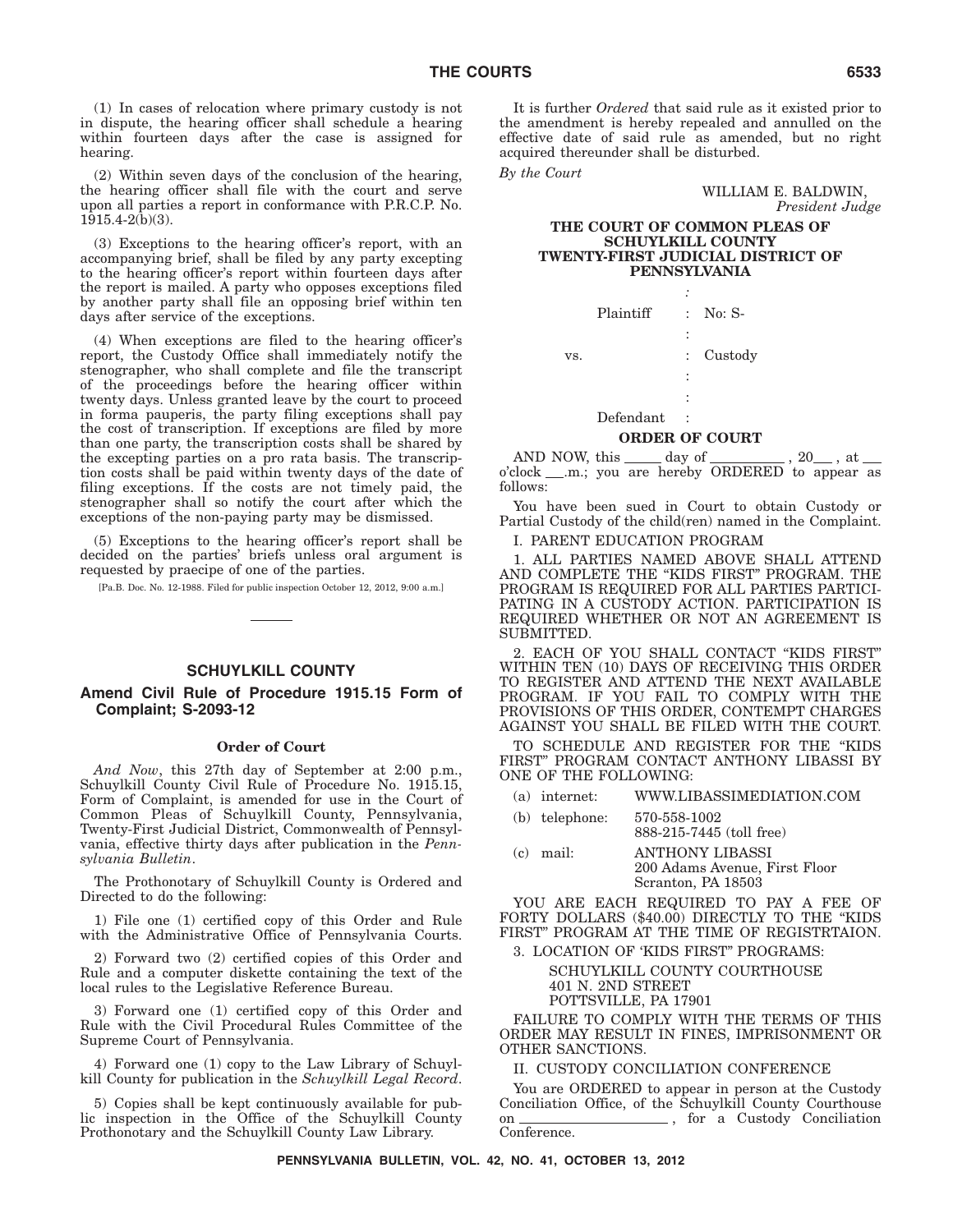You are further ORDERED to bring with you the fully completed conciliation questionnaire provided by the Court.

If you fail to appear as provided by the Order, an Order of Custody or Partial Custody may be entered against you or the Court may issue a Warrant for your arrest.

#### III. GENERAL PROVISIONS

YOU SHOULD TAKE THIS PAPER (and the attached papers) TO YOUR LAWYER AT ONCE. IF YOU DO NOT HAVE A LAWYER OR CANNOT AFFORD ONE, GO TO OR TELEPHONE THE OFFICE SET FORTH BELOW TO FIND OUT WHERE YOU CAN GET LEGAL HELP.

Pennsylvania Bar Association Lawyer Referral Service 100 South Street, P. O. Box 186, Harrisburg, PA 17108 1-800-692-7375

Counsel and pro se litigants without counsel are Ordered to immediately consult their schedules for conflicts and to promptly request a continuance where necessary because of a prior attachment or emergency situation. All requests for a continuance of a Custody Conciliation Conference must be made on the APPLICATION FOR CONTINUANCE form available from the offices of the Court Administrator, Custody Conciliator or Prothonotary in the Schuylkill County Courthouse. The application must be filed in the Prothonotary Office. A continuance will be granted only upon good cause shown.

The moving party shall immediately serve on all interested parties a copy of the original pleading, this order, ''Kids First'' registration and information, and a custody conciliation questionnaire; and shall further file an affidavit verifying service.

Americans With Disabilities Act of 1990: The court of Common Pleas of Schuylkill County is required by law to comply with the Americans with Disabilities Act of 1990. For information about accessible facilities and reasonable accommodations available to disabled individuals having business before the court, please contact our office. All arrangements must be made at least 72 hours prior to any hearing or business before the court. You must attend the scheduled conference or hearing.

#### IV. INMATE PROVISIONS

YOU ARE A NAMED PARTY IN AN ACTION SEEK-ING CUSTODIAL RIGHTS REGARDING YOUR CHIL-D(REN). THE SCHUYLKILL COUNTY CUSTODY CON-CILIATION OFFICE WILL AFFORD YOU THE OPPORTUNITY TO HAVE INPUT VIA TELEPHONE AT THE CONFERENCE WITH THE CUSTODY CONCILIA-TOR. YOU ARE RESPONSIBLE FOR ARRANGING THE TELEPHONE CONFERENCE THROUGH THE APPRO-PRIATE PRISON PERSONNEL ONCE YOU ARE NOTI-FIED OF THE DAY AND TIME OF THE CONFER-ENCE. YOU MUST PROVIDE THE CUSTODY CONCILIATION OFFICE WITH A TELEPHONE NUM-BER AND A CONTACT PERSON SO THAT THE CUS-TODY CONCILIATION OFFICE CAN CONTACT THE PERSON AT THE SCHEDULED TIME FOR THE CUS-TODY CONFERENCE.

IN THE EVENT THAT YOU ELECT TO PARTICI-PATE IN THE CONFERENCE VIA TELEPHONE CON-FERENCE YOU MUST NOTIFY OUR OFFICE WITH THE APPROPRIATE CONTACT INFORMATION AT LEAST FORTY-EIGHT (48) HOURS PRIOR TO THE SCHEDULED CONFERENCE.

IN ADDITION YOU HAVE THE RIGHT TO FILE A WRIT OF HABEAS CORPUS AD TESTIFICANDUM.

IF YOU ELECT NEITHER APPROACH, YOU MAY SUBMIT AN INFORMAL BRIEF AT LEAST TWENTY-FOUR (24) HOURS PRIOR TO THE SCHEDULED CON-FERENCE THAT SETS FORTH YOUR PROPOSAL RE-GARDING THE CUSTODIAL ISSUES REGARDING YOUR CHILD(REN). YOUR BRIEF WILL BE CONSID-ERED AT THE TIME OF THE SCHEDULED CONFER-ENCE.

#### BY THE COURT,

Date:

[Pa.B. Doc. No. 12-1989. Filed for public inspection October 12, 2012, 9:00 a.m.]

#### **WESTMORELAND COUNTY**

#### **Adoption of Rule of Judicial Administration WJ110; No. 3 of 2012**

#### **Order**

*And Now This* 18th day of September, 2012 *It Is Hereby Ordered* that this Court's Order of August 23, 2012 adopting Westmoreland County Rule of Judicial Administration WJ110 is rescinded.

*It Is Further Ordered* that Westmoreland County Rule of Judicial Administration WJ110 is hereby adopted.

*By the Court*

GARY P. CARUSO, *President Judge*

#### **Rule WJ110. Oaths and Acknowledgments.**

All court assistants, whether full-time, part-time or temporary, and all court reporters are authorized to administer oaths and affirmations and to take acknowledgments pursuant to 42 Pa.C.S.A. § 327.

[Pa.B. Doc. No. 12-1990. Filed for public inspection October 12, 2012, 9:00 a.m.]

# **DISCIPLINARY BOARD OF THE SUPREME COURT**

#### **Notice of Disbarment**

Notice is hereby given that Layne Scott Gordon, having been disbarred from the practice of law in the State of New Jersey by Order of the Supreme Court of New Jersey dated September 6, 2011, the Supreme Court of Pennsylvania issued an Order on September 28, 2012, disbarring Layne Scott Gordon from the Bar of this Commonwealth, effective October 28, 2012. In accordance with Rule 217(f), Pa.R.D.E., since this formerly admitted attorney resides outside of the Commonwealth of Pennsylvania, this notice is published in the *Pennsylvania Bulletin*.

ELAINE M. BIXLER, *Secretary The Disciplinary Board of the Supreme Court of Pennsylvania* [Pa.B. Doc. No. 12-1991. Filed for public inspection October 12, 2012, 9:00 a.m.]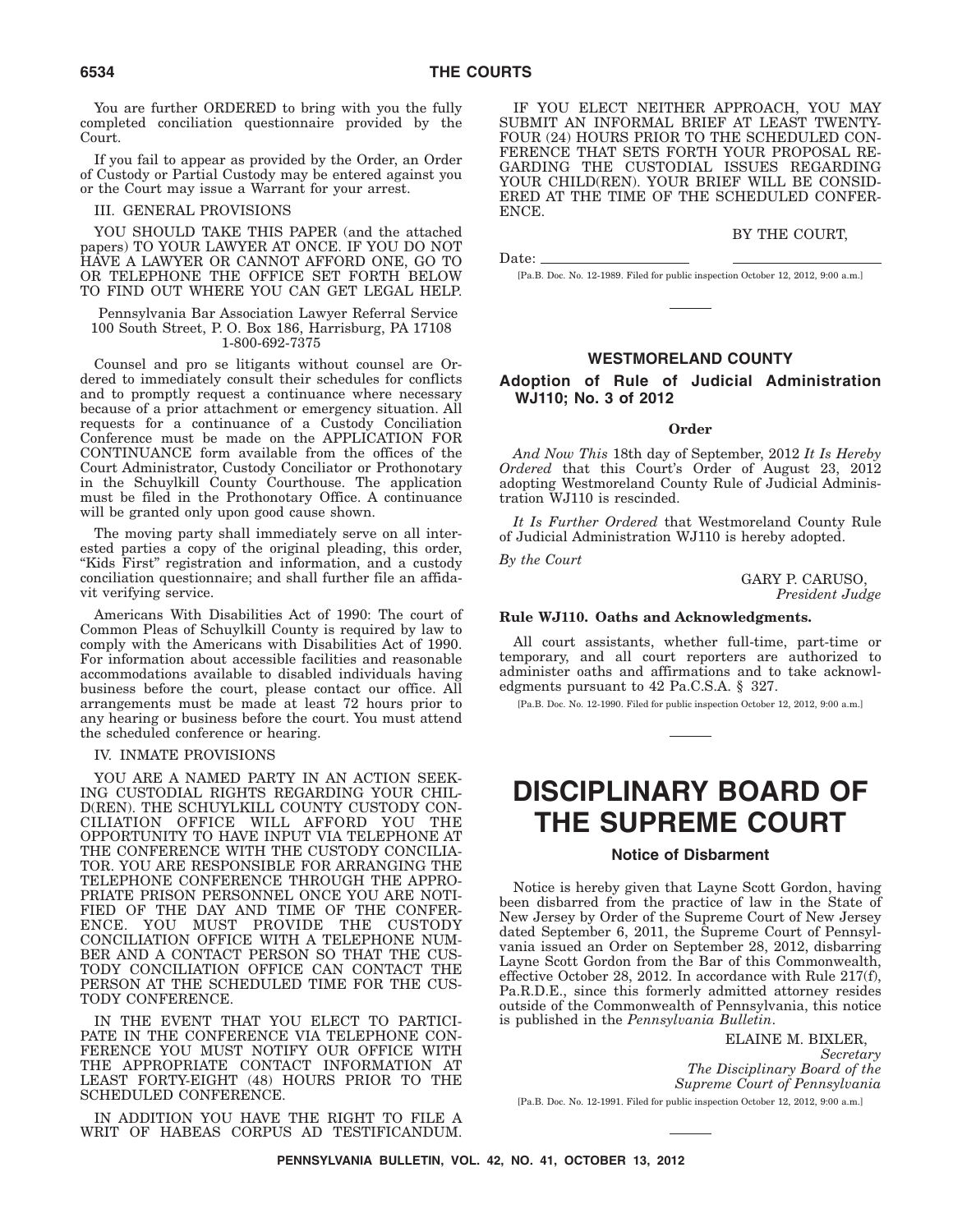#### **Notice of Suspension**

Notice is hereby given that Arleen Caballero Gonzalez having been suspended from the practice of law in the State of New Jersey for a period of 3 months by Order of the Supreme Court of New Jersey dated December 6, 2011, the Supreme Court of Pennsylvania issued an Order dated September 28, 2012 suspending Arleen Caballero Gonzalez from the practice of law in this Commonwealth for a period of 3 months, effective October 28, 2012. In accordance with Rule 217(f), Pa.R.D.E., since this formerly admitted attorney resides outside the Commonwealth of Pennsylvania, this notice is published in the *Pennsylvania Bulletin*.

> ELAINE M. BIXLER, *Secretary The Disciplinary Board of the Supreme Court of Pennsylvania*

[Pa.B. Doc. No. 12-1992. Filed for public inspection October 12, 2012, 9:00 a.m.]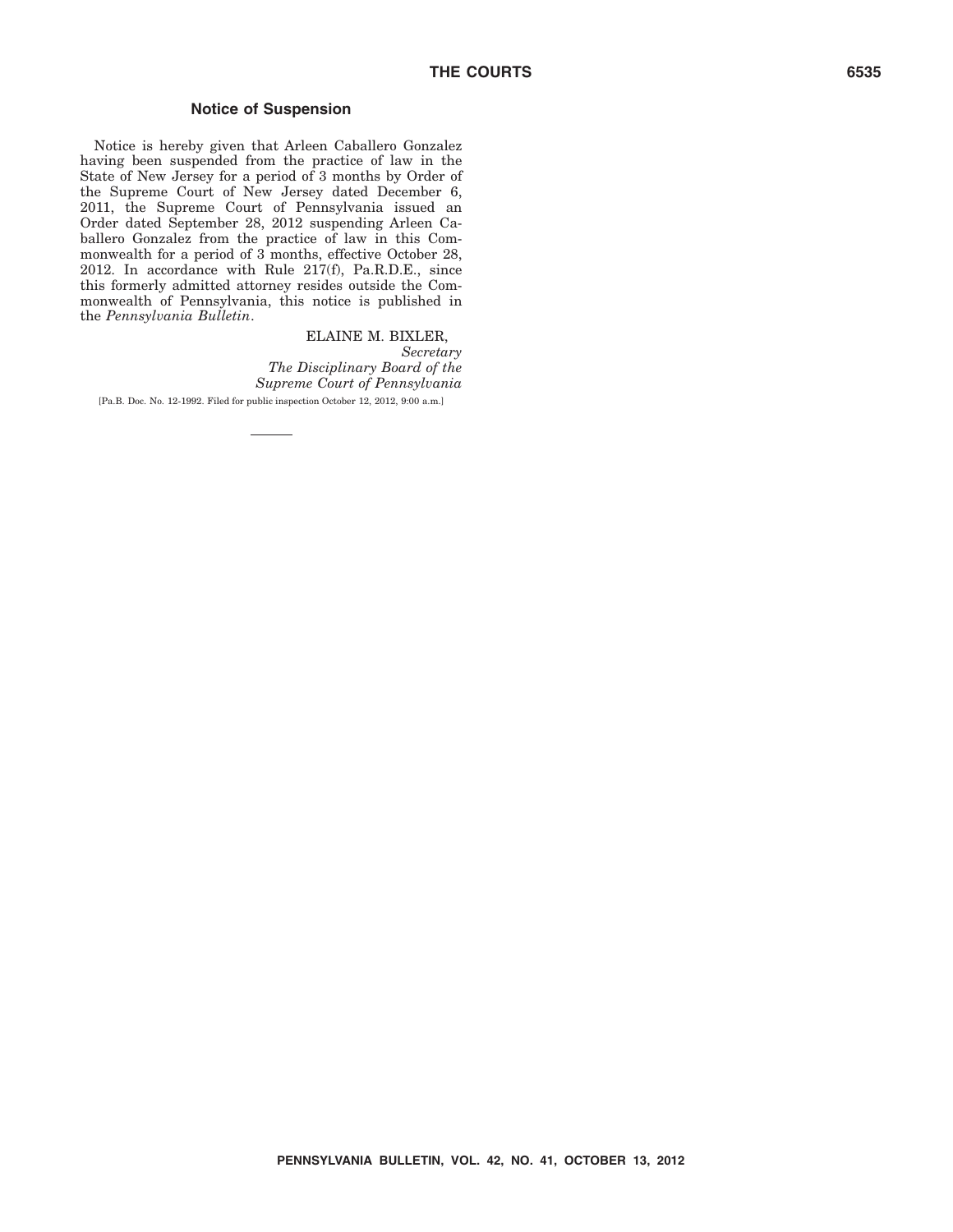# **RULES AND REGULATIONS**

# **Title 25—ENVIRONMENTAL PROTECTION**

#### **ENVIRONMENTAL QUALITY BOARD [ 25 PA. CODE CH. 77 ] Noncoal Mining Fees**

The Environmental Quality Board (Board) amends Chapter 77 (relating to noncoal mining). The final-form rulemaking incorporates amendments necessary to provide funding for the implementation of the Noncoal Surface Mining Conservation and Reclamation Act (act) (52 P. S. §§ 3301—3326).

This order was adopted by the Board at its meeting of April 17, 2012. On July 17, 2012, the Board adopted the final rulemaking, without revisions or further modifications, for resubmission to the Independent Regulatory Review Commission (IRRC) and the Senate and House Environmental Resources and Energy Committees under section 7(b) of the Regulatory Review Act (71 P. S.  $§$  745.7(b)).

#### A. *Effective Date*

This final-form rulemaking will go into effect upon publication in the *Pennsylvania Bulletin*, except that the annual administration fee established under § 77.106(b) (relating to fees) will become effective on January 1, 2013, and will be applied to all mining licenses being renewed which have an expiration date occurring on or after January 1, 2013.

#### B. *Contact Persons*

For further information, contact Thomas Callaghan, Director, Bureau of Mining Programs, P. O. Box 8461, Rachel Carson State Office Building, Harrisburg, PA 17105-8461, (717) 787-5103; or Richard S. Morrison, Executive Deputy Chief Counsel, Office of Chief Counsel, P. O. Box 2063, Rachel Carson State Office Building, Harrisburg, PA 17105-2063, (717) 787-4449. Persons with a disability may use the AT&T Relay Service, (800) 654-5984 (TDD users) or (800) 654-5988 (voice users). This final-form rulemaking is available on the Department of Environmental Protection's (Department) web site at http://www.depweb.state.pa.us.

#### C. *Statutory Authority*

The amendments are proposed under sections 7(a) and 11(a) of the act  $(52 \text{ P.S. } \S \S 3307(a) \text{ and } 3311(a))$  and section 1920-A of The Administrative Code of 1929 (71 P. S. § 510-20).

#### D. *Background and Purpose*

The purpose of this final-form rulemaking is to establish fees as authorized by the act. Section  $7\overline{a}$  of the act states ''The department is authorized to charge and collect from persons a reasonable filing fee, which shall not exceed the cost of reviewing, administering and enforcing the permit.'' The act thus authorizes the Department to collect fees from noncoal mining permit applicants and permittees in an amount sufficient to cover the Department's costs of administering the noncoal mining regulatory program so long as the amount of fees collected does not exceed those costs. The Department calculated its costs of administering the noncoal mining

program and will establish fees through this final-form rulemaking which are sufficient to cover most of its costs.

The final-form rulemaking implements the statutory authorization of the act to collect a reasonable filing fee through two kinds of fees—the permit application fee and the administration fee. The permit application fee is intended to cover the Department's cost to review noncoal mining permit applications. The permit fees have been set according to the type of permit application submitted. The amounts of these fees are based on the number of hours typically required to review a specific type of permit application. A large noncoal surface mining permit where the pumping of groundwater will take place is substantially more complex, and requires significantly more review time, than a small noncoal surface mining permit. Consequently, the amount of the respective permit fees reflects the average review time for each type of permitting action.

The annual administration fee is intended to cover the Department's costs to administer the permit. These include, among other things, the cost of performing inspections of noncoal mining operations, compliance assistance and other compliance related activities, as well as tracking of required reporting and monitoring by permittees. As with the permit fees, the annual administration fees have been set based on workload analyses. A large surface mining permit with blasting activity necessitates substantially more administrative activity by the Department. The annual administration fee reflects the differences between types of operations based on the Department's respective administrative workload.

The assessment of the two kinds of fees is necessary to fairly represent the cost to the Commonwealth for reviewing, and administering, a noncoal mining permit. This final-form rulemaking is necessary in large part due to recent funding cuts. General appropriation funding to support the Department's regulatory/permitting programs was significantly reduced in Fiscal Year 2009-10, so it has become necessary to pay for all of the noncoal mining program staff costs through collection of fees paid by the regulated industry. These staff costs total approximately \$2.5 million per year.

#### *Permit Application Fee*

The permit application fee amounts were calculated based on a workload analysis that the Department uses to manage the work force. The workload analysis assigns a certain number of hours for the review time for each type of application.

Permit applications vary in their complexity based on a number of factors. The primary factor relates to hydrologic impacts. Applications that propose to pump groundwater take significantly more time to review. Therefore, the application fee for these permits is higher. Similarly, if blasting is proposed, then the blasting inspector is involved in the review of the blast plan for the application. Therefore, a fee is being proposed for blast plans.

The permit application fees will be applicable to applications submitted after the date of publication of the final-form rulemaking in the *Pennsylvania Bulletin*.

#### *Annual Administration Fee*

The annual administration of a noncoal mining permit is accomplished through routine inspections to assure that the mining activities are being conducted in compli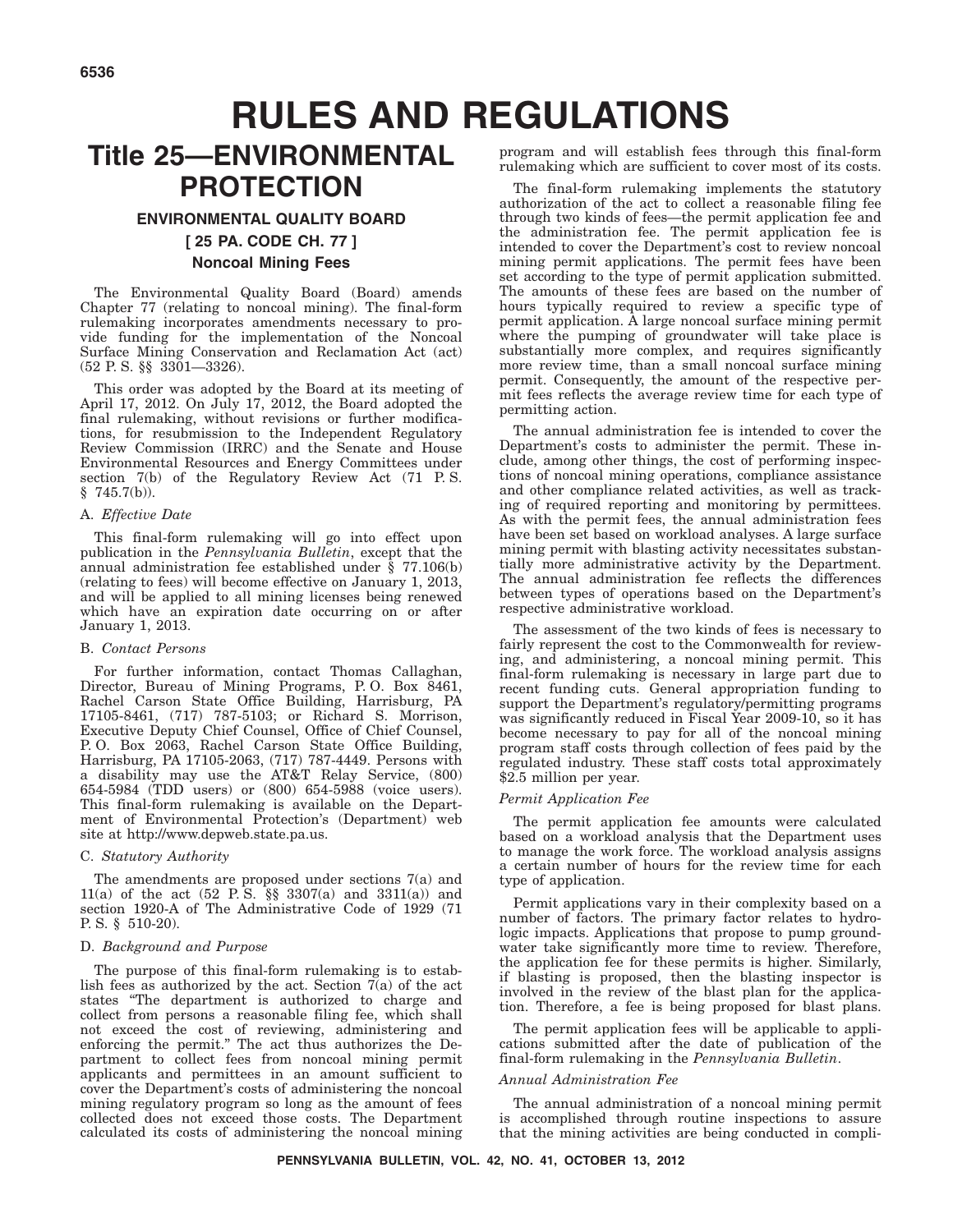ance with the permit requirements. The Department established inspection frequencies based upon the type of permit and the status of the activity.

There are two types of permits—small and large. Small permits authorize up to 10,000 tons per year in production. Large permits are needed for production that exceeds 10,000 tons per year. The inspection frequency for large permits is four per year. For small permits, the frequency is two per year.

For large permits that authorize blasting, one inspection per year by a Department blasting inspector is needed. This results in a higher annual administration fee amount for the large noncoal permits where blasting is authorized.

The annual administration fee will become effective on January 1, 2013, and will be applied to mining licenses being renewed which have an expiration date occurring on or after January 1, 2013.

There is not an advisory board for the noncoal mining program. The Department conducted outreach with the regulated community through meetings with trade groups (Pennsylvania Aggregate and Concrete Association, Pennsylvania Bluestone Association and the Society of Mining Engineers). Also, the Department held four outreach meetings throughout this Commonwealth. Licensed noncoal mine operators were invited to attend these meetings through a mass mailing that included information about the proposed fees. The Department also used an e-mail distribution list to keep interested parties informed through the process.

#### E. *Summary of Changes to the Proposed Rulemaking*

#### *§ 77.106. Fees*

The permit application fee schedule has been revised to clarify the description of the two categories of large noncoal sites. In the proposed rulemaking, these categories were described as ''mining below the water table'' and "not mining below the water table." For clarity, the descriptions have been changed to ''groundwater pumping authorized'' and ''no groundwater pumping.'' This clarifies that it is the pumping of the groundwater, and assessing the impacts of that pumping, that makes a difference in the complexity of the review. Sites where mining is occurring below the water table but where pumping is not being done (that is, dredge operations) are in the less complex category.

In the fee schedule, the fee category and amount have been deleted for the small surface mining permit transfer since these permits are not transferable. The fee category and amount have also been deleted for general permits (GP). This was done because application fee amounts vary with each GP and are published in the *Pennsylvania Bulletin* when a GP is proposed. Final application fee amounts for GPs are included with the final publication of each permit after the opportunity for comment. These GPs are alternatives to large or small noncoal permits where the applicant voluntarily chooses to apply for coverage under the GP rather than obtaining a small or large noncoal permit. Also, the annual administration fee description for GPs has been revised to delete the reference to the GP for short-term construction. At the time the rulemaking was proposed, this was the only GP available. This revision applies the same administration fee amount to all GPs.

#### F. *Summary of Comments and Responses on the Proposed Rulemaking*

#### *Opposition to Imposition of Fees*

Several commentators voiced general opposition to the imposition of permit fees on noncoal mining operators stating that the fees would burden small businesses during a difficult economic time and the noncoal mining program should be funded by the Commonwealth through general fund appropriations. Comments stated that the Department's administration of the mining permitting program is a fundamental function of State government and should be funded by taxpayers. Objections to the amount of the fees in the proposed fee schedule were also raised as well as concerns that the substantial fee increases will decrease competition by reducing the number of noncoal operators in this Commonwealth.

The act clearly authorizes the collection of reasonable fees from operators as the means of funding the Department's implementation and administration of the act. While the concern of the regulated community is understandable, these fees are required as part of a shift to a self-sustaining program. The fee amounts are reasonable, in part because they have been tailored to the scale of the mining operation, and the amounts compare favorably with fees assessed by neighboring and other states so they are not expected to have any anticompetitive impacts.

#### *Support for Fees*

Several commentators voiced general support for the proposed rulemaking to increase the permit application fees and to add annual administration fees to be paid by noncoal mine operators. Support was also noted for assessing fees for the small operators differently, including increasing the proposed fee amounts for the smaller operations because they are not self-supporting.

The Board acknowledges and appreciates the support expressed for the rulemaking. While the individual fee amounts are lower for small noncoal operators, there are more of these operators in this Commonwealth, therefore, they are self-supporting. The fee amounts are based on the workload analysis which accounts for the differences between small and large permits.

#### *Fee Amounts*

Comments were made that the proposed permit application fee schedule is unreasonable because the Department takes too much time to complete its permit review and administration work, excessive inspections are conducted, the Department salaries are too high or fees should not be based on salaries for Department personnel in the noncoal mining program. Commentators also objected that the Department's operations are inefficient and therefore the overall cost of operating the program is too high.

The fee amounts are based upon a well-developed work load analysis. The fee calculations reflect the cost to the Department to review applications to assure that they comply with the regulations and to administer permits to assure compliance. Regulatory compliance prevents pollution, protects the environment and assures that resources are preserved. The Department is continuously looking to improve efficiency. For example, the Department has revised an existing GP to expand its use. Unfortunately, many of the permit applications the Department receives are often not well prepared, and the Department has historically made extensive efforts to assist the permit applicant with correcting an application. Since the regula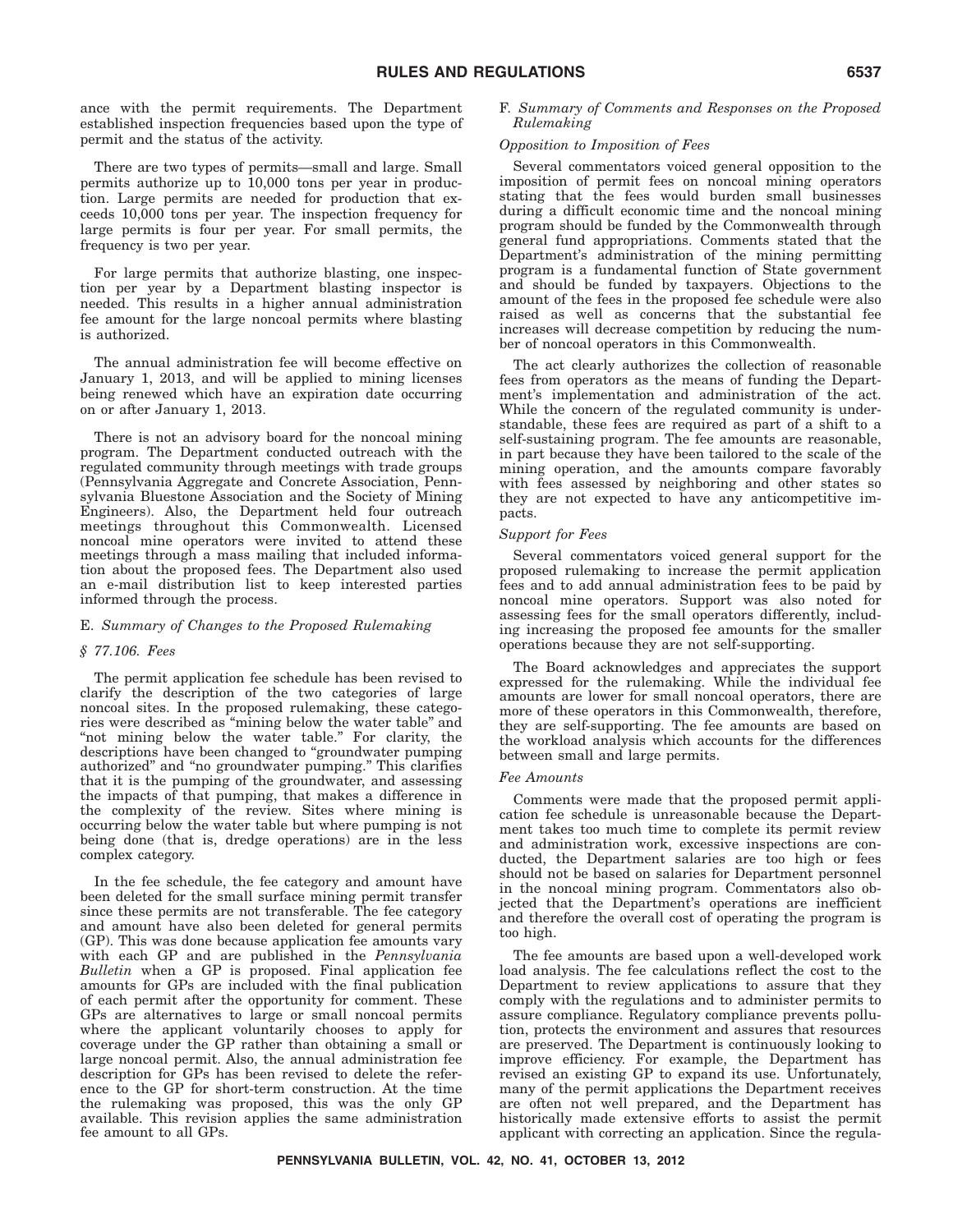tion requires that the Department review the fee amounts at least every 3 years, and report its analysis to the Board, program efficiencies will be evaluated as part of this effort.

#### *Professional Seals*

Comments were made that the Department's review time is too lengthy and cumbersome for work that is submitted under a professional seal and that the Department is unwilling to accept work performed by a licensed professional without further review. The commentator contends that the Department duplicates work by not accepting application materials that have been sealed by a professional.

The information submitted with a permit application requires review. The professional seal ensures that conclusions drawn by the consultant have been prepared in the best professional opinion of that particular consultant. The Department review of the work submitted with a permit application is necessary to assure that it meets the regulatory requirements. In the Department's experience, however, meeting generally accepted engineering or geology standards does not guarantee that the work meets the regulatory requirements. The Department does not duplicate work; it reviews the work of consultants. Revisions to the permit application may be required to meet regulatory requirements, correct an error or clarify a conclusion reached in an application.

#### *Administration Fee by Site Rather than Permit*

Commentators suggested that the annual administration fee should be applied to a site and not to each individual permit, that is, the annual administration fee should be tied to a location rather than a permit.

The Department's workload analysis is based on the average amount of time for each category of permits.

"Annual administration fee" is defined in § 77.1 (relating to definitions) as: ''A nonrefundable filing fee assessed on an annual basis for the cost to the Department of inspecting a permitted activity or facility to administer the permit.'' Section 77.106(f) lists eight different types of permits that would be subject to the annual administration fee. A commentator stated that each mining facility could have several permits and asked whether a mining facility could be subject to more than one annual administration fee, or is the fee only applicable to the facility.

The permit fees are set on a per-permit basis. Administratively, inspections are conducted on a permit-specific basis, not on a facility basis. Each permit file is reviewed for the permit requirements. A separate inspection report is needed for each permit. An alternative for a permittee with multiple permits, subject to multiple fees, would be to consolidate its facility under one permit.

#### *Industry Advisory Board*

According to a commentator, the industry needs to be heard in a formal setting and it is not reasonable for the industry to be 100% responsible for the management costs of the program given that there is not an advisory board for the noncoal mining program.

To comply with the act, a sustainable funding source is required. Since other funds are not available, the rulemaking is based on 100% program funding from these fees. The Department is committed to providing the highest level of interaction possible with the regulated industry. The Department meets on a quarterly basis with the Pennsylvania Aggregate and Concrete Association and regularly with the Pennsylvania Bluestone Association as issues arise. These meetings will continue to identify and understand industry concerns and to work to improve program efficiency.

#### *Miscellaneous*

A commentator questioned what the large permit fee covers and if the fee covers all processing fees associated in the correction of an application, if an application is returned by the Department.

The large noncoal permit fee (new) includes all of the processing time in the review of an application. This may include multiple correction letters to resolve application deficiencies. Typically, the Department provides assistance to applicants and their consultants throughout the course of the application review (including before the application is submitted). The Department strives to review applications as promptly as possible. For permits that are rejected, the fees remain applicable because the review is still needed to determine that the permit cannot be issued. The Department strives to accommodate permit applicants.

The Pennsylvania Bluestone Association commented that it did not have sufficient interaction with the Department concerning the proposed rulemaking.

The Department conducted outreach with the regulated community on the proposed rulemaking. The outreach included a series of meetings with industry groups (Pennsylvania Aggregate and Concrete Association and Pennsylvania Bluestone Association) and roundtable meetings with industry representatives. The Department meets regularly with the Pennsylvania Bluestone Association as issues arise. These meetings will continue to identify and understand industry concerns and to work to improve program efficiency.

A commenter suggested that there has been no clear evidence given of the budget for the Industrial Minerals administration and permit reviews other than what the Department has generated, and that an external independent audit should be conducted to verify the Department's need for this fee increase and future fee increases.

The Department's costs are based on actual expenditures. The workload analysis used is continually evolving to keep up with changing circumstances. During the outreach to industry, data was shared. The detailed data is available and was provided to individuals who requested it during the outreach process.

#### G. *Summary of Comments and Responses Solicited by the Department*

The Department published a notice at 42 Pa.B. 553 (January 28, 2012) announcing it was accepting comments for 30 days relating to the noncoal fee regulations.

Comments were received from 20 commentators during this comment period. These comments were mostly (13 of 20) related to sand and gravel operations in northwest Pennsylvania. The comments primarily focused on the adverse impact the increased fees will have on small businesses that operate sand and gravel pits. Four comments of support for the fees were received.

The Department appreciates that the fees impose a burden on noncoal mine operators, including small businesses that operate sand and gravel pits. The fees are necessary to provide funding to enforce the act.

Other comments related to general noncoal program implementation through permitting and compliance activity. The Department continues to endeavor to improve efficiency and reduce costs.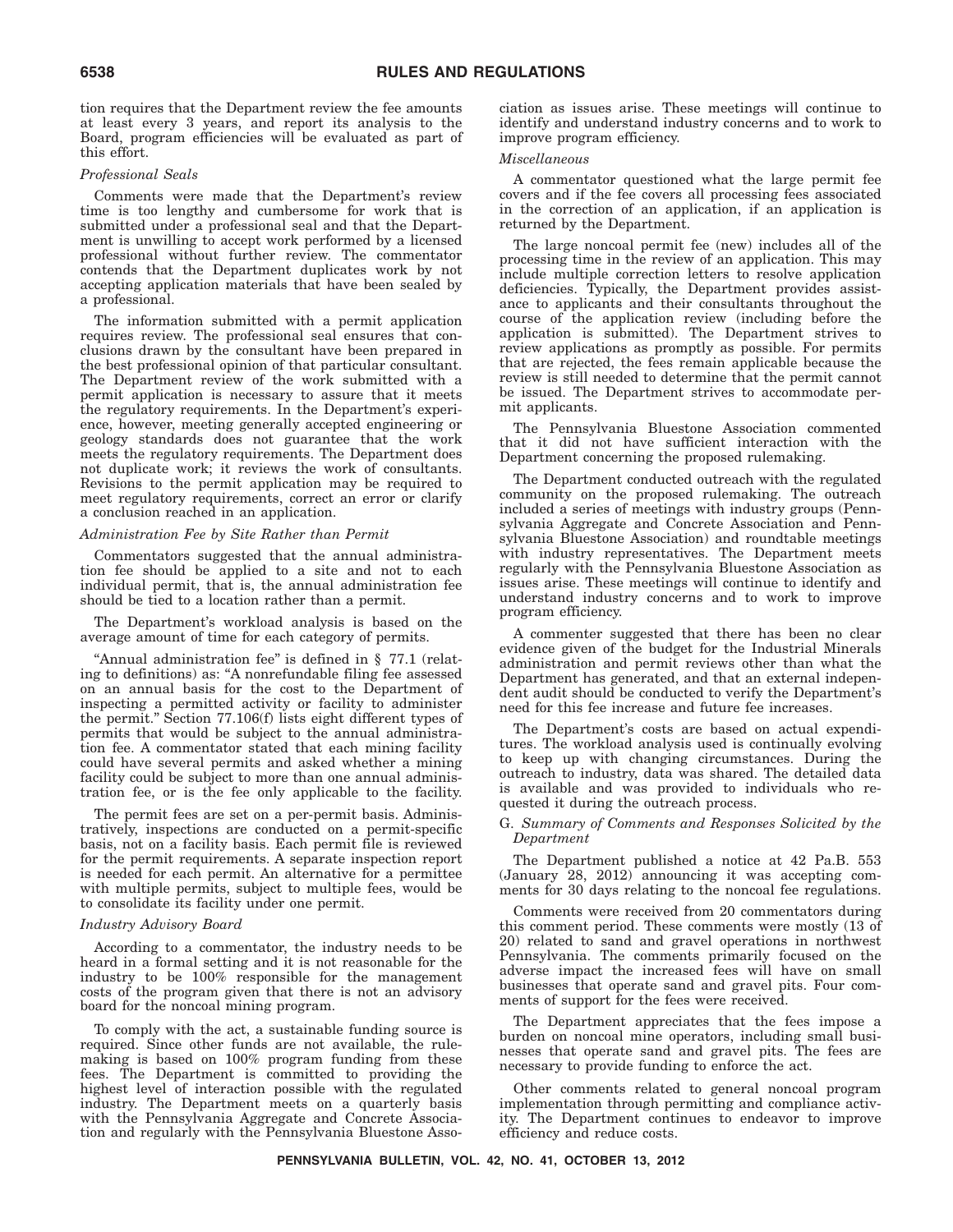#### H. *Benefits, Costs and Compliance*

This final-form rulemaking will enable the Commonwealth to fulfill its obligations to enforce the act.

#### *Compliance Costs*

It is estimated that this final-form rulemaking will impose total additional compliance costs of about \$2.5 million on the regulated community.

#### *Compliance Assistance Plan*

The Department will provide written notification to noncoal mine operators to inform them of the final promulgation of these regulatory changes. The Department may also hold roundtable meetings with mine operators and consultants to explain program changes and answer questions.

#### *Paperwork Requirements*

This final-form rulemaking requires the Department to update its application forms.

#### I. *Pollution Prevention*

This final-form rulemaking will not modify the pollution prevention approach by the regulated community and maintains the multi-media pollution prevention approach of existing requirements in 25 Pa. Code (relating to environmental protection).

#### J. *Sunset Review*

These regulations will be reviewed in accordance with the sunset review schedule published by the Department to determine whether the regulations effectively fulfill the goals for which they were intended.

#### K. *Regulatory Review*

Under section 5(a) of the Regulatory Review Act (71 P. S. § 745.5(a)), on August 18, 2010, the Department submitted a copy of the notice of proposed rulemaking, published at 40 Pa.B. 4963 (August 28, 2010), to IRRC and the Chairpersons of the House and Senate Environmental Resources and Energy Committees for review and comment.

Under section 5(c) of the Regulatory Review Act, IRRC and the House and Senate Committees were provided with copies of the comments received during the public comment period, as well as other documents when requested. In preparing the final-form rulemaking, the Department has considered all comments from IRRC, the House and Senate Committees and the public.

Under section 5.1(j.2) of the Regulatory Review Act (71 P. S. § 745.5a(j.2)), on June 20, 2012, the final-form rulemaking was deemed approved by the House and Senate Committees. Under section 5.1(e) of the Regulatory Review Act, IRRC met on June 21, 2012, and disapproved the Board's final-form rulemaking.

Under section 7(b) of the Regulatory Review Act (71 P. S. § 745.7(b)), on July 26, 2012, the Department submitted a copy of the final-form rulemaking without revisions or further modifications to IRRC and the House and Senate Committees. Under section 7(d) of the Regulatory Review Act on August 31, 2012, the final-form rulemaking was deemed approved by the House and Senate Committees. Under section 7(c.1) of the Regulatory Review Act, on August 16, 2012, IRRC approved the final-form rulemaking.

#### L. *Findings*

The Board finds that:

(1) Public notice of proposed rulemaking was given under sections 201 and 202 of the act of July 31, 1968 (P. L. 769, No. 240) (45 P. S. §§ 1201 and 1202) and regulations promulgated thereunder at 1 Pa. Code §§ 7.1 and 7.2.

(2) A public comment period was provided as required by law and all comments were considered.

(3) These regulations do not enlarge the purpose of the proposal published at 40 Pa.B. 4963.

(4) These regulations are necessary and appropriate for administration and enforcement of the authorizing acts identified in Section C of this preamble.

#### M. *Order*

The Board, acting under the authorizing statutes, orders that:

(a) The regulations of the Department, 25 Pa. Code Chapter 77, are amended by amending §§ 77.1, 77.51, 77.106 and 77.126 to read as set forth in Annex A, with ellipses referring to the existing text of the regulations.

(b) The Chairperson of the Board shall submit this order and Annex A to the Office of General Counsel and the Office of Attorney General for review and approval as to legality and form as required by law.

(c) The Chairperson of the Board shall submit this order and Annex A to the IRRC and the Senate and House Committees as required by the Regulatory Review Act.

(d) The Chairperson of the Board shall certify this order and Annex A and deposit them with the Legislative Reference Bureau, as required by law.

(e) This order shall take effect immediately except that the annual administration fee established under § 77.106(b) will become effective on January 1, 2013, and will be applied to all mining licenses being renewed which have an expiration date occurring on or after January 1, 2013.

#### MICHAEL L. KRANCER, *Chairperson*

(*Editor's Note*: For the text of the order of the Independent Regulatory Review Commission relating to this document, see 42 Pa.B. 5710 (September 1, 2012).)

**Fiscal Note:** Fiscal Note 7-460 remains valid for the final adoption of the subject regulations.

#### **Annex A**

#### **TITLE 25. ENVIRONMENTAL PROTECTION**

#### **PART I. DEPARTMENT OF ENVIRONMENTAL PROTECTION**

**Subpart C. PROTECTION OF NATURAL RESOURCES**

#### **ARTICLE I. LAND RESOURCES**

#### **CHAPTER 77. NONCOAL MINING**

#### **Subchapter A. GENERAL PROVISIONS**

#### **§ 77.1. Definitions.**

The following words and terms, when used in this chapter, have the following meanings, unless the context clearly indicates otherwise.

\*\*\*\*\*

*Adjacent area*—Land located outside the permit area within 1,000 feet.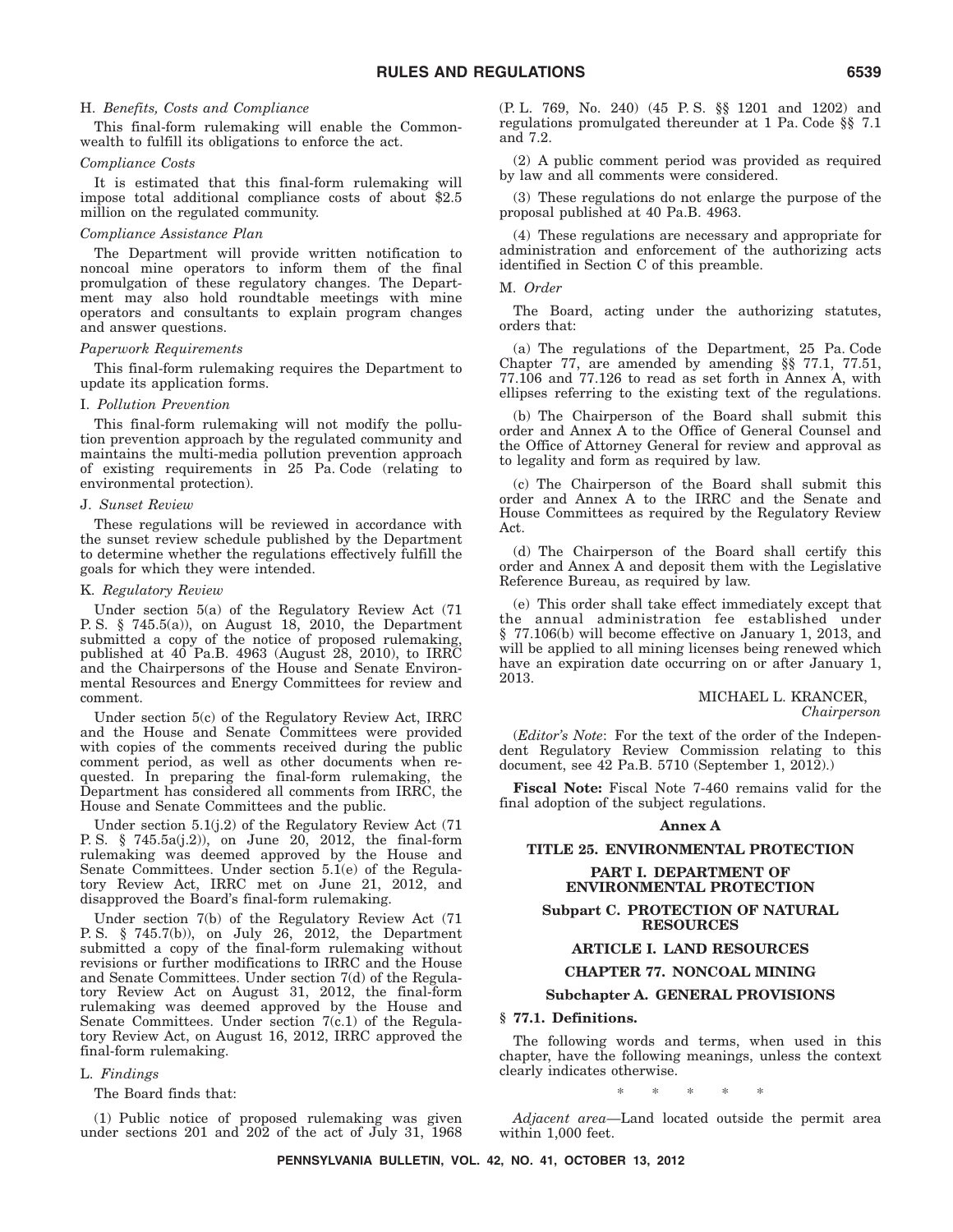*Annual administration fee*—A nonrefundable filing fee assessed on an annual basis for the cost to the Department of inspecting a permitted activity or facility to administer the permit.

*Applicant*—A person who seeks to obtain a permit from the Department to conduct noncoal mining activities under this chapter.

\*\*\*\*\*

*Landowner*—The person or municipality in whom legal title to the land is vested.

*Large noncoal permit*—A mining permit that authorizes the extraction of greater than 10,000 tons per year of noncoal materials

*Major permit revision*—A revision to a permit that requires public notice.

*Mine opening blasting*—Blasting conducted for the purpose of constructing a shaft, slope, drift or tunnel mine opening for an underground mine, either operating or under development, from the surface down to the point where the mine opening connects with the mineral strata to be or being extracted.

*Minor permit revision*—A revision to a permit that does not require public notice.

*Mulch*—Vegetation residue or other suitable materials that are placed on the soil surface to aid in soil stabilization and soil moisture conservation, thus providing microclimatic conditions suitable for seed germination and plant growth.

\*\*\*\*\*

*Permit*—A permit issued by the Department to conduct noncoal mining activities.

*Permit application fee*—A nonrefundable filing fee due at the time of submission of an application. The permit application fee is required for an application to be considered complete.

#### *Permit area*—

(i) For noncoal surface mining activities: the area of land and water within the boundaries of the permit which is designated on the permit application maps, as approved by the Department. The term includes an area which is or will be affected by the surface noncoal mining activities during the term of the permit.

(ii) For the surface effects of noncoal underground mining activities: the area which is designated on the permit application maps as approved by the Department. The term includes a surface area which is or will be affected by the underground noncoal mining activities.

*Permit status*—An indicator of the level of progress of mining activity at a permitted facility. Permit statuses are as follows:

(i) *Not started.* Mine sites where the mining permit has been issued, but mining activities have not begun,

(ii) *Active.* Mine sites that do not qualify for inactive status, not started status or released status,

(iii) *Inactive.* Mine sites where mineral extraction activity has been completed but final bond release has not been completed,

(iv) *Released.* Mine sites where the final bond release has been completed.

*Permittee*—A person holding, or required to hold by the act and the environmental acts, a permit issued by the Department to conduct noncoal mining activities.

\*\*\*\*\*

*Slope*—Average inclination of a surface, measured from the horizontal, generally expressed as the ratio of a unit of vertical distance to a given number of units of horizontal distance (for example, 1v:5h). The term may also be expressed as a percent or in degrees.

*Small noncoal permit*—A mining permit that authorizes the extraction of up to 10,000 tons of noncoal minerals per year.

*Soil horizons*—Contrasting layers of soil parallel or nearly parallel to the land surface. Soil horizons are differentiated on the basis of field characteristics and laboratory data. The three major soil horizons are as follows:

(i) *A horizon*—The uppermost mineral layer, often called the surface soil or topsoil. It is the part of the soil in which organic matter is most abundant, and leaching of soluble salts and soil elements is typically the greatest.

(ii) *B horizon*—The layer that typically is immediately beneath the A horizon and often called the subsoil. The middle layer commonly contains more clay, iron or aluminum than the A or C horizon.

(iii) *C horizon*—The deepest layer of soil profile. It consists of loose material or weathered rock that is relatively unaffected by biologic activity and closely resembles the parent material.

\*\*\*\*\*

#### **Subchapter B. SURFACE MINING OPERATOR'S LICENSE**

**§ 77.51. License requirement.**

\*\*\*\*\*

(e) *Refusal to issue or renew license.* The Department will not issue a noncoal surface mining operator's license or renew or amend a license if it finds, after investigation and an opportunity for informal hearing, that a person, partner, associate, officer, parent corporation or subsidiary corporation has been subject to a bond forfeiture under the act and environmental acts or has failed to comply with an adjudicated proceeding, cessation order, consent order and agreement or decree under the act and environmental acts. The Department will not renew a license for an operator who uses the provisions for payment in lieu of bond unless the operator submits his annual payment with the license renewal application. The Department will not renew a noncoal mining operator's license for an applicant who has not made full payment of the annual administration fee required under § 77.106(f) (relating to fees). A person who opposes the Department's decision on issuance or renewal of a license has the burden of proof.

\*\*\*\*\*

#### **Subchapter C. PERMITS AND PERMIT APPLICATIONS**

#### **GENERAL**

#### **§ 77.106. Fees.**

(a) A permit application for noncoal mining activities shall be accompanied by a nonrefundable payment for the permit application fee payable to the ''Commonwealth of Pennsylvania.'' The applicable permit application fee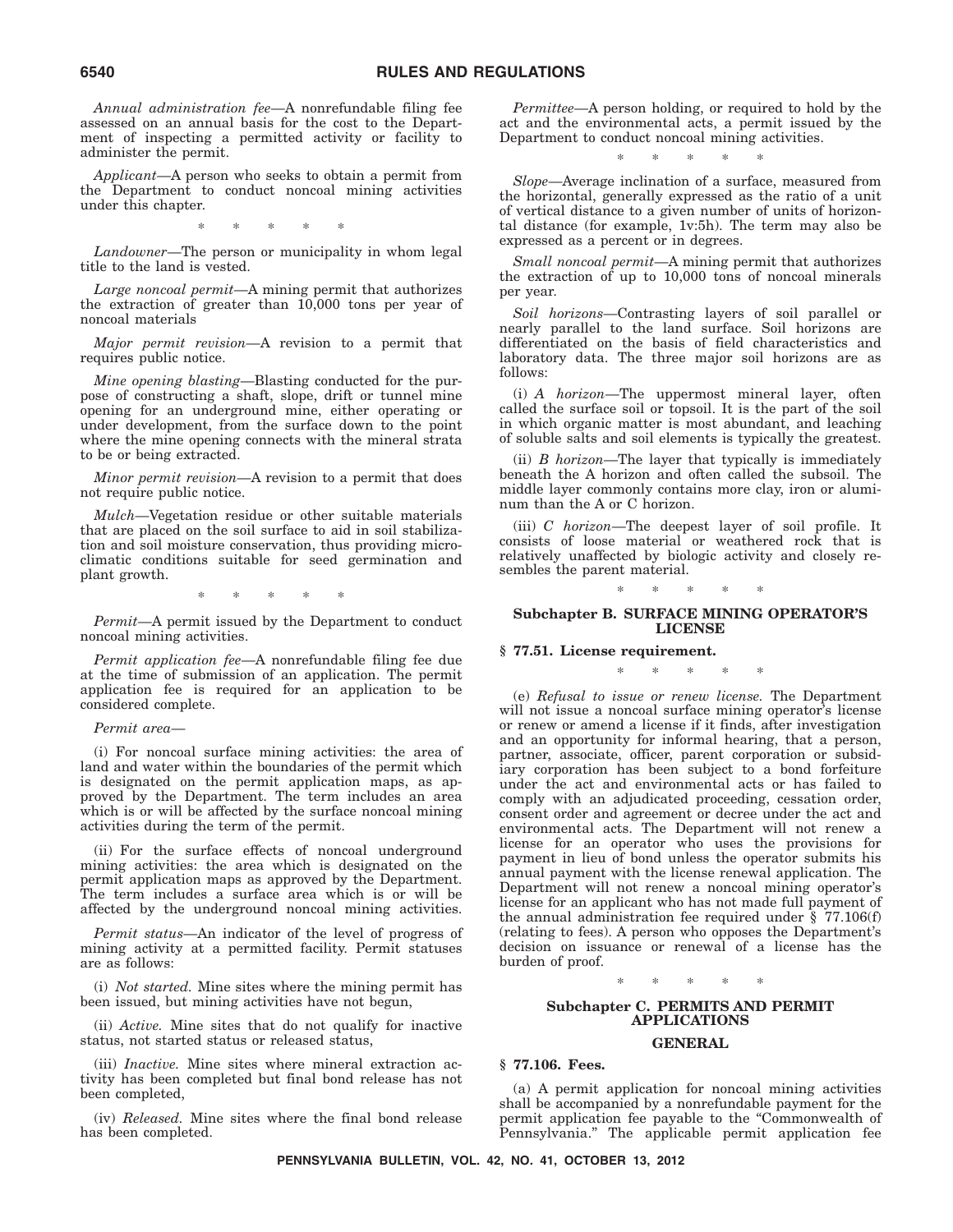amount is specified in subsection (e). For purposes of this subsection, permit applications include all of the applications listed in subsection (e).

(b) The Department will assess an annual administration fee for each permitted activity and facility. For licensed mine operators, this annual administration fee will be assessed annually, will be collected as part of the mine operator's license renewal application and will include the appropriate annual administration fee for each of the licensee's permitted facilities. If the permittee is not required to maintain a mining license, a notice of the annual administration fee will be sent to the permittee for all of the permittee's permitted facilities and the fee must be paid within 30 days of receipt of the notice. The applicable fee amounts are specified in subsection (f).

(c) Fees collected under this section and all enforcement cost recovery funds will be deposited in the Noncoal Surface Mining Conservation and Reclamation Fund. The fees collected under this section will be used by the department for the purposes specified by the act.

(d) At least every 3 years, the Department will recommend regulatory changes to the fees in this section to the EQB to address any disparity between the program income generated by the fees and program costs. The regulatory amendment will be based upon an evaluation of the program fees income and the Department's costs of administering the program.

|  |  |  | (e) The permit application fee schedule is as follows: |  |  |  |  |  |
|--|--|--|--------------------------------------------------------|--|--|--|--|--|
|--|--|--|--------------------------------------------------------|--|--|--|--|--|

| $(1)$ New permits                  | Fee      |
|------------------------------------|----------|
| Large Surface Mining Permit-       |          |
| Groundwater Pumping Authorized     | \$20,225 |
| Large Surface Mining Permit—No     |          |
| Groundwater Pumping                | \$13,500 |
| <b>Small Surface Mining Permit</b> | \$525    |
| Underground Mining Permit          | \$20,225 |
| $(2)$ Major amendments             | Fee      |
| Large Surface Mining Permit-       |          |
| Groundwater Pumping Authorized     | \$3,850  |
| Large Surface Mining Permit-No     |          |
| Groundwater Pumping                | \$1,600  |
| Underground Mining Permit          | \$2,650  |
| (3) Minor Amendments               | Fee      |
| Large Surface Mining Permit        | \$700    |
| <b>Small Surface Mining Permit</b> | \$175    |
| $(4)$ Transfers                    | Fee      |
| Large Surface Mining Permit        | \$900    |
| Underground Mining Permit          | \$900    |
|                                    |          |
| (5) Other Actions                  | Fee      |
| <b>Bonding Increment</b>           | \$450    |
| Completion Report Application      | \$600    |
| Blast Plan                         | \$475    |
| Notice of Intent to Explore        | \$60     |
| Pre-applications                   | \$3,375  |

(f) The annual administration fee schedule will be as follows:

| Permit Category—Permit Status             | Annual Fee |
|-------------------------------------------|------------|
| Large Surface Mining Permit—Active        | \$1,450    |
| Large Surface Mining Permit—Active with   |            |
| Blasting                                  | \$1,850    |
| <b>Small Surface Mining Permit—Active</b> | \$200      |
| Small Surface Mining Permit—Active with   |            |
| <b>Blasting</b>                           | \$300      |
| Underground Mining Permit—Active          | \$1,450    |
| General Permit                            | \$200      |

| Permit Category—Permit Status | Annual Fee |
|-------------------------------|------------|
| All Permits—Not Started       | \$100      |
| All Permits—Inactive          | \$100      |

#### **REVIEW, PUBLIC PARTICIPATION, ITEMS AND CONDITIONS OF PERMIT APPLICATIONS**

#### **§ 77.126. Criteria for permit approval or denial.**

(b) No incremental phase approval of the permit will be granted to conduct mining or reclamation operations, or permission to expand mining or reclamation operations within a permit area which has been limited to a portion or phase of the entire area until the applicant:

\*\*\*\*\*

(1) Has filed with the Department a bond under § 77.193 (relating to requirement to file a bond).

(2) Has met the requirements of subsection  $(a)(5)$ — $(8)$ .

(c) A permit, permit renewal or revised permit application will not be approved unless the applicant has made full payment of the permit application fee required under § 77.106(e) (relating to fees) and the annual administration fee required under § 77.106(f) for all of the applicant's permitted mining facilities.

[Pa.B. Doc. No. 12-1993. Filed for public inspection October 12, 2012, 9:00 a.m.]

# **Title 49—PROFESSIONAL AND VOCATIONAL STANDARDS**

#### **STATE BOARD OF CERTIFIED REAL ESTATE APPRAISERS**

#### **[ 49 PA. CODE CH. 36 ]**

#### **Deadline to Submit an Application for Certification**

The State Board of Certified Real Estate Appraisers (Board) amends §§ 36.11 and 36.12 (relating to qualifications for certification as residential real estate appraiser; and qualifications for certification as general real estate appraiser) to read as set forth in Annex A.

#### *Background and Purpose*

Under section 6 of the Real Estate Appraisers Certification Act (act) (63 P. S. § 457.6), the Board is authorized to issue certificates to real estate appraisers that meet the minimum education and experience requirements established by the Appraiser Qualifications Board under the Financial Institutions Reform, Recovery, and Enforcement Act of 1989 (Pub. L. No. 101-73). The Board amended §§ 36.11 and 36.12 at 37 Pa.B. 3367 (July 21, 2007) to implement new Federally-mandated education criteria for the initial certification of residential real estate appraisers and general appraisers that would take effect in January 2008. At that time, the Board adopted a segmented approach to implementing the new education criteria so that those applicants who completed the less stringent education requirements prior to January 1, 2008, would have until January 1, 2012, to apply for certification. This provision was necessary to minimize potential disruptions to the career plans of applicants who were already taking steps to become certified. Once a candidate completed the educational requirement, he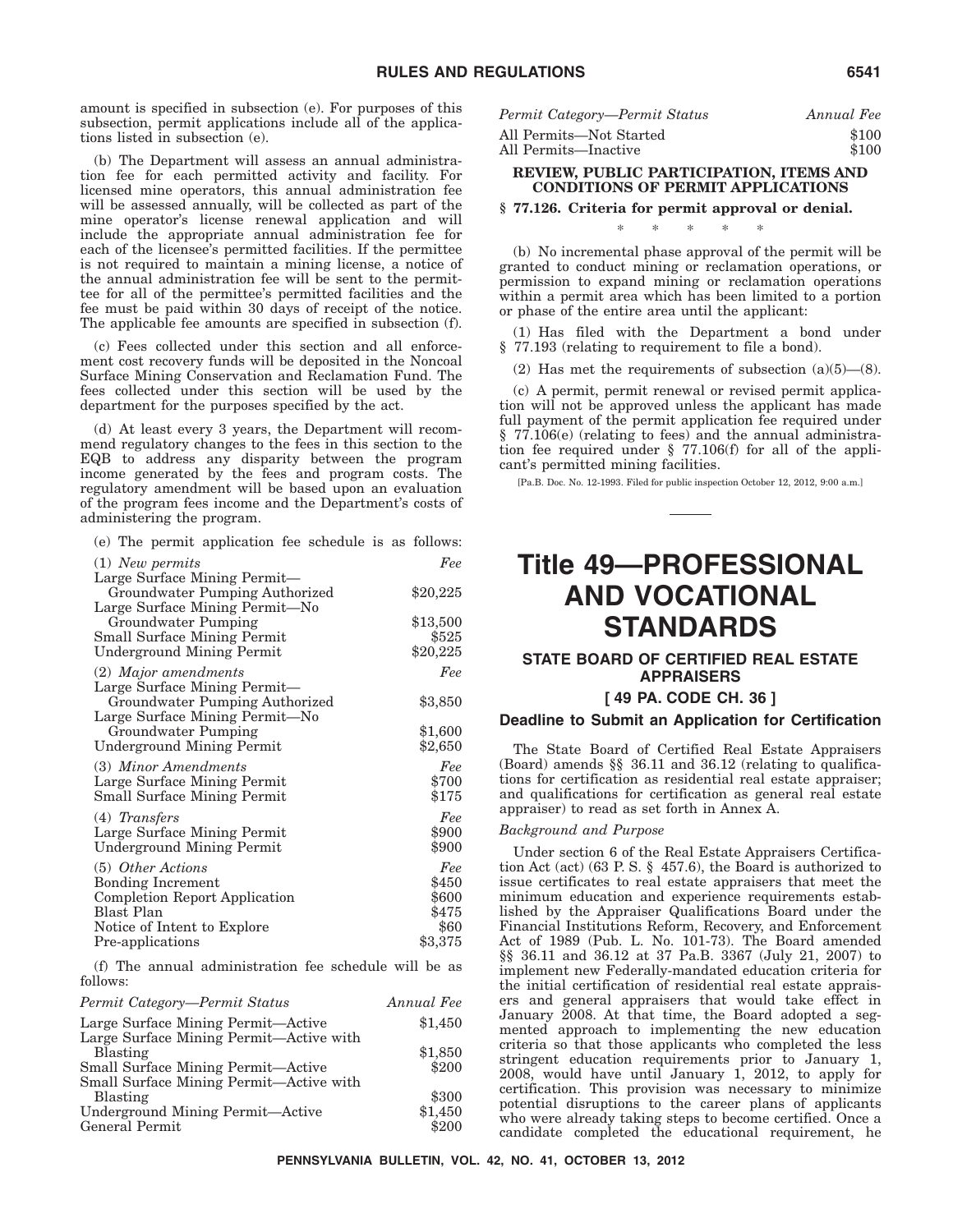would then obtain an appraiser trainee license for the purpose of completing the experience requirements in §§ 36.11(e) and 36.12(e), that is, 2,500 hours of experience for residential appraisers and 3,000 hours of experience for general appraisers. Because there are not a minimum number of hours of experience that must be acquired in any given year, it can take a candidate many years to obtain the required experience after obtaining the required education before applying for an appraiser certificate. Thus, the Board determined that it should allow applicants up to 4 years to complete the necessary steps to become certified and set forth the January 1, 2012, deadline.

For a number of reasons, including budget constraints reducing the frequency of direct mailings to licensees, the elimination of the Board's annual hard copy newsletter in 2007 and changes in staff, the Board did not notify affected persons of the change in the educational requirements (other than the publication of the final-form rulemaking at 37 Pa.B. 3367) or the impending application deadline of January 1, 2012. After the deadline passed in January, the Board began to receive communications from affected individuals that had failed to meet the January 1, 2012, deadline and further requesting a waiver of the relevant provisions of the Board's regulations.

On February 9, 2012, in a public session, the Board considered these communications from interested persons and determined that the deadline for applying for certification, having met the then-existing educational requirements prior to January 1, 2008, should be extended until January 1, 2013. The Board made this determination in recognition of the fact that the Board had expressed its intentions to notify affected parties during the regulatory review process and failed to do so. At the February meeting, the Board authorized the publication of a statement of policy, extending the deadline. It was subsequently determined that a change to the regulation should be promulgated but that publication as proposed rulemaking was unnecessary under the circumstances for the reasons as follows. Therefore, at its meeting on May 10, 2012, the Board voted to proceed with this finalomitted rulemaking.

#### *Omission of Proposed Rulemaking*

Under section 204 of the act of July 31, 1968 (P. L. 769, No. 240) (45 P. S. § 1204), known as the Commonwealth Documents Law (CDL), the Board is authorized to omit the procedures for proposed rulemaking in sections 201 and 202 of the CDL (45 P. S. §§ 1201 and 1202) if the Board finds that the specified procedures are impracticable, unnecessary or contrary to the public interest.

The Board determined that publication of proposed rulemaking is unnecessary under the circumstances previously stated because applicants are not disadvantaged by an extension of the deadline under which to apply for certification, having met the less stringent educational requirements by January 1, 2008. In addition, the Board will provide actual notice to affected parties of the extension in three ways. The Board will place a notice of this extension on its web site through February 1, 2013. The Board will publish in its electronic newsletter distributed to subscribers a notice of the extension on or before October 1, 2012. The Board will mail a notice by first class mail of the change to each individual who is certified as a licensed appraiser trainee, certified residential real estate appraiser, certified general real estate appraiser or broker appraiser.

#### *Description of Amendments*

Sections 36.11 and 36.12 are amended to extend the deadline for applicants who had met the less stringent educational requirements prior to January 1, 2008, to apply for certification as a certified residential real estate appraiser or as a certified general real estate appraiser until January 1, 2013.

#### *Statutory Authority*

This final-omitted rulemaking is authorized by section 5(1) and (2) of the act (63 P. S. § 457.5(1) and (2)), which provides the general rulemaking authority of the Board and requires the Board to adopt and revise rules and regulations regarding qualifications of applicants.

#### *Fiscal Impact and Paperwork Requirements*

The final-omitted rulemaking will not have adverse fiscal impact on the Commonwealth or its political subdivisions. The impact on prospective certificateholders in the private sector will be beneficial. In general, the final-omitted rulemaking is expected to tend to reduce paperwork requirements upon the Commonwealth, its political subdivisions and the private sector, including certificateholders.

#### *Regulatory Review*

Under section 5.1(c) of the Regulatory Review Act (71 P. S. § 745.5a(c)), on August 13, 2012, the Board submitted a copy of the final-omitted rulemaking and a copy of a Regulatory Analysis Form to the Independent Regulatory Review Commission (IRRC) and to the Chairpersons of the Senate Consumer Protection and Professional Licensure Committee (SCP/PLC) and the House Professional Licensure Committee (HPLC). On the same date, the regulations were submitted to the Office of Attorney General for review and approval under the Commonwealth Attorneys Act (71 P. S. §§ 732-101—732-506).

Under section 5.1(j.2) of the Regulatory Review Act, on September 19, 2012, the final-omitted rulemaking was deemed approved by the HPLC and the SCP/PLC. Under section  $5.\overline{1(e)}$  of the Regulatory Review Act, IRRC met on September 20, 2012, and approved the final-omitted rulemaking.

#### *Additional Information*

For additional information about the final-omitted rulemaking, submit inquiries to Christopher McNally, Counsel, State Board of Certified Real Estate Appraisers, P. O. Box 2649, Harrisburg, PA 17105-2649, (717) 783-7200.

#### *Findings*

#### The Board finds that:

(1) Public notice of the Board's intention to amend its regulations under the procedures in sections 201 and 202 of the CDL has been omitted under the authority of section 204 of the CDL because public comment is unnecessary under the circumstances.

(2) The amendment of the Board's regulations in the manner provided in this order is necessary and appropriate for the administration of the act.

#### *Order*

The Board, acting under its authorizing statute, orders that:

(a) The regulations of the Board, 49 Pa. Code Chapter 36, are amended by amending §§ 36.11 and 36.12 to read as set forth in Annex A, with ellipses referring to the existing text of the regulations.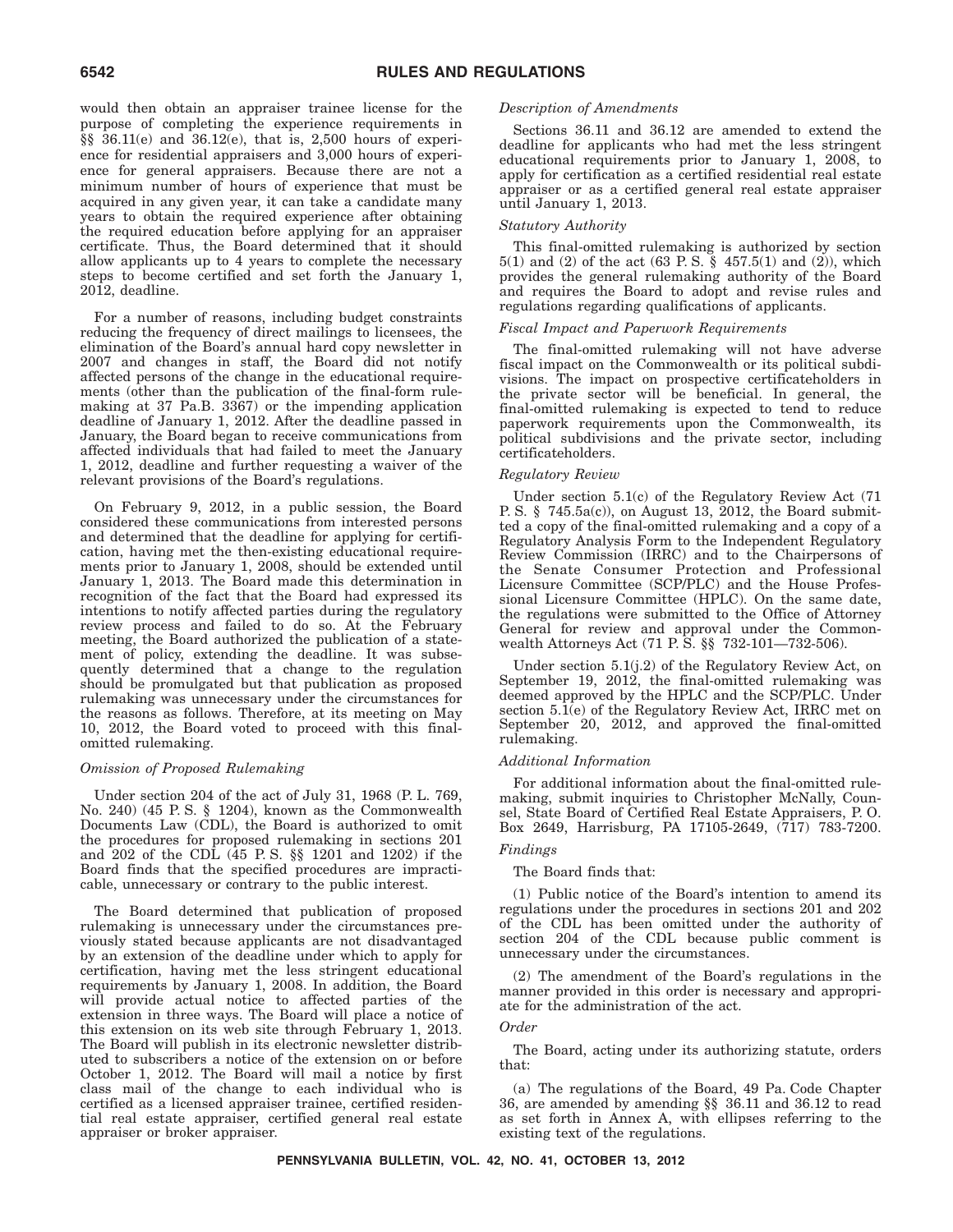(b) The Board shall submit this order and Annex A to the Office of General Counsel and the Office of Attorney General for approval as to form and legality as required by law.

(c) The Board shall certify this order and Annex A and deposit them with the Legislative Reference Bureau as required by law.

(d) This order shall take effect upon publication in the *Pennsylvania Bulletin*.

> DANIEL A. BRADLEY, *Chairperson*

(*Editor's Note*: For the text of the order of the Independent Regulatory Review Commission relating to this document, see 42 Pa.B. 6352 (October 6, 2012).)

**Fiscal Note:** 16A-7019. No fiscal impact; (8) recommends adoption.

#### **Annex A**

#### **TITLE 49. PROFESSIONAL AND VOCATIONAL STANDARDS**

#### **PART I. DEPARTMENT OF STATE**

**Subpart A. PROFESSIONAL AND OCCUPATIONAL AFFAIRS**

#### **CHAPTER 36. STATE BOARD OF CERTIFIED REAL ESTATE APPRAISERS**

#### **Subchapter A. GENERAL PROVISIONS**

#### **QUALIFICATIONS FOR CERTIFICATION OR LICENSURE**

**§ 36.11. Qualifications for certification as residential real estate appraiser.**

\*\*\*\*\*

(b) *Appraisal classroom hours.* Effective January 1, 2008, an applicant shall submit evidence to the Board of having completed 200 classroom hours in the appraisal curriculum set forth in subsection (c)(2). This requirement does not apply to an applicant who submits an otherwise qualifying application before January 1, 2013, that shows evidence of the applicant's having completed 120 classroom hours of courses related to real estate appraisal, including the 15-hour National USPAP Course or equivalent course approved by the AQB, together with coverage of the topics listed in subsection  $(c)(1)$ , before January 1, 2008.

\*\*\*\*\*

**§ 36.12. Qualifications for certification as general real estate appraiser.**

\*\*\*\*\*

(b) *Appraisal classroom hours.* Effective January 1, 2008, an applicant shall submit evidence to the Board of having completed 300 classroom hours in the appraisal curriculum set forth in subsection (c)(2). This requirement does not apply to an applicant who submits an otherwise qualifying application before January 1, 2013, that shows

evidence of the applicant's having completed 180 classroom hours of courses related to real estate appraisal, including the 15-hour National USPAP Course or equivalent course approved by the AQB, together with coverage of the topics listed in subsection  $(c)(1)$ , before January 1, 2008.

\*\*\*\*\*

[Pa.B. Doc. No. 12-1994. Filed for public inspection October 12, 2012, 9:00 a.m.]

# **DEPARTMENT OF ENVIRONMENTAL PROTECTION**

#### **Notice of Federal Amendments to Radioactive Material Regulations**

The Commonwealth is a United States Nuclear Regulatory Commission (NRC) Agreement State and has incorporated by reference many NRC regulations. The NRC has amended 10 CFR Parts 30—32, 40 and 70. The final rule, published at 77 FR 43666 (July 25, 2012), is effective on October 23, 2012. These amendments will be incorporated into the Commonwealth's regulations under 25 Pa. Code § 215.1(e) (relating to purpose and scope). The NRC's proposed changes to 10 CFR Parts 30—32, 40 and 70 were published at 77 FR 43544 (July 25, 2012).

The NRC has amended its regulations to make the requirements for distributors of byproduct material clearer, less prescriptive and more risk-informed. The NRC also redefined categories of devices to be used under exemptions, adding explicit provisions regarding the sealed source and device registration process and added flexibility to the licensing of users of sealed sources and devices. This action is primarily intended to make licensing processes more efficient and effective. These changes will affect manufacturers and distributors of sources and devices containing byproduct material and future users of some products currently used under a general or specific license.

For further information contact Joseph M. Melnic, Chief, Division of Radiation Control, P. O. Box 8469, Rachel Carson State Office Building, Harrisburg, PA 17105-8469, (717) 787-3720; or Curtis Sullivan, Assistant Counsel, Bureau of Regulatory Counsel, P. O. Box 8464, Rachel Carson State Office Building, Harrisburg, PA 17105-8464, (717) 787-7060. Persons with a disability may use the Pennsylvania AT&T Relay Service (800) 654-5984 (TDD users) or (800) 654-5988 (voice users).

MICHAEL L. KRANCER,

*Secretary*

[Pa.B. Doc. No. 12-1995. Filed for public inspection October 12, 2012, 9:00 a.m.]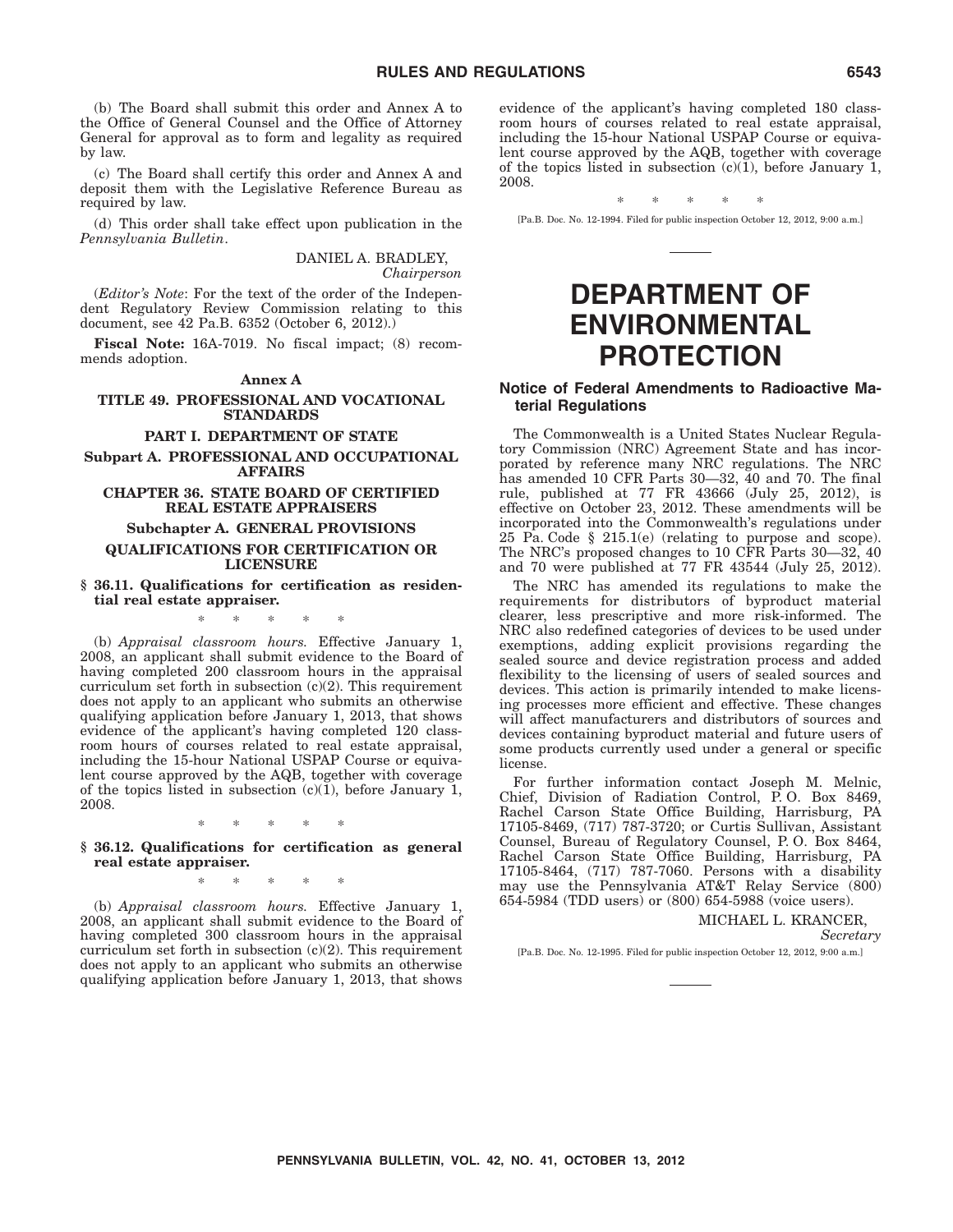# **STATEMENTS OF POLICY**

# **Title 4—ADMINISTRATION**

#### **DEPARTMENT OF GENERAL SERVICES**

**[ 4 PA. CODE CH. 58 ]**

#### **Small Business Self-Certification and Small Diverse Business Verification**

The Department of General Services (Department), under the authority of Executive Order No. 2011-09 (4 Pa. Code Chapter 1, Subchapter VV (relating to Small Business Procurement Initiative)) and Executive Order No. 2011-10 (4 Pa. Code Chapter 1, Subchapter XX (relating to Veteran-Owned Small Business Procurement Initiative)), adopts this statement of policy to amend internal guidelines and expand upon the Department's former minority and women-owned business program. Chapter 58, Subchapter C, which dealt with Minority Business Enterprise (MBE)/Woman Business Enterprise (WBE) certification, has been rescinded and replaced with Chapter 58, Subchapter D (relating to internal guidelines for Small Business Self-Certification and Small Diverse Business Verification—statement of policy). This statement of policy expands upon the Department's minority and women-owned business program, as authorized by Executive Order No. 2004-6 (4 Pa. Code Chapter 1, Subchapter LL (relating to minority and women business enterprise)).

The Small Business Procurement Initiative allows small businesses to self-certify through an online application and compete for prime contracting opportunities on a level playing field. Through the Small Diverse Business program, the Department reaches out to Veteran Business Enterprises (VBEs) and Service-Disabled Veteran Business Enterprises (SDVBEs) in addition to MBEs and WBEs. The verification of MBE, WBE, VBE and SDVBE status will be available to vendors in lieu of the former certification process.

#### *Fiscal Impact*

This statement of policy is fiscal neutral.

#### *Effective Date*

This statement of policy takes effect immediately upon publication in the *Pennsylvania Bulletin*.

#### *Contact Person*

Specific questions regarding information in this statement of policy may be directed to the Department of General Services, Office of Chief Counsel, 603 North Office Building, 401 North Street, Harrisburg, PA 17120. SHERI PHILLIPS,

*Secretary*

(*Editor's Note*: Title 4 of the *Pennsylvania Code* is amended by deleting the statements of policy in §§ 58.201—58.210 and by adding statements of policy in §§ 58.301—58.308 to read as set forth in Annex A.)

**Fiscal Note:** 8-16. No fiscal impact; (8) recommends adoption.

**Annex A**

**TITLE 4. ADMINISTRATION PART III. DEPARTMENT OF GENERAL SERVICES Subpart C. CONSTRUCTION AND PROCUREMENT**

#### **ARTICLE I. GENERAL**

**CHAPTER 58. CONTRACT COMPLIANCE**

**Subchapter C. (Reserved)**

Sec. 58.201—58.210. (Reserved).

#### **Subchapter D. INTERNAL GUIDELINES FOR SMALL BUSINESS SELF-CERTIFICATION AND SMALL DIVERSE BUSINESS VERIFICATION—STATEMENT OF POLICY**

Sec.

58.301. Policy.<br>58.302. Definit 58.302. Definitions.<br>58.303. Self-certifica

58.303. Self-certification of eligible small businesses.<br>58.304 Verification of Small Diverse Businesses

58.304. Verification of Small Diverse Businesses.<br>58.305. Voluntary withdrawal

58.305. Voluntary withdrawal.<br>58.306. Decertification. 58.306. Decertification.<br>58.307. Review of decer

58.307. Review of decertifications.<br>58.308. Hearing. Hearing.

#### **§ 58.301. Policy.**

(a) This subchapter establishes the criteria and processes for self-certification of small business status and verification of small diverse business status. The Commonwealth is committed to promoting the economic growth and success of small businesses. The underlying purpose of this subchapter is to increase small business participation in Commonwealth contracts by streamlining the certification process into a more accessible and efficient experience for vendors seeking opportunities as prime contractors, subcontractors, suppliers and professional service providers.

(b) In addition to Executive Order No. 2004-06 (4 Pa. Code Chapter 1, Subchapter LL (relating to minority and women business enterprise)), Executive Order No. 2011-09 (4 Pa. Code Chapter 1, Subchapter VV (relating to Small Business Procurement Initiative)) and Executive Order No. 2011-10 (4 Pa. Code Chapter 1, Subchapter XX (relating to Veteran-Owned Small Business Procurement Initiative)), 62 Pa.C.S. Part I (relating to Commonwealth Procurement Code) authorizes the Department to oversee the management and development of small business participation together with the formulation of general procurement policy under 62 Pa.C.S. § 301 (relating to procurement responsibility).

#### **§ 58.302. Definitions.**

The following words and terms, when used in this subchapter, have the following meanings, unless the context clearly indicates otherwise:

*Department*—The Department of General Services of the Commonwealth.

*MBE—Minority Business Enterprise—*A small for-profit business which is at least 51% owned and controlled by one or more minorities. In the case of a corporation, at least 51% of the stock must be owned by one or more minorities.

*Permanent caregiver—*The spouse, or an individual who is at least 18 years of age, who is legally designated, in writing, to undertake responsibility for managing the well-being of the service-disabled veteran with permanent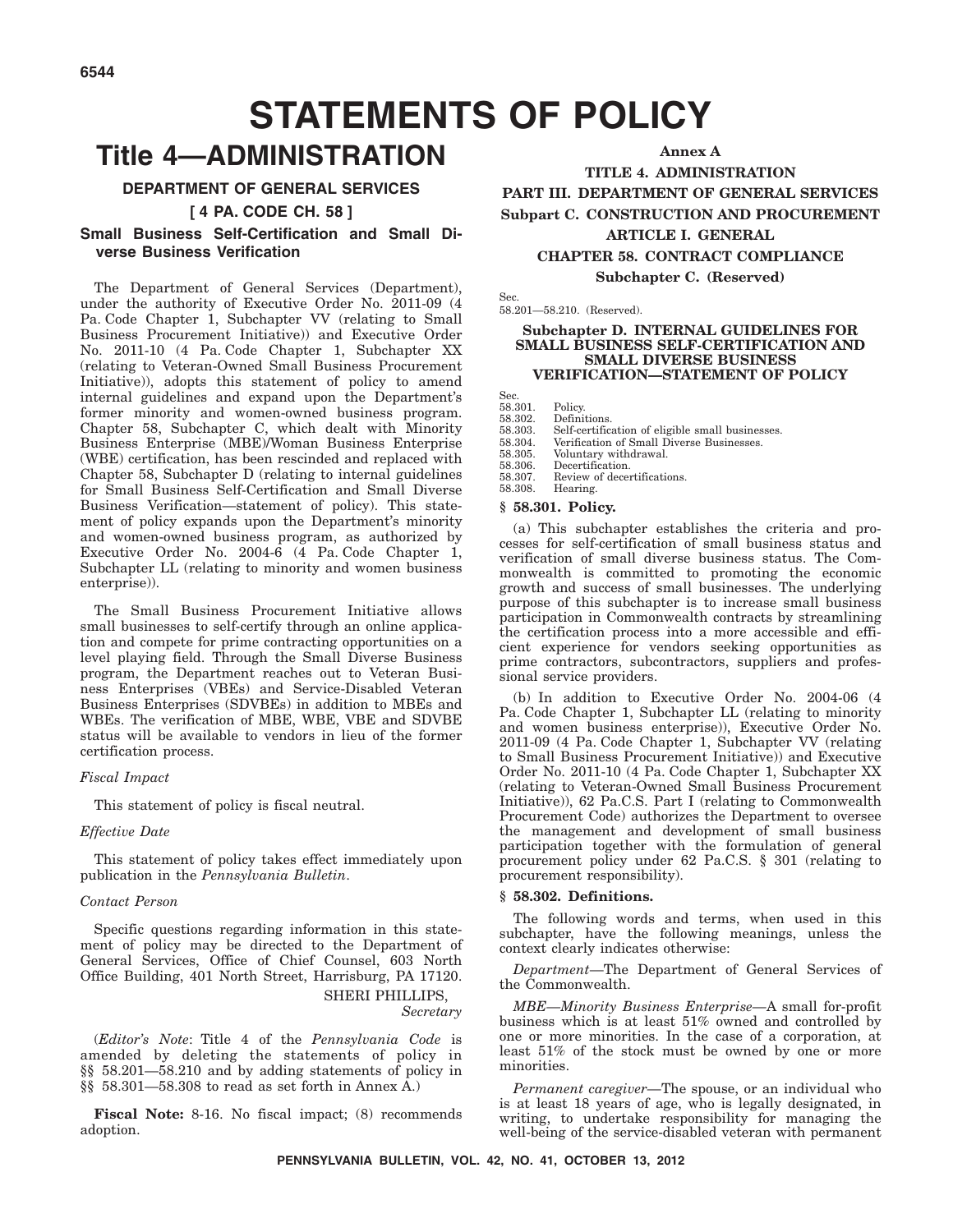and severe disability. See 13 CFR 125.8(c) (relating to what definitions are important in the Service-Disabled Veteran-Owned (SDVO) Small Business Concern (SBC) Program).

*SBPI—*The Small Business Procurement Initiative.

*SDVBE—Service-Disabled Veteran-Owned Small Business Enterprise—*A small for-profit business which is at least 51% owned and controlled by one or more servicedisabled veterans (or in the case of a veteran with permanent and severe disability, the spouse or permanent caregiver of a veteran). See  $13$  CFR  $125.10(a)$  (relating to who does SBA consider to control an SDVO SBC).

*Secretary*—The Secretary of the Department.

*Service-disabled veteran—*A veteran who possesses either a disability rating letter issued by the United States Department of Veterans Affairs or a disability determination from the United States Department of Defense.

*Small business—*

(i) A for-profit business in the United States which is independently owned, is not dominant in its field of operation, employs no more than the maximum number of employees established by 62 Pa.C.S. § 2102 (relating to definitions) and earns less than \$20 million in gross annual revenues (\$25 million in gross annual revenues for those businesses in the information technology sales or information technology service business and \$7 million in gross annual revenues for those businesses performing building design services).

(ii) The Department reserves the right to alter revenue limits in the future, and any changes will appear in the Department's guidelines at www.smallbusiness.pa.gov.

*Small diverse business—*For purposes of this subchapter, this designation includes MBEs, WBEs, VBEs and SDVBEs.

*VBE—Veteran-Owned Small Business Enterprise—*A small for-profit business which is at least 51% owned and controlled by one or more veterans. In the case of a corporation, at least 51% of the stock must be owned by one or more veterans.

*Veteran—*One of the following:

(i) A person who served on active duty in the United States Armed Forces, including the Reserve and National Guard, who was discharged or released from service under honorable conditions.

(ii) A Reservist or member of the National Guard who completed an initial term of enlistment or qualifying period of service.

(iii) A Reservist or member of the National Guard who was disabled in the line of duty during training.

*WBE—Woman Business Enterprise—*A small for-profit business which is at least 51% owned and controlled by one or more women. In the case of a corporation, at least 51% of the stock must be owned by one or more women.

#### **§ 58.303. Self-certification of eligible small businesses.**

(a) *Online self-certification for small businesses.* To participate in the SBPI and the Small Diverse Business Program, small businesses shall self-certify through an online application process at www.smallbusiness.pa.gov. The SBPI enables eligible small businesses to compete for prime contracting opportunities with the Commonwealth against other eligible small businesses. Upon successful completion of the SBPI self-certification process, the small business will be issued a certificate. The self-certification will remain in effect for 1 year. The small business shall recertify on an annual basis to maintain its status as a small business.

(b) *Eligibility requirements.*

(1) A small business shall meet the following requirements to participate in the SBPI:

(i) The business shall be a for-profit United States business that is independently owned.

(ii) The business may not be dominant in its field of operation nor a subsidiary of another business.

(iii) The business may not employ more than 100 full-time equivalent employees.

(iv) The business shall earn less than the amounts designated by the Department, that is, \$20 million in gross annual revenues (\$25 million in gross annual revenues for those businesses in the information technology sales or information technology service business and \$7 million in gross annual revenues for those businesses performing building design services).

(2) The Department reserves the right to alter revenue limits. Changes will appear in the Department's guidelines at www.smallbusiness.pa.gov.

(c) *Program auditing.* The Department reserves the right to audit small business status either randomly or based on allegations of noneligibility. An applicant providing false information to the Commonwealth in connection with self-certification or as part of the bidding process is subject to debarment or suspension, exclusion from the SBPI, a determination that the bidder is not responsible under the Contractor Responsibility Program and criminal prosecution or other legal action.

#### **§ 58.304. Verification of Small Diverse Businesses.**

(a) *Scoring.* By verifying its status as MBE, WBE, VBE or SDVBE, a Small Diverse Business acquires an enhanced position within the context of Request for Proposal scoring.

(b) *Verification of VBE/SDVBEs.* The VBE/SDVBE shall submit correspondence from the United States Department of Veterans Affairs that the VBE/SDVBE has been verified and added to the veteran business database at www.VetBiz.gov. The verification will remain in effect for the period of time provided in the United States Department of Veterans Affairs www.VetBiz.gov business database. The VBE/SDVBE shall maintain its certification to participate in the Small Diverse Business program. Depending on the circumstances, the Department may request information from out-of-State businesses on current VBE/SDVBE certification from the business' home state governmental certifying body and from other public jurisdictions.

(c) *Verification of MBEs and WBEs.* In lieu of the Department's former MBE/WBE certification process, the Department will verify MBE/WBE status through the verification of certification from the Unified Certification Program, National Minority Supplier Development Council, Women's Business Enterprise National Council and the United States Small Business Administration 8(a) Program. Applicants shall submit proof of certifications documented by a current certificate or letter from the certifying entity. The verification will remain in effect for the period of time provided in the alternate certification and the MBE/WBE shall maintain its third-party certification to participate in the Small Diverse Business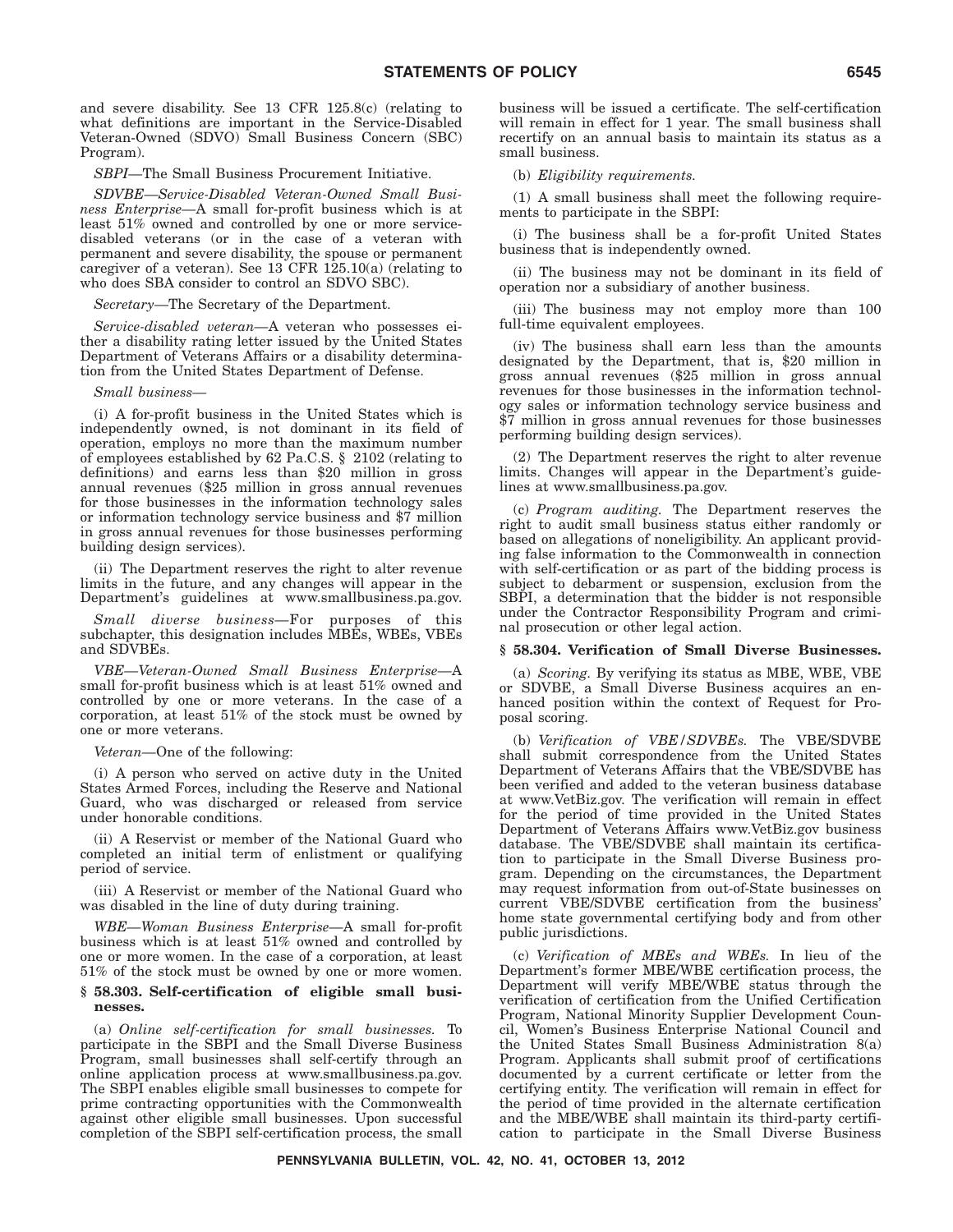program. The Department reserves the right to request additional information and conduct further review as needed.

(d) *Existing certification transition.* The certifications of firms presently certified in good standing by the Department as MBE, WBE, VBE or SDVBE will be valid through January 11, 2013. However, firms presently certified in good standing as MBE, WBE, VBE or SDVBE who successfully complete the Commonwealth's SBPI application prior to January 11, 2013, will automatically have the Small Diverse Business certification extended to the same expiration date as the SBPI certification expiration. Verification of Small Diverse Business status will occur annually on the expiration date of the third-party certification. Accordingly, firms shall maintain their alternate certifications to maintain their Department certifications.

#### **§ 58.305. Voluntary withdrawal.**

(a) A small business may voluntarily withdraw its self-certification or verification at any time for any reason.

(b) The date of withdrawal is the date on which the Department receives written notice from the small business of its intent to withdraw.

(c) As of the date of withdrawal:

(1) The small business will not receive notifications related to or be able to bid on an SBPI procurement.

(2) The small business will not receive notifications related to the Small Diverse Business program or be considered an active, verified small diverse business.

(d) A small business may return to self-certify or verify, or both, its status at any time so long as it still meets the eligibility requirements associated thereupon.

#### **§ 58.306. Decertification.**

(a) The Department will ordinarily decertify businesses from SBPI or verified Small Diverse Business status, or both, for the following reasons:

(1) The business received certification by knowingly submitting false and misleading information.

(2) The business knowingly allowed the misuse of its certification status.

(3) The business failed to cooperate with or respond to a request for information from the Department or another Commonwealth agency or official.

(4) The alternate certifying entity decertifies the business.

(b) The Department reserves the right to consider other causes that impact business status to be sufficient to warrant decertification.

(c) By certified mail, the Department will send the business a Notice of Proposal to Decertify that:

(1) Specifies the reasons for the proposed decertification in terms that will place the business on notice of the conduct or transactions upon which the notice is based.

(2) States the grounds relied upon under subsection (a) for proposing decertification.

(3) Advises that, within 20 days after receipt of the notice, the business may submit in person, in writing, or through a representative, information in opposition to the proposed decertification, including information that raises a genuine dispute over the material facts.

(4) States the potential effect of the proposed decertification.

(5) Advises that the Secretary of the Department or a designee will make this decision.

(d) If the business is in fact decertified, the decision letter will also inform the decertified business of its rights of review.

(e) If the actions of the business are the subject of an indictment, information or other criminal charge, the Department may temporarily suspend the certification until the determination is made to decertify or reinstate. A review of this temporary suspension may be made by the Secretary or a designee.

#### **§ 58.307. Review of decertifications.**

(a) The request for review of decertification shall be made in writing to the Secretary and recite the grounds upon which the request is based. Relevant documents, if available, should also be submitted with the request for review.

(b) The Secretary or a designee may reject requests that are untimely (more than 30 days after the date of the decertification letter) or insufficient (do not raise issues suggesting that the decertification is in error).

(c) The Secretary or a designee will consider the request for review and may seek additional information as necessary. In addition, the Department will respond with a determination within 60 days from receipt of the request for review.

(d) The Secretary or a designee may direct that a hearing be conducted.

#### **§ 58.308. Hearing.**

(a) *Scope.* The Secretary may delegate to a designee the responsibility to conduct a fact-finding hearing and to prepare a report and recommendation. Fact-finding hearings will be held only when the business requests a review under § 58.307 (relating to review of decertifications).

(b) *Purpose.* The fact-finding hearing will be held to determine the operative facts forming the basis for the decertification action as delineated in the notice of decertification provided to the business. The hearing will also determine the sufficiency of the grounds for the review. The fact-finding hearing affords the business an additional opportunity to demonstrate that the facts upon which the decertification is based are insufficient, incorrect or otherwise do not warrant decertification. The business may present information and arguments in accordance with the grounds stated in the request for review indicating why it should not be decertified. Other information may be used by the designee to make a recommendation to the Secretary of the Department.

(c) *Conduct of the hearing.* If a hearing is warranted, it will be conducted under 2 Pa.C.S. §§ 502—508 and 701—704 (relating to Administrative Agency Law). If the Department is the moving party, it has the burden of proof.

[Pa.B. Doc. No. 12-1996. Filed for public inspection October 12, 2012, 9:00 a.m.]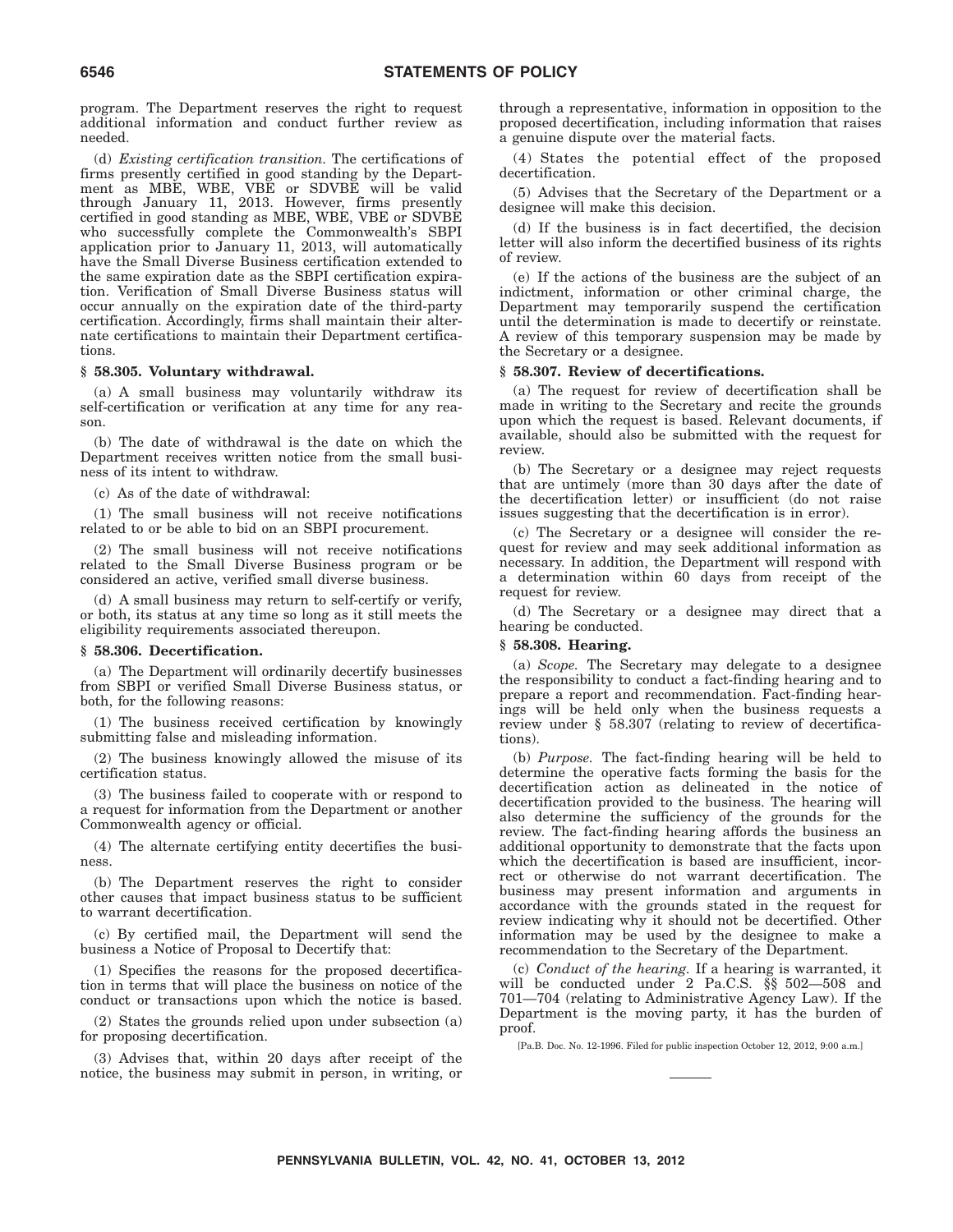# **NOTICES DEPARTMENT OF BANKING**

#### **Actions on Applications**

The Department of Banking (Department), under the authority contained in the act of November 30, 1965 (P. L. 847, No. 356), known as the Banking Code of 1965; the act of December 14, 1967 (P. L. 746, No. 345), known as the Savings Association Code of 1967; the act of May 15, 1933 (P. L. 565, No. 111), known as the Department of Banking Code; and the act of December 19, 1990 (P. L. 834, No. 198), known as the Credit Union Code, has taken the following action on applications received for the week ending September 25, 2012.

Under section 503.E of the Department of Banking Code (71 P.S. § 733-503.E), any person wishing to comment on the following applications, with the exception of branch applications, may file their comments in writing with the Department of Banking, Corporate Applications Division, 17 North Second Street, Suite 1300, Harrisburg, PA 17101-2290. Comments must be received no later than 30 days from the date notice regarding receipt of the application is published in the *Pennsylvania Bulletin*. The nonconfidential portions of the applications are on file at the Department and are available for public inspection, by appointment only, during regular business hours. To schedule an appointment, contact the Corporate Applications Division at (717) 783-2253. Photocopies of the nonconfidential portions of the applications may be requested consistent with the Department's Right-to-Know Law Records Request policy.

#### **BANKING INSTITUTIONS**

**Branch Applications**

#### **De Novo Branches**

| Date            | Name and Location of Applicant                                    | Location of Branch                                               | Action |
|-----------------|-------------------------------------------------------------------|------------------------------------------------------------------|--------|
| 9-21-2012       | PeoplesBank, A Codorus Valley Company<br>Glen Rock<br>York County | 3160 Carlisle Road<br>Dover<br>York County                       | Filed  |
| $9 - 24 - 2012$ | Huntingdon Valley Bank<br>Huntingdon Valley<br>Montgomery County  | 900 Pine Valley Boulevard<br>Philadelphia<br>Philadelphia County | Filed  |
|                 | CALITRICO INICIDITIUI UNICARIO                                    |                                                                  |        |

#### **SAVINGS INSTITUTIONS**

No activity.

#### **CREDIT UNIONS**

#### **Consolidations, Mergers, and Absorptions**

| Date | Name and Location of Applicant | Action |
|------|--------------------------------|--------|
|------|--------------------------------|--------|

9-19-2012 American Heritage Federal Credit Union Philadelphia Philadelphia County Approved Application for approval to merge UTI Employees Credit Union, Collegeville, with and into American Heritage Federal Credit Union, Philadelphia.

The Department's web site at www.banking.state.pa.us includes public notices for more recently filed applications.

GLENN E. MOYER, *Secretary*

[Pa.B. Doc. No. 12-1997. Filed for public inspection October 12, 2012, 9:00 a.m.]

# **DEPARTMENT OF ENVIRONMENTAL PROTECTION**

**Applications, Actions and Special Notices**

#### **APPLICATIONS**

#### **THE CLEAN STREAMS LAW AND THE FEDERAL CLEAN WATER ACT APPLICATIONS FOR NATIONAL POLLUTION DISCHARGE ELIMINATION SYSTEM (NPDES) PERMITS AND WATER QUALITY MANAGEMENT (WQM) PERMITS**

This notice provides information about persons who have applied for a new, amended or renewed NPDES or WQM permit, a permit waiver for certain stormwater discharges or submitted a Notice of Intent (NOI) for coverage under a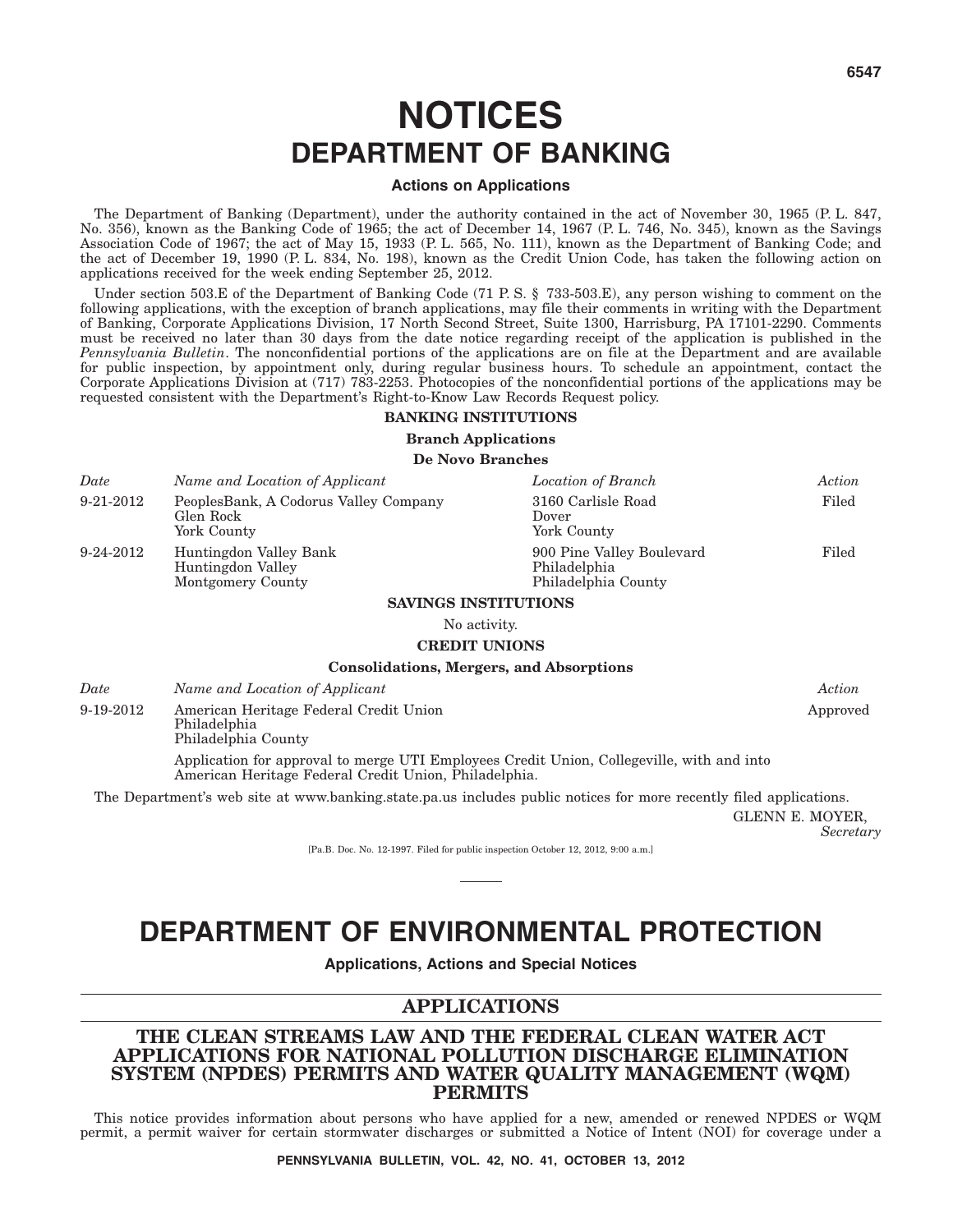General Permit. The applications concern, but are not limited to, discharges regarding industrial, animal or sewage waste, discharges to groundwater, discharges associated with municipal separate storm sewer systems (MS4), stormwater associated with construction activities or concentrated animal feeding operations (CAFO). This notice is provided in accordance with 25 Pa. Code Chapters 91 and 92a and 40 CFR Part 122, implementing The Clean Streams Law (35 P. S. §§ 691.1—691.1001) and the Federal Clean Water Act (33 U.S.C.A. §§ 1251—1376).

| Location    | Permit Authority | Application Type or Category                                   |
|-------------|------------------|----------------------------------------------------------------|
| Section I   | <b>NPDES</b>     | Renewals                                                       |
| Section II  | <b>NPDES</b>     | New or Amendment                                               |
| Section III | WQM              | Industrial, Sewage or Animal Waste; Discharge into Groundwater |
| Section IV  | <b>NPDES</b>     | MS4 Individual Permit                                          |
| Section V   | <b>NPDES</b>     | MS4 Permit Waiver                                              |
| Section VI  | <b>NPDES</b>     | Individual Permit Stormwater Construction                      |
| Section VII | <b>NPDES</b>     | NOI for Coverage under NPDES General Permits                   |

For NPDES renewal applications in Section I, the Department of Environmental Protection (Department) has made a tentative determination to reissue these permits for 5 years subject to effluent limitations and monitoring and reporting requirements in their current permits, with appropriate and necessary updated requirements to reflect new and changed regulations and other requirements.

For applications for new NPDES permits and renewal applications with major changes in Section II, as well as applications for MS4 Individual Permits and Individual Stormwater Construction Permits in Sections IV and VI, the Department, based upon preliminary reviews, has made tentative determinations of proposed effluent limitations and other terms and conditions for the permit applications. In accordance with 25 Pa. Code § 92a.32(d), the proposed discharge of stormwater associated with construction activities will be managed in accordance with the requirements of 25 Pa. Code Chapter 102. These determinations are published as proposed actions for comments prior to taking final actions.

Unless indicated otherwise, the United States Environmental Protection Agency (EPA) Region III Administrator has waived the right to review or object to proposed NPDES permit actions under the waiver provision in 40 CFR 123.24(d).

Persons wishing to comment on NPDES applications are invited to submit statements to the contact office noted before the application within 30 days from the date of this public notice. Persons wishing to comment on WQM permit applications are invited to submit statements to the office noted before the application within 15 days from the date of this public notice. Comments received within the respective comment periods will be considered in the final determinations regarding the applications. A comment submittal should include the name, address and telephone number of the writer and a concise statement to inform the Department of the exact basis of a comment and the relevant facts upon which it is based.

The Department will also accept requests for public hearings on applications. A public hearing may be held if the responsible office considers the public response significant. If a hearing is scheduled, a notice of the hearing will be published in the *Pennsylvania Bulletin* and a newspaper of general circulation within the relevant geographical area. The Department will postpone its final determination until after a public hearing is held.

Persons with a disability who require an auxiliary aid, service, including TDD users, or other accommodations to seek additional information should contact the Department through the Pennsylvania AT&T Relay Service at (800) 654-5984.

#### **I. NPDES Renewal Applications**

*Northeast Region: Clean Water Program Manager, 2 Public Square, Wilkes-Barre, PA 18701-1915. Phone: 570-826-2511.*

| NPDES No.<br>(Type)   | <i>Facility Name &amp;</i><br>Address                                                                               | County &<br>Municipality                | Stream Name<br>(Watershed No.) | <b>EPA</b> Waived<br>$Y/N$ ? |
|-----------------------|---------------------------------------------------------------------------------------------------------------------|-----------------------------------------|--------------------------------|------------------------------|
| PA0062499<br>(Sewage) | Southern Lehigh School District<br>Lower Milford Elementary School<br>7350 Elementary Road<br>Coopersburg, PA 18036 | Lehigh County<br>Lower Milford Township | Hosensack Creek<br>$(3-E)$     | Y                            |
| 4707.                 | Southcentral Region: Clean Water Program Manager, 909 Elmerton Avenue, Harrisburg, PA 17110. Phone: 717-705-        |                                         |                                |                              |
| NPDES No.             | Facility Name &                                                                                                     | County &                                | Stream Name                    | <b>EPA</b> Waived            |

| NPDES No.          | Facility Name &                                                                                               | County &                                 | Stream Name              | <b>EPA</b> Waived |
|--------------------|---------------------------------------------------------------------------------------------------------------|------------------------------------------|--------------------------|-------------------|
| (Tvpe)             | Address                                                                                                       | Municipality                             | (Watershed #)            | $Y/N$ ?           |
| PA0087017<br>(Sew) | Lower Paxton Township<br>Authority—Springford Village<br>425 Prince Street, Suite 139<br>Harrisburg, PA 17109 | Dauphin County/<br>Lower Paxton Township | UNT Beaver Creek<br>/ 7D |                   |

**II. Applications for New or Expanded Facility Permits, Renewal of Major Permits and EPA Non-Waived Permit Applications**

*Northeast Region: Clean Water Program Manager, 2 Public Square, Wilkes-Barre, PA 18711-1915. Phone: 570-826-2511.* **PAS202209**, Storm Water, SIC Code 3471, **Apollo Metals Ltd**, 1001 14th Avenue, Bethlehem, PA 18018-2207. This proposed facility is located in Bethlehem City, **Lehigh County**.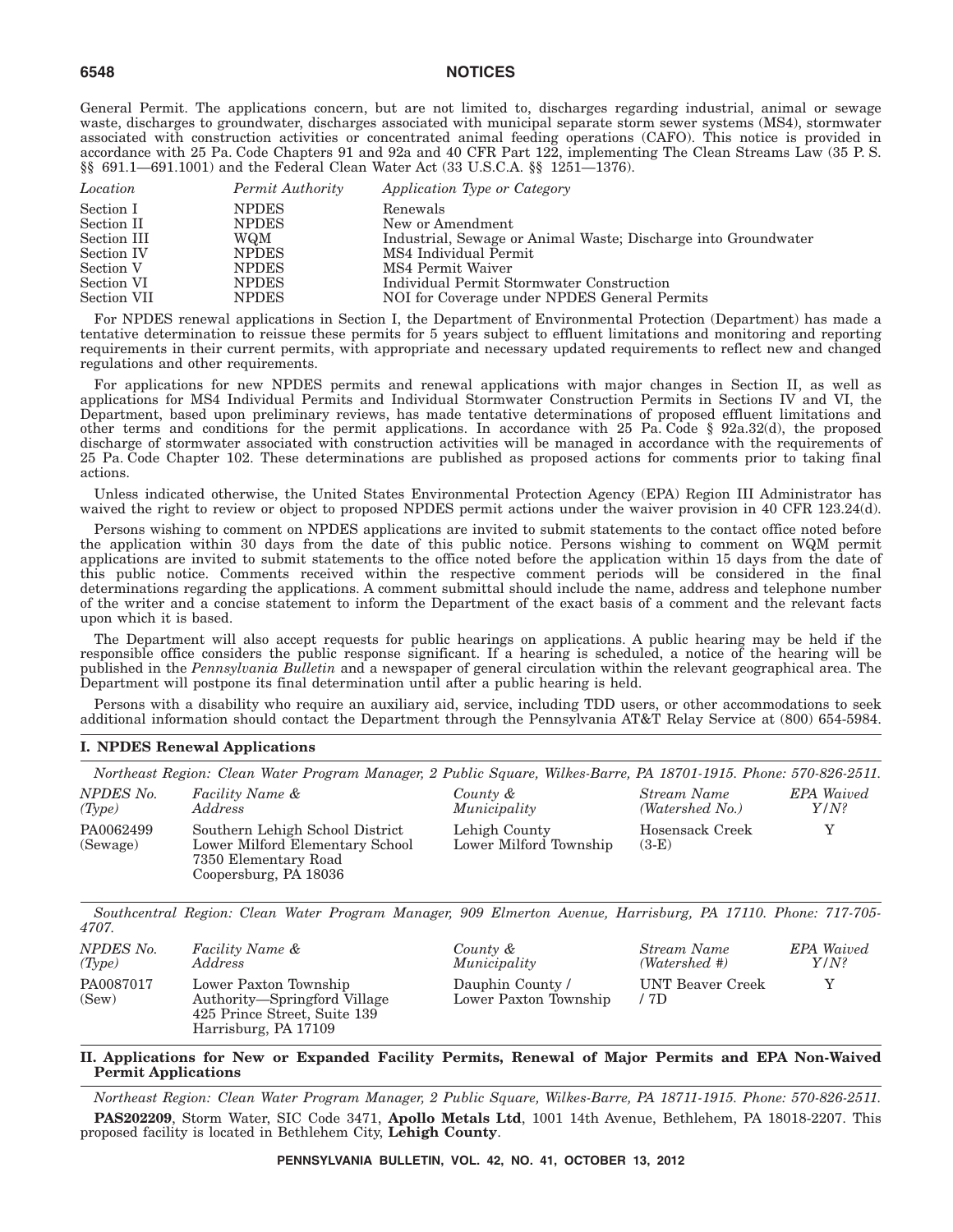Description of Proposed Activity: The application is for a new NPDES permit for a new discharge of Storm Water.

The receiving stream(s), Unnamed Tributary to Monocacy Creek, is located in State Water Plan watershed 2-C and is classified for High Quality Waters—Cold Water Fishes and, aquatic life, water supply and recreation. The discharge is not expected to affect public water supplies.

The proposed effluent limits for Outfall 001 are based on stormwater.

|                                                                                                                   |                                 | Mass $(lb/day)$                 |                                 |                                        | $Concentration$ (mg/l)                         |                                                      |
|-------------------------------------------------------------------------------------------------------------------|---------------------------------|---------------------------------|---------------------------------|----------------------------------------|------------------------------------------------|------------------------------------------------------|
| Parameters                                                                                                        | Average<br>Monthly              | Daily<br>Maximum                | Minimum                         | Average<br>Monthly                     | Daily<br>Maximum                               | <i>Instant.</i><br>Maximum                           |
| Chemical Oxygen Demand<br>Total Suspended Solids<br>Oil and Grease<br>Total Kjeldahl Nitrogen<br>Total Phosphorus | XXX<br>XXX<br>XXX<br>XXX<br>XXX | XXX<br>XXX<br>XXX<br>XXX<br>XXX | XXX<br>XXX<br>XXX<br>XXX<br>XXX | <b>XXX</b><br>XXX<br>XXX<br>XXX<br>XXX | Report<br>Report<br>Report<br>Report<br>Report | XXX<br><b>XXX</b><br><b>XXX</b><br><b>XXX</b><br>XXX |

In addition, the permit contains the following major special conditions:

• Stormwater

You may make an appointment to review the DEP files on this case by calling the File Review Coordinator at 570-826-5472.

The EPA Waiver is in effect.

*Southcentral Region: Clean Water Program Manager, 909 Elmerton Avenue, Harrisburg, PA 17110. Phone: 717-705- 4707.*

**PA0038385 A-1**, Sewage, SIC Code 4225, **DLA Installation Support@Susquehanna**, 3rd Street & S Avenue, New Cumberland, PA 17070-5002. Facility Name: DLA Installation Support Susquehanna. This existing facility is located in Fairview Township, **York County**.

Description of Existing Activity: The application is for an amended NPDES permit for an existing discharge of treated Sewage.

The receiving stream(s), Susquehanna River, is located in State Water Plan watershed 7-E and is classified for Warm Water and Migratory Fishes, aquatic life, water supply and recreation. The discharge is not expected to affect public water supplies.

The proposed effluent limits for Outfall 001 are based on a design flow of 0.5 MGD (interim) and 0.32 MGD (final).

|                                                                                               |                          | Mass $(lb/day)$                        |                   | $Concentration$ (mg/l)          |                   |                          |
|-----------------------------------------------------------------------------------------------|--------------------------|----------------------------------------|-------------------|---------------------------------|-------------------|--------------------------|
| Parameters                                                                                    | Average<br>Monthly       | Daily<br>Maximum                       | Minimum           | Average<br>Monthly              |                   | Instant.<br>Maximum      |
| Flow (MGD)<br>pH(S.U.)<br>Dissolved Oxygen<br>Total Residual Chlorine                         | Report<br>XXX<br>XXX     | Report<br>XXX<br>XXX                   | XXX<br>6.0<br>5.0 | <b>XXX</b><br><b>XXX</b><br>XXX | XXX<br>XXX<br>XXX | <b>XXX</b><br>9.0<br>XXX |
| $($ Interim $)$<br>CBOD <sub>5</sub><br>Total Suspended Solids<br>Fecal Coliform (CFU/100 ml) | XXX<br>XXX<br><b>XXX</b> | <b>XXX</b><br><b>XXX</b><br><b>XXX</b> | XXX<br>XXX<br>XXX | $1.5\,$<br>25<br>30             | XXX<br>XXX<br>XXX | 2.5<br>50<br>60          |
| May 1 - Sep 30                                                                                | <b>XXX</b>               | <b>XXX</b>                             | XXX               | 200<br>Geo Mean                 | XXX               | 1000                     |
| Oct 1 - Apr 30                                                                                | <b>XXX</b>               | <b>XXX</b>                             | XXX               | 2000<br>Geo Mean                | XXX               | 10000                    |
| Ammonia-Nitrogen<br><b>Total Phosphorus</b>                                                   | <b>XXX</b><br>XXX        | <b>XXX</b><br>XXX                      | <b>XXX</b><br>XXX | Report<br>$2.0\,$               | XXX<br>XXX        | XXX<br>4.0               |

The proposed monitoring requirements and, where appropriate, effluent limits for implementation of the Chesapeake Bay Tributary Strategy are as follows for Outfall 001.

|                                                 | Mass (lbs)                 |        |         | Concentration $(mg/l)$     |         |
|-------------------------------------------------|----------------------------|--------|---------|----------------------------|---------|
| Parameters                                      | Monthly                    | Annual | Minimum | Monthly<br>Average         | Maximum |
| Ammonia-N<br>Kjeldahl-N<br>Nitrate-Nitrite as N | Report<br>Report<br>Report | Report |         | Report<br>Report<br>Report |         |
| Total Nitrogen                                  | Report                     | Report |         | Report                     |         |
| Total Phosphorus                                | Report                     | Report |         | Report                     |         |
| Net Total Nitrogen                              | Report                     | 9132   |         |                            |         |
| Net Total Phosphorus                            | Report                     | 1218   |         |                            |         |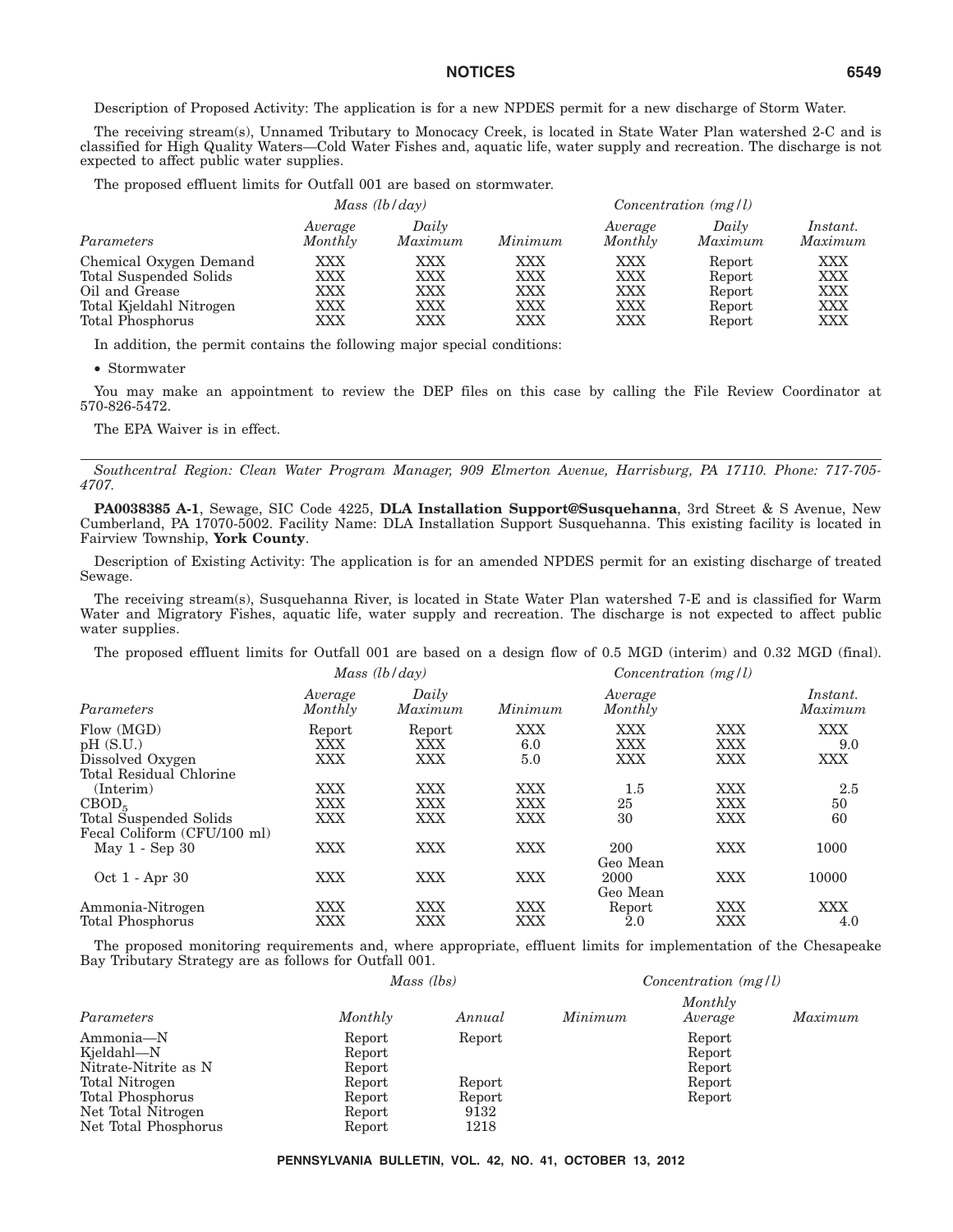This permit contains conditions which authorize the permittee to apply nutrient reduction credits to meet the Net Total Nitrogen and the Net Total Phosphorus effluent mass limits, under the Department's Trading of Nutrients and Sediment Reduction Credits Policy and Guidelines (Document #392-0900-001, December 30, 2006). The condition includes the requirement to report the application of these credits in Supplemental Discharge Monitoring Reports (DMRs) submitted to the Department.

You may make an appointment to review the DEP files on this case by calling the File Review Coordinator at 717-705-4732.

The EPA Waiver is not in effect.

**PA0086151**, Sewage, SIC Code 6515, **Harmony Estates MHP**, 110 Inverness Drive, Blue Bell, PA 19422-3202. Facility Name: Harmony Estates MHP. This existing facility is located in North Middleton Township, **Cumberland County**.

Description of Existing Activity: The application is for a renewal of an NPDES permit for an existing discharge of treated Sewage.

The receiving stream(s), Unnamed Tributary to Conodoguinet Creek, is located in State Water Plan watershed 7-B and is classified for Warm Water and Migratory Fishes, aquatic life, water supply and recreation. The discharge is not expected to affect public water supplies.

The proposed effluent limits for Outfall 001 are based on a design flow of 0.016 MGD.

|                                                       |                   | Mass $(lb/day)$  |            | $Concentration$ (mg/l) |            |                     |
|-------------------------------------------------------|-------------------|------------------|------------|------------------------|------------|---------------------|
| Parameters                                            | Annual<br>Average | Daily<br>Maximum | Minimum    | Average<br>Monthly     |            | Instant.<br>Maximum |
| Flow (MGD)                                            | Report<br>Avg Mo  | Report           | <b>XXX</b> | XXX.                   | <b>XXX</b> | <b>XXX</b>          |
| pH(S.U.)                                              | XXX               | XXX              | 6.0        | <b>XXX</b>             | <b>XXX</b> | 9.0                 |
| Dissolved Oxygen                                      | XXX               | XXX              | 5.0        | XXX                    | <b>XXX</b> | XXX                 |
| CBOD <sub>5</sub>                                     | XXX               | XXX              | XXX        | 25                     | <b>XXX</b> | 50                  |
| Total Suspended Solids<br>Fecal Coliform (CFU/100 ml) | XXX               | <b>XXX</b>       | XXX        | 30                     | <b>XXX</b> | 60                  |
| May 1 - Sep 30                                        | XXX               | XXX              | <b>XXX</b> | 200<br>Geo Mean        | <b>XXX</b> | 1,000               |
| Oct 1 - Apr 30                                        | XXX               | <b>XXX</b>       | <b>XXX</b> | 2,000<br>Geo Mean      | <b>XXX</b> | 10,000              |
| Nitrate-Nitrite as N                                  | Report            | <b>XXX</b>       | <b>XXX</b> | Report<br>Annl Avg     | <b>XXX</b> | <b>XXX</b>          |
| Total Nitrogen                                        | Report            | <b>XXX</b>       | <b>XXX</b> | Report<br>Annl Avg     | <b>XXX</b> | <b>XXX</b>          |
| Ammonia-Nitrogen                                      |                   |                  |            |                        |            |                     |
| May 1 - Oct 31                                        | XXX               | XXX              | <b>XXX</b> | 2.5                    | <b>XXX</b> | 5.0                 |
| Nov $1 -$ Apr $30$                                    | <b>XXX</b>        | <b>XXX</b>       | <b>XXX</b> | 7.5                    | <b>XXX</b> | 15                  |
| Total Kjeldahl Nitrogen                               | Report            | XXX              | XXX        | Report<br>Annl Avg     | <b>XXX</b> | XXX                 |
| Total Phosphorus                                      | Report            | XXX              | XXX        | Report<br>Annl Avg     | <b>XXX</b> | <b>XXX</b>          |
| Total Phosphorus                                      | XXX               | XXX              | XXX        | 1.0                    | XXX        | 2.0                 |

You may make an appointment to review the DEP files on this case by calling the File Review Coordinator at 717-705-4732.

The EPA Waiver is in effect.

**PA0081787**, Sewage, SIC Code 6515, **Telco Developers Inc.**, 5 Maple Avenue, Manheim, PA 17545-8911. Facility Name: Gretna Springs MHP. This existing facility is located in West Cornwall Township, **Lebanon County**.

Description of Existing Activity: The application is for a renewal of an NPDES permit for an existing discharge of treated Sewage.

The receiving stream(s), Chickies Creek, is located in State Water Plan watershed 7-G and is classified for Warm Water Fishes and Migratory Fishes, aquatic life, water supply and recreation. The discharge is not expected to affect public water supplies.

The proposed effluent limits for Outfall 001 are based on a design flow of 0.0264 MGD.

| Annual<br>Average | Daily<br>Maximum | Minimum         | Average<br>Monthly |            | Instant.<br>Maximum    |
|-------------------|------------------|-----------------|--------------------|------------|------------------------|
| Report            | Report           | XXX             | XXX                | XXX        | XXX                    |
| $\rm XXX$         | XXX              | 6.0             | XXX                | XXX        | 9.0                    |
| XXX               | XXX              | 5.0             | XXX                | XXX        | XXX                    |
| XXX<br>$\rm XXX$  | XXX<br>XXX       | XXX<br>XXX      | 0.22<br>25         | XXX<br>XXX | 0.73<br>50             |
|                   | Avg Mo           | Mass $(lb/day)$ |                    |            | Concentration $(mg/l)$ |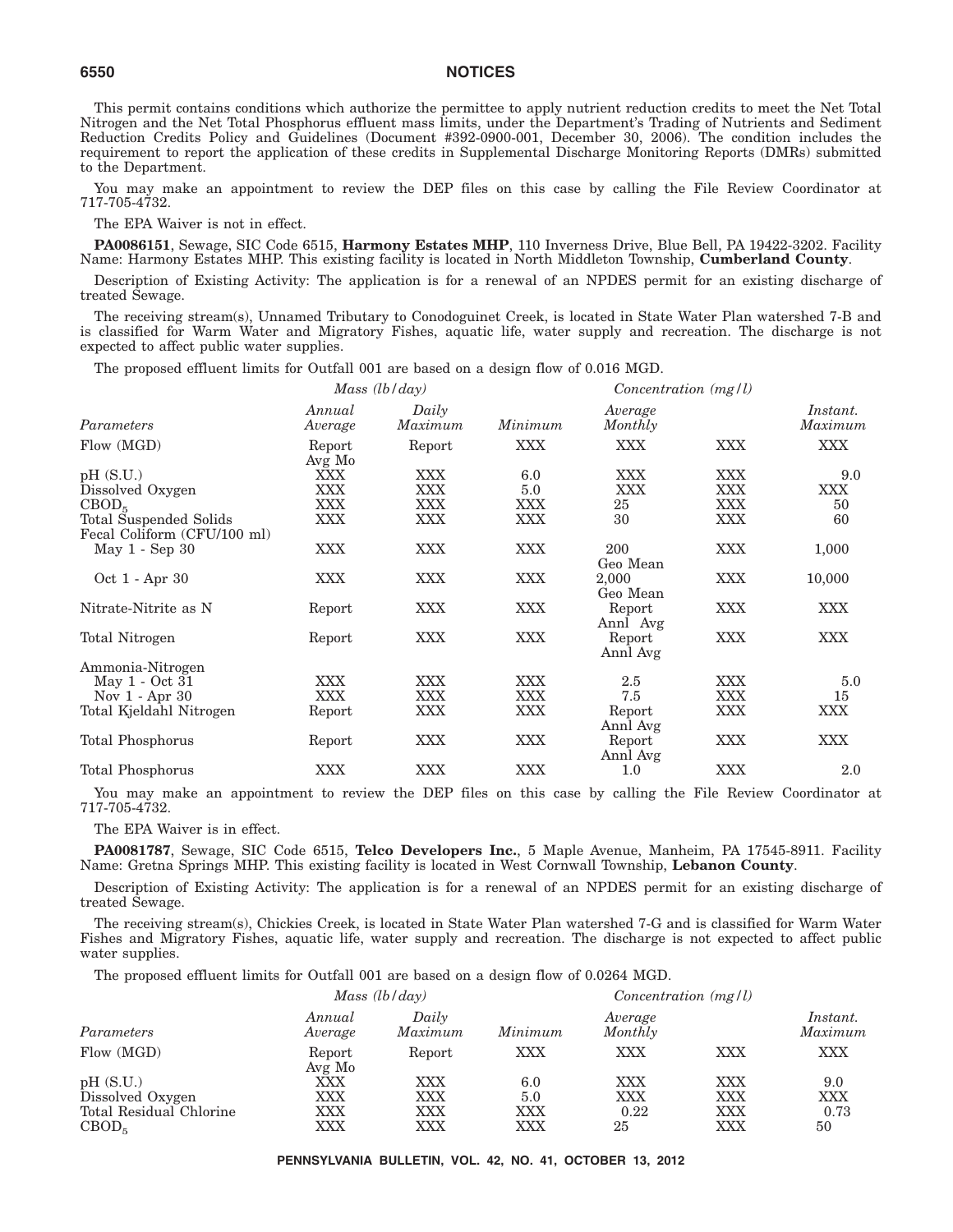|                                                       | Mass $(lb/day)$   |                  |         | $Concentration$ (mg/l) |            |                     |
|-------------------------------------------------------|-------------------|------------------|---------|------------------------|------------|---------------------|
| Parameters                                            | Annual<br>Average | Daily<br>Maximum | Minimum | Average<br>Monthly     |            | Instant.<br>Maximum |
| Total Suspended Solids<br>Fecal Coliform (CFU/100 ml) | XXX               | <b>XXX</b>       | XXX     | 30                     | <b>XXX</b> | 60                  |
| May $1 -$ Sep $30$                                    | XXX               | <b>XXX</b>       | XXX     | 200<br>Geo Mean        | <b>XXX</b> | 1,000               |
| Oct 1 - Apr 30                                        | XXX               | <b>XXX</b>       | XXX     | 2.000<br>Geo Mean      | XXX        | 10,000              |
| Nitrate-Nitrite as N                                  | Report            | <b>XXX</b>       | XXX     | Report<br>Annl Avg     | XXX        | <b>XXX</b>          |
| Total Nitrogen                                        | Report            | <b>XXX</b>       | XXX     | Report<br>Annl Avg     | <b>XXX</b> | <b>XXX</b>          |
| Ammonia-Nitrogen                                      |                   |                  |         |                        |            |                     |
| May 1 - Oct 31                                        | XXX               | <b>XXX</b>       | XXX     | 3.5                    | XXX        | 7.0                 |
| Nov $1 -$ Apr $30$                                    | XXX               | <b>XXX</b>       | XXX     | 10.5                   | XXX        | 21                  |
| Total Kjeldahl Nitrogen                               | Report            | <b>XXX</b>       | XXX     | Report<br>Annl Avg     | <b>XXX</b> | <b>XXX</b>          |
| Total Phosphorus                                      | XXX               | <b>XXX</b>       | XXX     | 2.0                    | XXX        | 4.0                 |
| Total Phosphorus                                      | Report            | <b>XXX</b>       | XXX     | Report<br>Annl Avg     | XXX        | <b>XXX</b>          |

You may make an appointment to review the DEP files on this case by calling the File Review Coordinator at 717-705-4732.

The EPA Waiver is in effect.

**PA0085006**, Sewage, SIC Code 4952, **Conoy Township**, 211 Falmouth Road, Bainbridge, PA 17502-9801. Facility Name: Conoy Township Bainbridge STP. This existing facility is located in Conoy Township, **Lancaster County**.

Description of Existing Activity: The application is for a renewal of an NPDES permit for an existing discharge of treated Sewage.

The receiving stream(s), Unnamed Tributary to Conoy Creek, is located in State Water Plan watershed 7-G and is classified for Trout Stocking and Migratory Fishes, aquatic life, water supply and recreation. The discharge is not expected to affect public water supplies.

The proposed effluent limits for Outfall 001 are based on a design flow of 0.08 MGD.

|                             | Mass (lb/day)      |                  |            | $Concentration$ (mg/l) |                   |                     |
|-----------------------------|--------------------|------------------|------------|------------------------|-------------------|---------------------|
| Parameters                  | Average<br>Monthly | Daily<br>Maximum | Minimum    | Average<br>Monthly     | Weekly<br>Average | Instant.<br>Maximum |
| Flow (MGD)                  | Report             | Report           | <b>XXX</b> | XXX                    | XXX               | XXX                 |
| pH(S.U.)                    | XXX                | XXX              | 6.0        | XXX                    | XXX               | 9.0                 |
| Dissolved Oxygen            | XXX                | <b>XXX</b>       | 5.0        | <b>XXX</b>             | XXX               | XXX                 |
| Total Residual Chlorine     | XXX                | <b>XXX</b>       | XXX        | 0.5                    | XXX               | 1.6                 |
| CBOD <sub>5</sub>           | 17                 | 27               | XXX        | 25                     | 40                | 50                  |
|                             |                    | Wkly Avg         |            |                        |                   |                     |
| BOD <sub>5</sub>            |                    |                  |            |                        |                   |                     |
| Raw Sewage Influent         | Report             | Report           | XXX        | Report                 | XXX               | XXX                 |
| Total Suspended Solids      |                    |                  |            |                        |                   |                     |
| Raw Sewage Influent         | Report             | Report           | XXX        | Report                 | <b>XXX</b>        | XXX                 |
| Total Suspended Solids      | 20                 | 30               | XXX        | 30                     | 45                | 60                  |
|                             |                    | Wkly Avg         |            |                        |                   |                     |
| Fecal Coliform (CFU/100 ml) |                    |                  |            |                        |                   |                     |
| $May 1 - Sep 30$            | <b>XXX</b>         | <b>XXX</b>       | XXX        | 200                    | XXX               | 1,000               |
|                             |                    |                  |            | Geo Mean               |                   |                     |
| Oct 1 - Apr 30              | <b>XXX</b>         | <b>XXX</b>       | <b>XXX</b> | 2,000                  | <b>XXX</b>        | 10,000              |
|                             |                    |                  |            | Geo Mean               |                   |                     |
| Nitrate-Nitrite as N        |                    | <b>XXX</b>       | XXX        |                        | <b>XXX</b>        | XXX                 |
|                             | Report             |                  |            | Report                 |                   |                     |
|                             | Annl Avg           |                  |            | Annl Avg               |                   |                     |
| Total Nitrogen              | Report             | <b>XXX</b>       | XXX        | Report                 | <b>XXX</b>        | XXX                 |
|                             | Annl Avg           |                  |            | Annl Avg               |                   |                     |
| Total Kjeldahl Nitrogen     | Report             | <b>XXX</b>       | XXX        | Report                 | <b>XXX</b>        | XXX                 |
|                             | Annl Avg           |                  |            | Annl Avg               |                   |                     |
| Total Phosphorus            | Report             | <b>XXX</b>       | <b>XXX</b> | Report                 | XXX               | XXX                 |
|                             | Annl Avg           |                  |            | Annl Avg               |                   |                     |

You may make an appointment to review the DEP files on this case by calling the File Review Coordinator at 717-705-4732.

The EPA Waiver is in effect.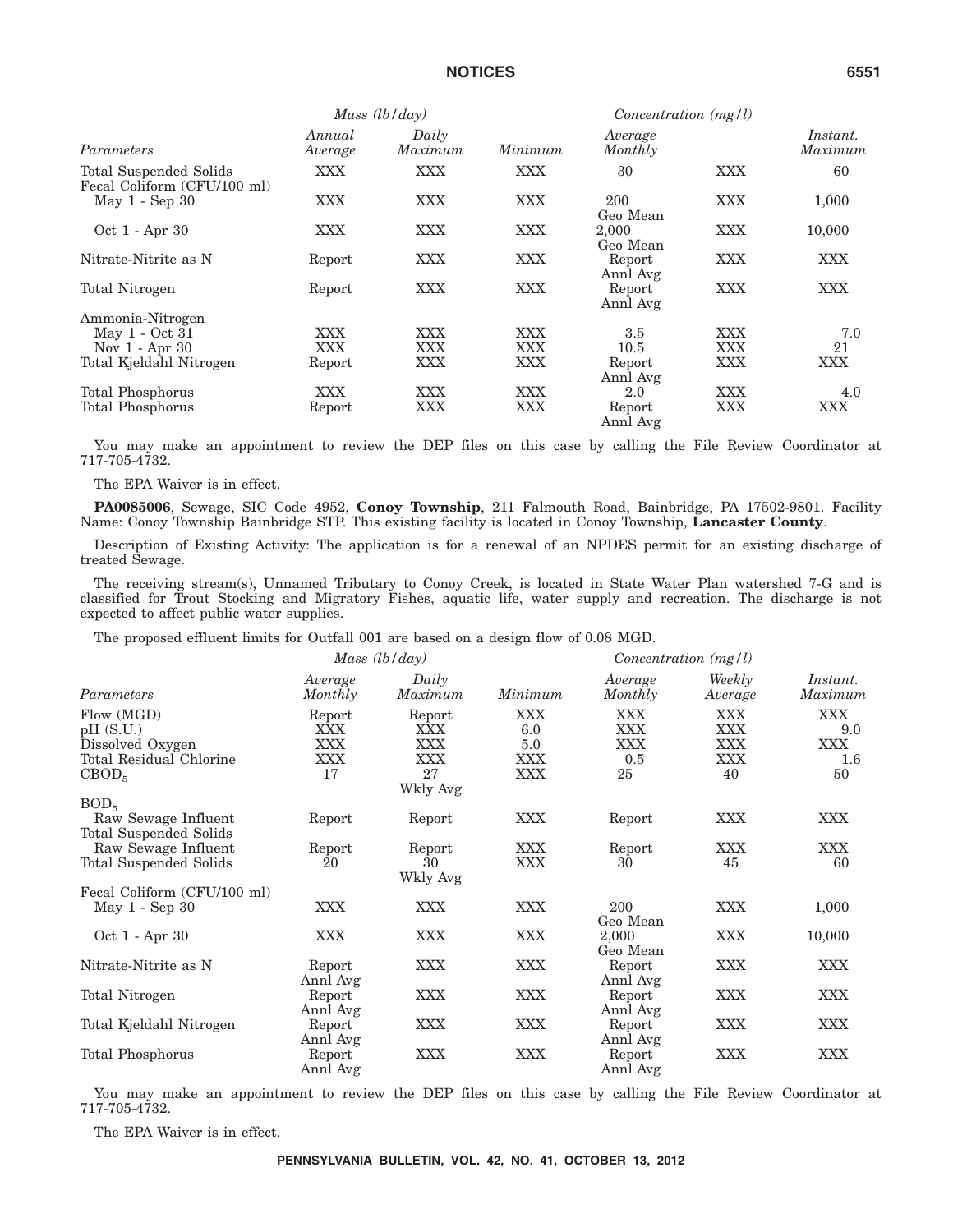**PAS803507**, Storm Water, SIC Code 4173, 4225, 5093, 9711, **Naval Support Activity**, 5450 Carlisle Pike, Mechanicsburg, PA 17055. Facility Name: Naval Support Activities Whse. This proposed facility is located in Hampden Township, **Cumberland County**.

Description of Proposed Activity: The application is for a new NPDES permit for an existing discharge of Stormwater, which replaces NPDES Permit No. PAR803555.

The receiving stream(s), Unnamed Tributary to Trindle Spring Run, is located in State Water Plan watershed 7-B and is classified for High Quality Waters—Cold Water Fishes and, aquatic life, water supply and recreation. The discharge is not expected to affect public water supplies.

The proposed parameter list for Outfalls 001, 002, 003, 004, 005, 006, and 007:

| Mass $(lb/day)$         |                    |                  | Concentration $(mg/l)$ |                    |                  |                     |
|-------------------------|--------------------|------------------|------------------------|--------------------|------------------|---------------------|
| Parameters*             | Average<br>Monthly | Daily<br>Maximum | Minimum                | Average<br>Monthly | Daily<br>Maximum | Instant.<br>Maximum |
| Total Suspended Solids  | XXX                | XXX              | XXX                    | XXX                | Report           | XXX                 |
| Total Kjeldahl Nitrogen | XXX                | XXX              | XXX                    | XXX                | Report           | XXX                 |
| Total Iron              | XXX                | XXX              | XXX                    | XXX                | Report           | XXX                 |

\*The permittee may conduct an annual inspection using the Annual Inspection Form (3800-PM-WSWM0083v) in lieu of annual monitoring for the parameters listed above.

You may make an appointment to review the DEP files on this case by calling the File Review Coordinator at 717-705-4732.

#### The EPA Waiver is in effect.

**PA0085022**, Sewage, SIC Code 4952, **Conoy Township**, 211 Falmouth Road, Bainbridge, PA 17502-9801. Facility Name: Conoy Township Falmouth STP. This existing facility is located in Conoy Township, **Lancaster County**.

Description of Existing Activity: The application is for a renewal of an NPDES permit for an existing discharge of treated Sewage.

The receiving stream(s), Unnamed Tributary to Susquehanna River, is located in State Water Plan watershed 7-G and is classified for Warm Water Fishes, Migratory Fishes, aquatic life, water supply and recreation. The discharge is not expected to affect public water supplies.

The proposed effluent limits for Outfall 001 are based on a design flow of 0.025 MGD.

|                               | Mass $(lb/day)$    |                  |            | Concentration $(mg/l)$ |                   |                     |
|-------------------------------|--------------------|------------------|------------|------------------------|-------------------|---------------------|
| Parameters                    | Average<br>Monthly | Daily<br>Maximum | Minimum    | Average<br>Monthly     | Weekly<br>Average | Instant.<br>Maximum |
| Flow (MGD)                    | Report             | Report           | <b>XXX</b> | <b>XXX</b>             | <b>XXX</b>        | XXX                 |
| pH(S.U.)                      | XXX                | XXX              | 6.0        | XXX                    | XXX               | 9.0                 |
| Dissolved Oxygen              | XXX                | XXX              | 5.0        | XXX.                   | <b>XXX</b>        | XXX                 |
| Total Residual Chlorine       | XXX                | XXX              | XXX        | 0.5                    | XXX               | $1.6\,$             |
| CBOD <sub>5</sub>             | 5.2                | 8.3              | <b>XXX</b> | 25                     | 40                | 50                  |
|                               |                    | Wkly Avg         |            |                        |                   |                     |
| BOD <sub>5</sub>              |                    |                  |            |                        |                   |                     |
| Raw Sewage Influent           | Report             | Report           | <b>XXX</b> | Report                 | <b>XXX</b>        | XXX                 |
| <b>Total Suspended Solids</b> |                    |                  |            |                        |                   |                     |
| Raw Sewage Influent           | Report             | Report           | <b>XXX</b> | Report                 | <b>XXX</b>        | <b>XXX</b>          |
| Total Suspended Solids        | 6.3                | 9.4              | <b>XXX</b> | 30                     | 45                | 60                  |
|                               |                    | Wkly Avg         |            |                        |                   |                     |
| Fecal Coliform (CFU/100 ml)   |                    |                  |            |                        |                   |                     |
| May $1 - \text{Sep } 30$      | <b>XXX</b>         | <b>XXX</b>       | <b>XXX</b> | 200                    | <b>XXX</b>        | 1,000               |
|                               |                    |                  |            | Geo Mean               |                   |                     |
| Oct 1 - Apr 30                | <b>XXX</b>         | <b>XXX</b>       | <b>XXX</b> | 2,000                  | <b>XXX</b>        | 10,000              |
|                               |                    |                  |            | Geo Mean               |                   |                     |
| Nitrate-Nitrite as N          | Report             | <b>XXX</b>       | <b>XXX</b> | Report                 | <b>XXX</b>        | XXX                 |
|                               | Annl Avg           |                  |            | Annl Avg               |                   |                     |
| Total Nitrogen                | Report             | <b>XXX</b>       | <b>XXX</b> | Report                 | <b>XXX</b>        | XXX                 |
|                               | Annl Avg           |                  |            | Annl Avg               |                   |                     |
| Ammonia-Nitrogen              |                    |                  |            |                        |                   |                     |
| May 1 - Oct 31                | 1.9                | <b>XXX</b>       | <b>XXX</b> | 9.0                    | <b>XXX</b>        | 18                  |
| Total Kjeldahl Nitrogen       | Report             | <b>XXX</b>       | <b>XXX</b> | Report                 | XXX               | XXX                 |
|                               | Annl Avg           |                  |            | Annl Avg               |                   |                     |

You may make an appointment to review the DEP files on this case by calling the File Review Coordinator at 717-705-4732.

The EPA Waiver is in effect.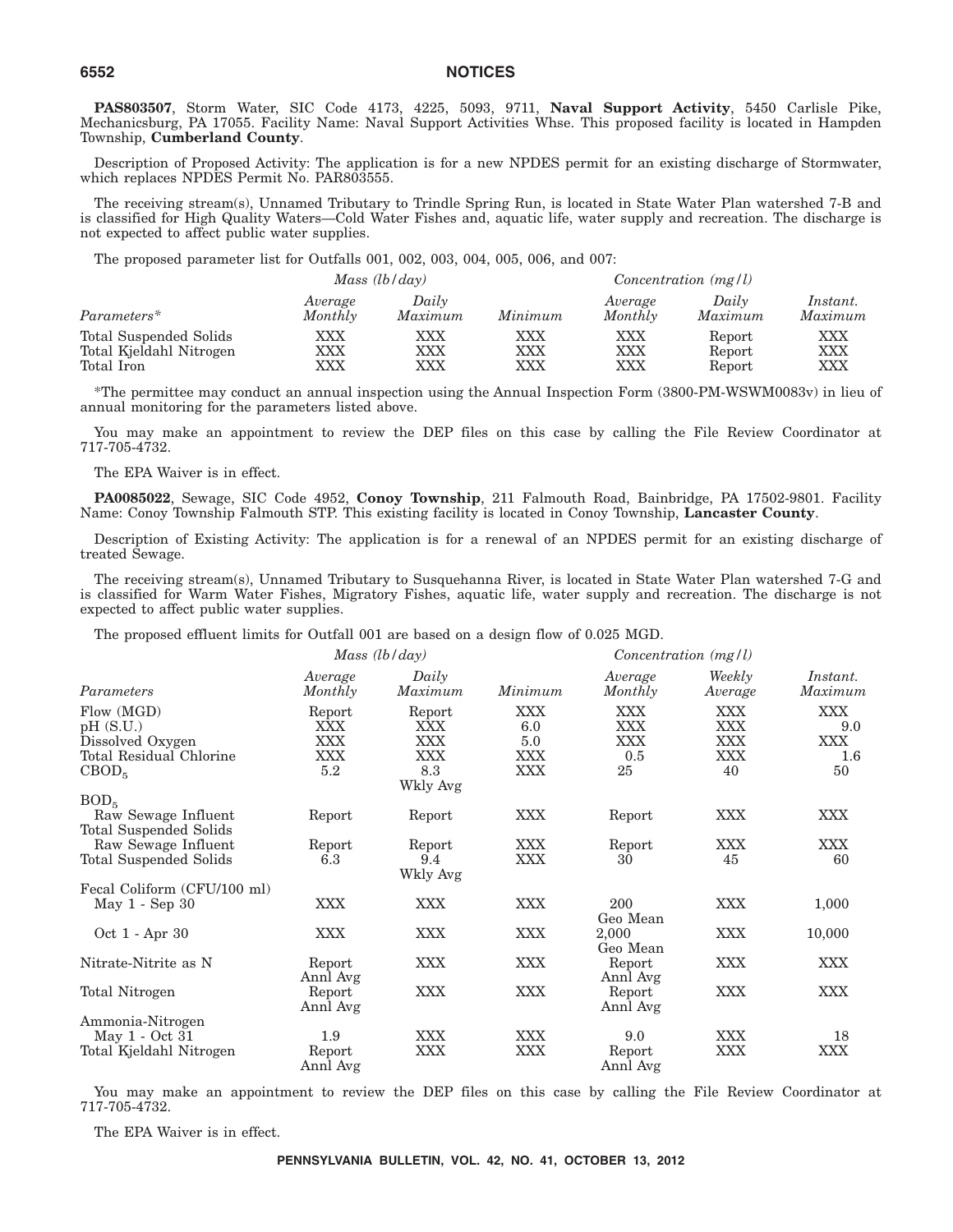*Northwest Regional Office: Regional Clean Water Program Manager, 230 Chestnut Street, Meadville, PA 16335-3481, Telephone: 814.332.6942.*

**PA0103713**, Industrial Waste, SIC Code 4911, **Scrubgrass Generating Co. LP**, 2151 Lisbon Road, Kennerdell, PA 16374. Facility Name: Scrubgrass Generating Plant. This existing facility is located in Scrubgrass Township, **Venango County**.

Description of Existing Activity: The application is for a renewal of an NPDES permit for an existing discharge of treated industrial waste and stormwater.

The receiving stream(s), Allegheny River, Falling Spring Run, and an unnamed tributary to the Allegheny River, are located in State Water Plan watershed 16-G and are classified for Warm Water Fishes, aquatic life, water supply and recreation. The discharge is not expected to affect public water supplies.

The proposed effluent limits for Outfall 001 are based on a design flow of 0.135 MGD.

|                                                   | Mass $(lb/day)$                  |                      |                         |                         | Concentration $(mg/l)$ |                            |
|---------------------------------------------------|----------------------------------|----------------------|-------------------------|-------------------------|------------------------|----------------------------|
| Parameters                                        | Average<br>Monthly               |                      | Minimum                 | Average<br>Monthly      | Daily<br>Maximum       | <i>Instant.</i><br>Maximum |
| Flow (MGD)<br>pH(S.U.)<br>Total Residual Chlorine | Report<br>$\rm XXX$<br>$\rm XXX$ | Report<br>XXX<br>XXX | $\rm XXX$<br>6.0<br>XXX | XXX<br>XXX<br>$\rm 0.1$ | XXX<br>XXX<br>0.13     | XXX<br>9.0<br>0.50         |

The proposed effluent limits for Outfall 002 are based on a design flow of 0.000000 MGD.

|                        |                    | Mass $(lb/day)$  |         | Concentration $(mg/l)$ |     |                     |  |
|------------------------|--------------------|------------------|---------|------------------------|-----|---------------------|--|
| Parameters             | Average<br>Monthly | Daily<br>Maximum | Minimum | Average<br>Monthly     |     | Instant.<br>Maximum |  |
| Flow (MGD)             | XXX                | Report           | XXX     | <b>XXX</b>             | XXX | XXX                 |  |
| pH(S.U.)               | XXX                | XXX              | 6.0     | XXX                    | XXX | 9.0                 |  |
| Total Suspended Solids | XXX                | XXX              | XXX     | XXX                    | XXX | Report              |  |
| Total Arsenic          | XXX                | XXX              | XXX     | XXX                    | XXX | Report              |  |
| Total Copper           | <b>XXX</b>         | <b>XXX</b>       | XXX     | XXX                    | XXX | Report              |  |
| <b>Total Nickel</b>    | XXX                | XXX              | XXX     | XXX                    | XXX | Report              |  |
| Total Selenium         | XXX                | XXX              | XXX     | XXX                    | XXX | Report              |  |
| Total Zinc             | XXX                | XXX              | XXX     | XXX                    | XXX | Report              |  |

The proposed effluent limits for Outfall 003 are based on a design flow of 0.000000 MGD.

|            | Mass $(lb/day)$    |                  |         | $Concentration$ (mg/l) |                     |  |
|------------|--------------------|------------------|---------|------------------------|---------------------|--|
| Parameters | Average<br>Monthly | Daily<br>Maximum | Minimum | Average<br>Monthly     | Instant.<br>Maximum |  |

This discharge shall consist of uncontaminated stormwater only.

The proposed effluent limits for Outfall 101 are based on a design flow of 0.0228 MGD.

|                                                                                   | Mass $(lb/day)$                          |                                          |                                        | $Concentration$ (mg/l)              |                                     |                                 |
|-----------------------------------------------------------------------------------|------------------------------------------|------------------------------------------|----------------------------------------|-------------------------------------|-------------------------------------|---------------------------------|
| Parameters                                                                        | Average<br>Monthly                       | Daily<br>Maximum                         | Minimum                                | Average<br>Monthly                  | Daily<br>Maximum                    | Instant.<br>Maximum             |
| Flow (MGD)<br>pH(S.U.)<br>Total Residual Chlorine<br>Total Chromium<br>Total Zinc | Report<br>XXX<br>XXX<br>Report<br>Report | Report<br>XXX<br>XXX<br>Report<br>Report | XXX<br>6.0<br>XXX<br><b>XXX</b><br>XXX | XXX<br>XXX<br>XXX<br>0.2<br>$1.0\,$ | XXX<br>XXX<br>XXX<br>0.2<br>$1.0\,$ | XXX<br>9.0<br>0.2<br>0.5<br>2.5 |

The proposed effluent limits for Outfall 201 are based on a design flow of 0.0867 MGD.

|                        |                    | Mass $(lb/day)$  |         | Concentration $(mg/l)$ |                  |                     |  |
|------------------------|--------------------|------------------|---------|------------------------|------------------|---------------------|--|
| Parameters             | Average<br>Monthly | Daily<br>Maximum | Minimum | Average<br>Monthly     | Daily<br>Maximum | Instant.<br>Maximum |  |
| Flow (MGD)             | Report             | Report           | XXX     | XXX                    | XXX              | <b>XXX</b>          |  |
| pH(S.U.)               | XXX                | XXX              | 6.0     | XXX                    | XXX              | 9.0                 |  |
| Total Suspended Solids | Report             | Report           | XXX     | 30                     | 100              | 100                 |  |
| Oil and Grease         | Report             | Report           | XXX     | 15                     | 20               | 30                  |  |

The proposed effluent limits for Outfall 301 are based on a design flow of 0.005 MGD.

|                        |                    | Mass $(lb/day)$ |            |                    | $Concentration$ (mg/l) |                            |  |
|------------------------|--------------------|-----------------|------------|--------------------|------------------------|----------------------------|--|
| Parameters             | Average<br>Monthly |                 | Minimum    | Average<br>Monthly |                        | <i>Instant.</i><br>Maximum |  |
| Flow (MGD)<br>pH(S.U.) | Report<br>XXX      | XXX<br>XXX      | XXX<br>6.0 | XXX<br>XXX         | XXX<br>XXX             | XXX<br>9.0                 |  |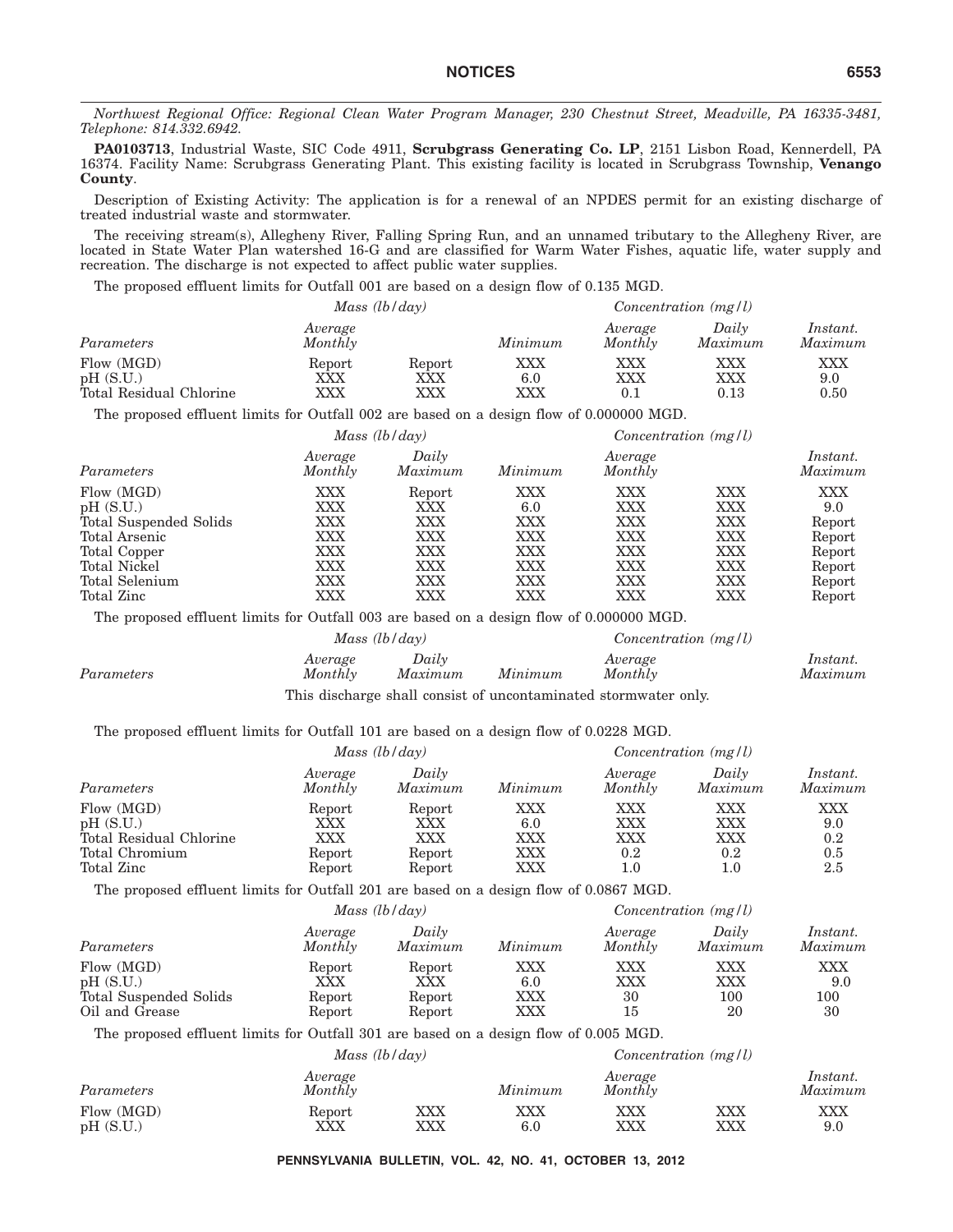|                                                                            | Mass $(lb/day)$    |            |            | Concentration $(mg/l)$ |            |                     |
|----------------------------------------------------------------------------|--------------------|------------|------------|------------------------|------------|---------------------|
| Parameters                                                                 | Average<br>Monthly |            | Minimum    | Average<br>Monthly     |            | Instant.<br>Maximum |
| CBOD <sub>5</sub><br>Total Suspended Solids<br>Fecal Coliform (CFU/100 ml) | Report<br>Report   | XXX<br>XXX | XXX<br>XXX | 25<br>30               | XXX<br>XXX | 50<br>60            |
| May 1 - Sep 30                                                             | XXX                | XXX        | XXX        | 200<br>Geo Mean        | XXX        | 1000                |
| Oct 1 - Apr 30                                                             | XXX                | XXX        | XXX        | 2.000<br>Geo Mean      | XXX        | 10000               |

In addition, the permit contains the following major special conditions:

• Requirement to Use eDMR System

- Chemical Additives
- Chlorine Discharge Allowance at Suboutfall 101

You may make an appointment to review the DEP files on this case by calling the File Review Coordinator at 814-332-6340.

The EPA Waiver is in effect.

**III. WQM Industrial Waste and Sewerage Applications under The Clean Streams Law**

#### **IV. NPDES Applications for Stormwater Discharges from MS4**

#### **V. Applications for NPDES Waiver Stormwater Discharges from MS4**

#### **VI. NPDES Individual Permit Applications for Discharges of Stormwater Associated with Construction Activities**

*Southeast Region: Water Management Program Manager, 2 East Main Street, Norristown, PA 19401*

| <b>NPDES</b><br>Permit No.            | Applicant Name &<br><i>Address</i>                                                                                           | County       | Municipality     | Receiving<br>Water/Use                      |
|---------------------------------------|------------------------------------------------------------------------------------------------------------------------------|--------------|------------------|---------------------------------------------|
| <b>PAI01</b><br>091203                | Liberty Commercial Development<br>Corporation<br>347 New Street, Suite 200<br>Quakertown, PA 18951                           | <b>Bucks</b> | Milford Township | Unami Creek-<br>Perkiomen Creek<br>(HQ-TSF) |
| PAI01<br>461203                       | Gary Graham<br>PO Box 67676<br>700 Eisenhower Boulevard<br>Harrisburg, PA 17057                                              | Montgomery   | Salford Township | Ridge Valley Creek<br>(HQ-TSF)              |
| <b>PAI01</b><br>5106002-R<br>Phase 24 | City of Philadelphia<br>Division of Aviation<br>Terminal D-E<br>Philadelphia International Airport<br>Philadelphia, PA 19153 | Delaware     | Tinicum Township | Delaware River<br>(WWF)                     |

*Northeast Region: Watershed Management Program Manager, 2 Public Square, Wilkes-Barre, PA 18701-1915.*

*Lehigh County Conservation District: Lehigh Ag. Ctr., Ste. 102, 4184 Dorney Park Road, Allentown, PA 18104, 610-391-9583.*

| <b>NPDES</b><br>Permit No. | Applicant Name &<br>Address                                                           | County | Municipality           | Receiving<br>Water/Use                            |
|----------------------------|---------------------------------------------------------------------------------------|--------|------------------------|---------------------------------------------------|
| PAI023912019               | James Baker<br>Baker Development Group LLC<br>1748 Central Park<br>Orefield, PA 18069 | Lehigh | Weisenberg<br>Township | Unknown Tributary<br>to Lyon Creek,<br>HQ-CWF, MF |

*Northampton County Conservation District: 14 Gracedale Ave., Greystone Building, Nazareth, PA 18064, 610-746-1971.*

| <i>NPDES</i><br>Permit No. | Applicant Name &<br>Address                                                                    | County      | Municipality   | Receiving<br>Water/Use        |
|----------------------------|------------------------------------------------------------------------------------------------|-------------|----------------|-------------------------------|
| PAI024806029R              | Gregory T. Rogerson<br>J.G. Petrucci Co., Inc.<br>171 Route 173, Suite 201<br>Asbury, NJ 08802 | Northampton | Forks Township | Bushkill Creek,<br>HQ-CWF, MF |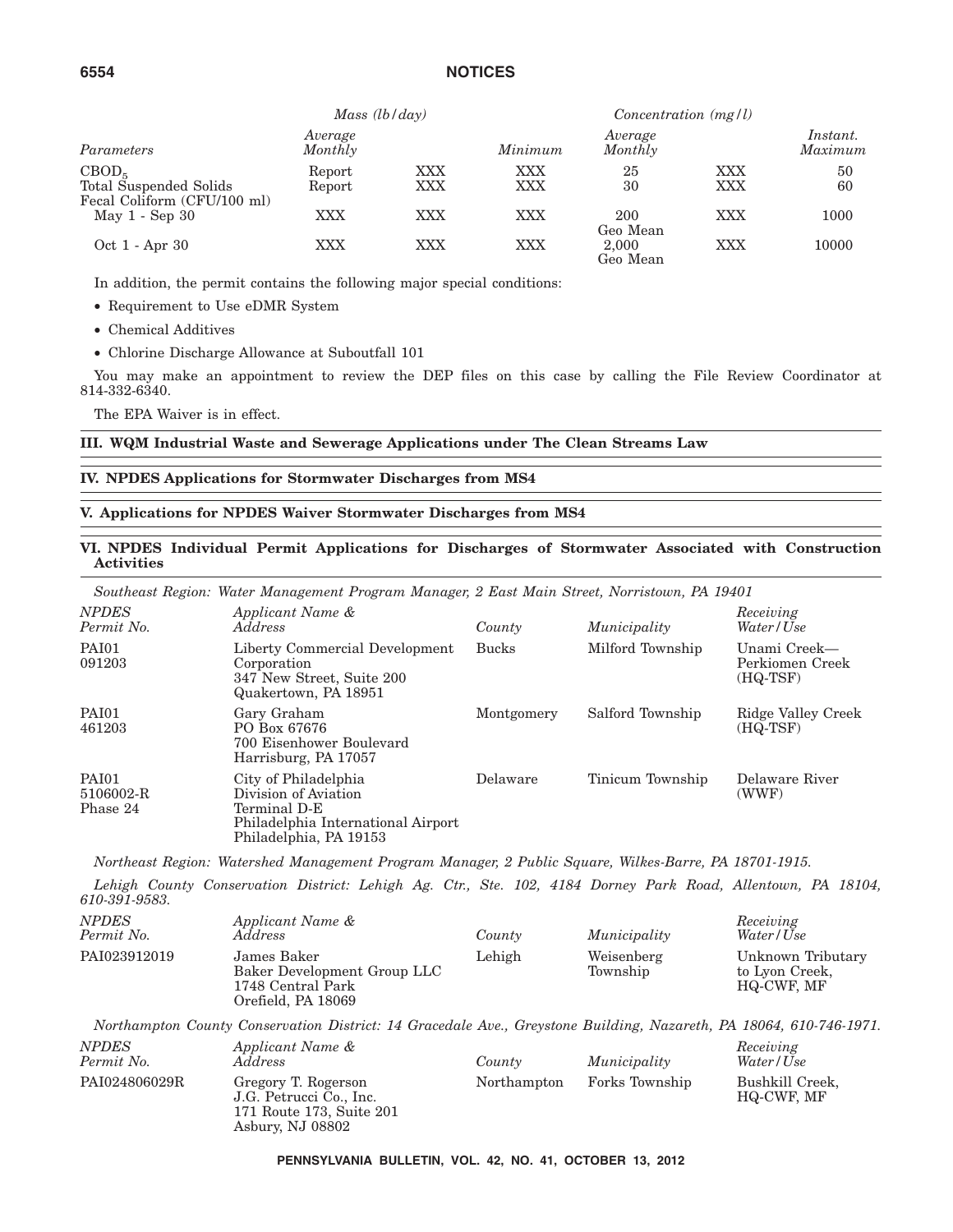*Schuylkill County Conservation District: 1206 Ag Center Drive, RR 5, Box 5810, Pottsville, PA 17901, 570-622-3742. NPDES Applicant Name & Receiving*

| IVPDES<br>Permit No. | Applicant ivame $\alpha$<br>Address                                                           | County     | Municipality                                | neceiving<br>Water/Use                                                      |
|----------------------|-----------------------------------------------------------------------------------------------|------------|---------------------------------------------|-----------------------------------------------------------------------------|
| PAI025411002(2)      | Eagle Rock Resort Co.<br>Attn: Dan Durange<br>1 Country Club Road<br>Hazle Township, PA 18202 | Schuylkill | North Union Twp.,<br>and<br>East Union Twp. | Little Tomhicken<br>Creek.<br>CWF. MF:<br>Little Crooked Run.<br>HQ-CWF, MF |

*Northwest Region: Watershed Management Program Manager, 230 Chestnut Street, Meadville, PA 16335-3481*

*Crawford County Conservation District, Woodcock Creek Nature Center, 21742 German Road, Meadville PA 16335*

| <i>NPDES</i><br>Permit No. | Applicant Name &<br>Address                                          | County   | Municipality    | Receiving<br>Water/Use     |
|----------------------------|----------------------------------------------------------------------|----------|-----------------|----------------------------|
| PAI062007001R              | Snow Waters Development LLC<br>1680 Dell Avenue<br>Campbell CA 95008 | Crawford | Summit Township | Inset Run<br><b>HQ-WWF</b> |

**VII. List of NOIs for NPDES and/or Other General Permit Types**

PAG-12 CAFOs

#### **STATE CONSERVATION COMMISSION**

#### **PROPOSED NUTRIENT MANAGEMENT PLANS RELATED TO APPLICATIONS FOR NPDES PERMITS FOR CAFOs**

This notice provides information about agricultural operations that have submitted nutrient management plans (NMPs) for approval under 3 Pa.C.S. Chapter 5 and that have or anticipate submitting applications for new, amended or renewed NPDES permits, or Notices of Intent (NOIs) for coverage under a general permit, for CAFOs, under 25 Pa. Code Chapter 92a. This notice is provided in accordance with 25 Pa. Code Chapter 92a and 40 CFR Part 122, implementing The Clean Streams Law and the Federal Clean Water Act.

Based upon preliminary reviews, the State Conservation Commission (SCC) or County Conservation Districts (CCD) working under a delegation agreement with the SCC have completed an administrative review of NMPs described. These NMPs are published as proposed plans for comment prior to taking final actions. The NMPs are available for review at the CCD office for the county where the agricultural operation is located. A list of CCD office locations is available at http://www.nacdnet.org/about/districts/directory/pa.phtml or can be obtained from the SCC at the office address listed or by calling (717) 787-8821.

Persons wishing to comment on an NMP are invited to submit a statement outlining their comments on the plan to the CCD, with a copy to the SCC for each NMP, within 30 days from the date of this public notice. Comments received within the respective comment periods will be considered in the final determinations regarding the NMPs. Comments should include the name, address and telephone number of the writer and a concise statement to inform the SCC of the exact basis of the comments and the relevant facts upon which they are based. Comments should be sent to the SCC, Agriculture Building, Room 310, 2301 North Cameron Street, Harrisburg, PA 17110.

Persons with a disability who require an auxiliary aid, service, including TDD users or other accommodations to seek additional information should contact the SCC through the Pennsylvania AT&T Relay Service at (800) 654-5984.

#### **NUTRIENT MANAGEMENT PLAN—PUBLIC NOTICE SPREADSHEET**

| Agricultural Operation<br>Name and Address                                | County   | Total<br>Acres            | Animal<br>Equivalent<br>Units | Animal<br>Type               | Special<br>Protection<br>Waters (HQ<br>or EV or NA | Renewal/<br>New |
|---------------------------------------------------------------------------|----------|---------------------------|-------------------------------|------------------------------|----------------------------------------------------|-----------------|
| CVFF, LLC<br>McClay's Farm<br>7597 McClay's Mill Rd.<br>Newburg, PA 17240 | Franklin | 0 available<br>for manure | 647.29                        | Swine                        | NA                                                 | Renewal         |
| D. Fred Miller & Sons<br>580 Church Road<br>East Berlin, PA 17316         | Adams    | 1292.7                    | 1082.87                       | Turkey<br>and<br><b>Beef</b> | NA                                                 | Renewal         |
| Green Valley Farm<br>2266 Junction Road<br>Seven Valleys, PA 17360        | York     | 16.21                     | 1892.79                       | Swine                        | None                                               | Renewal         |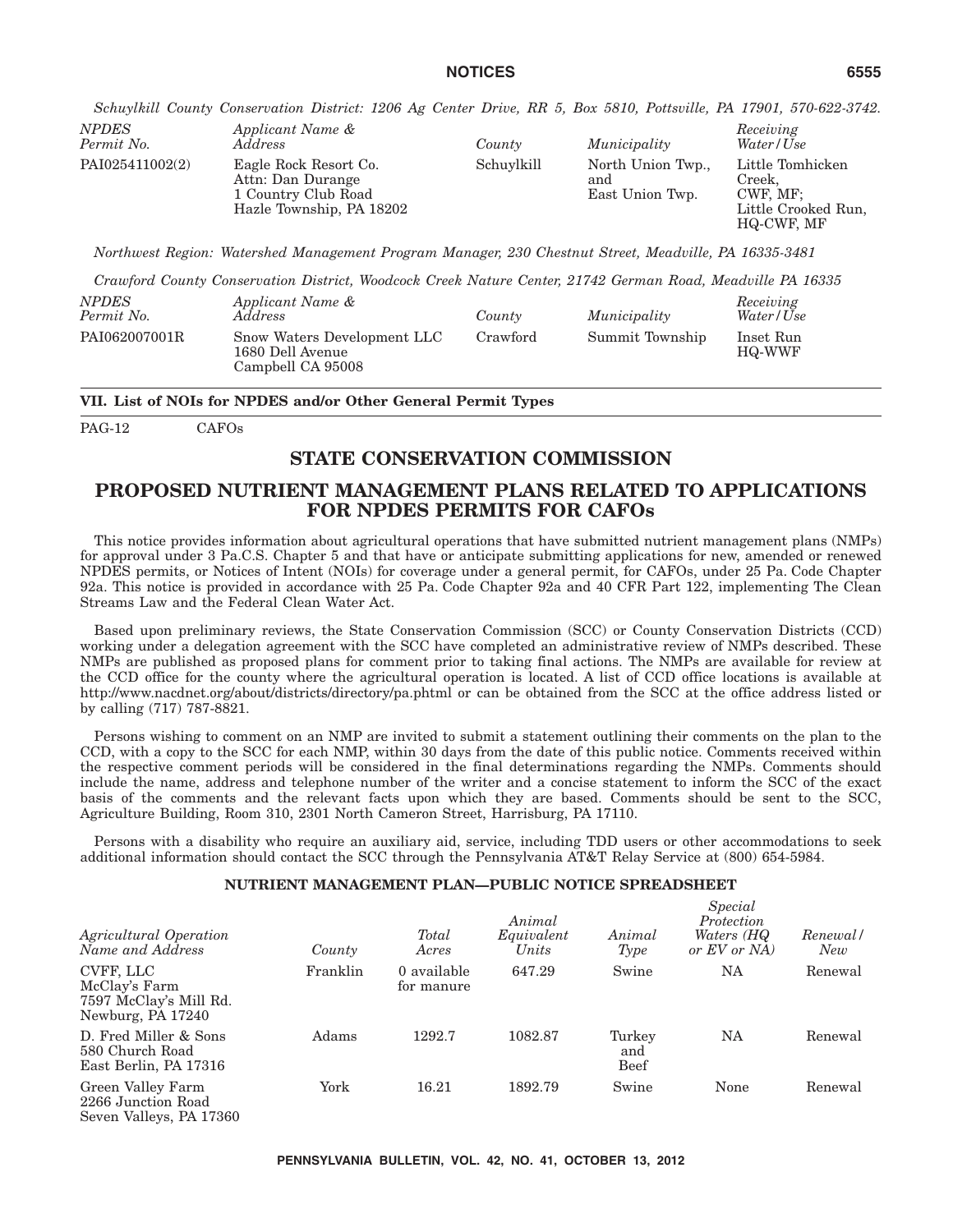#### **PUBLIC WATER SUPPLY (PWS) PERMITS**

Under the Pennsylvania Safe Drinking Water Act (35 P. S. §§ 721.1—721.17), the following parties have applied for PWS permits to construct or substantially modify public water systems.

Persons wishing to comment on permit applications are invited to submit statements to the office listed before the application within 30 days of this public notice. Comments received within this 30-day comment period will be considered in the formulation of the final determinations regarding an application. A comment should include the name, address and telephone number of the writer and a concise statement to inform the Department of the exact basis of a comment and the relevant facts upon which it is based. A public hearing may be held after consideration of comments received during the 30-day public comment period.

Following the comment period, the Department will make a final determination regarding the proposed permit. Notice of this final determination will be published in the *Pennsylvania Bulletin* at which time this determination may be appealed to the Environmental Hearing Board.

The permit application and related documents are on file at the office listed before the application and available for public review. Arrangements for inspection and copying information should be made with the office listed before the application.

Persons with a disability that require an auxiliary aid, service or other accommodations to participate during the 30-day public comment period should contact the office listed before the application. TDD users may contact the Department through the Pennsylvania AT&T Relay Service at (800) 654-5984.

#### **SAFE DRINKING WATER**

**Applications Received Under the Pennsylvania Safe Drinking Water Act**

*Northeast Region: Safe Drinking Water Program Manager, 2 Public Square, Wilkes-Barre, PA 18711-0790*

**Application No. 4812507**, Public Water Supply.

| Applicant                       | Aqua Pennsylvania, Inc.                                                                                                                   |
|---------------------------------|-------------------------------------------------------------------------------------------------------------------------------------------|
| [Township or]<br><b>Borough</b> | Moore Township<br><b>Northampton County</b>                                                                                               |
| Responsible Official            | Patrick R. Burke, Regional<br>Manager<br>Northeast & Central Operations<br>Aqua Pennsylvania, Inc.<br>1 Aqua Way<br>White Haven, PA 18661 |
| Type of Facility                | Community Water System                                                                                                                    |
| <b>Consulting Engineer</b>      | Jonathan W. Morris, PE<br>CET Engineering Services—GHD<br>1240 North Mountain Road<br>Harrisburg, PA 17112<br>717-541-0622                |
| Application Received<br>Date    | September 17, 2012                                                                                                                        |

| Description of Action | Application for installation of a |
|-----------------------|-----------------------------------|
|                       | chemical feed system for          |
|                       | manganese treatment at the        |
|                       | Christian Springs community       |
|                       | water system.                     |

*Southwest Region: Water Supply Management Program Manager, 400 Waterfront Drive, Pittsburgh, Pa 15222- 4745*

#### **Permit No. 1112506**, Public Water Supply.

| Applicant                    | <b>Cresson Township Municipal</b><br><b>Authority</b><br>730 Portage Road<br>Cresson, PA 16630                                               |
|------------------------------|----------------------------------------------------------------------------------------------------------------------------------------------|
| Township or<br>Borough]      | Cresson Township                                                                                                                             |
| Responsible Official         | Veronica Harkins, Chairperson<br>Cresson Township Municipal<br>Authority<br>730 Portage Road<br>Cresson, PA 16630                            |
| Type of Facility             | Water system                                                                                                                                 |
| <b>Consulting Engineer</b>   | Hegemann and Wray Consulting<br>Engineers<br>429 Park Avenue<br>Cresson, PA 16630                                                            |
| Application Received<br>Date | September 28, 2012                                                                                                                           |
| Description of Action        | Construction of a 295,000 gallon<br>water storage tank and pump<br>station; and installation of<br>approximately 3,000 feet of<br>waterline. |

*Northwest Region: Water Supply Management Program Manager, 230 Chestnut Street, Meadville, PA 16335-3481*

#### **Permit No. 2012506**, Public Water Supply

| Applicant                    | <b>Country Acres Mobile Home</b><br>Park                                                               |
|------------------------------|--------------------------------------------------------------------------------------------------------|
| Township or Borough          | East Mead Township                                                                                     |
| County                       | Crawford                                                                                               |
| Responsible Official         | Robert L. Braymer                                                                                      |
| Type of Facility             | Public Water Supply                                                                                    |
| <b>Consulting Engineer</b>   | Steven R. Halmi, P.E.<br>Deiss & Halmi Engineering, Inc.<br>105 Meadville Street<br>Edinboro, PA 16412 |
| Application Received<br>Date | September 26, 2012                                                                                     |
| Description of Action        | Add storage at well house for<br>chlorine contact time.                                                |

#### **Permit No. 2512508**, Public Water Supply

| Applicant            | <b>Pebble Beach Campground</b> |
|----------------------|--------------------------------|
| Township or Borough  | Springfield Township           |
| County               | Erie                           |
| Responsible Official | Mark Colussi                   |
| Type of Facility     | Public Water Supply            |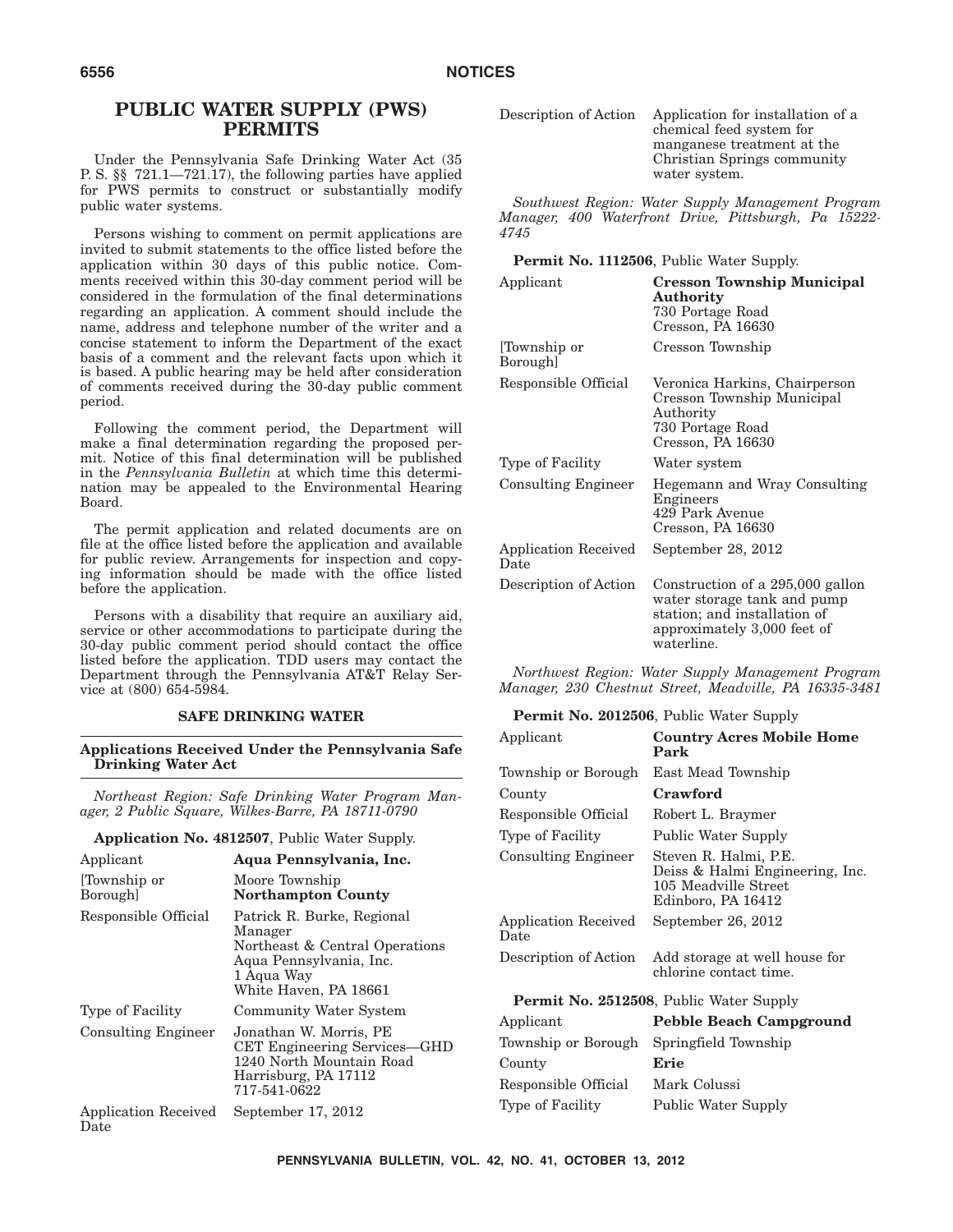| <b>Consulting Engineer</b>   | Robert L. Rabell, P.E.<br>R.L. Rabell Surveying &<br>Engineering<br>10560 Walnut Street<br>Albion, PA 16401 |
|------------------------------|-------------------------------------------------------------------------------------------------------------|
| Application Received<br>Date | September 25, 2012                                                                                          |
| Description of Action        | Permitting of Public Water Supply<br>for existing small private<br>campground along the Lake Bluff          |

# **LAND RECYCLING AND ENVIRONMENTAL REMEDIATION**

(Lake Erie).

## **UNDER ACT 2, 1995 PREAMBLE 1**

## **Acknowledgment of Notices of Intent to Remediate Submitted under the Land Recycling and Environmental Remediation Standards Act (35 P. S. §§ 6026.101—6026.907)**

Sections 302—305 of the Land Recycling and Environmental Remediation Standards Act (act) (35 P. S. §§ 6026.302—6026.305) require the Department to publish in the *Pennsylvania Bulletin* an acknowledgment noting receipt of Notices of Intent to Remediate. An acknowledgment of the receipt of a Notice of Intent to Remediate is used to identify a site where a person proposes to, or has been required to, respond to a release of a regulated substance at a site. A person intending to use the background standard, Statewide health standard, the site-specific standard or intend to remediate a site as a special industrial area shall file a Notice of Intent to Remediate with the Department. A Notice of Intent to Remediate filed with the Department provides a brief description of the location of the site, a list of known or suspected contaminants at the site, the proposed remediation measures for the site and a description of the intended future use of the site. A person who demonstrates attainment of one or a combination of cleanup standards or receives approval of a special industrial area remediation identified under the act will be relieved of further liability for the remediation of the site for contamination identified in reports submitted to and approved by the Department. Furthermore, the person shall not be subject to citizen suits or other contribution actions brought by responsible persons not participating in the remediation.

Under sections  $304(n)(1)(ii)$  and  $305(c)(2)$  of the act, there is a 30-day public and municipal comment period for sites proposed for remediation using a site-specific standard, in whole or in part, and for sites remediated as a special industrial area. This period begins when a summary of the Notice of Intent to Remediate is published in a newspaper of general circulation in the area of the site. For the following site, proposed for remediation to a site-specific standard or as a special industrial area, the municipality, within which the site is located, may request to be involved in the development of the remediation and reuse plans for the site if the request is made within 30 days of the date specified as follows. During this comment period, the municipality may request that the person identified as the remediator of the site develop and implement a public involvement plan. Requests to be involved and comments should be directed to the remediator of the site.

For further information concerning the content of a Notice of Intent to Remediate, contact the environmental cleanup program manager in the Department regional office listed before the notice. If information concerning this acknowledgment is required in an alternative form, contact the community relations coordinator at the appropriate regional office. TDD users may telephone the Department through the AT&T Relay Service at (800) 654-5984.

The Department has received the following Notices of Intent to Remediate:

*Southeast Region: Environmental Cleanup Program Manager, 2 East Main Street, Norristown, PA 19401*

**Tube Methods**, Bridgeport Borough, **Montgomery County**. Phil Gray, Jr., Compliance Management International, 1350 Wels Road, Suite 200, North Wales, PA 19454, on behalf of Matth Mankus, 416 Johnson Properties, Rambo & Depot Streets, PO Box, Bridgeport, PA 19405 has submitted a Notice of Intent to Remediate. Soil at the site has been impacted with the release of chlorinated solvents. Remediation methods will be recommended following site characterization.

**Old Firehouse LLC Property**, Borough of Narberth, **Montgomery County**. Jeremy Bolyn, Environmental Maintenance Company Inc., 1420 Mermaid Lane, Glenside, PA 19038 on behalf of Paul Wilson, Old Firehouse, LLC, 1 Station Circle, Narberth, PA 19072 has submitted a Notice of Intent to Remediate. Soil at the site has been impacted with the release of no. 2 fuel oil. The future use of the site will remain the same. A Notice of Intent to Remediate was to have been published in the *Times Herald* on August 17, 2012.

**McDaniel's Residence**, Perkiomen Township, **Montgomery County**. Charles Burger, Mountain Research, LLC, 825 25th Street, Altoona, PA 16601, Jason Bean, Allstate Insurance Company, 309 Lakeside Drive, Suite 100, Horsham PA 19044 on behalf of Georg McDaniel, 210 Cemetery Road, Schwenksville, PA 19473 has submitted a Notice of Intent to Remediate. Soil and groundwater has been impacted with the release of unleaded gasoline. The future use of the site will remain the same.

**Maple Glen Shopping Center**, Upper Dublin Township, **Montgomery County**. Gloria Hunsberger, Kleinfelder, 180 Sheree Boulevard, Suite 3800, Exton, PA 19341 on behalf of Jeffery Brown, Genuradi Family Markets, LP, 5918 Stoneridge Mall Road, Pleasanton, CA 94588 has submitted a Notice of Intent to Remediate. Soil at the site has been impacted with the release of petroleum hydrocarbons. The future use of the site will remain the same.

**Texaco 100247**, City of Philadelphia, **Philadelphia County**. Jeffery T. Bauer, Whitestone Associates Inc., 1600 Manor Drive, Suite 220, Chalfont, PA 18914, Robert Holland, Bottom Dollar Food Northeast, LLC, P. O. Box 1330, Salisbury, NC 28145 on behalf of Albert t Kuoch, Penn GMT Corporation, 1900 East Sedgley Avenue, Philadelphia, PA 19124 has submitted a Notice of Intent to Remediate. The future use of the site will remain the same.

*Southcentral Region: Environmental Cleanup and Brownfields Program Manager, 909 Elmerton Avenue, Harrisburg, PA 17110.*

**General Dynamics—OTS (Pennsylvania) Inc.**, 200 East High Street, Red Lion, PA 17356, Red Lion Borough and Windsor Township, **York County**. Buchart Horn, Inc., 445 West Philadelphia Street, York, PA 17401, on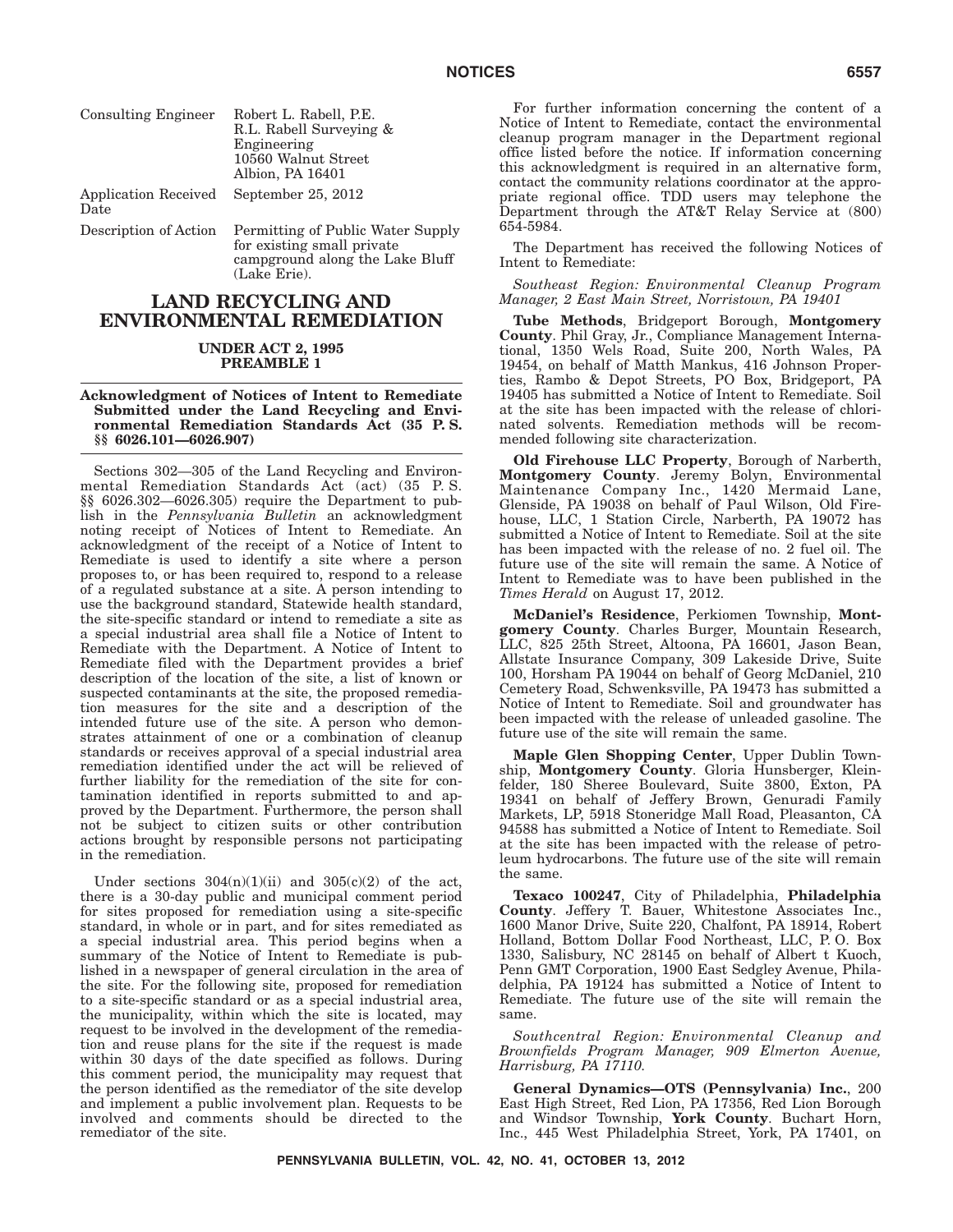behalf of General Dynamics—OTS, 11399 16th Court North, Suite 200, St. Petersburg, FL 33716, submitted a Notice of Intent to Remediate site soils and groundwater contaminated with VOCs, chlorinated solvents and PAHs. The site will be remediated to a combination of the Residential Statewide Health and Site-Specific standards. Future use of the site remains industrial.

## **RESIDUAL WASTE GENERAL PERMITS**

**Application(s) Received Under the Solid Waste Management Act (35 P. S. §§ 6018.101—6018.1003); the Municipal Waste Planning, Recycling and Waste Reduction Act (53 P. S. §§ 4000.101— 4000.1904); and Residual Waste Regulations for a General Permit to Operate Residual Waste Processing Facilities and the Beneficial Use of Residual Waste other than Coal Ash.**

*Central Office: Division of Municipal and Residual Waste, Rachel Carson State Office Building, 14th Floor, 400 Market Street, Harrisburg, PA 17105-8472.*

**General Permit Application No. WMGR140. Summit Anthracite, Inc.**, 196 Vista Road, Klingerstown, PA 17941. Site: Summit Breaker, 612 Main Street, Good Spring, PA 17981. The application is for a residual waste general permit for beneficial use of the sludge and filter cake from a Department permitted industrial wastewater treatment facility, treating wastewater from a textile dyeing and finishing plant, for use as a soil additive and soil conditioner. This waste material must be used in accordance with the site reclamation plan approved by the Bureau of Mining. The application was determined to be administratively complete by Central Office on September 28, 2012.

Written comments concerning the application should be directed to Scott E. Walters, Chief, Permits Section, Division of Municipal and Residual Waste, Bureau of Waste Management, P. O. Box 69170, Harrisburg, PA 17106-9170, 717-787-7381. TDD users may contact the Department through the Pennsylvania Relay service, (800) 654-5984. Comments may also be submitted via e-mail at ra-epbenuseall@pa.gov. When submitting comment via e-mail, place "Comments on WMGR140" in the subject line. Faxed comments will not be accepted. Public comments must be submitted within 60 days of this notice and may recommend revisions to, and approval or denial of the application.

## **OPERATE WASTE PROCESSING OR DISPOSAL AREA OR SITE**

**Permit Issued Under the Solid Waste Management Act, the Municipal Waste Planning, Recycling and Waste Reduction Act and Regulations to Operate Solid Waste Processing or Disposal Area or Site.**

*Southeast Region: Regional Solid Waste Manager, 2 East Main Street, Norristown, PA 19401*

**Permit No. 101376. Waste Management of Pennsylvania, Inc., the Forge Recycling and Resource Recovery Center**, 5245 Bleigh Avenue, Philadelphia PA 19136-4225. This minor permit modification is for the Forge Recycling and Resource Recovery Center, a municipal waste transfer and processing facility located at 5245 Bleigh Avenue, Philadelphia, PA 19136, in the City of Philadelphia, **Philadelphia County**. This approval incorporates the interface of existing operations at the facility and the adjacent WM Spec FUEL facility, a new process engineered fuel production facility permitted separately under General Permit No. WMGM037. The permit was issued by the Southeast Regional Office on August 6, 2012.

**Permit No. 301350. Eldredge Inc.**, 898 Fernhill Road, West Chester, PA 19380-4202. This minor permit modification is to modify some permit conditions related to the Waste Analysis and Classification Plan originally approved by the Department on October 16, 2007, for Eldredge, Inc., a residual waste oil processing facility, located at 898 Fernhill Road, West Chester, West Goshen Township, **Chester County**. The permit was issued by the Southeast Regional Office on August 10, 2012.

**Permit No. 301254. Clean Earth of Southeast PA, LLC**, 7 Steel Road East, Morrisville PA 19067. This permit modification is for approving the reissuance of the residual waste processing facility due to a name change from Clean Earth of Southeast Pennsylvania, Inc. to Clean Earth of Southeast Pennsylvania, LLC. The Clean Earth of Southeast Pennsylvania, LLC Facility is a residual waste processing facility located at 7 Steel Road East, Morrisville, PA, in Falls Township, **Bucks County**. The permit was issued by the Southeast Regional Office on August 10, 2012.

#### **REGISTRATION FOR GENERAL PERMIT—MUNICIPAL WASTE**

**Registration Issued Under the Solid Waste Management Act; the Municipal Waste Planning, Recycling and Waste Reduction Act; and Municipal Waste Regulations for a General Permit to Operate Municipal Waste Processing Facilities.**

*Central Office: Division of Municipal and Residual Waste, Rachel Carson State Office Building, 14th Floor, 400 Market Street, Harrisburg, PA 17105-8472.*

**General Permit Registration No. WMGM037SE001.** Waste Management of Pennsylvania, Inc., 5245 Bleigh Avenue, Philadelphia PA 19136-4225. This is a registration to operate under General Permit Number WMGM037 for the processing and conversion of municipal waste into a fuel product. The new facility is called ''WM SpecFUEL Facility'' and it will be operating within the Forge Recycling and Resource Recovery Center, a municipal waste transfer and recycling facility located at 5245 Bleigh Avenue, Philadelphia, PA 19136, in the City of Philadelphia. The application for registration was issued by the Southeast Regional Office on August 6, 2012.

# **AIR QUALITY**

#### **PLAN APPROVAL AND OPERATING PERMIT APPLICATIONS NEW SOURCES AND MODIFICATIONS**

The Department has developed an ''integrated'' plan approval, State Operating Permit and Title V Operating Permit program. This integrated approach is designed to make the permitting process more efficient for the Department, the regulated community and the public. This approach allows the owner or operator of a facility to complete and submit permitting documents relevant to its application one time, affords an opportunity for public input and provides for sequential issuance of the necessary permits.

The Department received applications for Plan Approvals or Operating Permits from the following facilities.

Copies of these applications, subsequently prepared draft permits, review summaries and other support materials are available for review in the regional office listed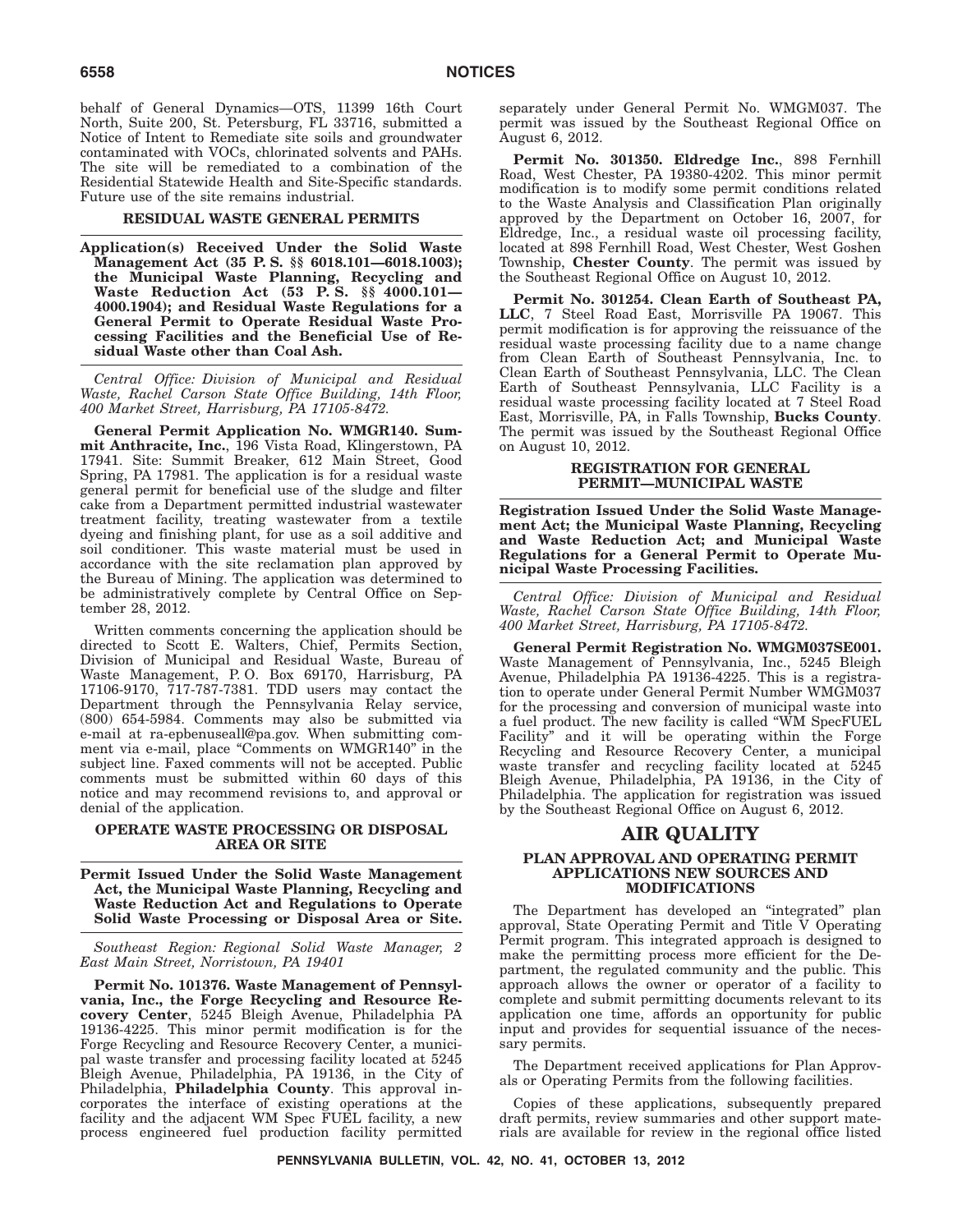before the applications. Persons interested in reviewing the application files should contact the appropriate regional office to schedule appointments.

Persons wishing to receive a copy of a proposed Plan Approval or Operating Permit shall indicate interests to the Department regional office within 30 days of the date of this notice and shall file protests or comments on a proposed Plan Approval or Operating Permit within 30 days of the Department providing a copy of the proposed documents to persons or within 30 days of its publication in the *Pennsylvania Bulletin*, whichever comes first. Interested persons may also request that hearings be held concerning a proposed Plan Approval or Operating Permit. A comment or protest filed with the Department regional office shall include a concise statement of the objections to the issuance of the Plan Approval or Operating Permit and relevant facts which serve as the basis for the objections. If the Department schedules a hearing, a notice will be published in the *Pennsylvania Bulletin* at least 30 days prior the date of the hearing.

Persons with a disability who wish to comment and require an auxiliary aid, service or other accommodation to participate should contact the regional office listed before the application. TDD users may contact the Department through the Pennsylvania AT&T Relay Service at (800) 654-5984.

Final Plan Approvals and Operating Permits will contain terms and conditions to ensure that the source is constructed and operating in compliance with applicable requirements in 25 Pa. Code Chapters 121—143, the Federal Clean Air Act (42 U.S.C.A. §§ 7401—7671q) and regulations adopted under the Federal Clean Air Act.

#### **PLAN APPROVALS**

**Plan Approval Applications Received under the Air Pollution Control Act (35 P. S. §§ 4001—4015) and 25 Pa. Code Chapter 127, Subchapter B that may have special public interest. These applications are in review and no decision on disposition has been reached.**

*Southeast Region: Air Quality Program, 2 East Main Street, Norristown, PA 19401*

*Contact: Sachin Shankar, New Source Review Chief— Telephone: 484-250-5920*

**15-0041B: Eastern Shore Natural Gas Company— Daleville Compressor Station** (604 Street Road, Cochranville, PA 19330) for an expansion at their facility in Londonderry Township, **Chester County**. The proposed expansion will entail the following:

• Retiring three existing compressor units (Sources 031, 032, and 033)

• Installation of oxidation catalyst pollution control systems on two existing units (Sources 034 and 035)

• Installation of two new natural gas-fired reciprocating internal combustion engine compressor units equipped with oxidation catalyst pollution control systems

• Expanding the existing auxiliary building to accommodate a new motor control and station control center

• Installation of up to four natural gas-fired heaters

The facility is a state only, Synthetic Minor facility. The existing permit limits the emissions of nitrogen oxides  $(NO_x)$  from the facility to less than or equal to 24.9 tons per year on a 12-month rolling sum basis.

The provisions of this plan approval will subsequently be incorporated into a State Only Operating Permit through an administrative amendment in accordance with 25 Pa. Code § 127.450. The Plan Approval will contain recordkeeping requirements and operating restrictions designed to keep the facility operating within all applicable air quality requirements.

*Northeast Region: Air Quality Program, 2 Public Square, Wilkes-Barre, PA 18711-0790*

*Contact: Ray Kempa, New Source Review Chief— Telephone: 570-826-2507*

**54-399-044B: Future Power PA** (72 Glenmaura National Boulevard, Moosic, PA 18507) to construct and operate a Natural Gas fired Combined Cycle plant with controls at their facility to be in Porter Township, **Schuylkill County**.

**54-308-028: Sapa Extrusions, Inc.** (53 Pottsville Street, Cressona, PA 17929) for installation of a new billet furnace and 5 age ovens at the site Cressona Borough, **Schuylkill County**.

*Southwest Region: Air Quality Program, 400 Waterfront Drive, Pittsburgh, PA 15222-4745*

*Contact: M. Gorog & B. Hatch, Environmental Engineer Managers—Telephone: 412-442-4163/5226*

**11-00529A: Ebensburg Animal Hospital** (922 Rowena Drive, Ebensburg, PA 15931) for installation of an IEB-16 Animal Cremator at the animal hospital in Ebensburg Borough, **Cambria County**. This is a minor facility Plan Approval application submittal.

**Intent to Issue Plan Approvals and Intent to Issue or Amend Operating Permits under the Air Pollution Control Act and 25 Pa. Code Chapter 127, Subchapter B. These actions may include the administrative amendments of an associated operating permit.**

*Southeast Region: Air Quality Program, 2 East Main Street, Norristown, PA 19401*

*Contact: Sachin Shankar, New Source Review Chief— Telephone: 484-250-5920*

**09-0027H: Fres-Co System USA, Inc.** (3005 State Road, Telford, PA 18969) for a Title V Plan Approval application for a 6 ton per year VOC emission increase on Press 203 in West Rockhill Township, **Bucks County**. The Plan Approval will contain monitoring, recordkeeping and operating restrictions designed to minimize emissions and keep the facility operating within all applicable air quality requirements.

*Northeast Region: Air Quality Program, 2 Public Square, Wilkes-Barre, PA 18711-0790*

*Contact: Ray Kempa, New Source Review Chief— Telephone: 570-826-2507*

**66-315-057: The Procter & Gamble Paper Products Co.** P. O. Box 31, Mehoopany, PA 18692, for modification of paper machines 2M (Source 502) and 3M (Source 503) by adding one (1) 20 MMBtu/hr low nitrogen oxide  $(NO_x)$ for their plant in Washington Township, **Wyoming County**.

In accordance with 25 Pa. Code §§ 127.44(b) and 127.424(b) the Department of Environmental Protection (DEP) intends to issue a Plan Approval No. 66-315-057 to The Procter & Gamble Paper Products Co. P. O. Box 31, Mehoopany, PA 18692, for their plant in Washington Township, Wyoming County. The facility currently has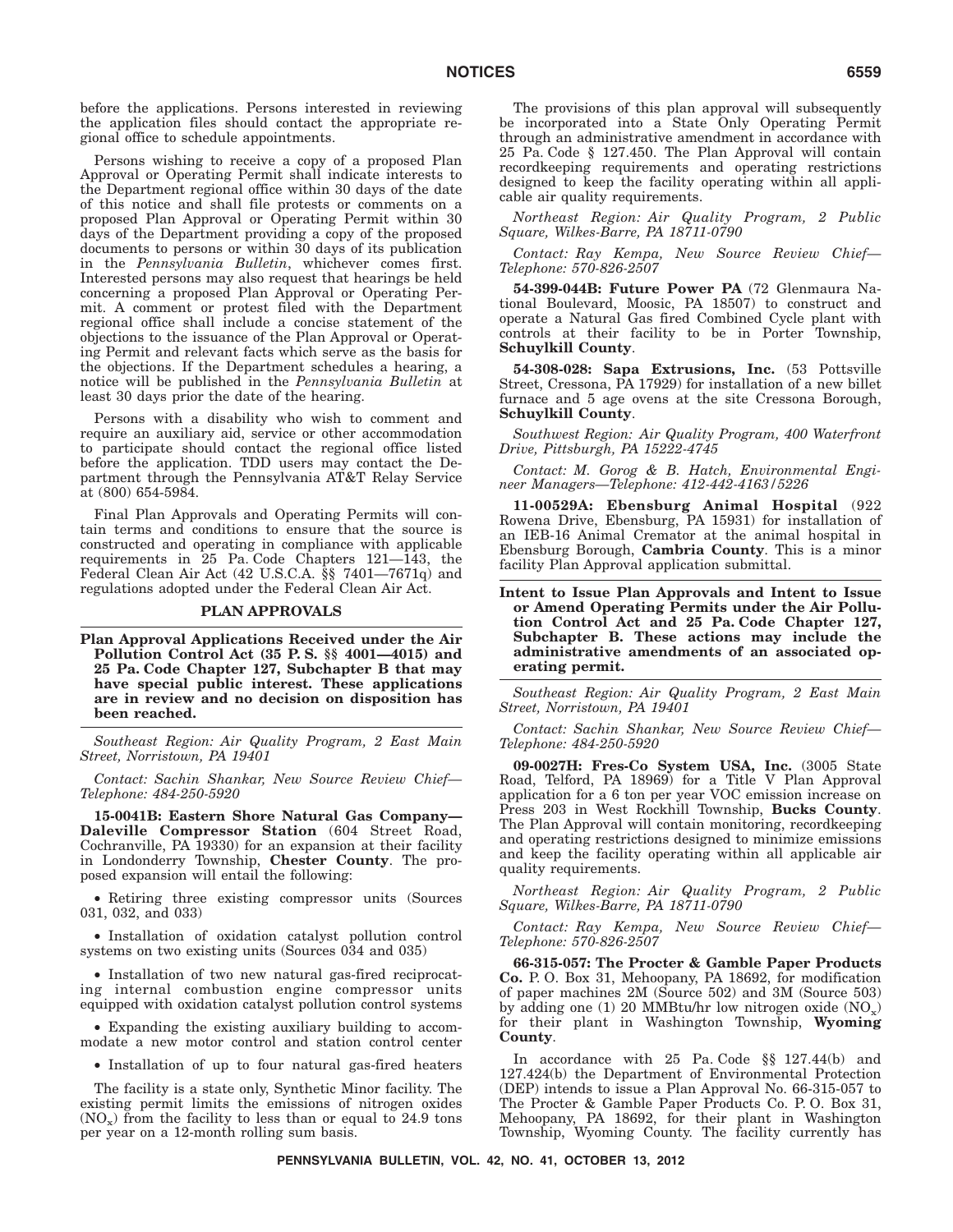Title V Permit No. 66-00001. This plan approval will be incorporated into the Title V operating permit through an administrative amendment at a later date, and the action will be published as a notice in the *Pennsylvania Bulletin*.

Plan Approval No. 66-315-057 is for the modification of paper machines 2M (Source 502) and 3M (Source 503) by adding one (1) 20 MMBtu/hr low nitrogen oxide  $(NO_x)$ emitting duct burner each on the 2M and 3M paper machines to provide supplemental heat for drying thereby allowing an increase in machine speed and product output. The project will also include the modification of paper machines 2M and 3M to incorporate dissolved air

| Pollutant         | 2M New<br><i>Burner</i><br><b>TPY</b> | $3M$ new<br><b>Burner</b><br><b>TPY</b> | <b>DAF</b><br>$2M \& 3M$<br><b>TPY</b> | Venturi<br>Scrubber<br><b>TPY</b> | 2M<br>Production<br><i>Increases</i><br><b>TPY</b> | 3M<br>Production<br><i>Increases</i><br><b>TPY</b> | Total<br><b>TPY</b> |
|-------------------|---------------------------------------|-----------------------------------------|----------------------------------------|-----------------------------------|----------------------------------------------------|----------------------------------------------------|---------------------|
| <b>PM</b>         | 0.58                                  | 0.58                                    |                                        | $1.6\,$                           | 0.86                                               | 0.76                                               | 4.38                |
| $PM_{10}$         | 0.58                                  | 0.58                                    |                                        | $1.6\,$                           | 0.86                                               | 0.76                                               | 4.38                |
| $PM_{2.5}$        | 0.58                                  | 0.58                                    |                                        | 1.35                              | 0.70                                               | 0.62                                               | 3.83                |
| $NO_{x}$          | 7.88                                  | 7.88                                    |                                        |                                   | 1.24                                               | 0.0                                                | 17.0                |
| SO <sub>2</sub>   | 0.05                                  | 0.05                                    |                                        |                                   | 0.05                                               | 0.06                                               | 0.21                |
| CO                | 11.83                                 | 11.83                                   |                                        |                                   | 6.94                                               | 8.48                                               | 39.08               |
| <b>VOC</b>        | 0.42                                  | 0.42                                    | $1.5\,$                                |                                   | 2.02                                               | 0.43                                               | 4.79                |
| CO <sub>2</sub> e | 9,231                                 | 9,231                                   |                                        |                                   | 9,923                                              | 12,142                                             | 40,527              |
| Pb                | 0.0000384                             | 0.0000384                               |                                        |                                   | 0.0000412                                          | 0.0000497                                          | 0.000016            |
|                   |                                       |                                         |                                        |                                   |                                                    |                                                    |                     |

The emissions of these pollutants are within all applicable emissions limitations.

In order to assure compliance with the applicable standards, DEP will place conditions in the plan approval.

The Plan Approval and Operating Permit will contain additional recordkeeping and operating restrictions designed to keep the facility operating within all applicable air quality requirements.

Copies of the application, DEP's analysis and other documents used in the evaluation of the application are available for public review during normal business hours at Air Quality Program, 2 Public Square, Wilkes-Barre, PA 18711.

Any person(s) wishing to provide DEP with additional information which they believe should be considered prior to the issuance of this permit may submit the information to the address shown in the preceding paragraph. Each written comment must contain the name, address and telephone number of the person submitting the comments, identification of the proposed permit No.: 66-315- 057 and a concise statement regarding the relevancy of the information or objections to the issuance of the permit.

A public hearing may be held, if the Department of Environmental Protection, in its discretion, decides that such a hearing is warranted based on the comments received. All persons submitting comments or requesting a hearing will be notified of the decision to hold a hearing by publication in the newspaper or the *Pennsylvania Bulletin* or by telephone, where DEP determines such notification is sufficient. Written comments or requests for a public hearing should be directed to Raymond Kempa, P.E., Environmental Group Manager, Air Quality

flotation units (DAFs) for the removal of paper fiber from the paper making wastewater. A venturi style wet scrubber will be added to the Yankee end of paper machine 3M for the control of PM emissions.

A review of the information submitted by the company indicates that the proposed project will meet all applicable state and federal air quality requirements. Based upon these findings, DEP plans to approve the application and issue a permit for the facility.

The following table summarizes the emissions increases from the proposed modification of paper machines 2M & 3M.

| lutant           | 2M New<br>Burner<br><b>TPY</b> | $3M$ new<br>Burner<br><b>TPY</b> | DAF<br>$2M \& 3M$<br><b>TPY</b> | Venturi<br>Scrubber<br><b>TPY</b> | 2M<br>Production<br><i>Increases</i><br><b>TPY</b> | 3M<br>Production<br><i>Increases</i><br><b>TPY</b> | Total<br><b>TPY</b> |
|------------------|--------------------------------|----------------------------------|---------------------------------|-----------------------------------|----------------------------------------------------|----------------------------------------------------|---------------------|
| PМ               | 0.58                           | 0.58                             |                                 | $1.6\,$                           | 0.86                                               | 0.76                                               | 4.38                |
| $M_{10}$         | 0.58                           | 0.58                             |                                 | $1.6\,$                           | 0.86                                               | 0.76                                               | 4.38                |
| $\rm M_{2.5}$    | 0.58                           | 0.58                             |                                 | 1.35                              | 0.70                                               | 0.62                                               | 3.83                |
| $NO_{\rm x}$     | 7.88                           | 7.88                             |                                 |                                   | 1.24                                               | 0.0                                                | 17.0                |
| 3O <sub>2</sub>  | 0.05                           | 0.05                             |                                 |                                   | 0.05                                               | 0.06                                               | 0.21                |
| CO               | 11.83                          | 11.83                            |                                 |                                   | 6.94                                               | 8.48                                               | 39.08               |
| OC <sup>T</sup>  | 0.42                           | 0.42                             | $1.5\,$                         |                                   | 2.02                                               | 0.43                                               | 4.79                |
| O <sub>2</sub> e | 9,231                          | 9,231                            |                                 |                                   | 9,923                                              | 12,142                                             | 40,527              |
| Pb               | 0.0000384                      | 0.0000384                        |                                 |                                   | 0.0000412                                          | 0.0000497                                          | 0.0000167           |
|                  |                                |                                  |                                 |                                   |                                                    |                                                    |                     |

Program, 2 Public Square, Wilkes-Barre, PA 18701, Phone # 570-826-2511 within 30 days after publication date.

*Southcentral Region: Air Quality Program, 909 Elmerton Avenue, Harrisburg, PA 17110*

*Contact: Thomas J. Hanlon, Facility Permitting Chief— Telephone: 717-705-4862 or Daniel Husted, New Source Review Chief—Telephone: 717-705-4863*

**36-03189A: Perdue Grain & Oil Seed, LLC** (PO Box 1537, Salisbury, MD 21802-1537) for the installation of grain elevator in Conoy Township, **Lancaster County**.

In accordance with 25 Pa. Code §§ 127.44(a) and 127.45(a), the Department of Environmental Protection (DEP) has received and intends to issue a Plan Approval to the abovementioned company for the abovementioned project.

Plan Approval No. 36-03189A is for the installation of grain elevator operations and will be Phase 1 of 2 in the overall project. Phase 2 will be for the installation of a soybean oil extraction facility; however, that portion will be addressed under a separate plan approval application. The proposed grain elevator will have the potential-toemit 58.59 tpy PM, 15.86 tpy  $\text{PM}_{10}$ , 3.25 tpy  $\text{PM}_{2.5}$ , 0.20  $\textrm{try SO}_x$ , 28.50  $\textrm{typ CO}$ , 24.58  $\textrm{typ NO}_x$ , 3.02  $\textrm{typ VOC}$ , 0.62 tpy of a single HAP (hexane), 0.64 tpy combined HAPs, and  $47,270.50$  tpy  $CO<sub>2</sub>$ . The plan approval will contain monitoring, recordkeeping, reporting & work practice standards designed to keep the facility operating within all applicable air quality requirements. Among other items, the conditions include provisions derived from 40 CFR 60, Subpart DD—Standards of Performance for Grain Elevators.

Copies of the application, DEP's analysis and other documents used in the evaluation of the application are

**PENNSYLVANIA BULLETIN, VOL. 42, NO. 41, OCTOBER 13, 2012**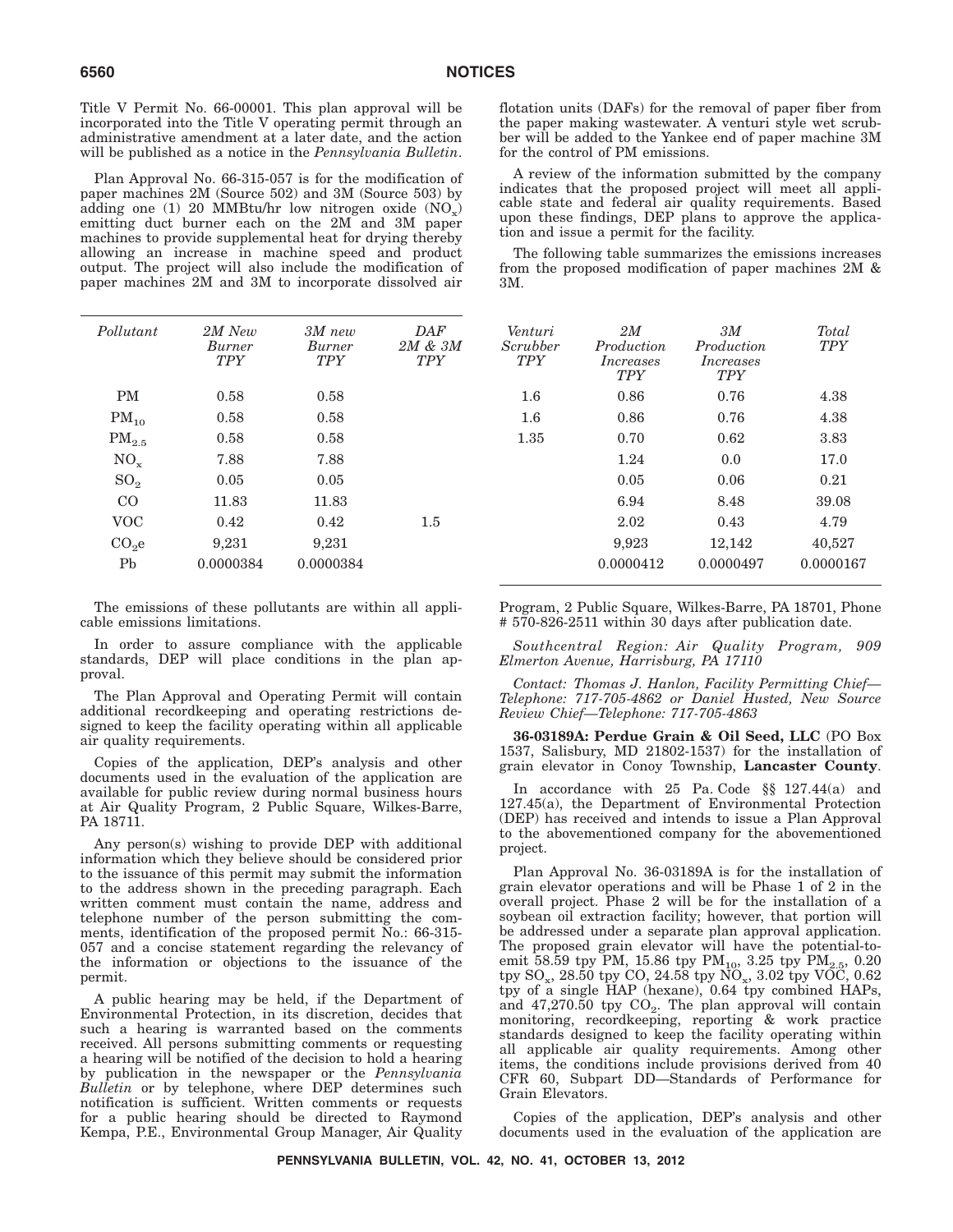available for public review during normal business hours at Air Quality Program, 909 Elmerton Avenue, Harrisburg, PA 17110.

A person may oppose the proposed plan approval, or may provide the Department with additional information to consider in its review, by filing a written protest with the Department at the address listed above. Each written comment must contain the name, address and telephone number of the person submitting the comments, identification of the proposed permit by the permit number listed above and a concise statement regarding the relevancy of the information or objections to the issuance of the permit.

A 30-day comment period, from the date of publication of this notice in the *Pennsylvania Bulletin*, will exist for the submission of comments or protests.

Tom Hanlon, Facility Permitting Chief, may be contacted at 717-705-4862, or at PA DEP Air Quality Program, 909 Elmerton Avenue, Harrisburg, PA 17110, for additional information or for the submission of comments, protests.

Plan approvals issued to sources identified in 25 Pa. Code  $\S$  127.44(b)(1)—(4) or plan approvals issued to sources with limitations on the potential to emit may become part of the SIP, and will be submitted to EPA for review and approval.

**06-05128A: Reading Truck Body, LLC** (P. O. Box 650, Reading, PA 19607-0650) for authorization to replace an existing paint booth with a new paint booth which will be used to apply touch-up topcoats to metal parts. The heavy duty truck manufacturing facility is located in the City of Reading, **Berks County**.

In accordance with 25 Pa. Code §§ 127.44(a) and 127.45(a), the Department of Environmental Protection (DEP) has received and intends to issue a Plan Approval to the above mentioned company for the above mentioned project. Volatile organic compound (VOC) emissions from the sources will remain capped at less than 50 tons per year. The plan approval will contain additional testing, recordkeeping, and operating restrictions designed to keep the facility operating within all applicable air quality requirements. The project will not trigger PSD or NSR requirements. The VOC emissions from the new paint booth are expected to be approximately 3.0 tons per year.

Copies of the application, DEP's analysis and other documents used in the evaluation of the application are available for public review during normal business hours at Air Quality Program, 909 Elmerton Avenue, Harrisburg, PA 17110.

A person may oppose the proposed plan approval, or may provide the Department with additional information to consider in its review, by filing a written protest with the Department at the address listed above. Each written comment must contain the name, address and telephone number of the person submitting the comments, identification of the proposed permit by the permit number listed above and a concise statement regarding the relevancy of the information or objections to the issuance of the permit.

A 30-day comment period, from the date of publication of this notice in the *Pennsylvania Bulletin*, will exist for the submission of comments or protests, or for requests for a public hearing. A public hearing may be held, if the Department of Environmental Protection, in its discretion, decides that such a hearing in warranted based on the comments received.

Tom Hanlon, Facility Permitting Chief, may be contacted at 717-705-4862, or at PA DEP Air Quality Program, 909 Elmerton Avenue, Harrisburg, PA 17110, for additional information or for the submission of comments, protests, or requests for a public hearing.

Plan approvals issues to sources identified in 25 Pa. Code  $\bar{\S}$  127.44(b)(1)—(4) or plan approvals issued to sources with limitations on the potential to emit may become part of the SIP, and will be submitted to EPA for review and approval.

*Northwest Region: Air Quality Program, 230 Chestnut Street, Meadville, PA 16335-3481*

*Contact: Edward Orris, New Source Review Chief— Telephone: 814-332-6636*

**20-040I: Advanced Cast Products** (18700 Mill Street, Meadville, PA 16335) for installation of a new particulate matter collection and control system for the facility's charge & pre-heating process (Process 101) and the facility's melting-transfer magnesium treatment process (Process 102) in Vernon Township, **Crawford County**. This is a Title V facility. The public notice is required for sources required to obtain a Plan Approval in accordance with 25 Pa. Code § 127.44. This plan approval will, in accordance with 25 Pa. Code § 127.450 or § 127.505, be incorporated into the Title V operating permit at a later date.

This project will result in projected actual emissions of 0.86 tpy for PM and 0.82 tpy for  $PM_{10}/PM_{2.5}$ . This Plan Approval will contain conditions, which will satisfy the requirements of 25 Pa. Code § 127.12b (pertaining to plan approval terms and conditions) and will demonstrate BAT for the source including, but are not limited to, the following:

• Facility is now subject to the "large foundry" requirements of 40 CFR 63 Subpart ZZZZZ

• Sources 101 & 102:

• No person may permit the emission into the outdoor atmosphere of particulate matter in a manner that the concentration of total particulate matter (both filterable and condensable) in the effluent gas exceeds 0.020 grain per dry standard cubic foot.

• Emissions from the baghouse (BH15) shall not exceed the following:

• PM: 0.860 tpy based on a 12-month rolling total

•  $PM_{10}$ : 0.813 tpy based on a 12-month rolling total

• The facility shall not exceed 30,000 tpy throughput based on a 12-month rolling total.

• Facility shall stack test for total PM (both filterable and condensable) while operating at 8 tons per hour or greater

• Facility shall record pressure drop daily and shall be maintained between 1.0 and 8.0 inches of water or as established during compliant testing.

• Facility shall record VE observations. VE observation shall be performed during tapping, if tapping operations are conducted during daylight hours. The VE observation shall be 60 seconds in length and if any visible emissions are observed, a Method 9 observation shall be conducted to determine compliance with the opacity limitations. The VE observations shall be done daily for a period of one month and if there is no detectable VE then the facility may perform weekly VE observations for a period of 4 weeks and if there is no detectable VE then the facility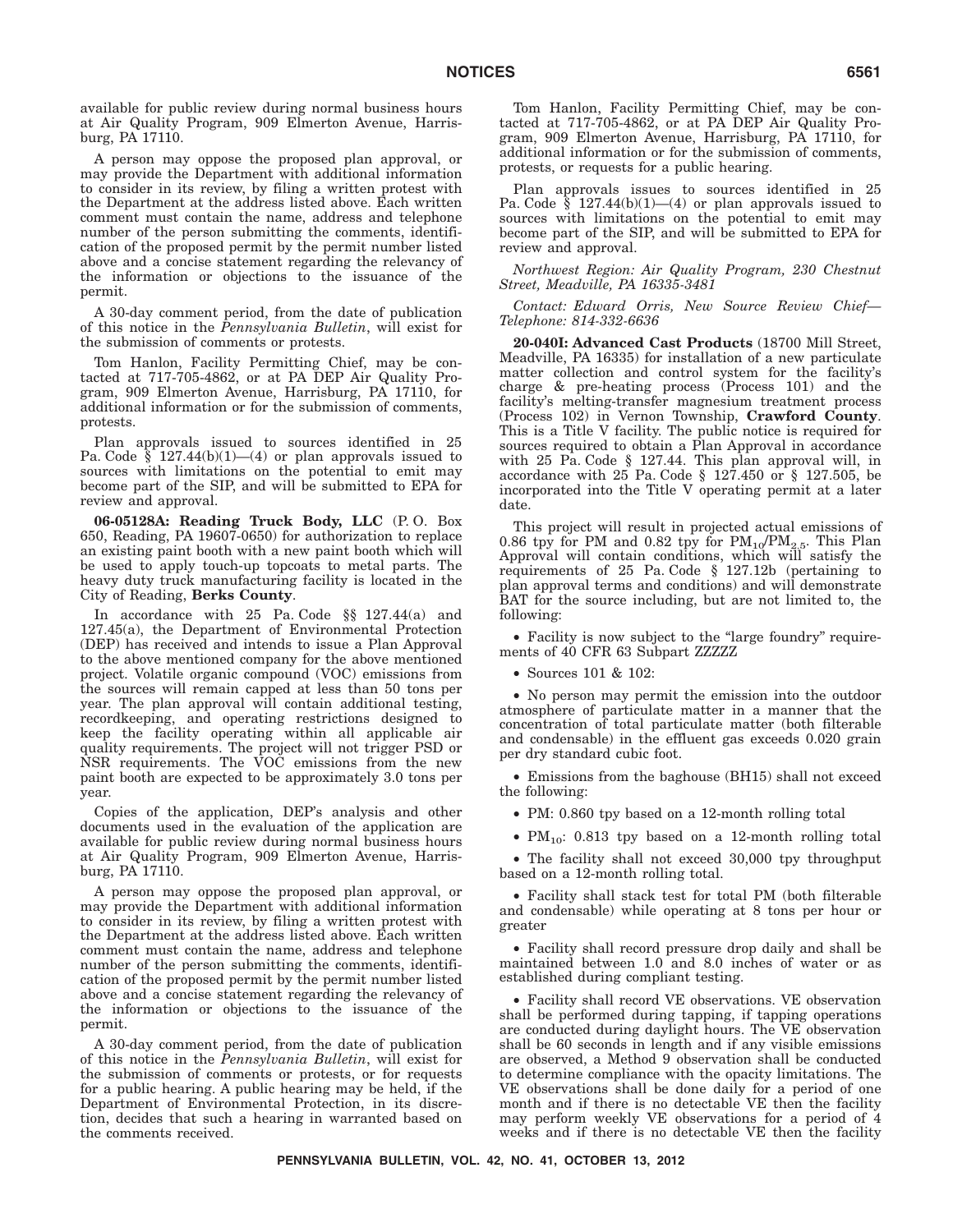may perform monthly VE observations during tapping. Any observation of VE will start the sequence over again.

• The facility may bypass the baghouse only during idle periods and only for performing preventative maintenance and / or repairs on the baghouse. Idle periods are defined as periods when the facility is not in production (charging, melting, tapping, preheating, or treating iron).

• The permittee shall perform quarterly ''black-light'' leak inspections of the baghouse. An excursion is defined as a failure to perform and record the quarterly leak inspections.

• The permittee shall maintain and operate the source and control device in accordance with the manufacturer's specifications and in accordance with good air pollution control practices.

• All conditions from the facility operating permit dated March 2, 2010, for Sources 101 and 102 remain in effect unless modified in this plan approval.

In accordance with 25 Pa. Code § 127.44(e)(1), all the pertinent documents regarding this application (applications, review memos, and draft approvals) are also available for review from 8:00 a.m. to 4:00 p.m. at the Meadville Regional DEP office (Air Quality). Appointments for scheduling a review must be made by calling the DEP (814) 332-6340.

In accordance with 25 Pa. Code  $\S$  127.44(e)(2), a 30-day comment period, from the date of publication, will exist for the submission of comments. Any person(s) wishing to provide DEP with additional information, which they believe should be considered prior to the issuance of this permit, may submit the information to Regional Air Quality Program Manager, Pennsylvania Department of Environmental Protection, 230 Chestnut Street, Meadville, PA 16335-3494 and must contain the name, address and telephone number of the person submitting the comments, identification of the proposed plan approval [20-040I] and a concise statement regarding the relevancy of the information or objections to the issuance of the permit.

A public hearing may be held, if the Department of Environmental Protection, in its discretion, decides that such a hearing is warranted based on the comments received. All persons submitting comments or requesting a hearing will be notified of the decision to hold a hearing by publication in the newspaper or the *Pennsylvania Bulletin* or by telephone, where DEP determines such notification is sufficient. Written comments or requests for a public hearing should be directed to Regional Air Quality Program Manager, 230 Chestnut St., Meadville, PA 16335; Phone (814) 332-6940.

In accordance with 25 Pa. Code § 127.45, a person may oppose the proposed plan approval by filing a written protest with the Department's Northwest Region Air Quality Program Manager.

If a plan approval has not undergone the above public notice process, the change to an operating permit must be treated as a significant modification. In these situations the Department should follow the procedures described in §§ 127.421—127.431 for state only operating permits or §§ 127.521—127.524 for Title V operating permits.

*Department of Public Health, Air Management Services: 321 University Avenue, Philadelphia, PA 19104*

*Contact: Edward Wiener, Chief—Telephone: 215-685- 9426*

**AMS 12093: (Philadelphia Ship Repair, LLC**—5195 South 19th Street, Philadelphia, PA 19112) for reactivation and operation of a ship repair and painting facility in the City of Philadelphia, **Philadelphia County**. The operation will include the installation of a painting equipment. Emissions from the facility are limited to the following:

• Volatile Organic Compounds shall be less than 37.91 tons per rolling 12-month period;

• Hazardous Air Pollutants (HAP) shall be less than 28.61 tons per rolling 12-month period of any individual HAP emissions and less than 34.94 tons per rolling 12 month period for any combination of HAP emissions;

The plan approval will contain operating, monitoring, testing, recordkeeping, and reporting requirements to ensure operation within all applicable requirements.

#### **OPERATING PERMITS**

## **Intent to Issue Title V Operating Permits under the Air Pollution Control Act and 25 Pa. Code Chapter 127, Subchapter G.**

*Southwest Region: Air Quality Program, 400 Waterfront Drive, Pittsburgh, PA 15222-4745*

*Contact: Barbara Hatch, Facilities Permitting Chief— Telephone: 412-442-4174*

**56-00262: Mostoller Landfill, Inc.** (7095 Glades Pike, Somerset, PA 15501) for continued operation of the current processes, sources, and devices at the Mostoller Landfill in Brothersvalley Township, **Greene County**. This is a Title V renewal submission.

**63-00642: Equitrans, L.P.** (EQT Plaza, 625 Liberty Avenue, Pittsburgh, PA 15222) for pipeline transportation of natural gas at the Hartson Compressor Station in Union Township, **Washington County**. This is a Title V Operating Permit renewal application submittal.

**32-00059: GenOn Northeast Management Co.** (121 Champion Way, Canonsburg, PA 15317) for fossil fuel electric power generation at the Conemaugh Power Plant in West Wheatfield Township, **Indiana County**. This is a Title V Operating Permit renewal application submittal.

*Northwest Region: Air Quality Program, 230 Chestnut Street, Meadville, PA 16335-3481*

*Contact: Matthew Williams, Facilities Permitting Chief—Telephone: 814-332-6131*

**20-00035: Molded Fiber Glass Companies—Tray Co.** (6175 US Highway 6, Linesville, PA 16424) for a Title V Operating Permit Renewal to operate a Reinforced Plastic Manufacturing Facility, in Linesville Borough, **Crawford County**. The facility is a major source due to their emissions of styrene. The potential styrene emissions, if this facility were operated around the clock, are 19 tons per year.

**33-00140: Dominion Transmission Inc.—Punxsutawney Station** (88, Laska Road, Punxsutawney, PA 15767) for a renewal of a Title V Permit to operate a natural gas transmission and distribution station in Perry Township, **Jefferson County**. The facility's major emission sources included, Boiler 1 (Ajax Egfd-5500), Miscellaneous Combustion Units (2.5 MMBTU / Hr.), Compressor Engine 1 (4200 HP), Compressor Engine 2 (4200 HP) Auxiliary Generator (550 HP Caterpillar), Miscellaneous Storage Tanks, Compressor Engines 3 (4735 HP). The potential emissions of the major pollutants from the facility are,  $NO_x$ : 243 TPY (tons per year)

**PENNSYLVANIA BULLETIN, VOL. 42, NO. 41, OCTOBER 13, 2012**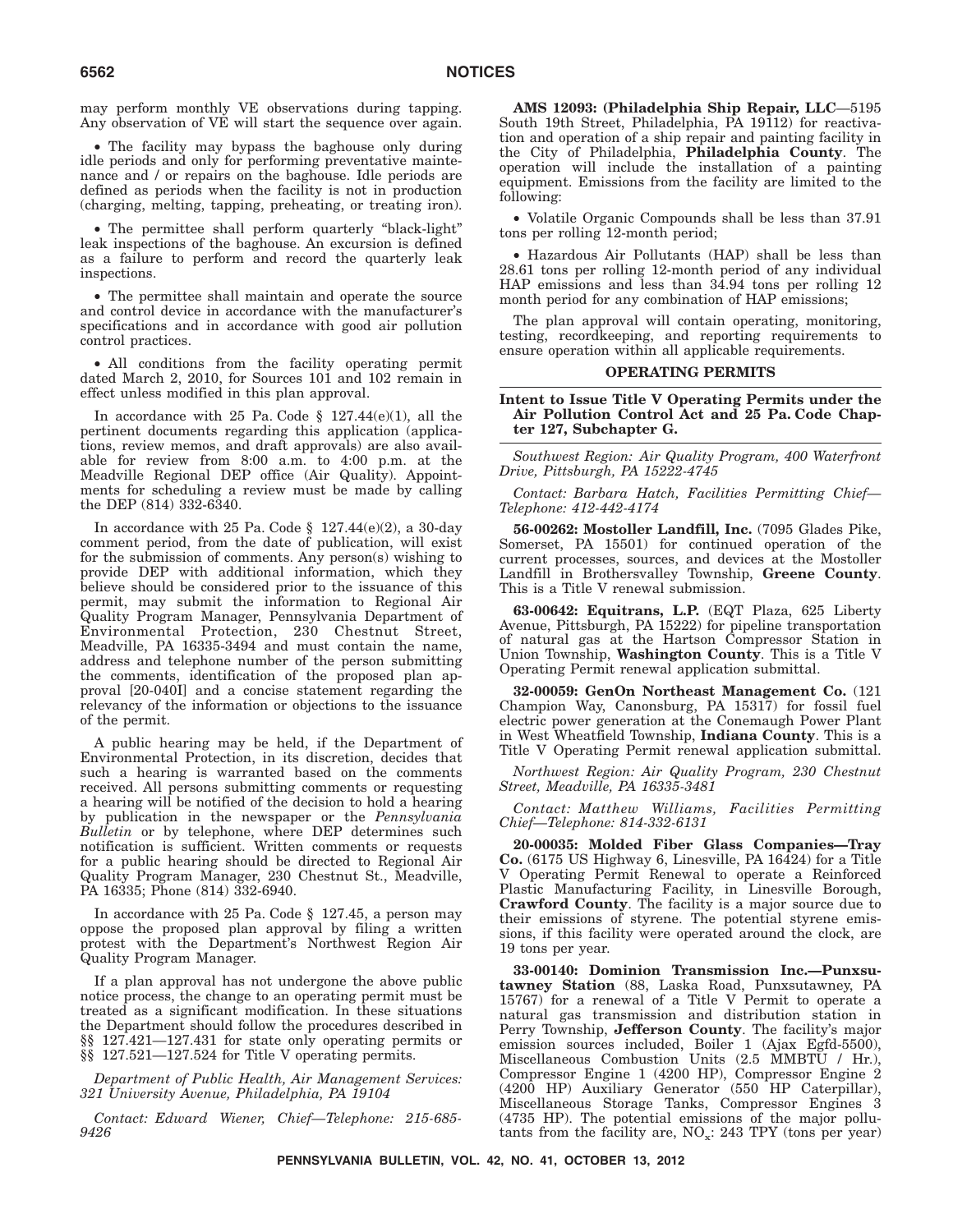and VOC: 85.4 TPY, Thus, the facility is subject to Title V requirements. Three compressors are exempted from 40 CFR Part 63, Subpart ZZZZ. The auxiliary emergency generator is also exempt from Subpart ZZZZ except for the requirements of  $\S$  63.6640(f)(2).

**Intent to Issue Operating Permits under the Air Pollution Control Act and 25 Pa. Code Chapter 127, Subchapter F.**

*Southeast Region: Air Quality Program, 2 East Main Street, Norristown, PA 19428*

*Contact: Janine Tulloch-Reid, Facilities Permitting Chief—Telephone: 484-250-5920*

**15-00071: Gourmet Delight Mushroom Co.** (704 Garden Station Road, Avondale, PA 19311) for a Non-Title V Facility, State-Only, Natural Minor Permit in London Grove Township, **Chester County**. Gourmet Delights is a mushroom growing and manufacturing facility. The sources of emissions include boilers and emergency generators. Monitoring, record keeping and reporting requirements have been added to the permit to address applicable limitations.

*Northeast Region: Air Quality Program, 2 Public Square, Wilkes-Barre, PA 18711-0790*

*Contact: Ray Kempa, New Source Review Chief— Telephone: 570-826-2507*

**54-00038: Hart Metals, Inc.** (1415 East Broad Street, Tamaqua, PA 18252) for operation of a metal processing operation and associated air cleaning devices at their facility in Tamaqua Borough, **Schuylkill County**. This application is a renewal of the State-only (Natural Minor) Operating Permit for this facility. The proposed State-only Operating Permit contains applicable requirements for emissions limitations, monitoring, recordkeeping, reporting and work practice standards designed to ensure facility compliance with Federal and State air pollution regulations.

**40-00120: ADM Cocoa—ADM East Coast Cocoa Plant** (Humboldt Industrial Park North, 400 Stoney Creek Road, Hazle Township, PA 18202) for manufacturing of chocolate and cocoa products in Hazle Township, **Luzerne County**. The primary sources consist of a boiler, mills, a nib cooler, a roaster, a micronizer, and several material handling sources. The sources are considered minor emission sources of nitrogen oxide  $(NO_x)$ , sulfur oxides  $(SO_x)$ , carbon monoxide  $(CO)$ , total suspended particulate (TSP), and volatile organic compounds (VOC) emissions. This is an initial State-Only Synthetic Minor operating permit. The State-Only operating permit includes emissions, work practice standards and testing, monitoring, recordkeeping and reporting requirements designed to keep the facility operating within all applicable air quality requirements.

*Southcentral Region: Air Quality Program, 909 Elmerton Avenue, Harrisburg, PA 17110*

*Contact: Thomas J. Hanlon, Facility Permitting Chief— Telephone: 717-705-4862 or Daniel Husted, New Source Review Chief—Telephone: 717-705-4863*

**36-05125: Department of Corrections** (P. O. Box 598, Camp Hill, PA 17001) for operation of their Training Academy in Mount Joy Township, **Lancaster County**.

In accordance with 25 Pa. Code §§ 127.424 and 127.425 the Department of Environmental Protection (DEP) has received an application and intends to issue an Air Quality Operating Permit for the abovementioned facility.

The subject facility has past actual emissions of 23.3 tpy  $\text{SO}_{\text{xx}}$ , 7.9 tpy  $\text{NO}_{\text{xx}}$ , 7.0 tpy PM, 0.5 tpy CO, and 0.2 tpy VOC. The operating permit will include emission limits and work practice standards along with monitoring, recordkeeping and reporting requirements to ensure the facility complies with the applicable air quality regulations. Among other items, the conditions include provisions derived from 40 CFR 63, Subpart JJJJJJ—National Emission Standards for Hazardous Air Pollutants for Industrial, Commercial, and Institutional Boilers Area Sources.

Copies of the application, DEP's analysis and other documents used in the evaluation of the application are available for public review during normal business hours at the PA DEP Southcentral Regional Office, at 909 Elmerton Avenue, Harrisburg, PA 17110.

A person may oppose the proposed operating permit, or may provide the Department with additional information to consider in its review, or may request a public hearing, by filing a written protest with the Department at the address listed above. Each written comment must contain the name, address and telephone number of the person submitting the comments, identification of the proposed permit by the permit number listed above and a concise statement regarding the relevancy of the information or objections to the issuance of the permit.

A 30-day comment period, from the date of publication of this notice in the *Pennsylvania Bulletin*, will exist for the submission of comments or protests.

Tom Hanlon, Facility Permitting Chief, may be contacted at 717-705-4862, or at PA DEP Air Quality Program, 909 Elmerton Avenue, Harrisburg, PA 17110, for additional information or for the submission of comments or protests.

**21-03003: Norfolk Southern Railway Co.** (218 N. Enola Road, Enola, PA 17025) for Enola Diesel Shop heating sources in East Pennsboro Township, **Cumberland County**. This is a renewal of their State-Only Operating Permit issued in January 2007.

In accordance with 25 Pa. Code §§ 127.424 and 127.425 the Department of Environmental Protection (DEP) has received an application and intends to issue an Air Quality Operating Permit for the abovementioned facility. The primary emissions from the heating sources are oxides of nitrogen; the actual  $NO_x$  emissions are approximately 10 tpy. The emergency engine generators are subject to 40 CFR 60, Subpart IIII and 40 CFR 63, Subpart ZZZZ.

The Operating Permit will include emission limits and work practice standards along with monitoring, recordkeeping, and reporting requirements to ensure the facility complies with the applicable air quality regulations.

Copies of the application, DEP's analysis and other documents used in the evaluation of the application are available for public review during normal business hours at the PA DEP Southcentral Regional Office, at 909 Elmerton Avenue, Harrisburg, PA 17110.

A person may oppose the proposed operating permit, or may provide the Department with additional information to consider in its review, or may request a public hearing, by filing a written protest with the Department at the address listed above. Each written comment must contain the name, address and telephone number of the person submitting the comments, identification of the proposed permit by the permit number listed above and a concise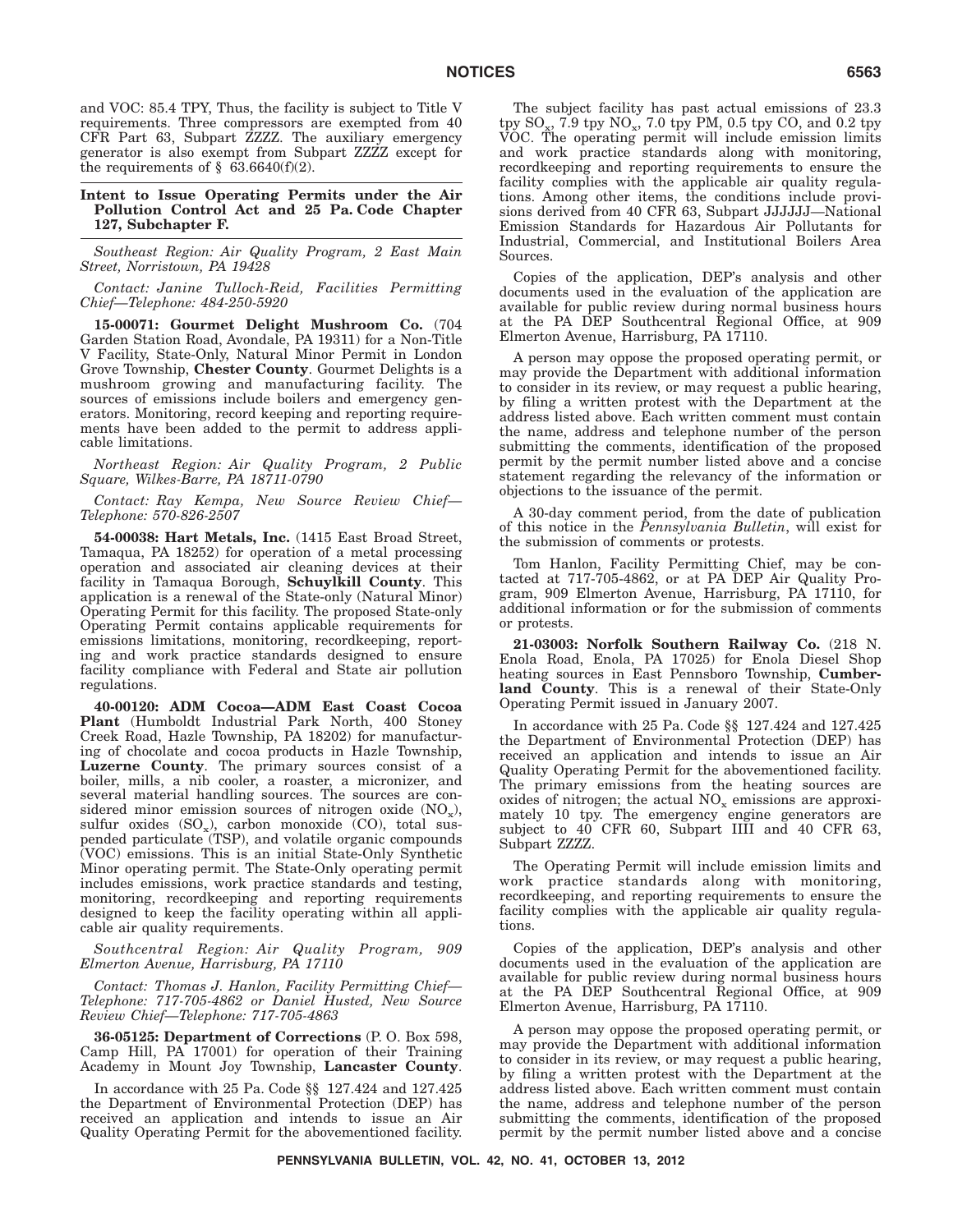statement regarding the relevancy of the information or objections to the issuance of the permit.

A 30-day comment period, from the date of publication of this notice in the *Pennsylvania Bulletin*, will exist for the submission of comments or protests.

Dan Husted, New Source Review Chief, may be contacted at 717-705-4863, or at PA DEP Air Quality Program, 909 Elmerton Avenue, Harrisburg, PA 17110, for additional information or for the submission of comments or protests.

*Southwest Region: Air Quality Program, 400 Waterfront Drive, Pittsburgh, PA 15222-4745*

*Contact: Barbara Hatch, Facilities Permitting Chief— Telephone: 412-442-4174*

**32-00101: Halliburton Energy Services, Inc. / Indiana Plant** (101 Lucerne Road, Homer City, PA 15748) for the operation of a cement and fly ash storage facility for the oil and gas industry in Homer City Borough, **Indiana County**. In accordance with 25 Pa. Code §§ 127.424 and 127.425 the Department of Environmental Protection (DEP) has received an application and intends to issue an Air Quality Operating Permit for the above mentioned facility.

The subject facility consists of six cement storage tanks, one fly ash storage tank, one waste storage tank, one scale storage tank, one blend tank, two hydrochloric storage tanks and one acid rain return storage tank used to store materials used for oil and gas well isolation. The facility has the potential to emit 1.0 tpy  $PM_{10}$ , 1.0 tpy PM and 1.0 tpy HCl. The facility is required to conduct a weekly survey of the facility during daylight hours while the facility is operating to ensure compliance with the visible emission, fugitive emission and malodor restrictions. Records of the weekly survey performed must be recorded. Monthly preventative maintenance inspections are to be performed on the control devices and recorded in an on-site log. The facility is also required to water all in-plant roads once per day, dependent on the weather, maintain a set vehicle pattern, post speed limit sign of 15 mph as well as promptly remove earth or other material from paved roads onto with earth or other material has been transported by trucking or earth moving equipment, or other means. Particulate matter emissions are not to exceed 0.04 gr/dscf. The proposed authorization is subject to State and Federal Regulations. The permit includes operation requirements, monitoring requirements, and recordkeeping requirements.

Those who wish to provide the Department with additional written information that they believe should be considered prior to the issuance of the Plan Approval may submit the information to Sheila Shaffer, Pennsylvania Department of Environmental Protection, 400 Waterfront Drive, Pittsburgh, PA, 15222. Written comments must contain the name, address and telephone number of the person submitting the comments, identification of the proposed Operating Permit (32-00101) and concise statements regarding the relevancy of the information or objections to issuance of the Operating Permit.

All comments must be received prior to the close of business 30 days after the date of this publication.

**56-00153: Somerset Community Hospital** (225 South Center Avenue, Somerset, PA 15501) for general medical and surgical hospital services at the hospital in Somerset Borough, **Somerset County**. This is a Synthetic Minor Operating Permit Renewal application submittal.

*Southeast Region: Air Quality Program, 2 East Main Street, Norristown, PA 19428*

*Contact: Janine Tulloch-Reid, Facilities Permitting Chief—Telephone: 484-250-5920*

**15-00071: Gourmet Delight Mushroom Co.** (704 Garden Station Road, Avondale, PA 19311) for a Non-Title V Facility, State-Only, Natural Minor Permit in London Grove Township, **Chester County**. Gourmet Delights is a mushroom growing and manufacturing facility. The sources of emissions include boilers and emergency generators. Monitoring, record keeping and reporting requirements have been added to the permit to address applicable limitations.

*Northeast Region: Air Quality Program, 2 Public Square, Wilkes-Barre, PA 18711-0790*

*Contact: Ray Kempa, New Source Review Chief— Telephone: 570-826-2507*

**54-00038: Hart Metals, Inc.** (1415 East Broad Street, Tamaqua, PA 18252) for operation of a metal processing operation and associated air cleaning devices at their facility in Tamaqua Borough, **Schuylkill County**. This application is a renewal of the State-only (Natural Minor) Operating Permit for this facility. The proposed State-only Operating Permit contains applicable requirements for emissions limitations, monitoring, recordkeeping, reporting and work practice standards designed to ensure facility compliance with Federal and State air pollution regulations.

**40-00120: ADM Cocoa—ADM East Coast Cocoa Plant** (Humboldt Industrial Park North, 400 Stoney Creek Road, Hazle Township, PA 18202) for manufacturing of chocolate and cocoa products in Hazle Township, **Luzerne County**. The primary sources consist of a boiler, mills, a nib cooler, a roaster, a micronizer, and several material handling sources. The sources are considered minor emission sources of nitrogen oxide  $(NO_x)$ , sulfur oxides  $(SO_x)$ , carbon monoxide  $(CO)$ , total suspended particulate (TSP), and volatile organic compounds (VOC) emissions. This is an initial State-Only Synthetic Minor operating permit. The State-Only operating permit includes emissions, work practice standards and testing, monitoring, recordkeeping and reporting requirements designed to keep the facility operating within all applicable air quality requirements.

*Southwest Region: Air Quality Program, 400 Waterfront Drive, Pittsburgh, PA 15222-4745*

*Contact: Barbara Hatch, Facilities Permitting Chief— Telephone: 412-442-4174*

**32-00101: Halliburton Energy Services, Inc. / Indiana Plant** (101 Lucerne Road, Homer City, PA 15748) for the operation of a cement and fly ash storage facility for the oil and gas industry in Homer City Borough, **Indiana County**. In accordance with 25 Pa. Code §§ 127.424 and 127.425 the Department of Environmental Protection (DEP) has received an application and intends to issue an Air Quality Operating Permit for the above mentioned facility.

The subject facility consists of six cement storage tanks, one fly ash storage tank, one waste storage tank, one scale storage tank, one blend tank, two hydrochloric storage tanks and one acid rain return storage tank used to store materials used for oil and gas well isolation. The facility has the potential to emit 1.0 tpy  $PM_{10}$ , 1.0 tpy PM and 1.0 tpy HCl. The facility is required to conduct a weekly survey of the facility during daylight hours while the facility is operating to ensure compliance with the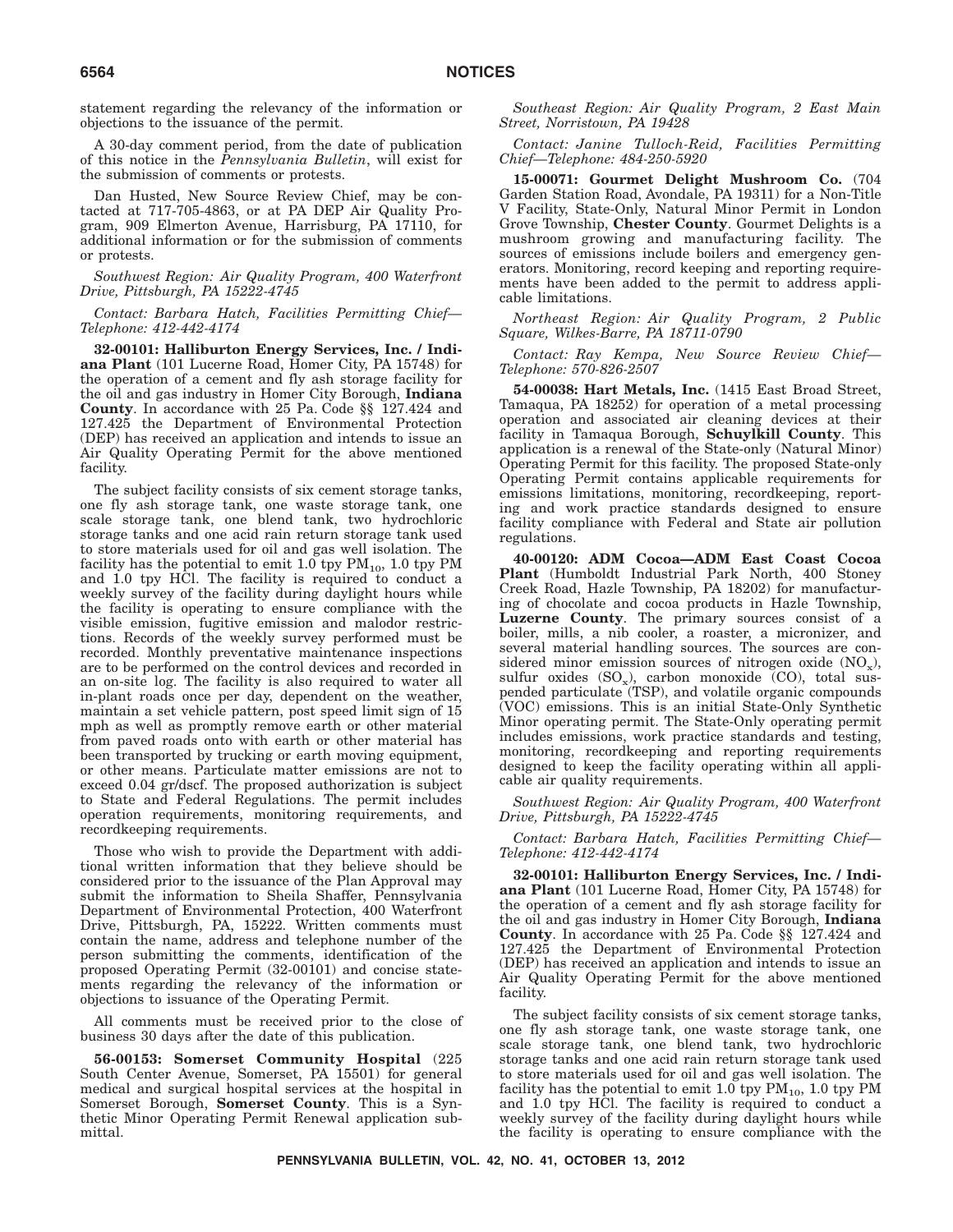visible emission, fugitive emission and malodor restrictions. Records of the weekly survey performed must be recorded. Monthly preventative maintenance inspections are to be performed on the control devices and recorded in an on-site log. The facility is also required to water all in-plant roads once per day, dependent on the weather, maintain a set vehicle pattern, post speed limit sign of 15 mph as well as promptly remove earth or other material from paved roads onto with earth or other material has been transported by trucking or earth moving equipment, or other means. Particulate matter emissions are not to exceed 0.04 gr/dscf. The proposed authorization is subject to State and Federal Regulations. The permit includes operation requirements, monitoring requirements, and recordkeeping requirements.

Those who wish to provide the Department with additional written information that they believe should be considered prior to the issuance of the Plan Approval may submit the information to Sheila Shaffer, Pennsylvania Department of Environmental Protection, 400 Waterfront Drive, Pittsburgh, PA, 15222. Written comments must contain the name, address and telephone number of the person submitting the comments, identification of the proposed Operating Permit (32-00101) and concise statements regarding the relevancy of the information or objections to issuance of the Operating Permit.

All comments must be received prior to the close of business 30 days after the date of this publication.

**56-00153: Somerset Community Hospital** (225 South Center Avenue, Somerset, PA 15501) for general medical and surgical hospital services at the hospital in Somerset Borough, **Somerset County**. This is a Synthetic Minor Operating Permit Renewal application submittal.

*Northwest Region: Air Quality Program, 230 Chestnut Street, Meadville, PA 16335-3481*

*Contact: Edward Orris, New Source Review Chief— Telephone: 814-332-6131*

**25-00924: Erie Forge & Steel, Inc.** (1341 West 16th Street, Erie, PA 16512-1522) for renewal of a Natural Minor Permit to operate machine shop and heat treating facility in City of Erie, **Erie County**. The facility's emitting sources included, 1) Heat Treat Furnaces (3), 2) Heat Treat Furnaces (3)—Forging Area, 3) Plant wide cleaning wiping operations and, 4) Epoxy painting operation. This is a Natural Minor facility due to its potential to emit of pollutants are less than the Title V threshold limits. The facility is not subject to 40 CFR Part 63, Subpart HHHHHH and XXXXXX. The potential emission statement,  $NO_x$ : 70 TPY (Tons per year), CO: 57 TPY, PM: 6 TPY,  $SO_2$ : 1 TPY, VOC: 15 TPY and  $CO_2$ : 72,000 TPY.

**42-00194: Glenn O Hawbaker—Shinglehouse Plant 8** (711 East College Avenue, Bellefonte, PA 16823-6854) to issue a renewal of the State Only Operating Permit for the sand and gravel operations in Ceres Township, **McKean County**. The facility is a Natural Minor. The primary sources at the facility include crushers, conveyors, screening, and material stockpiles. The facility also received a GP3 and GP11 for a track mounted impact plant and the associated Caterpillar non road engine. The requirements of both GPs will be rolled into the permit during this renewal. The facility is subject to 40 CFR Part  $60$ , Subpart OOO—pertaining to nonmetallic mineral processing. Water spray is used to minimize fugitive emissions from the mineral processing. The facility is restricted to 16 hours per day, 6 days per week, and 3,840 hours per year. The capacity of the crushers is limited to 350 TPH. The potential emissions from the facility are less than the following:  $6.09$  TPY  $NO_x$ ;  $16.8$  TPY  $NO_x+HC$ ; 4.0 TPY  $SO_x$ ; 10.0 TPY PM<sub>10</sub>; and, 5.8 TPY CO. The renewal permit contains emission restrictions, recordkeeping, work practice, and additional requirements to ensure compliance with the Clean Air Act and the Air Pollution Control Act.

**61-00012: OMG Americas, Inc.** (P. O. Box 111, Two Mile Run Road, Franklin, PA 16323) for a Synthetic Minor Permit to operate an industrial chemical manufacturing facility. The facility manufactures specialty chemicals, metal carboxylate, PVC stabilizers and cobalt and nickel salts using batch type processing manufacturing facility located in Sugarcreek Borough, **Venango County**. The Synthetic Minor Operating Permit will limit the emission of Volatile Organic Compound to 49.9 TPY (Tons per year) emissions of any single Hazardous Air Pollutants to 9.9 TPY, and emissions from all Hazardous Air Pollutants to 24.9 TPY. The emitting sources included, 1) Kewanee Boiler (50-03)- natural gas, 2) Hurst Boiler, 3) Carboxylate MFG—R4, 7, 4) Carboxylate Mfg— R12,18, 5) Light color process reactor, 6) Bepex dryer with controls, 7) Carboxylate MFG—R304,307, 8) Cobalt Carboxylate Process, 9) Packaging (filling drum), 10) Pastillator 1,2 & Hopper, 11) Reactor R-601 and tanks, 12) Miscellaneous natural gas usage, 13) Reactor R-601 and tanks, 14) Combination of miscellaneous small sources, 15) Foreburg mixer and hopper, 16) Kohler emergency generator, 17) Clarke Detroit Diesel fire pump engines (2), and 18) Miscellaneous cold cleaning degreasers (10). The emission statement: Ammonia: 1.39 TPY (Tons per year), Lead: 4.0280 TPY,  $NO_x$ : 2.14 TPY,  $PM_{10}$ : 0.2760 TPY,  $SO_x$ : 0.029 TPY, VOC: 23.62 TPY, Cobalt Compound: 0.1260 TPY, Glycol Ether: 0.2590 TPY and Phenol: 0.0420 TPY. The sources, two fire pumps and emergency generator are subject to 40 CFR Part 63, Subpart ZZZZ. All applicable conditions of Subpart ZZZZ have included in the source level of the permit.

**25-00326: Foamex Innovations, Inc.—Corry Plant** (466 Shady Avenue, Corry, PA 16407): The Department intends to issue a Natural Minor Operating Permit to operate this Flexible Polyurethane Foam Manufacturing Facility, located in Corry Borough, **Erie County**. This facility had been classified as a major source and has previously been issued a Title V Operating Permit but in recent years have completely eliminated the use of Methylene Chloride as an Auxiliary Blowing Agent. By using Carbon Dioxide as an Auxiliary Blowing Agent HAP emissions from this facility have been reduced to nearly zero without any emission control systems. Emissions of all other criteria pollutants are well below major source thresholds.

*Department of Public Health, Air Management Services: 321 University Avenue, Philadelphia, PA 19104*

*Contact: Edward Wiener, Chief—Telephone: 215-685- 9426*

**N12-035: Kuusakoski Philadelphia LLC.** (3150 Orthodox Street., Philadelphia, PA 19137) for the operation of an electronics scrap recycling plant in the City of Philadelphia, **Philadelphia County**. The facility's air emission sources include a process which consists of a pre-treatment crusher with a 275 HP diesel-fired internal combustion engine and a ring crusher with an electric motor. Ring crusher emissions vent to a cyclone and a fabric filter.

The operating permit will be issued under 25 Pa. Code, Philadelphia Code Title 3 and Air Management Regula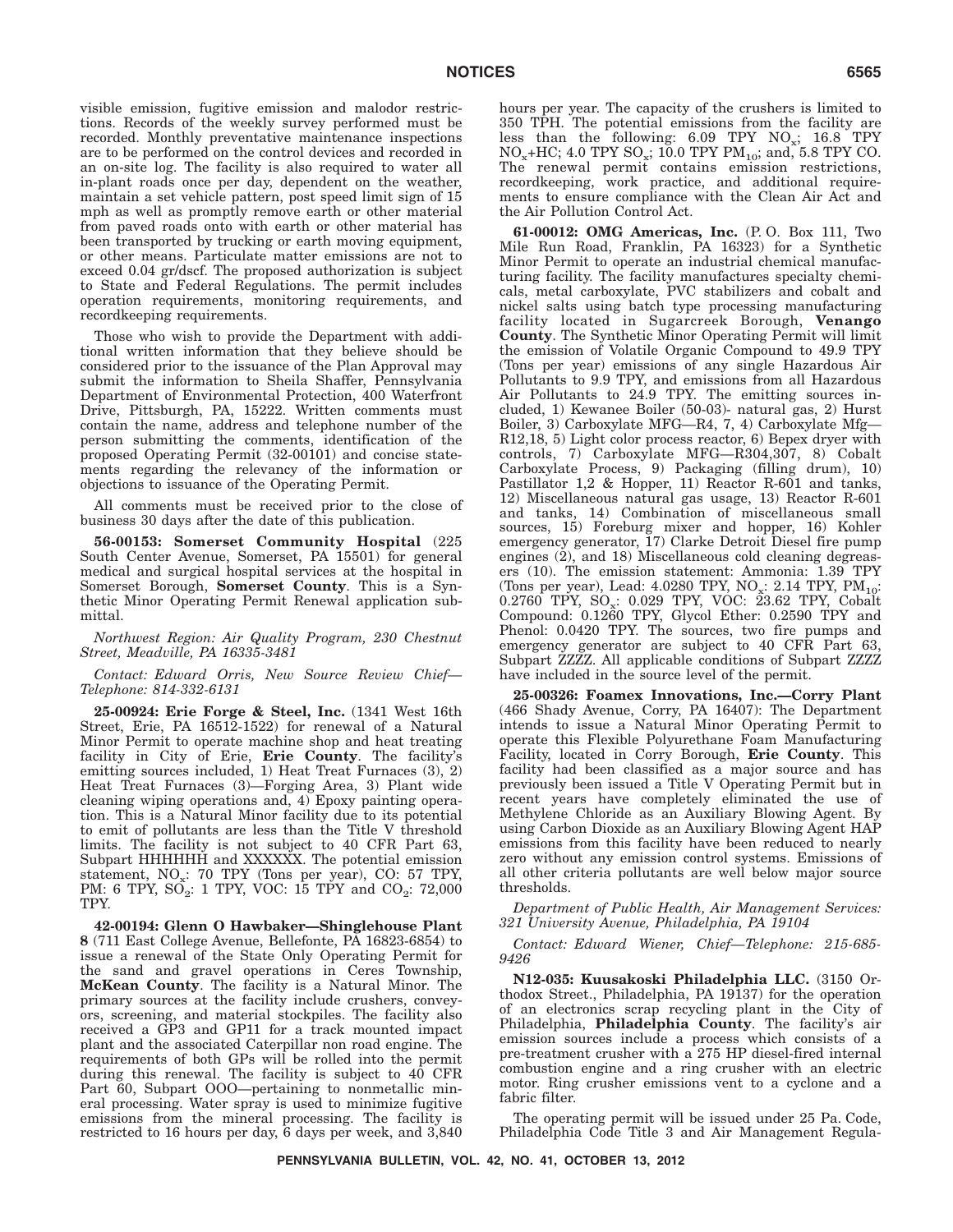tion XIII. Permit copies and other supporting information are available for public inspection at AMS, 321 University Avenue, Philadelphia, PA 19104. For further information, contact Edward Wiener at (215) 685-9426.

Persons wishing to file protest or comments on the above operating permit must submit the protest or comments within 30 days from the date of this notice. Any protests or comments filed with AMS must include a concise statement of the objections to the permit issuance and the relevant facts upon which the objections are based. Based upon the information received during the public comment period, AMS may modify the operating permit or schedule a public hearing. The hearing notice will be published in the *Pennsylvania Bulletin* and a local newspaper at least thirty days before the hearing.

**N12-038: Methodist Hospital—Thomas Jefferson Health System** (2301 South Broad Street, Philadelphia, PA 19148) for operation of a hospital facility in the City of Philadelphia, **Philadelphia County**. The facility's air emission source includes a two (2) No. 2 oil or natural gas fired 16.76 MMBTU/hr boilers, and two (2) No. 2 oil fired emergency generators

The operating permit will be issued under 25 Pa. Code, Philadelphia Code Title 3 and Air Management Regulation XIII. Permit copies and other supporting information are available for public inspection at AMS, 321 University Avenue, Philadelphia, PA 19104. For further information, contact Edward Wiener at (215) 685-9426.

Persons wishing to file protest or comments on the above operating permit must submit the protest or comments within 30 days from the date of this notice. Any protests or comments filed with AMS must include a concise statement of the objections to the permit issuance and the relevant facts upon which the objections are based. Based upon the information received during the public comment period, AMS may modify the operating permit or schedule a public hearing. The hearing notice will be published in the *Pennsylvania Bulletin* and a local newspaper at least thirty days before the hearing.

# **COAL AND NONCOAL MINING ACTIVITY APPLICATIONS**

Applications under the Surface Mining Conservation and Reclamation Act (52 P. S. §§ 1396.1—1396.19a); the Noncoal Surface Mining Conservation and Reclamation Act (52 P. S. §§ 3301—3326); The Clean Streams Law (35 P. S. §§ 691.1—691.1001); the Coal Refuse Disposal Control Act (52 P. S. §§ 30.51—30.66); and The Bituminous Mine Subsidence and Land Conservation Act (52 P. S. §§ 1406.1—1406.20a). Mining activity permits issued in response to such applications will also address the applicable permitting requirements of the following statutes: the Air Pollution Control Act (35 P. S. §§ 4001—4015); the Dam Safety and Encroachments Act (32 P. S. §§ 693.1—693.27); and the Solid Waste Management Act (35 P. S. §§ 6018.101—6018.1003).

The following permit applications to conduct mining activities have been received by the Department. A copy of the application is available for inspection at the district mining office indicated before each application. Notices of requests for 401 Water Quality Certifications are included in individual application notices, as noted.

Written comments or objections, or requests for an informal conference, or a public hearing, as applicable, on a mining permit application and request for Section 401 water quality certification application may be submitted by any person or any officer or head of any Federal, state or local government agency or authority to the Department at the address of the district mining office indicated before each application within 30 days of this publication, or within 30 days after the last publication of the applicant's newspaper advertisement as provided by 25 Pa. Code §§ 77.121—77.123 and 86.31—86.34.

Written comments or objections regarding a mining permit application should contain the name, address and telephone number of persons submitting comments or objections, application number and a statement of sufficient detail to inform the Department on the basis of comment or objection and relevant facts upon which it is based.

A request for an informal conference or a public hearing, as applicable, on a mining permit application, as provided by  $25$  Pa. Code § 77.123 or § 86.34, must contain the name, address and telephone number of the requestor; the application number; a brief summary of the issues to be raised by the requestor at the conference; and a statement whether the requestor desires to have the conference conducted in the locality of the proposed mining activities.

When an NPDES number is listed, the mining activity permit application was accompanied by an application for an individual NPDES permit. A separate notice will be provided after the draft NPDES permit is prepared.

## *Coal Applications Received*

*California District Office: 25 Technology Drive, Coal Center, PA 15423, 724-769-1100*

**30841316. Consol Pennsylvania Coal Company, LLC**, (1525 Pleasant Grove Road, P. O. Box J, Claysville, PA 15323). To revise the permit for the Bailey Mine and Prep Plant in Morris Township, **Greene County** to install an overhead power line for the 7 North #2 Airshaft. Surface Acres Proposed 15.25. No additional discharges. The application was considered administratively complete on September 25, 2012. Application received: June 29, 2012.

**32991301. AMFIRE Mining Company, LLC**, (One Energy Place, Latrobe, PA 15650). To revise the permit for the Nolo Deep Mine in Buffington Township, **Indiana County** to change the water handling plan for surface runoff from the adjacent Barrett Mine parking lot. Surface Acres Proposed 0.6. No additional discharges. The application was considered administratively complete on September 25, 2012. Application received: February 29, 2012.

*Cambria District Mining Office: 286 Industrial Park Road, Ebensburg, PA 15931, 814-472-1900*

**11100104 and NPDES No. PA0263087. RJC Kohl, Inc.**, 1927 Killen School Road, Nicktown, PA 15762, revision of an existing bituminous surface mine to add auger mining in Susquehanna, Elder and West Carroll Townships, **Cambria County**, affecting 98.5 acres. Receiving stream(s): unnamed tributaries to Fox Run classified for the following use(s): cold water fishery. There are no potable water supply intakes within 10 miles downstream. Application received: September 24, 2012.

**32120105 and NPDES No. PA0269123. Britt Energies, Inc.**, P. O. Box 515, Indiana, PA 15701, commencement, operation and restoration of a bituminous surface and auger mine in Burrell Township, **Indiana County**, affecting 117.3 acres. Receiving stream(s): unnamed tributary to Blacklick Creek to Conemaugh River classified for the following use(s): cold water fishery and warm water fishery. There are no potable water supply intakes within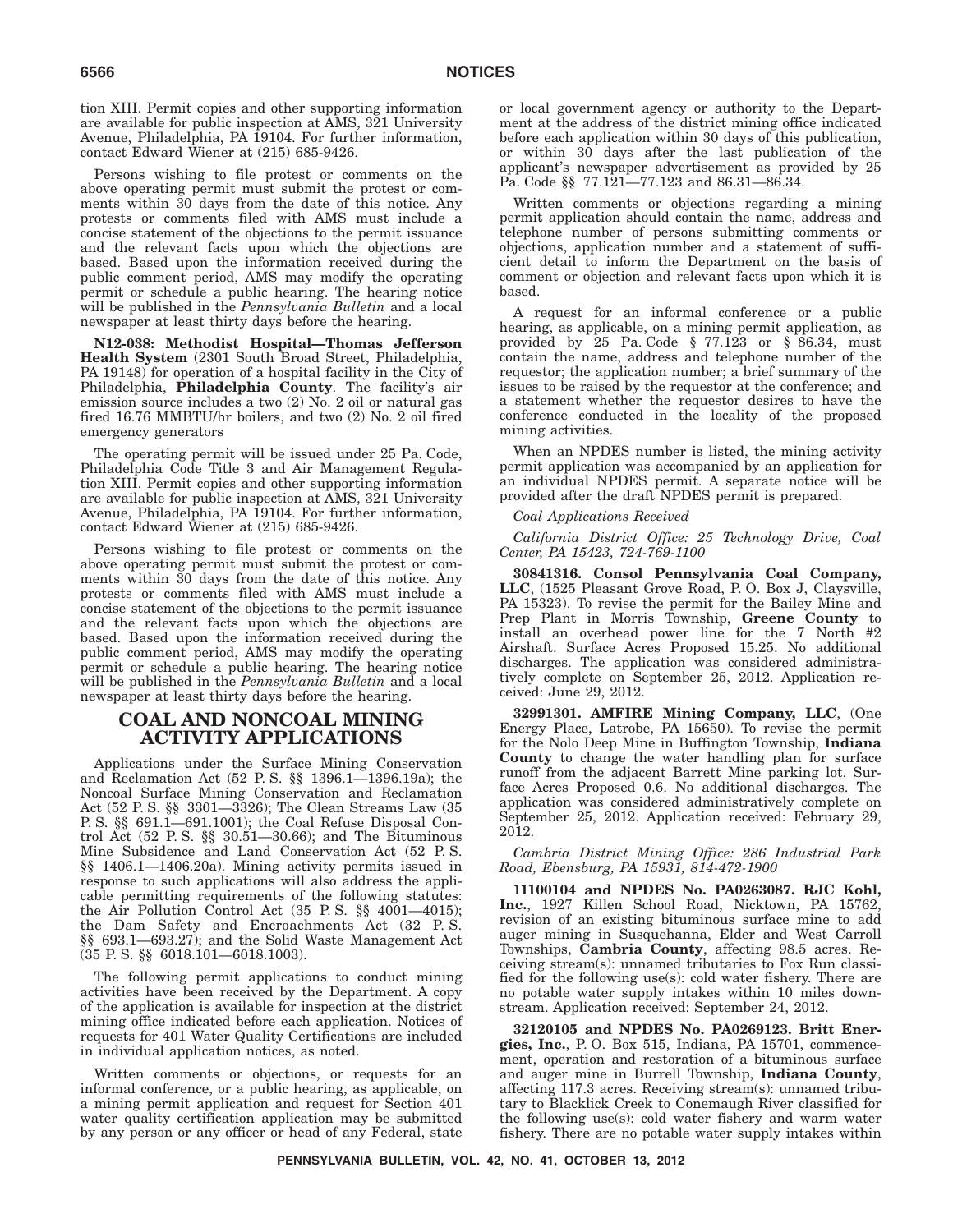10 miles downstream. The application includes a stream encroachment to conduct surface mining operations up to 25 feet within the barrier area of an unnamed tributary to Blacklick Creek. Application received: September 19, 2012.

*Pottsville District Mining Office: 5 West Laurel Boulevard, Pottsville, PA 17901, 570-621-3118*

**54860110R5. Reading Anthracite Company**, (P. O. Box 1200, Pottsville, PA 17901), renewal of an existing anthracite surface mine operation in Cass and Foster Townships, **Schuylkill County** affecting 99.0 acres, receiving stream: West Branch Schuylkill River. Application received: September 24, 2012.

*Noncoal Applications Received*

*Cambria District Mining Office: 286 Industrial Park Road, Ebensburg, PA 15931, 814-472-1900*

**PA0269131. Robert B. Colton**, 11368 Oldtown Road, Huntingdon, PA 16652. Individual NPDES Permit Associated with Mining Activities, SMP No. 31120801 located in Miller Township, **Huntingdon County**. Receiving stream(s): Standing Stone Creek classified for the following use(s): high quality—cold water fishery. There are no potable water supply intakes within 10 miles downstream. Applicant is proposing to use non-discharge alternatives. Application received: June 5, 2012.

*Pottsville District Mining Office: 5 West Laurel Boulevard, Pottsville, PA 17901, 570-621-3118*

**58900302C and NPDES Permit No. PA0225339. Stateline Quarry, Inc.**, (1677 Creamery Road, Clifford Township, PA 18407), new NPDES Permit for discharge of mine drainage from a quarry operation in Apolacon Township, **Susquehanna County** affecting 294.4 acres, receiving streams: unnamed tributary to Apalachin Creek and Cork Hill Creek, classified for the following uses: cold water fishes and HQ-cold water fishes. Application received: September 11, 2012.

**7775SM8C5 and NPDES Permit No. PA0595748. Dyer Quarry, Inc.**, (P. O. Box 188, Birdsboro, PA 19508), renewal of NPDES Permit for discharge of treated mine drainage from a quarry operation in Robeson Township, **Berks County** affecting 310.0 acres, receiving stream: Indian Corn Creek, classified for the following use: cold water fishes. Application received: September 21, 2012.

**8274SM6C3 and NPDES Permit No. PA0595349. Pennsy Supply, Inc.**, (P. O. Box 3331, Harrisburg, PA 17105), renewal of NPDES Permit for discharge of treated mine drainage from a quarry operation in East Hempfield Township, **Lancaster County** affecting 241.0 acres, receiving stream: unnamed tributary to Little Conestoga Creek, classified for the following use: trout stock fishes. Application received: September 24, 2012.

**47032801. Richard L. Beachel**, (524 Fairview Road, Danville, PA 17821), Stage I & II bond release of a quarry operation in Derry Township, **Montour County** affecting 2.0 acres on property owned by Levi Beiler. Application received: September 24, 2012.

## **MINING ACTIVITY NPDES DRAFT PERMITS**

This notice provides information about applications for a new, amended or renewed NPDES permits associated with mining activity (coal or noncoal) permits. The applications concern industrial waste (mining) discharges to surface water and discharges of stormwater associated with mining activities. This notice is provided in accordance with 25 Pa. Code Chapters 91 and 92a and 40 CFR Part 122, implementing provisions of The Clean Streams Law (35 P. S. §§ 691.1—691.1001) and the Federal Clean Water Act (33 U.S.C.A. §§ 1251—1376).

The Department of Environmental Protection (Department) has prepared a draft NPDES permit and made a tentative determination to issue the NPDES permit in conjunction with the associated mining activity permit.

#### *Effluent Limits for Coal Mining Activities*

For coal mining activities, NPDES permits, when issued, will contain effluent limits that are the more stringent of technology-based (BAT) effluent limitations or Water Quality Based Effluent Limits (WQBEL).

The BAT limits for coal mining activities, as provided in 40 CFR Part 434 and 25 Pa. Code Chapters 87—90 are as follows:

| Parameter         | $30$ -Day<br>Average | Daily<br>Maximum   | Instantaneous<br>Maximum             |
|-------------------|----------------------|--------------------|--------------------------------------|
| Iron (Total)      | $3.0 \text{ mg}/1$   | $6.0 \text{ mg}/1$ | $7.0 \text{ mg}/1$                   |
| Manganese (Total) | $2.0 \text{ mg}/1$   | $4.0 \text{ mg}/1$ | $5.0 \text{ mg}/l$                   |
| Suspended solids  | $35 \text{ mg}/1$    | $70 \text{ mg}/1$  | $90 \text{ mg}/1$                    |
| $pH^*$            |                      |                    | greater than $6.0$ ; less than $9.0$ |

Alkalinity greater than acidity\*

\*The parameter is applicable at all times.

In addition, the Department imposes a technologybased aluminum limit of 2.0 mg/l (30 day average) to protect stream uses.

A settleable solids instantaneous maximum limit of 0.5 ml/l applies to: surface runoff (resulting from a precipitation event of less than or equal to a 10-year 24-hour event) from active mining areas; active areas disturbed by coal refuse disposal activities; mined areas backfilled and revegetated; and all other discharges and drainage (resulting from a precipitation event of greater than 1-year 24-hour to less than or equal to a 10-year 24-hour event) from coal refuse disposal piles. Similarly, modified BAT limits apply to iron, manganese and suspended solids in surface runoff, discharges and drainage resulting from these precipitation events and those of greater magnitude in accordance with 25 Pa. Code §§ 87.102, 88.92, 88.187, 88.292, 89.52 and 90.102.

Exceptions to BAT effluent limits may be applicable in accordance with 25 Pa. Code §§ 87.102, 88.92, 88.187, 88.292, 89.52 and 90.102.

# *Effluent Limits for Noncoal Mining Activities*

The BAT limits for noncoal mining activities as provided in 40 CFR Part 436 and 25 Pa. Code Chapter 77 are as follows:

**PENNSYLVANIA BULLETIN, VOL. 42, NO. 41, OCTOBER 13, 2012**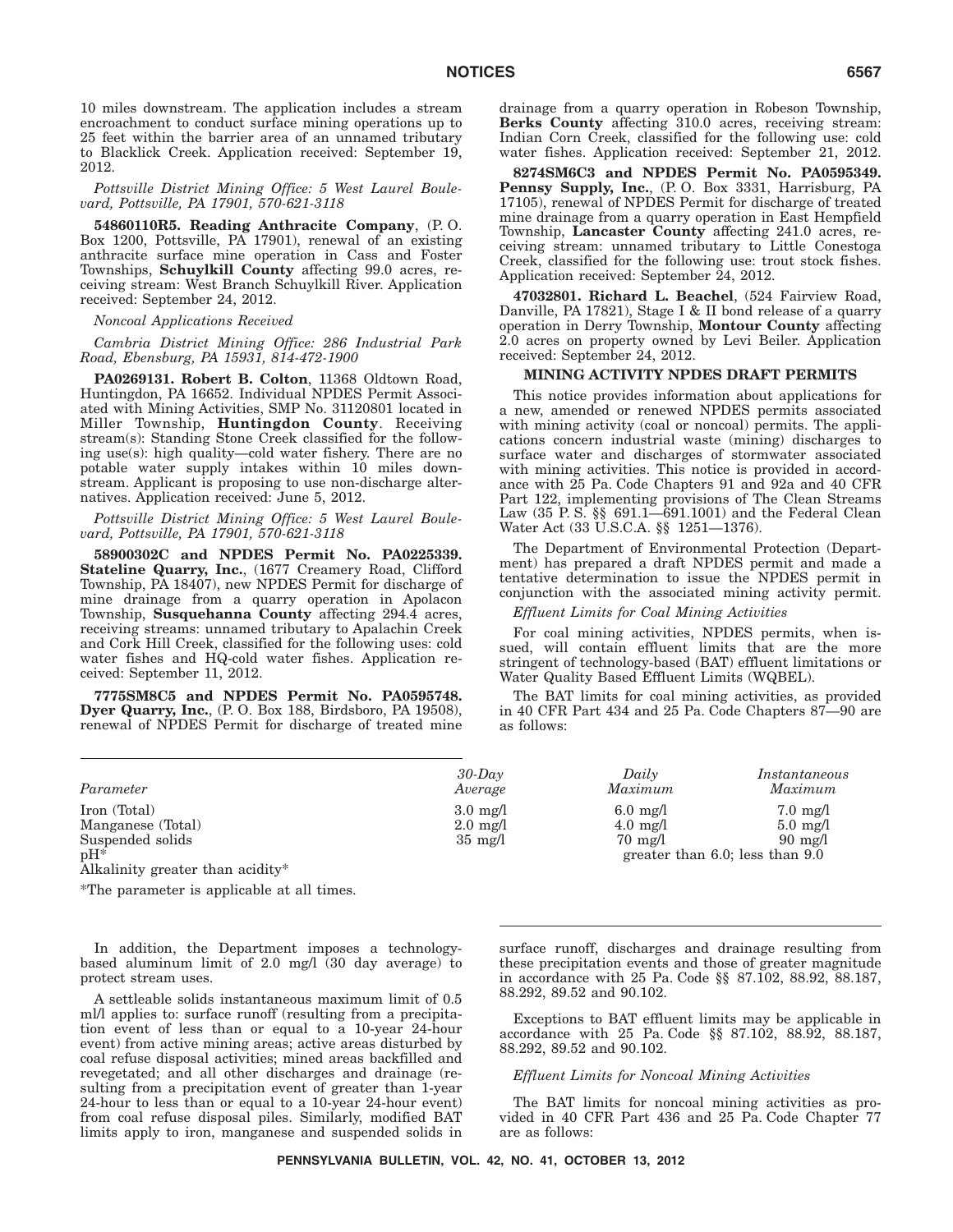| 6568 | <b>NOTICES</b> |
|------|----------------|
|      |                |

| Parameter               | $30$ -day         | Daily             | Instantaneo       |
|-------------------------|-------------------|-------------------|-------------------|
|                         | Average           | Maximum           | Maximum           |
| Suspended solids<br>___ | $35 \text{ mg}/1$ | $70 \text{ mg}/1$ | $90 \text{ mg}/1$ |

Alkalinity exceeding acidity\*  $pH^*$ 

\* The parameter is applicable at all times.

Discharges from noncoal mines located in some geologic settings (for example, in the coal fields) may require additional water quality based effluent limits. If additional effluent limits are needed for an NPDES permit associated with a noncoal mining permit, then the permit description specifies the parameters.

In addition to BAT or WQBEL limits, coal and noncoal NPDES permits establish effluent limitations in the form of implemented Best Management Practices (BMPs) identified in the associated Erosion and Sedimentation Plan, the Reclamation Plan and the NPDES permit application. These BMPs restrict the rates and quantities of associated pollutants from being discharged into surface waters in this Commonwealth.

More restrictive effluent limitations, restrictions on discharge volume or restrictions on the extent of mining that may occur are incorporated into an NPDES permit when necessary for compliance with water quality standards and antidegradation requirements (in accordance with 25 Pa. Code Chapters 91—96).

The procedures for determining the final effluent limits, using a mass-balance equation or model, are found in Technical Guidance Document 362-0600-001, NPDES Program Implementation—Memorandum of Understanding (MOU) Concerning Water Quality Management, NPDES Program Implementation, and Related Matters. Other specific factors to be considered include public comments and Total Maximum Daily Load(s). Additional discharge limitations may apply in the event that unexpected discharges occur.

Discharge rates for surface mining activities are precipitation driven. Discharge rates for proposed discharges associated with underground mining are noted in the permit description.

Persons wishing to comment on an NPDES draft permit should submit a written statement to the Department at the address of the district mining office indicated before each draft permit within 30 days of this public notice. Comments received within the comment period will be considered in the final determinations regarding the NPDES permit applications. Comments must include the name, address and telephone number of the writer greater than 6.0; less than  $9.0$ 

*30-day Daily Instantaneous*

and a concise statement to inform the Department of the exact basis of a comment and the relevant facts upon which it is based.

The Department will also accept requests or petitions for a public hearing on NPDES permit applications, as provided in 25 Pa. Code § 92a.82(d). The request or petition for a public hearing shall be filed within 30 days of this public notice and contain the name, address, telephone number and the interest of the party filing the request, and state the reasons why a hearing is warranted. A public hearing may be held if the Department considers the public interest significant. If a hearing is scheduled, a notice of the hearing on the NPDES permit application will be published in the *Pennsylvania Bulletin* and a newspaper of general circulation within the relevant geographical area. When a public hearing is held, the Department will consider comments from the public hearing in the final determination on the NPDES permit application.

*Coal NPDES Draft Permits*

*California District Office: 25 Technology Drive, Coal Center, PA 15423, 724-769-1100*

**NPDES No. PA0235806 (Mining Permit No. 30080701), Consol Pennsylvania Coal Company**, (1525 Pleasant Grove Road, PO Box J, Claysville, PA 15323). A revision to the NPDES and mining activity permit for the Bailey Central Mine Complex Coal Refuse Disposal Areas No. 5 and No. 6 in Richhill Township, **Greene County** to add acreage for course refuse disposal area No. 6. One new NPDES discharge point will be added. Surface Acres Affected 111.6. Receiving stream: Unnamed Tributary to Owens Run, classified for the following use WWF. The application was considered administratively complete on August 2, 2012. Application received January 4, 2010.

Unless otherwise noted for a specific outfall, the proposed effluent limits for all outfalls in this permit are the BAT limits described above for coal mining activities.

*Outfall 601* discharges to: Unnamed Tributary to Owens Run

The proposed effluent limits for Outfall 601 (Lat: 39° 56′ 58″ Long: 80° 25′ 28″) are:

| Parameter                     | Minimum | $30$ -Day<br>Average | Daily<br>Maximum | <i>Instant.</i><br>Maximum |
|-------------------------------|---------|----------------------|------------------|----------------------------|
| Flow                          |         |                      | 0.014            |                            |
| Iron $(mg/l)$                 |         | $1.3\,$              | 2.5              | $3.2\,$                    |
| Manganese $(mg/l)$            |         | 1.1                  | 2.1              | 2.7                        |
| Aluminum $(mg/l)$             |         | 0.4                  | 0.8              | $1.0\,$                    |
| Suspended Solids (mg/l)       |         | 35                   | 70               | 90                         |
| Sulfates $(mg/l)$             |         |                      |                  | <b>REPORT</b>              |
| Osmotic Pressure $(mOs/kg)$   |         | 44                   | 89               | 111                        |
| Total Dissolved Solids (mg/l) |         |                      |                  | <b>REPORT</b>              |
| Specific Conductance (umho)   |         |                      |                  | <b>REPORT</b>              |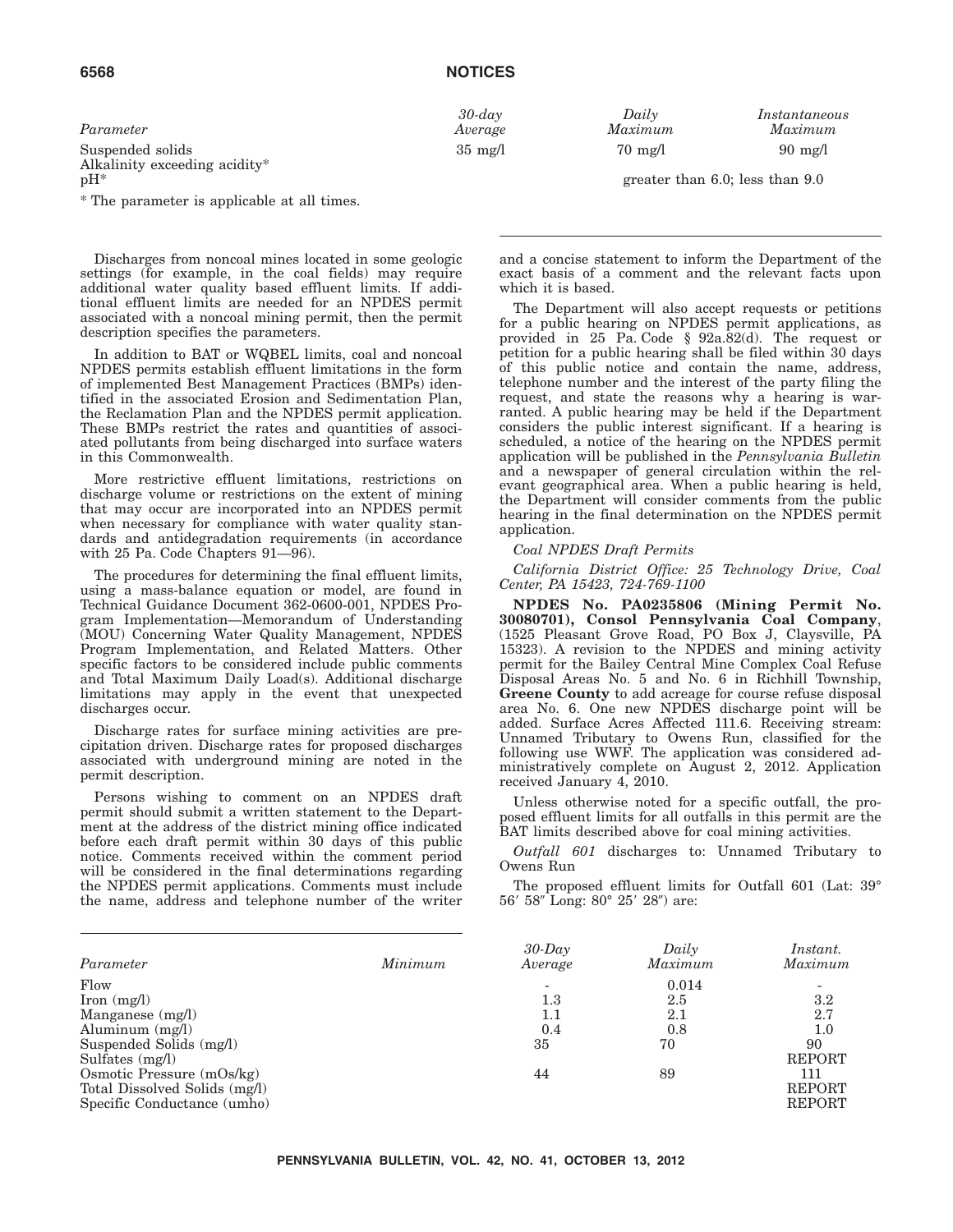*Moshannon District Mining Office: 186 Enterprise Drive, Philipsburg, PA 16866, 814-342-8200*

**NPDES No. PA0257672 (Mining Permit No. 17110106), Black Cat Coal, LLC** (107 W. First Ave., Clearfield, PA 16830) new NPDES permit for surface coal mining in Brady Township, **Clearfield County**, affecting 89.0 acres. Receiving stream(s): Unnamed Tributary to East Branch Mahoning Creek and Stump Creek classified for the following use(s): HQ-CWF and CWF. [East Branch Mahoning Creek Watershed TMDL and Stump Creek Watershed TMDL] Application received: March 28, 2011.

Unless otherwise noted for a specific outfall, the proposed effluent limits for all outfalls in this permit are the BAT limits described above for coal mining activities.

The outfall(s) listed below require a non-discharge alternative: Unnamed Tributary to East Branch Mahoning Creek and Stump Creek

| Outfall No.   | New Outfall (Y/N) |
|---------------|-------------------|
| А             | Yes               |
| B             | Yes               |
| $\mathcal{C}$ | Yes               |
| D             | Yes               |
| E             | Yes               |
| F             | Yes               |
| G             | Yes               |
| $TB-1$        | Yes               |
| $TB-2$        | Yes               |
| <b>TB-3</b>   | Yes               |

There is no proposed surface discharge from the above listed facilities to the receiving stream due to the implementation of Best Management Practices.

# **FEDERAL WATER POLLUTION CONTROL ACT, SECTION 401**

The following permit applications, requests for Environmental Assessment approval and requests for 401 Water Quality Certification have been received by the Department. Section 401 of the Federal Water Pollution Control Act (FWPCA) (33 U.S.C.A. § 1341) requires the Commonwealth to certify that the involved projects will not violate the sections 301—303, 306 and 307 of the FWPCA (33 U.S.C.A. §§ 1311—1313, 1316 and 1317) as well as relevant State requirements. Persons objecting to approval of a request for certification under section 401 of the FWPCA, the issuance of a Dam Permit or Water Obstruction and Encroachment Permit or the approval of an Environmental Assessment shall submit comments, suggestions or objections within 30 days of the date of this notice as well as any questions to the office noted before an application. Comments should contain the name, address and telephone number of the person commenting, identification of the certification request to which the comments or objections are addressed and a concise statement of comments, objections or suggestions including the relevant facts upon which they are based.

The Department may conduct a fact-finding hearing or an informal conference in response to comments if deemed necessary. Each individual will be notified, in writing, of the time and place of a scheduled hearing or conference concerning the certification request to which the comment, objection or suggestion relates. Maps, drawings and other data pertinent to the certification request are available for inspection between 8 a.m. and 4 p.m. on working days at the office noted before the application.

Persons with a disability who wish to attend the hearing and require an auxiliary aid, service or other accommodation to participate in the proceedings should contact the specified program. TDD users may contact the Department through the Pennsylvania AT&T Relay Service at (800) 654-5984.

**Applications Received under the Dam Safety and Encroachments Act (32 P. S. §§ 693.1—693.27) and section 302 of the Flood Plain Management Act (32 P. S. § 679.302) and Requests for Certification under section 401(a) of the FWPCA.**

## **WATER OBSTRUCTIONS AND ENCROACHMENTS**

*Southwest Region: Wetlands & Waterways Program Manager, 400 Waterfront Drive, Pittsburgh, PA 15222- 4745.*

**E02-1678. Allegheny County Airport Authority, LP**, Landside Terminal, 4th Floor Mezz, P. O. Box 12370, Pittsburgh, PA 15231-0370; Findlay Township, **Allegheny County**; ACOE Pittsburgh District.

Applicant is proposing to construct, operate, and maintain five stream enclosures totaling 756 feet to allow development Phase II of the Clinton Industrial Park Raredon Run and Unnamed Tributaries to Raredon Run (WWF). The project is located northwest of the intersection of Clinton Road and Sweeney Drive (Aliquippa and Clinton, PA Quadrangle; Aliquippa N: 1.3 inches, W: 6.7 inches; Latitude: 40° 30′ 18"; Longitude: -80° 17′ 52").

*District Oil and Gas Operations: Eastern Oil & Gas District, 208 West Third Street, Suite 101, Williamsport, PA 17701*

**E4129-055: PVR Marcellus Gas Gathering, LLC**, 100 Penn Tower Square, Suite 201 & 202, 25 West Third Street, Williamsport, PA 17701, Upper Fairfield Township, **Lycoming County**, ACOE Baltimore District.

To construct, operate, and maintain:

(1) one 16 inch natural gas pipeline, one 8 inch water pipeline, and a timber mat bridge impacting 150 linear feet of unnamed tributaries to Loyalsock Creek (EV) (Montoursville North Quadrangle 41°18'14"N 76°54'29"W).

The project will result in 150 linear feet of stream impacts all for the purpose of installing a natural gas gathering line with associated access roadways for Marcellus well development.

**E4129-056: Anadarko Marcellus Midstream, L.L.C.**, 33 West Third Street, Suite 200, Williamsport, PA 17701, Pine Township, **Lycoming County**, ACOE Baltimore District.

To construct, operate, and maintain:

1) two 6-inch natural gas pipelines, two 6-inch waterlines, one 24-inch natural gas line, one 12-inch waterline, one electric/fiber optic line, and a timber mat bridge impacting 913 square feet of a palustrine forested (PFO) wetland (English Center PA Quadrangle 41°29'42"N, 77°16'44"W);

2) two 6-inch natural gas pipelines, two 6-inch waterlines, one 24-inch natural gas line, one 12-inch waterline, one electric/fiber optic line, and a timber mat bridge impacting 100 linear feet of Fourmile Run (EV, MF) and 30 linear feet of an unnamed tributary to Fourmile Run (EV, MF) (English Center PA Quadrangle 41°29'51"N, 77°16′44″W);

3) two 6-inch natural gas pipelines, two 6-inch waterlines, one 24-inch natural gas line, one 12-inch waterline, one electric/fiber optic line, and a timber mat bridge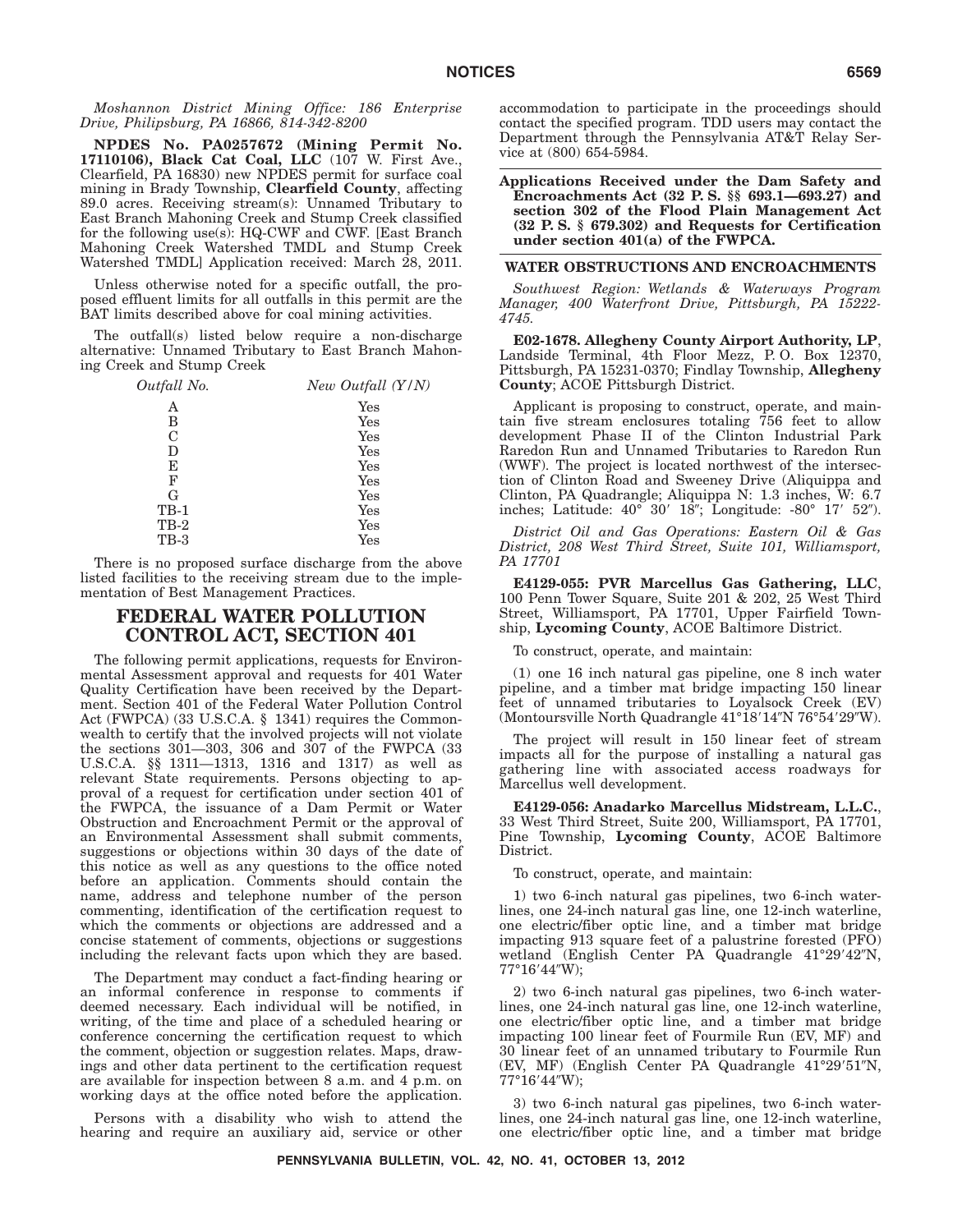impacting 68 square feet of palustrine forested (PFO) wetland (English Center PA Quadrangle 41°29'52"N, 77°16′44″W);

4) two 6-inch natural gas pipelines, two 6-inch waterlines, one 24-inch natural gas line, one 12-inch waterline, one electric/fiber optic line, and a timber mat bridge impacting 2,784 square feet of a palustrine forested (PFO) wetland (Morris PA Quadrangle 41°30′08″N, 77°16′41″W);

5) two 6-inch natural gas pipelines, two 6-inch waterlines, one 24-inch natural gas line, one 12-inch waterline, one electric/fiber optic line, and a timber mat bridge impacting 86 linear feet of Smith Run (EV, MF) (Morris PA Quadrangle 41°30′28″N, 77°16′28″W);

6) two 6-inch natural gas pipelines, two 6-inch waterlines, one 24-inch natural gas line, one 12-inch waterline, one electric/fiber optic line, and a timber mat bridge impacting 80 linear feet of an unnamed tributary to Smith Run (EV, MF) and 10190 square feet of adjacent palustrine emergent (PEM) wetland (Morris PA Quadrangle 41°30′46″N, 77°16′35″W);

7) two 6-inch natural gas pipelines, two 6-inch waterlines, one 24-inch natural gas line, one 12-inch waterline, one electric/fiber optic line, and a timber mat bridge impacting 87 linear feet of an unnamed tributary to Smith Run (EV, MF) (Morris PA Quadrangle 41°30'48″N, 77°16′35″W);

8) two 6-inch natural gas pipelines, two 6-inch waterlines, one 24-inch natural gas line, one 12-inch waterline, one electric/fiber optic line, and a timber mat bridge impacting 2,238 square feet of palustrine forested (PFO) wetland (Morris PA Quadrangle 41°31′28″N, 77°16′27″W);

The project will result in 383 linear feet of stream impacts and a total of 0.37 acre of wetland impacts all for the purpose of installing a natural gas gathering line, water pipeline, and associated access roadways for Marcellus well development.

**E4129-057: Anadarko Marcellus Midstream, L.L.C.**, 33 West Third Street, Suite 200, Williamsport, PA 17701, Cogan House Township, **Lycoming County**, ACOE Baltimore District.

To construct, operate, and maintain:

1) two 6-inch natural gas pipelines, two 6-inch waterlines, one 12-inch waterline, one electric/fiber optic line, and a timber mat bridge impacting 6,921 square feet of palustrine forested (PFO) wetland (White Pine PA Quadrangle 41°24′18″N, 77°09′41″W).

The project will result in a total of 0.16 acre of wetland impacts all for the purpose of installing a natural gas gathering line, water pipeline, and associated access roadways for Marcellus well development.

# **ENVIRONMENTAL ASSESSMENTS**

*Southcentral Region: Waterways & Wetlands Program, 909 Elmerton Avenue, Harrisburg, PA 17110, Telephone: 717.705.4802*

**EA36-027: Jonathan Lantz**, 930 Musser School Road, Gordonville, Pennsylvania 17529, in Salisbury Township, **Lancaster County**, ACOE Baltimore District

To grade and maintain 1,200.0 feet of the right bank and floodplain of Pequea Creek (TSF, MF) for the purpose of reducing erosion of the streambank. The project is located 0.3 mile southeast of the intersection of South New Holland Road and Hershey Church Road (New Holland, PA Quadrangle; N: 3.24 inches, W: 7.38 inches; Latitude: 40°01'4.2", Longitude: -76°03'9.9") in Salisbury Township, Lancaster County. No wetlands will be impacted by this project.

# **ACTIONS**

# **THE PENNSYLVANIA CLEAN STREAMS LAW AND THE FEDERAL CLEAN WATER ACT**

# **FINAL ACTIONS TAKEN FOR NPDES PERMITS AND WQM PERMITS**

The Department has taken the following actions on previously received applications for new, amended and renewed NPDES and WQM permits, applications for permit waivers and NOIs for coverage under General Permits. This notice of final action is provided in accordance with 25 Pa. Code Chapters 91 and 92a and 40 CFR Part 122, implementing provisions of The Clean Streams Law (35 P.S. §§ 691.1—691.101) and the Federal Clean Water Act (33 U.S.C.A. §§ 1251—1376).

| Location    | Permit Authority | Application Type or Category                                   |
|-------------|------------------|----------------------------------------------------------------|
| Section I   | <b>NPDES</b>     | Renewals                                                       |
| Section II  | <b>NPDES</b>     | New or Amendment                                               |
| Section III | WQM              | Industrial, Sewage or Animal Wastes; Discharges to Groundwater |
| Section IV  | <b>NPDES</b>     | MS4 Individual Permit                                          |
| Section V   | <b>NPDES</b>     | MS4 Permit Waiver                                              |
| Section VI  | <b>NPDES</b>     | Individual Permit Stormwater Construction                      |
| Section VII | <b>NPDES</b>     | NOI for Coverage under NPDES General Permits                   |

Sections I—VI contain actions regarding industrial, animal or sewage wastes discharges, discharges to groundwater, and discharges associated with MS4, stormwater associated with construction activities and CAFOs. Section VII contains notices for parties who have submitted NOIs for Coverage under General NPDES Permits. The approval for coverage under these General NPDES Permits is subject to applicable effluent limitations, monitoring, reporting requirements and other conditions in each General Permit. The approval of coverage for land application of sewage sludge or residential septage under applicable general permit is subject to pollutant limitations, pathogen and vector attraction reduction requirements, operational standards, general requirements, management practices and other conditions in the respective permit. The permits and related documents, effluent limitations, permitting requirements and other information are on file and may be inspected and arrangements made for copying at the contact office noted before the action.

Persons aggrieved by an action may appeal that action to the Environmental Hearing Board (Board) under section 4 of the Environmental Hearing Board Act (35 P. S. § 7514) and 2 Pa.C.S. §§ 501—508 and 701—704 (relating to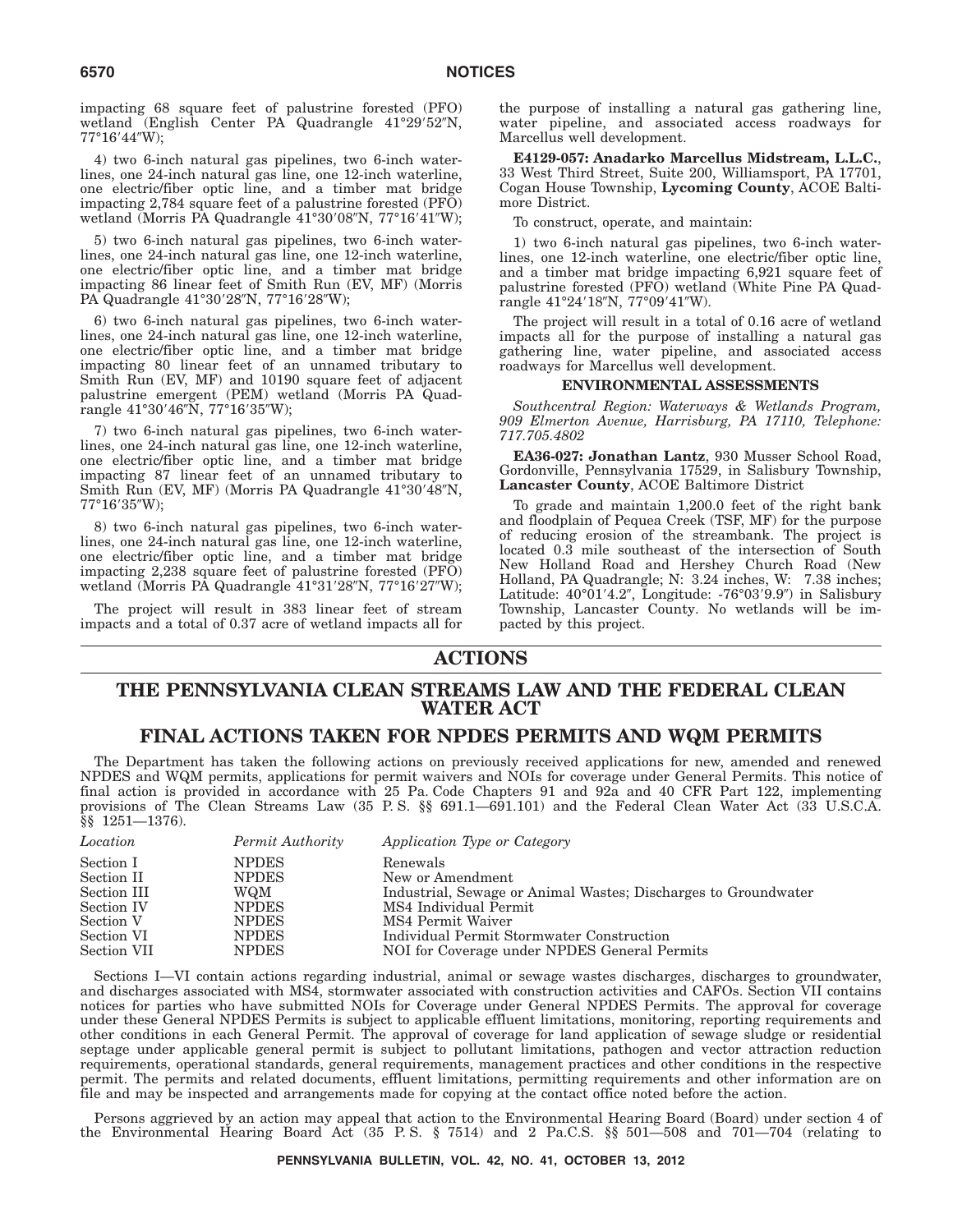Administrative Agency Law). The appeal should be sent to the Environmental Hearing Board, Second Floor, Rachel Carson State Office Building, 400 Market Street, PO Box 8457, Harrisburg, PA 17105-8457, (717) 787-3483. TDD users may contact the Board through the Pennsylvania Relay Service, (800) 654-5984. Appeals must be filed with the Board within 30 days of publication of this notice in the *Pennsylvania Bulletin* unless the appropriate statute provides a different time period. Copies of the appeal form and the Board's rules of practice and procedure may be obtained from the Board. The appeal form and the Board's rules of practice and procedure are also available in Braille or on audiotape from the Secretary to the Board at (717) 787-3483. This paragraph does not, in and of itself, create a right of appeal beyond that permitted by applicable statutes and decisional law.

For individuals who wish to challenge an action, the appeal must reach the Board within 30 days. A lawyer is not needed to file an appeal with the Board.

Important legal rights are at stake, however, so individuals should contact a lawyer at once. Persons who cannot afford a lawyer may qualify for pro bono representation. Call the Secretary to the Board at (717) 787-3483 for more information.

## **I. NPDES Renewal Permit Actions**

*Northeast Regional Office: Clean Water Program Manager, 2 Public Square, Wilkes-Barre, PA 18701-1915. Phone: 570.826.2511.*

| NPDES No.<br>(Type)              | Facility Name &<br>Address                                                                               | County &<br>Municipality                | <b>Stream Name</b><br>(Watershed No.)                | <b>EPA</b> Waived<br>$Y/N$ ? |
|----------------------------------|----------------------------------------------------------------------------------------------------------|-----------------------------------------|------------------------------------------------------|------------------------------|
| PA0034428<br>(Sewage)            | Cove Haven Resort WWTP<br>Route 590<br>Lakeville, PA 18438                                               | Wayne County<br>Paupack Township        | UNT to Lake<br>Wallenpaupack<br>(01C)                | N                            |
| PA0063517<br>(Sewage)            | Bonham Nursing Center STP<br>477 Bonnieville Road<br>Stillwater, PA 17878                                | Luzerne County<br>Huntington Township   | Pine Creek<br>$(5-C)$                                | Y                            |
| PA0032166<br>(Sewage)            | Delaware Valley School District STP<br>236 Rte 6/209<br>Milford, PA 18337                                | Pike County<br>Westfall Township        | Delaware River<br>$(2-E)$                            | Y                            |
| PA0062910<br>(Sewage)            | Bowmanstown Borough WWTP<br>Lincoln Avenue<br>Bowmanstown, PA 18030                                      | Carbon County<br>Bowmanstown Borough    | Lehigh River<br>$(2-B)$                              | Y                            |
| 717-705-4707.                    | Southcentral Region: Water Management Program Manager, 909 Elmerton Avenue, Harrisburg, PA 17110. Phone: |                                         |                                                      |                              |
| NPDES No.<br>(Type)              | Facility Name &<br>Address                                                                               | County &<br>Municipality                | Stream Name<br>(Watershed #)                         | <b>EPA</b> Waived<br>$Y/N$ ? |
| PA0082368<br>(Sew)               | Amy Perry<br>Abbottstown-Paradise Joint Sewer<br>Authority<br>PO Box 505<br>Abbottstown, PA 17301-0505   | Adams County /<br>Hamilton Township     | Beaver Creek /<br>7-F                                | Y                            |
| PA0081582<br>(Sew)               | Daniel Schriver<br>Possum Valley Municipal Authority<br>PO Box 420<br>Bendersville, PA 17306-0420        | Adams County /<br>Menallen Township     | Opossum Creek/<br>7-F                                | Y                            |
| PA0042528<br>(Sew)               | Robert L. Searer<br>Margaretta MHP<br>1446 Prayer Mission Road<br>York, PA 17406                         | York County /<br>Lower Windsor Township | Cabin Creek /<br>7-I                                 | Y                            |
|                                  | Southwest Region: Clean Water Program Manager, 400 Waterfront Drive, Pittsburgh, PA 15222-4745           |                                         |                                                      |                              |
| NPDES No.<br>(Type)              | Facility Name &<br>Address                                                                               | County &<br>Municipality                | <b>Stream Name</b><br>(Watershed #)                  | <b>EPA</b> Waived<br>Y/N     |
| PA0004472<br>Industrial<br>Waste | US Steel Corporation<br>Mon Valley Works Clairton Plant<br>400 State Street<br>Clairton, PA 15025-1855   | Allegheny County<br>City of Clairton    | Monongahela River                                    | $\mathbf Y$                  |
|                                  | Northwest Region: Clean Water Program Manager, 230 Chestnut Street, Meadville, PA 16335-3481             |                                         |                                                      |                              |
| NPDES No.<br>(Type)              | Facility Name &<br>Address                                                                               | County &<br>Municipality                | <b>Stream Name</b><br>(Watershed #)                  | EPA Waived<br>$Y/N$ ?        |
| PA0102369<br>(Sewage)            | Rainbow Valley MHP<br>400 Lord Road,<br>Fairview, PA 16415-1526                                          | Erie County<br>Waterford Township       | Unnamed<br>Tributary to<br>LeBoeuf Creek<br>$(16-A)$ | Y                            |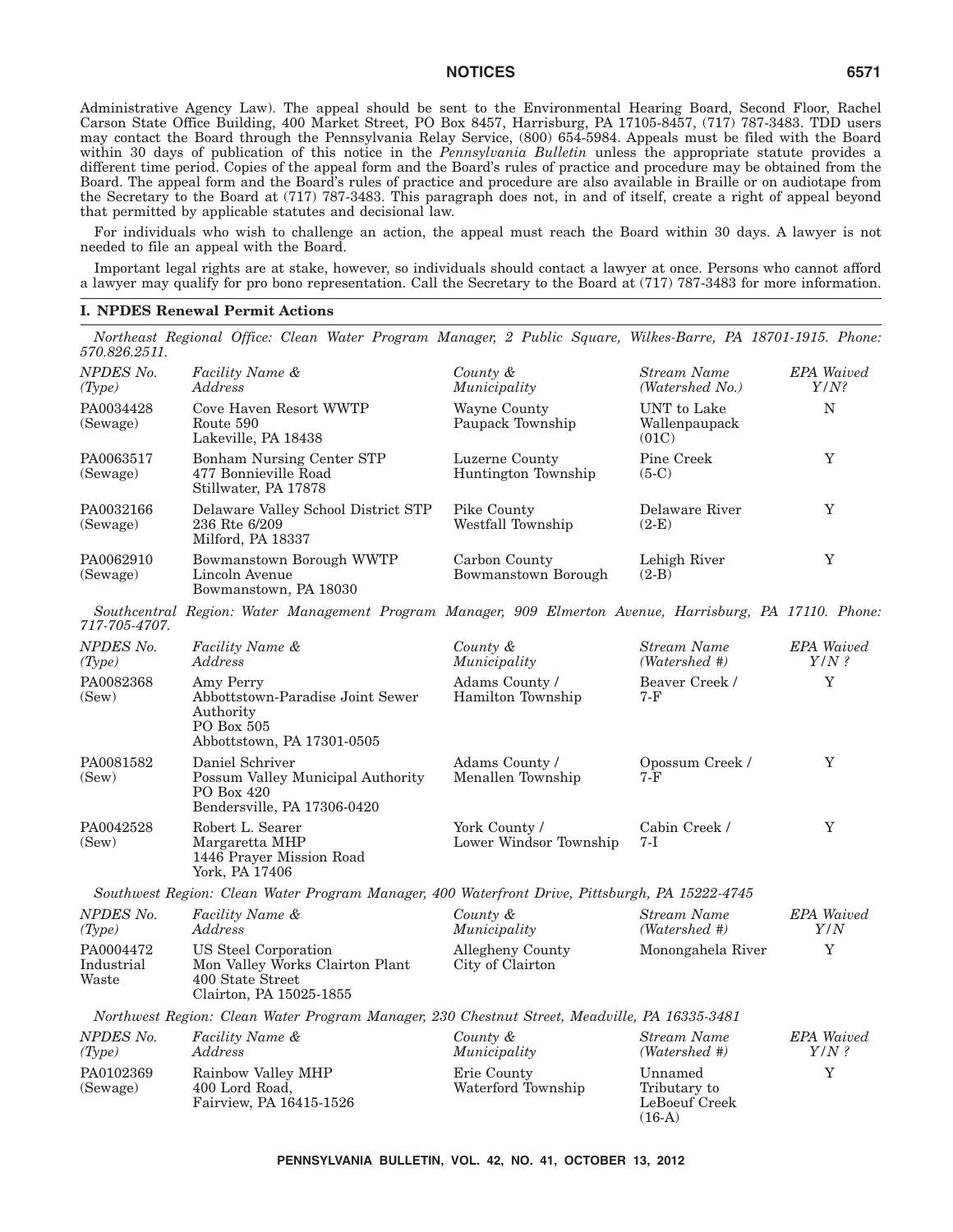# **II. New or Expanded Facility Permits, Renewal of Major Permits and EPA Nonwaived Permit Actions**

*Northeast Region: Clean Water Program Manager, 2 Public Square, Wilkes-Barre, PA 18701-1915. Phone: 570-826-2511.* **NPDES Permit No. PA0026492 A-2**, Sewage, SIC Code 4952, **Scranton Sewer Authority**, 312 Adams Avenue, Scranton, PA 18503.

This existing facility is located in the City of Scranton, **Lackawanna County**.

Description of Existing Action/Activity: Issuance of an NPDES Permit amendment for an existing discharge of treated sewage, for the purpose of adding recently discovered CSO outfalls to the list of permitted CSO outfalls, deleting permitted CSO outfalls which have been eliminated, and revising the dates for contract award and certification of substantial completion (of wastewater treatment plant improvements for Biological Nutrient Removal) as contained in the Chesapeake Bay nutrient compliance schedule in Part C of the Permit.

*Southcentral Region: Clean Water Program Manager, 909 Elmerton Avenue, Harrisburg, PA 17110. Phone: 717-705- 4707.*

**NPDES Permit No. PA0023183, Amendment No. 1**, Sewage, **Jim Williams**, Mount Holly Springs Borough Authority, 200 Harman Street, Mount Holly Springs, PA 17065-1339.

This proposed facility is located in Mount Holly Springs Borough, **Cumberland County**.

Description of Proposed Action/Activity: Authorization to discharge to Mountain Creek in Watershed 7-E.

*Northwest Region: Clean Water Program Manager, 230 Chestnut Street, Meadville, PA 16335-3481*

**PA0263982**, Sewage, SIC Code 8800, **Robert L. Thomas**, 6101 Cabot Court, Mentor, OH 44060. Facility Name:

R. L. Thomas SRSTP. This proposed facility is located at Cottage #4, Summer City; East Springfield, PA 16411, in Springfield Township, **Erie County**.

Description of Proposed Activity: A new NPDES permit for the discharge of treated wastewater from a proposed SRSTP utilizing an ECO FLO peat filter system that replaces a malfunctioning on-lot system.

#### **III. WQM Industrial Waste and Sewerage Actions under The Clean Streams Law**

*Northeast Region: Clean Water Program Manager, 2 Public Square, Wilkes-Barre, PA 18701-1915. Phone: 570-826-2511.*

**WQM Permit No. 4511402**, Sewage, SIC Code 5900, **Snydersville Development Group, LLC**, P. O. Box K, Stroudsburg, PA 18360.

This proposed facility is located in Hamilton Township, **Monroe County**.

Description of Proposed Action/Activity: Issuance of a Water Quality Management Permit for an 18,000 gpd community on-lot sewage system to serve the proposed Hamilton Commons Commercial Development.

**WQM Permit No. 3911402**, Sewage, SIC Code 4952, **Catasauqua Borough Lehigh County**, 118 Bridge Street, Catasauqua, PA 18032.

This proposed facility is located in Catasauqua Borough, **Lehigh County**.

Description of Proposed Action/Activity: This Project involves replacing the existing chlorine disinfection system with a new ultraviolet disinfection system

*Southcentral Region: Clean Water Program Manager, 909 Elmerton Avenue, Harrisburg, PA 17110. Phone: 717-705- 4707.*

**WQM Permit No. 5012202**, CAFO, **Porcine Farms, LLC**, 411 Chestnut Street Lebanon, PA 17042. This proposed facility is located in Jackson Township, **Perry County**.

Description of Proposed Action/Activity: To renovate/replace an existing swine barn with shallow pit manure storage at Perry Meadows Farm.

**WQM Permit No. 3412401**, Sewerage, **Thompsontown Municipal Authority**, 281 South Mill Street, Thompsontown, PA 17094.

This proposed facility is located in Delaware Township, **Juniata County**.

Description of Proposed Action/Activity: Permit approval for the construction of sewerage facilities consisting of a WWTP upgrade.

*Northcentral Regional Office: Regional Clean Water Program Manager, 208 W Third Street Suite 101, Williamsport, PA 17701-6448. Phone: 570-327-0530*

**WQM Permit No. 1410403**, Sewage, SIC Code 4952, **University Area Joint Authority**, 1576 Spring Valley Road, State College, PA 16801.

This proposed facility is located in College Township, **Centre County**.

Description of Proposed Action/Activity: The University Area Joint Authority (UAJA) owns and operates an Advanced Water Treatment (AWT) Building, which was constructed as the initial phase of the Beneficial Reuse Project. The next phase of the project is to construct a pressurized extension from the current terminus of the recycled waterline (Centre Hills Booster Station) to the site of the proposed constructed wetland. The recycled waterline extension also includes taps for the Colonial Court residential development and Kissinger Farm.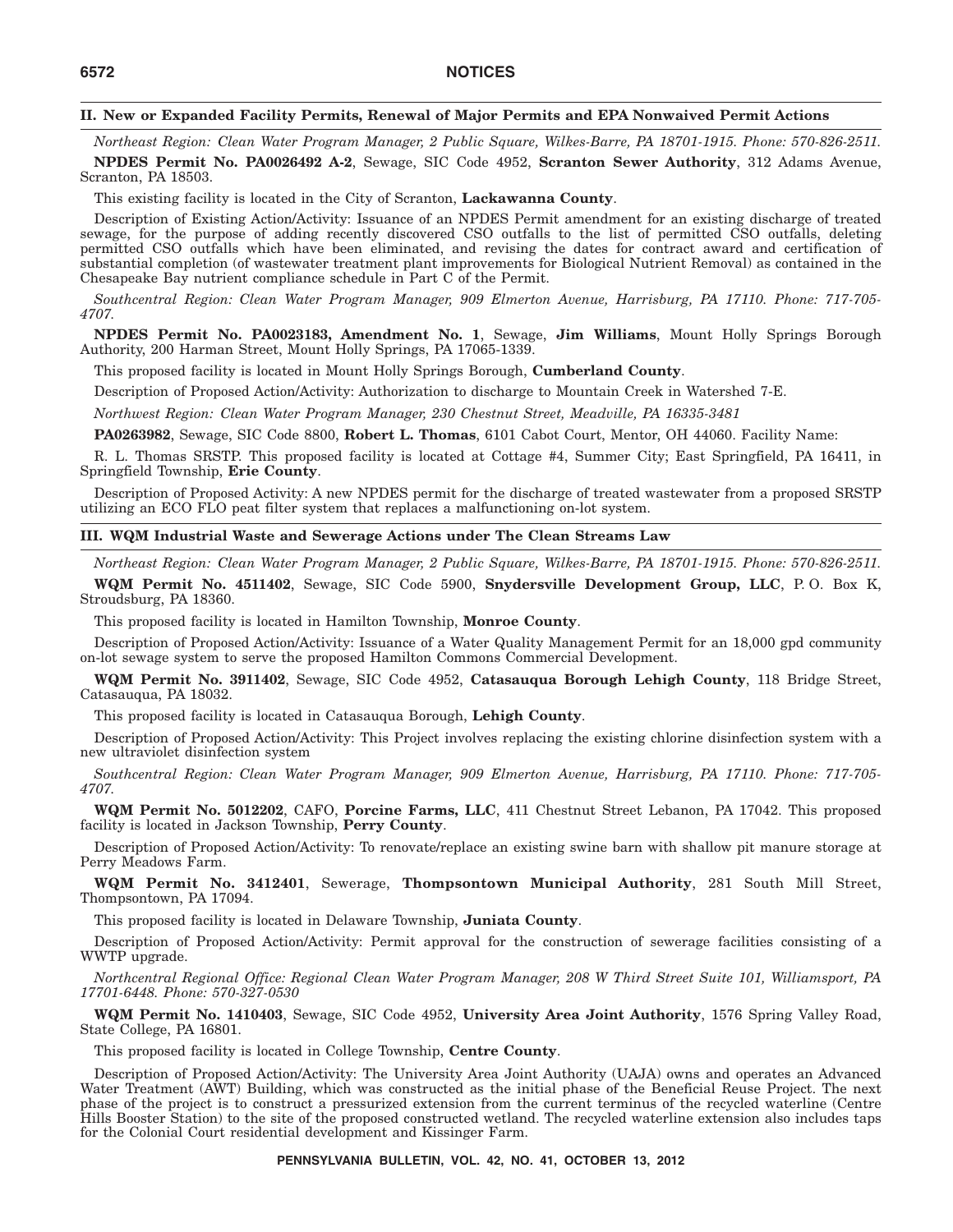**WQM Permit No. 0812401**, Sewage, SIC Code 8361, **Bradford County**, RR 3 Box 322, Troy, PA 16947-9441.

This proposed facility is located in West Burlington Township, **Bradford County**.

Description of Proposed Action/Activity: Construction of a new equalization tank and replacement of pumps in the existing pump station.

*Southwest Region: Clean Water Program Manager, 400 Waterfront Drive, Pittsburgh, PA 15222-4745*

**WQM Permit No. 3281205-A9**, Industrial Waste, **EME Homer City Generation, LP**, 1750 Power Plant Road, Homer City, PA 15748

This existing facility is located in Center Township, **Indiana County**

Description of Proposed Action/Activity: Permit amendment issuance for the expansion of the facility's ash disposal site, and includes the construction of four  $(4)$  lined basins for leachate and contaminated storm water collection and five  $(5)$ sedimentation basins for the collection of storm water runoff. The existing WWTF will also be modified to include new chemical feed systems.

**WQM Permit No. 6511201**, Industrial Waste, **ArcelorMittal Monessen, LLC**, 345 Donner Avenue, Monessen, PA 15062-1156

This proposed facility is located in the City of Monessen, **Westmoreland County**

Description of Proposed Action/Activity: Permit issuance for the construction and operation of a wastewater treatment facility.

**WQM Permit No. WQG026133**, Sewerage, **Central Indiana County Joint Sewer Authority**, 603 South Main Street Extension, Homer City, PA 15748

This proposed facility is located in Center Township, **Indiana County**

Description of Proposed Action/Activity: Permit issuance for the construction and operation of a sewer system.

*Northwest Region: Clean Water Program Manager, 230 Chestnut Street, Meadville, PA 16335-3481*

**WQM Permit No. WQG018839**, Sewage, **Darlene T. Kimmel**, 8638 North Frederick Pike, Cross Junction, VA 22025.

This proposed facility is located in Lackawannock Township, **Mercer County**.

Description of Proposed Action/Activity: A Single Residence Sewage Treatment Plant.

**WQM Permit No. 1612404**, Sewage, **Pennsylvania American Water Company**, 425 Waterworks Road, Clarion, PA 16214.

This proposed facility is located in Clarion Borough, **Clarion County**.

Description of Proposed Action/Activity: Replacement and enlargement of the WWTP interceptor, the Trout Run interceptor, and the South Interceptor; replacement and enlargement of an approximately 4,000 foot long section of sewer line along Railroad Avenue; replacement of manholes along the Trout Run interceptor; a new manhole along the Railroad Avenue sewer; and related appurtences.

**WQM Permit No. 2512402**, Sewage, **Robert L. Thomas**, 6101 Cabot Court, Mentor, OH 44060.

This proposed facility is located in Springfield Township, **Erie County**.

Description of Proposed Action/Activity: A Single Residence Sewage Treatment Plant.

#### **IV. NPDES Stormwater Discharges from MS4 Permit Actions**

#### **V. NPDES Waiver Stormwater Discharges from MS4 Actions**

# **VI. NPDES Discharges of Stormwater Associated with Construction Activities Individual Permit Actions**

|                            | Southeast Region: Water Management Program Manager, 2 East Main Street, Norristown, PA 19401          |         |                  |                                                            |
|----------------------------|-------------------------------------------------------------------------------------------------------|---------|------------------|------------------------------------------------------------|
| <b>NPDES</b><br>Permit No. | Applicant Name &<br><i>Address</i>                                                                    | County  | Municipality     | Receiving<br>Water/Use                                     |
| PAI01<br>151224            | Downingtown Area School District<br>540 Trestle Place<br>Downingtown, PA 19335                        | Chester | Uwchlan Township | Shamona & East<br>Branch Brandywine<br>Creek<br>$(HQ-TSF)$ |
|                            | Northeast Region: Watershed Management Program Manager, 2 Public Square, Wilkes-Barre, PA 18701-1915. |         |                  |                                                            |
| <b>NPDES</b><br>Permit No. | Applicant Name &<br><i>Address</i>                                                                    | County  | Municipality     | Receiving<br>Water/Use                                     |
| PAI024509013               | Snydersville Development Group,<br>LLC<br>P. O. Box K<br>Stroudsburg, Pa 18360                        | Monroe  | Hamilton Twp.    | Appenzell Creek,<br>HQ-CWF, MF                             |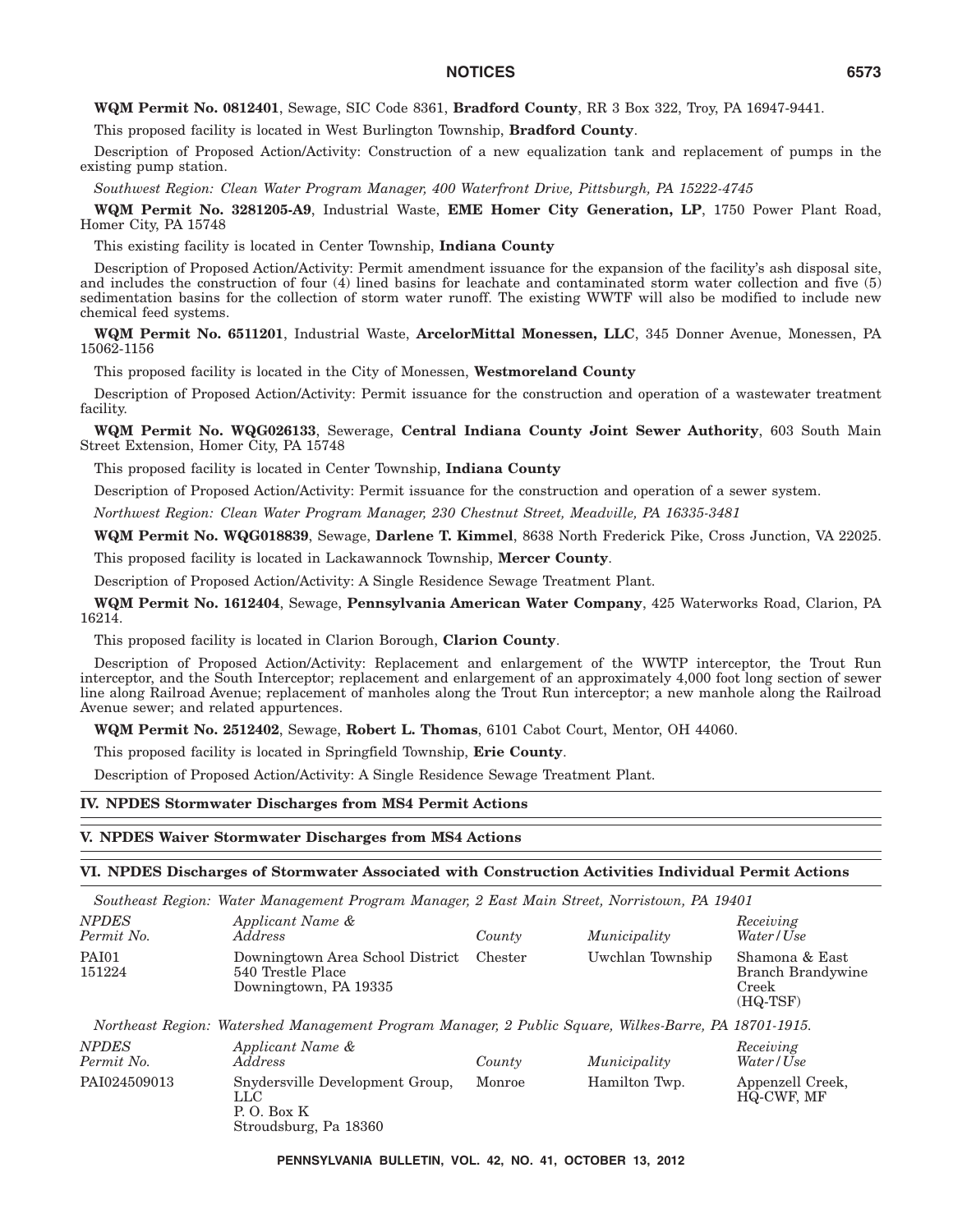| <b>NPDES</b><br>Permit No. | Applicant Name &<br>Address                                                                             | County      | Municipality                                                                   | Receiving<br>Water / Use                                                                                                                                                                                                                                                                       |
|----------------------------|---------------------------------------------------------------------------------------------------------|-------------|--------------------------------------------------------------------------------|------------------------------------------------------------------------------------------------------------------------------------------------------------------------------------------------------------------------------------------------------------------------------------------------|
| PAI023512002               | Pennsylvania American Water<br>Company<br>800 W. Hershey Park Drive<br>Hershey, Pa 17033                | Lackawanna  | Jermyn Borough,<br>Mayfield Borough,<br>City of Carbondale,<br>Carbondale Twp. | Lackawanna River,<br>HQ-CWF, MF                                                                                                                                                                                                                                                                |
| PAI024806002R              | Ean Sussick & Sons<br>Construction. Inc.<br>3034 E. Walker Rd.<br>Bath, PA 18014                        | Northampton | Plainfield Twp.                                                                | Little Bushkill Creek,<br>HQ-CWF, MF                                                                                                                                                                                                                                                           |
| PAI025810001               | Thomas J. Simrell, DDS<br>514 Blakely St.<br>Dunmore, PA 18512                                          | Susquehanna | Clifford Twp.                                                                  | Tinker Creek,<br>HQ-CWF                                                                                                                                                                                                                                                                        |
| PAI024506006R              | PBE Companies, LLC<br>c/o Sovereign Bank<br>One Financial Plaza<br>Providence, RI 02903                 | Monroe      | Stroud Twp.                                                                    | UNT to Brodhead<br>Creek,<br>HQ-CWF, MF                                                                                                                                                                                                                                                        |
| PAI024510013               | MC Village Partners, LP<br>490 N. Main St.<br>Pittston, PA 18640                                        | Monroe      | Smithfield Twp.                                                                | Marshalls Creek,<br>HQ-CWF, MF                                                                                                                                                                                                                                                                 |
| PAI024812003               | Charles Chrin<br>400 S. Greenwood Ave.<br>Easton, PA 18045                                              | Northampton | Plainfield Twp. and<br>Tatamy Borough                                          | Bushkill Creek,<br>HQ-CWF, MF and<br>Shoeneck Creek,<br>WWF, MF                                                                                                                                                                                                                                |
| 717.705.4802.              | Southcentral Region: Waterways & Wetlands Program, 909 Elmerton Avenue, Harrisburg, PA 17110. Telephone |             |                                                                                |                                                                                                                                                                                                                                                                                                |
| <b>NPDES</b><br>Permit No. | Applicant Name &<br>Address                                                                             | County      | Municipality                                                                   | Receiving<br>Water/Use                                                                                                                                                                                                                                                                         |
| PAI033112001               | The Pennsylvania State University<br>Physical Plant Building<br>University Park, PA 16802-1118          | Huntingdon  | Barree Township                                                                | <b>Shavers Creek</b><br>$(HQ-CWF)$                                                                                                                                                                                                                                                             |
| PAI036712001               | PPL Electric Utilities<br>Two N. Ninth Street (GENN3)<br>Allentown, PA 18101-1179                       | York        | Chanceford, Lower<br>Chanceford, and<br>Peach Bottom<br>Townships              | Susquehanna River<br>(WWF), Boyds Run<br>(WWF), Wilson Run<br>(WWF), Otter Creek<br>(HQ-CWF), Sawmill<br>Run (WWF), Furnace<br>$Run (CWF)$ ,<br>Counselman Run<br>(WWF), Oakland Run<br>(CWF), Wallace Run<br>(CWF), Orson Run<br>(TSF), Muddy Creek<br>(TSF), Neill Run<br>(TSF), and Fishing |

*Southwest Region: Waterways and Wetlands Program Manager, 400 Waterfront Drive, Pittsburgh, PA 15222-4745.*

Creek (TSF)

| <b>NPDES</b><br>Permit No. | Applicant Name &<br><i>Address</i>                                         | County       | Municipality              | Receiving<br>Water/Use                                                     |
|----------------------------|----------------------------------------------------------------------------|--------------|---------------------------|----------------------------------------------------------------------------|
| PAI050212001               | VAMCO International<br>555 Epsilon Drive<br>Pittsburgh, PA 15222           | Allegheny    | O'Hara Township           | UNT to Squaw Run<br>(HQ-WWF)                                               |
| PAI053210002               | Bryan Force<br>1077 Route 119 Hwy North<br>Indiana, PA 15701               | Indiana      | East Mahoning<br>Township | Pickering Run<br>Watershed (HQ-CWF)<br>UNT to Pickering<br>Run<br>(HQ-CWF) |
| PAI056512005               | Greensburg DPP VII, LLC<br>9010 Overbrook Boulevard<br>Brentwood, TN 37027 | Westmoreland | Mt. Pleasant<br>Township  | Sewickley Creek<br>(HQ-CWF)                                                |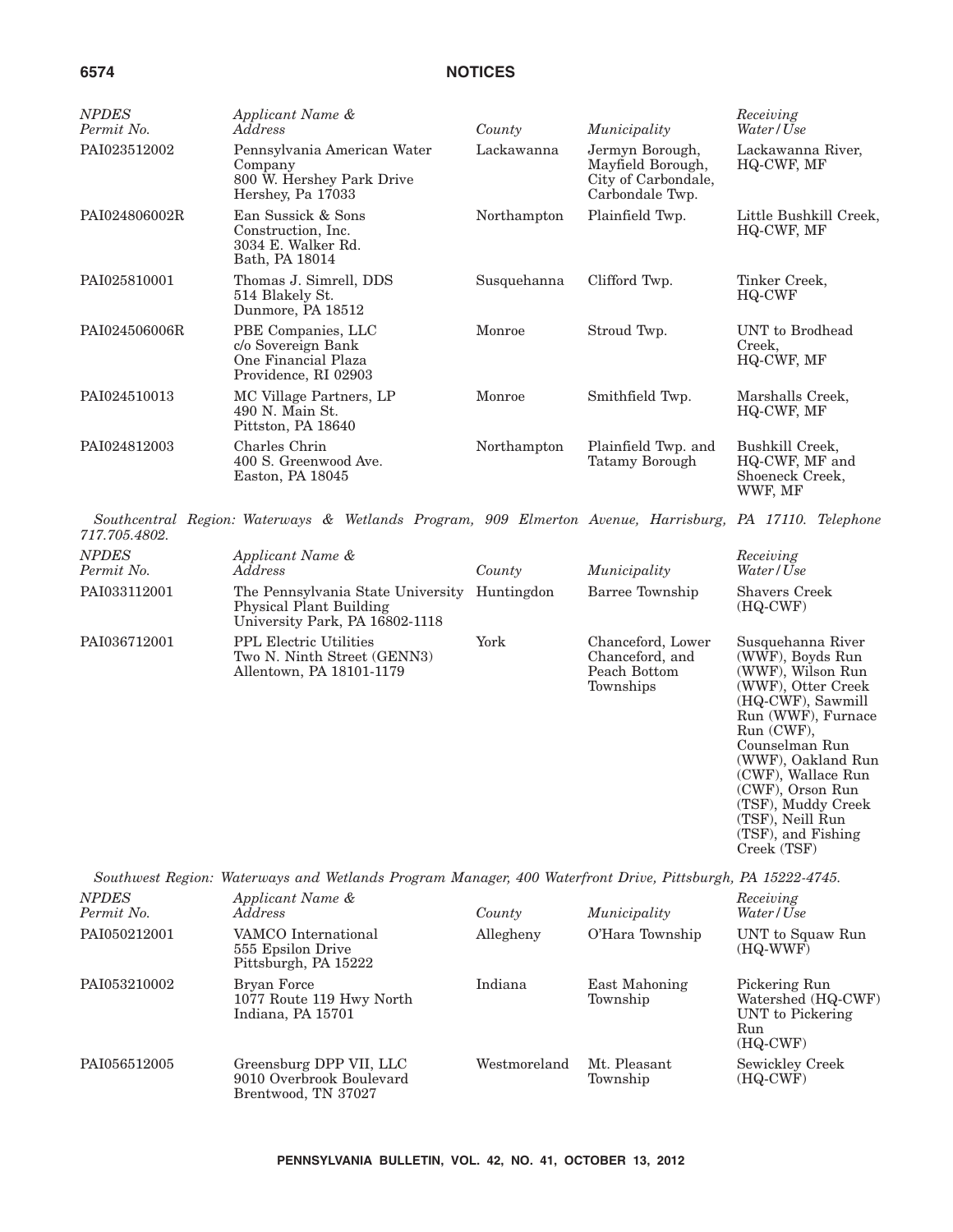*Northwest Region: Watershed Management Program Manager, 230 Chestnut Street, Meadville, PA 16335-3481*

*Butler County Conservation District, 122 McCune Drive, Butler PA 16001-6501*

| NPDES<br>Permit No. | Applicant Name &<br><i>Address</i>                                                                 | County        | Municipality      | Receiving<br>Water/Use                  |
|---------------------|----------------------------------------------------------------------------------------------------|---------------|-------------------|-----------------------------------------|
| PAI061012002        | Cabot United Methodist Church<br>Attn: Rev. Matthew R. Judd<br>707 Winfield Road<br>Cabot PA 16023 | <b>Butler</b> | Winfield Township | Trib. Little Buffalo<br>Creek<br>HQ-TSF |

# **VII. Approvals to Use NPDES and/or Other General Permits**

The EPA Region III Administrator has waived the right to review or object to this permit action under the waiver provision 40 CFR 123.23(d).

|               | List of NPDES and/or Other General Permit Types                                                                                                                                  |
|---------------|----------------------------------------------------------------------------------------------------------------------------------------------------------------------------------|
| PAG-1         | General Permit for Discharges From Stripper Oil Well Facilities                                                                                                                  |
| PAG-2         | General Permit for Discharges of Stormwater Associated With Construction Activities                                                                                              |
| PAG-3         | General Permit for Discharges of Stormwater From Industrial Activities                                                                                                           |
| PAG-4         | General Permit for Discharges From Small Flow Treatment Facilities                                                                                                               |
| PAG-5         | General Permit for Discharges From Gasoline Contaminated Ground Water Remediation Systems                                                                                        |
| PAG-6         | General Permit for Wet Weather Overflow Discharges From Combined Sewer Systems (CSO)                                                                                             |
| PAG-7         | General Permit for Beneficial Use of Exceptional Quality Sewage Sludge by Land Application                                                                                       |
| PAG-8         | General Permit for Beneficial Use of Non-Exceptional Quality Sewage Sludge by Land Application to<br>Agricultural Land, Forest, a Public Contact Site or a Land Reclamation Site |
| PAG-8 (SSN)   | Site Suitability Notice for Land Application Under Approved PAG-8 General Permit Coverage                                                                                        |
| PAG-9         | General Permit for Beneficial Use of Residential Septage by Land Application to Agricultural Land,<br>Forest, or a Land Reclamation Site                                         |
| PAG-9 (SSN)   | Site Suitability Notice for Land Application Under Approved PAG-9 General Permit Coverage                                                                                        |
| <b>PAG-10</b> | General Permit for Discharge Resulting from Hydrostatic Testing of Tanks and Pipelines                                                                                           |
| <b>PAG-11</b> | (To Be Announced)                                                                                                                                                                |
| <b>PAG-12</b> | Concentrated Animal Feeding Operations (CAFOs)                                                                                                                                   |
| PAG-13        | Stormwater Discharges from Municipal Separate Storm Sewer Systems (MS4)                                                                                                          |
| <b>PAG-14</b> | (To Be Announced)                                                                                                                                                                |
| <b>PAG-15</b> | General Permit for Discharges From the Application of Pesticides                                                                                                                 |

*General Permit Type—PAG-02*

| <b>Facility Location:</b><br>Municipality &<br>County                    | Permit No.        | Applicant Name &<br><i>Address</i>                                                                                                                                         | Receiving<br>Water/Use                 | Contact Office &<br>Phone No.                                                                 |
|--------------------------------------------------------------------------|-------------------|----------------------------------------------------------------------------------------------------------------------------------------------------------------------------|----------------------------------------|-----------------------------------------------------------------------------------------------|
| City of Philadelphia<br>Philadelphia County                              | PAG0201<br>511214 | Green Street School<br>146 West Walnut Street<br>Philadelphia, PA 19144<br><b>Omnivest Properties</b><br>Management, LLC<br>115 Pheasant Run, Ste 210<br>Newtown, PA 18940 | Tacony-Frankford<br>Creek<br>(WWF)     | Southeast Regional<br>Office<br>2 East Main Street<br>Norristown, PA<br>19401<br>484-250-5900 |
| City of Philadelphia<br>Philadelphia County                              | PAG0201<br>511220 | US Construction, Inc.<br>340 North 12th St, Ste 240<br>Philadelphia, PA 19107                                                                                              | Delaware Direct<br>South<br>$(WWF-MF)$ | Southeast Regional<br>Office<br>2 East Main Street<br>Norristown, PA<br>19401<br>484-250-5900 |
| Upper Mount Bethel PAG02004810007R<br>Township,<br>Northampton<br>County |                   | Samuel D'Alessandro<br>112 N. Courtland St.<br>East Stroudsburg, PA 18301                                                                                                  | UNT to Delaware<br>River,<br>CWF, MF   | Northampton Co.<br>Cons. Dist.<br>610-746-1971                                                |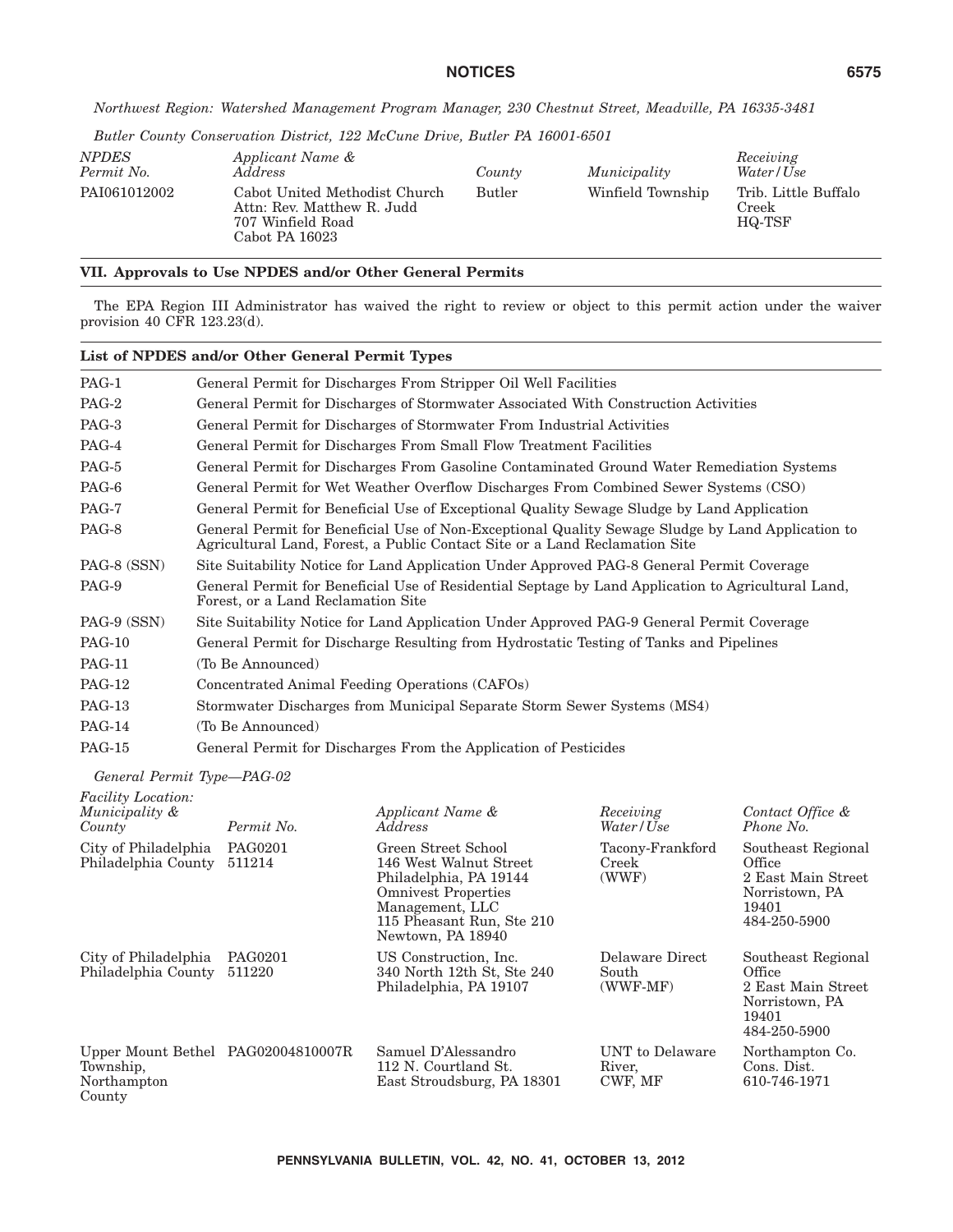| <b>Facility Location:</b><br>Municipality &<br>County | Permit No.     | Applicant Name &<br><i>Address</i>                                                                | Receiving<br>Water/Use                                | Contact Office &<br>Phone No.                 |
|-------------------------------------------------------|----------------|---------------------------------------------------------------------------------------------------|-------------------------------------------------------|-----------------------------------------------|
| West Brunswick<br>Township,<br>Schuylkill County      | PAG02005412005 | Kevin Fanelli<br>Fanelli Group Properties, LLC<br>1 Field of Dreams Drive<br>Pottsville, PA 17901 | Mahannon Creek,<br>CWF, MF;<br>Pine Creek,<br>CWF. MF | Schuylkill Co.<br>Cons. Dist.<br>570-622-3742 |
| Cass Township,<br>Schuylkill County                   | PAG02005412002 | Fanelli Limited Partnership I<br>1298 Keystone Blvd.<br>Pottsville, Pa 17901                      | West Branch of<br>Schuylkill River,<br>CWF. MF        | Schuylkill Co.<br>Cons. Dist.<br>570-622-3742 |

*Waterways & Wetlands Program, 909 Elmerton Avenue, Harrisburg, PA 17110-8200, 717.705.4802*

| Facility Location:<br>Municipality &<br>County             | Permit No.      | Applicant<br>Name & Address                                                                                                                         | Receiving<br>Water/Use                | Contact Office &<br>Phone No.                                                                                       |
|------------------------------------------------------------|-----------------|-----------------------------------------------------------------------------------------------------------------------------------------------------|---------------------------------------|---------------------------------------------------------------------------------------------------------------------|
| Middle Paxton<br>Township<br>Dauphin County                | PAG02002207052R | Fishing Creek Valley Assoc., LP<br>4712 Smith Street<br>Harrisburg, PA 17109                                                                        | Fishing Creek/<br><b>WWF</b>          | Dauphin Co<br>Conservation<br>District<br>1451 Peters<br>Mountain Rd<br>Dauphin, PA 17018<br>717.921.8100           |
| Lower Paxton<br>Township<br>Dauphin County                 | PAG02002212038  | Independence Excavating, Inc.<br>5720 Independence Boulevard<br>Independence, OH 44131                                                              | Spring Creek/<br>CWF, MF              | Dauphin Co<br>Conservation<br>District<br>1451 Peters<br>Mountain Rd<br>Dauphin, PA 17018<br>717.921.8100           |
| Swatara Township<br>Dauphin County                         | PAG02002205046R | Living Water Community<br>Church<br>206 Oakleigh Avenue<br>Harrisburg, PA 17111                                                                     | Spring Creek/<br>CWF, MF              | Dauphin Co<br>Conservation<br>District<br>1451 Peters<br>Mountain Rd<br>Dauphin, PA 17018<br>717.921.8100           |
| Conewago and<br>Londonderry<br>Townships<br>Dauphin County | PAG02002205051R | Adrian & Irvette Timms<br>37 Oakglade Drive<br>Hummelstown, PA 17036<br>and<br>Joseph & Louise Answine<br>60 Kirby Drive<br>Elizabethtown, PA 17022 | Iron Run/WWF<br>and<br>Brills Run/TSF | Dauphin Co<br>Conservation<br>District<br>1451 Peters<br>Mountain Rd<br>Dauphin, PA 17018<br>717.921.8100           |
| Lower Paxton<br>Township<br>Dauphin County                 | PAG02002212028  | Lower Paxton Twp. Authority<br>425 Prince Street<br>Harrisburg, PA 17109                                                                            | <b>Beaver Creek/WWF</b>               | Dauphin Co<br>Conservation<br>District<br>1451 Peters<br>Mountain Rd<br>Dauphin, PA 17018<br>717.921.8100           |
| West Lampeter<br>Township<br>Lancaster County              | PAG02003607075R | George Desmond<br>1085 Manheim Pike<br>Lancaster, PA 17601                                                                                          | Mill Creek/<br>WWF                    | Lancaster Co<br>Conservation Dist.<br>1383 Arcadia Road,<br>Room 200<br>Lancaster, PA 17601<br>717.299.5361, Ext. 5 |
| Drumore Township<br>Lancaster County                       | PAG02003612041  | Thomas & Kathy Graves<br>1134 Holtwood Road<br>Holtwood, PA 17532                                                                                   | Muddy Run/TSF                         | Lancaster Co<br>Conservation Dist.<br>1383 Arcadia Road,<br>Room 200<br>Lancaster, PA 17601<br>717.299.5361, Ext. 5 |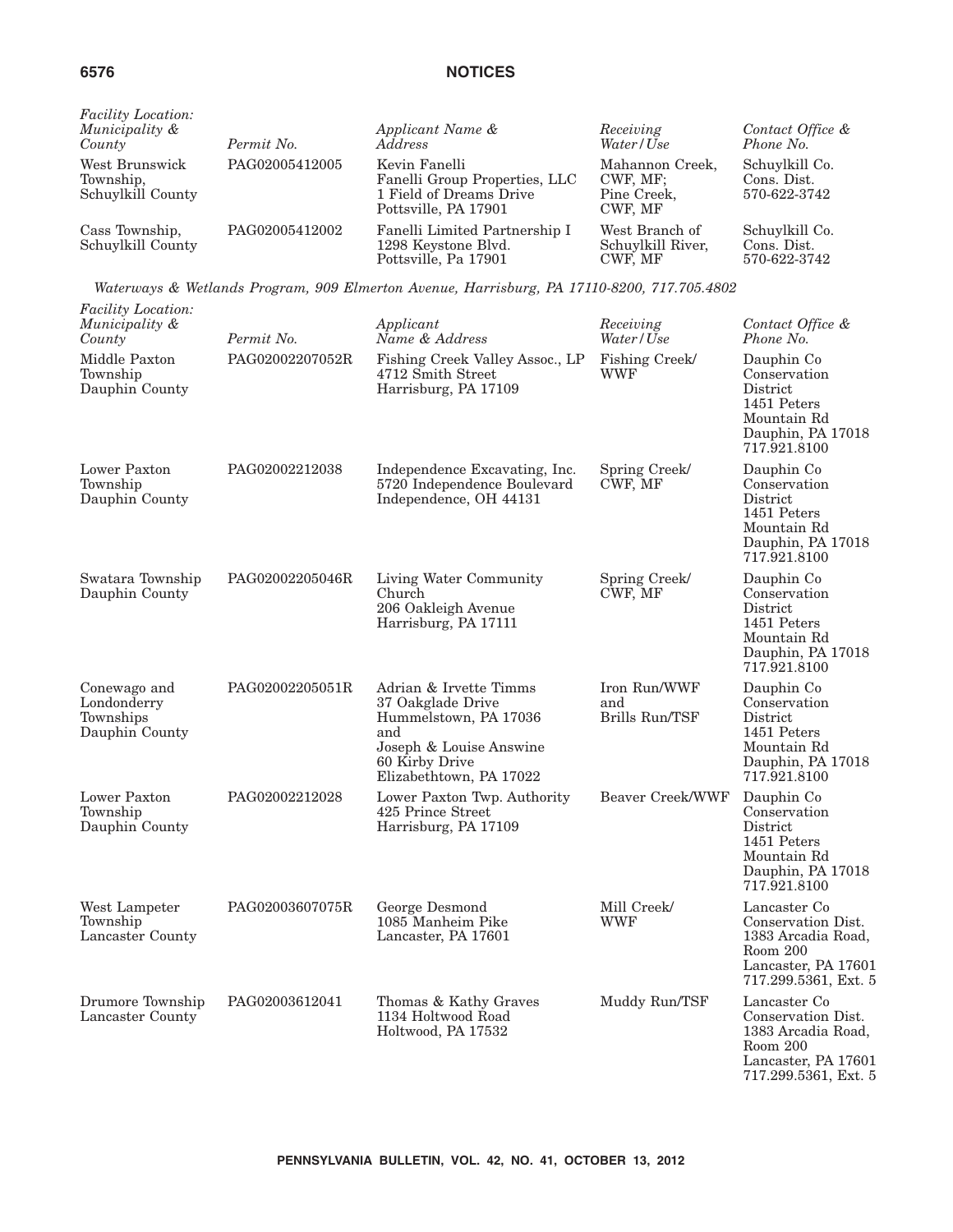| <i>Facility Location:</i><br>Municipality &<br>County | Permit No.     | Applicant<br>Name & Address                                                                                  | Receiving<br>Water/Use         | Contact Office &<br>Phone No.                                                                                       |
|-------------------------------------------------------|----------------|--------------------------------------------------------------------------------------------------------------|--------------------------------|---------------------------------------------------------------------------------------------------------------------|
| Warwick Township<br>Lancaster County                  | PAG02003612060 | Manheim Twp. Development Co. Bachman Run/TSF<br>1002 Lititz Pike, Suite 177<br>Lititz, PA 17543              |                                | Lancaster Co<br>Conservation Dist.<br>1383 Arcadia Road,<br>Room 200<br>Lancaster, PA 17601<br>717.299.5361, Ext. 5 |
| Earl Township<br>Lancaster County                     | PAG02003612065 | G & G Leasing<br>108 Short Street<br>New Holland, PA 17557                                                   | Mill Creek/CWF                 | Lancaster Co<br>Conservation Dist.<br>1383 Arcadia Road,<br>Room 200<br>Lancaster, PA 17601<br>717.299.5361, Ext. 5 |
| Brecknock Township PAG02003612067<br>Lancaster County |                | Glen S. Webber<br>1451 Reading Road<br>Mohnton, PA 19540                                                     | Muddy Creek/TSF                | Lancaster Co<br>Conservation Dist.<br>1383 Arcadia Road,<br>Room 200<br>Lancaster, PA 17601<br>717.299.5361, Ext. 5 |
| Manheim Township<br>Lancaster County                  | PAG02003612070 | Thomas W. Ponessa<br>160 Valley Road<br>Lancaster, PA 17601                                                  | Landis Run/WWF                 | Lancaster Co<br>Conservation Dist.<br>1383 Arcadia Road,<br>Room 200<br>Lancaster, PA 17601<br>717.299.5361, Ext. 5 |
| North Codorus<br>Township<br>York County              | PAG02006712033 | Glatfelter<br>228 South Main Street<br>Spring Grove, PA 17362                                                | Main Stem Codorus<br>Creek/WWF | York Co.<br>Conservation<br>District<br>118 Pleasant Acres<br>Rd<br>York, PA 17402-8984<br>717.840.7430             |
| West Manchester<br>Township<br>York County            | PAG02006712019 | York Railway Company<br>2790 West Market Street<br>York, PA 17404-5531                                       | UNT to Codorus<br>Creek/WWF    | York Co.<br>Conservation<br>District<br>118 Pleasant Acres<br>Rd<br>York, PA 17402-8984<br>717.840.7430             |
| Conewago Township PAG02006706040(1)<br>York County    |                | U.S. Home Corp<br>D.B.A. 'Lennar'<br>10211 Wincopin Circle,<br>Suite 300<br>Columbia, MD 21044               | Little Conewago<br>Creek/TSF   | York Co.<br>Conservation<br>District<br>118 Pleasant Acres<br>$_{\rm Rd}$<br>York, PA 17402-8984<br>717.840.7430    |
| 4745.                                                 |                | Southwest Region: Regional Waterways & Wetlands Program Manager, 400 Waterfront Drive, Pittsburgh, PA 15222- |                                |                                                                                                                     |

| <i>Facility Location:</i><br>Municipality &<br>County | Permit No.        | Applicant Name and<br><i>Address</i>                                          | Receiving<br>Water/Use                        | Contact Office and<br>Phone No.                                           |
|-------------------------------------------------------|-------------------|-------------------------------------------------------------------------------|-----------------------------------------------|---------------------------------------------------------------------------|
| Somerset Borough<br>Somerset County                   | PAG02005612004    | Trek Development Group<br>130 7th Street<br>Suite 300<br>Pittsburgh, PA 15222 | UNT to East<br>Branch of Coxes<br>Creek (TSF) | Somerset County CD<br>6024 Glades Pike<br>Suite 103<br>Somerset, PA 15501 |
| Butler Township<br><b>Butler County</b>               | PAG02001008028(1) | John Haven<br>Butler=Freeport<br>Community Trail                              | Coal Run WWF                                  | <b>Butler County</b><br>Conservation<br>District<br>724-284-5270          |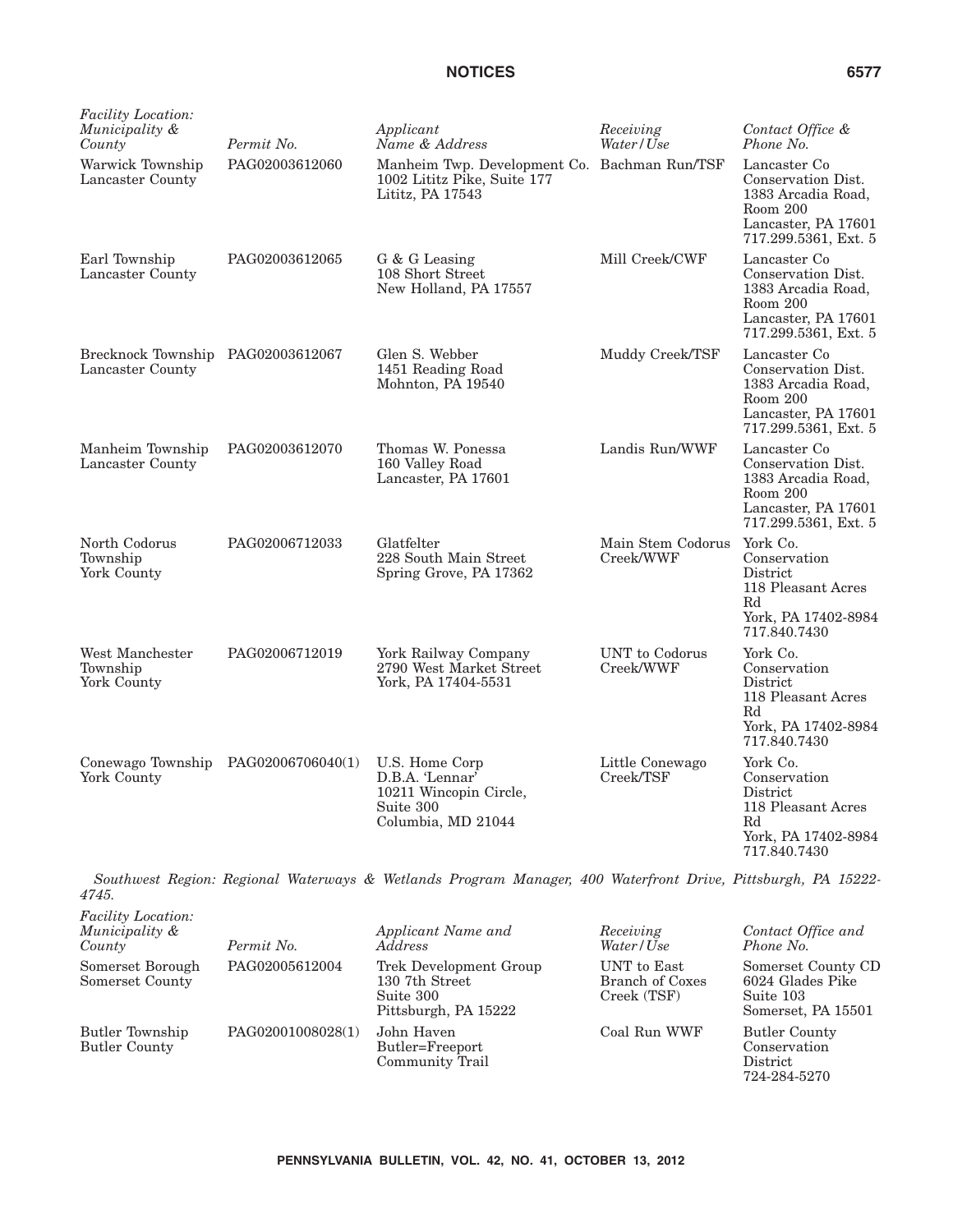*General Permit Type—PAG-4 Northwest Region: Clean Water Program Manager, 230 Chestnut Street, Meadville, PA 16335-3481*

| <i>Facility Location:</i><br>Municipality &<br>County | Permit No. | Applicant Name &<br>Address                                                  | Receiving<br>Water/Use                                           | Contact Office &<br>Phone No.                                                                                       |
|-------------------------------------------------------|------------|------------------------------------------------------------------------------|------------------------------------------------------------------|---------------------------------------------------------------------------------------------------------------------|
| Lackawannock<br>Township<br>Mercer County             | PAG041072  | Darlene T. Kimmel<br>8638 North Frederick Pike<br>Cross Junction, VA 22025   | Unnamed Tributary<br>to the Little<br>Neshannock Creek<br>$20-A$ | <b>DEP</b><br><b>NWRO</b><br>Water Management<br>230 Chestnut Street<br>Meadville, PA<br>16335-3481<br>814/332-6942 |
| General Permit Type-PAG-12                            |            |                                                                              |                                                                  |                                                                                                                     |
| <i>Facility Location:</i><br>Municipality &<br>County | Permit No. | Applicant Name &<br>Address                                                  | Receiving<br>Water/Use                                           | Contact Office &<br>Phone No.                                                                                       |
| Swatara Township<br>Lebanon                           | PAG123599  | Martin Poultry Farm CAFO<br>331 Greble Road<br>Jonestown, PA 17038           | UNT Little Swatara<br>Creek / WWF                                | DEP-SCRO<br>909 Elmerton<br>Avenue<br>Harrisburg, PA<br>17110-8200<br>717-705-4707                                  |
| Granville Township<br>Mifflin County                  | PAG123621  | Robert Stitt<br>Stitt Turkey Farm<br>136 Winding Lane<br>Lewistown, PA 17044 | UNT Buck Run /<br>TSF                                            | DEP-SCRO<br>909 Elmerton<br>Avenue<br>Harrisburg, PA<br>17110-8200<br>717-705-4707                                  |

# **PUBLIC WATER SUPPLY PERMITS**

The Department has taken the following actions on applications received under the Pennsylvania Safe Drinking Water Act (35 P. S. §§ 721.1—721.17) for the construction, substantial modification or operation of a public water system.

Persons aggrieved by an action may appeal that action to the Environmental Hearing Board (Board) under section 4 of the Environmental Hearing Board Act and 2 Pa.C.S. §§ 501—508 and 701—704. The appeal should be sent to the Environmental Hearing Board, Second Floor, Rachel Carson State Office Building, 400 Market Street, PO Box 8457, Harrisburg, PA 17105-8457, (717) 787-3483. TDD users may contact the Board through the Pennsylvania Relay Service, (800) 654-5984. Appeals must be filed with the Board within 30 days of publication of this notice in the *Pennsylvania Bulletin* unless the appropriate statute provides a different time period. Copies of the appeal form and the Board's rules of practice and procedure may be obtained from the Board. The appeal form and the Board's rules of practice and procedure are also available in Braille or on audiotape from the Secretary to the Board at (717) 787-3483. This paragraph does not, in and of itself, create a right of appeal beyond that permitted by applicable statutes and decisional law.

For individuals who wish to challenge an action, the appeal must reach the Board within 30 days. A lawyer is not needed to file an appeal with the Board.

Important legal rights are at stake, however, so individuals should show this document to a lawyer at once. Persons who cannot afford a lawyer may qualify for pro bono representation. Call the Secretary to the Board at (717) 787-3483 for more information.

## **SAFE DRINKING WATER**

**Actions taken under the Pennsylvania Safe Drinking Water Act**

*Southcentral Region: Water Supply Management Program Manager, 909 Elmerton Avenue, Harrisburg, PA 17110*

**Permit No. 3612519, Minor Amendment**, Public Water Supply.

| Applicant                      | W. L. Zimmerman & Sons, Inc.                                                                               |
|--------------------------------|------------------------------------------------------------------------------------------------------------|
| Municipality                   | Leacock Township                                                                                           |
| County                         | Lancaster                                                                                                  |
| Responsible Official           | Kristine E. Shirk, Owner<br>3615 Old Philadelphia Pike<br>Gordonville, PA 17534                            |
| Type of Facility               | Installation of anion exchange for<br>nitrate treatment                                                    |
| <b>Consulting Engineer</b>     | Charles A Kehew II, P.E.<br>James R. Holley & Associates, Inc.<br>18 South George Street<br>York, PA 17401 |
| Permit to Construct<br>Issued: | 9/25/2012                                                                                                  |

**Operations Permit** issued to: **Upper Lawn MHC**, 7380029, South Londonderry Township, **Lebanon County** on 8/2/2012 for the operation of facilities approved under Construction Permit No. 3811509 MA.

**Operations Permit** issued to: **Round Top RV, LLC**, 7010046, Cumberland Township, **Adams County** on 8/2/ 2012 for the operation of facilities approved under Construction Permit No. 0112503 MA.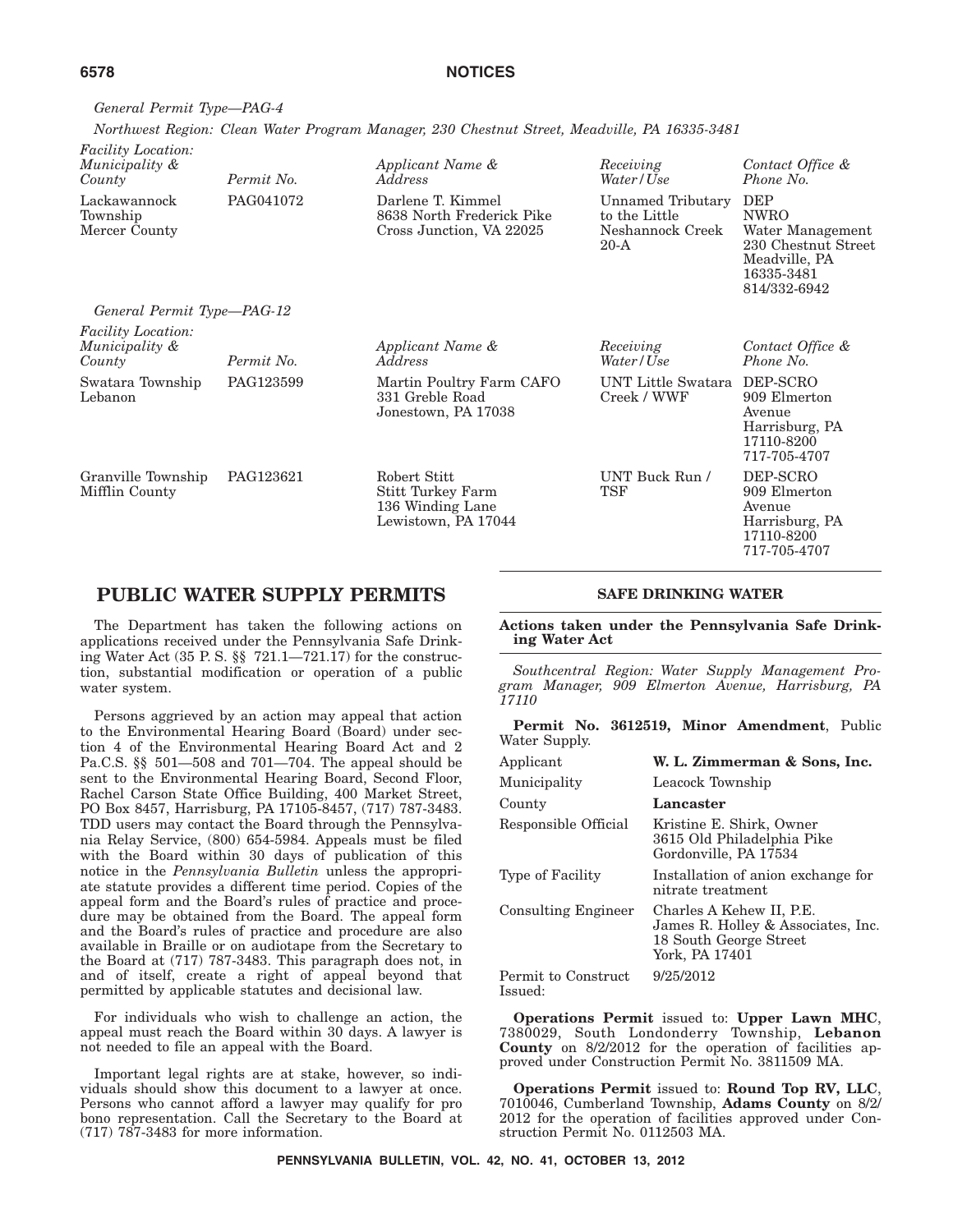**Operations Permit** issued to: **Mr. Ronald Taggart**, 7360019, Drumore Township, **Lancaster County** on 9/25/2012 for the operation of facilities submitted under Application No. 3612525 MA.

**Operations Permit** issued to: **South Mountain Spring Water Co., LLC**, 7386487, South Lebanon Township, **Lebanon County** on 9/25/2012 for the operation of facilities submitted under Application No. 7386487.

**Operations Permit** issued to: **East Hanover Hotel Corporation**, 7220506, East Hanover Township, **Dauphin County** on 9/25/2012 for the operation of facilities approved under Construction Permit No. 2212506 E.

*Northcentral Region: Safe Drinking Water Program Manager, 208 West Third Street, Suite 101, Williamsport, PA 17701-6448*

**Permit No. 6012501—Construction** Public Water Supply.

| Applicant                  | <b>PA American Water</b><br>Company—White Deer                                                                                                                                                                                                                                                                                   |
|----------------------------|----------------------------------------------------------------------------------------------------------------------------------------------------------------------------------------------------------------------------------------------------------------------------------------------------------------------------------|
| [Township or<br>Borough]   | East Buffalo Township                                                                                                                                                                                                                                                                                                            |
| County                     | Union                                                                                                                                                                                                                                                                                                                            |
| Responsible Official       | Mr. David R. Kaufman<br>PA American Water Company<br>800 West Hershey Park Drive<br>Hershey, PA 17033                                                                                                                                                                                                                            |
| Type of Facility           | <b>Public Water Supply</b>                                                                                                                                                                                                                                                                                                       |
| <b>Consulting Engineer</b> | Joel R. Mitchell<br>PA American Water Company<br>852 Wesley Drive<br>Mechanicsburg, PA 17055                                                                                                                                                                                                                                     |
| Permit Issued              | September 28, 2012                                                                                                                                                                                                                                                                                                               |
| Description of Action      | Construction of a new 500,000<br>gallon elevated water storage tank<br>with overflow containment basin<br>on the Pennsylvania American<br>Water site in Lewisburg, Pa. about<br>3,000 ft. from intersection with<br>Salem Church Road in East<br>Buffalo Township and the 16-inch<br>diameter waterline leading to this<br>tank. |

*Northwest Region: Water Management Program Manager, 230 Chestnut Street, Meadville, PA 16335-3481*

**Permit No. 2512502** Public Water Supply

| Applicant                            | <b>Majestic Heights Mobile Home</b><br>Park                                                            |
|--------------------------------------|--------------------------------------------------------------------------------------------------------|
| Township or Borough                  | Washington Township                                                                                    |
| County                               | Erie                                                                                                   |
| <b>Type of Facility</b>              | Public Water Supply                                                                                    |
| Consulting Engineer                  | Steven R. Halmi, P.E.<br>Deiss & Halmi Engineering, Inc.<br>105 Meadville Street<br>Edinboro, PA 16412 |
| Permit to Construct<br><b>Issued</b> | December 19, 2011                                                                                      |

#### **WATER ALLOCATIONS**

**Actions taken on applications received under the Act of June 24, 1939 (P. L. 842, No. 365) (35 P. S. §§ 631—641) relating to the acquisition of rights to divert waters of the Commonwealth.**

*Northcentral Region: Water Supply Management Program Manager, 208 West Third Street, Suite 101, Williamsport, PA 17701-6448.*

**WA 53-252C, Water Allocations. Galeton Borough Authority**, 4 Sherman Street, Galeton, PA 16922, West Branch Township, West Branch Township, **Potter County**. This Water Allocation Permit grants Galeton Borough Authority the right to withdraw a maximum of 0.080 million gallons per day from Right Branch Wetmore Run and 0.170 million gallons per day from Wetmore Run (Main Stem), from infiltration galleries located in West Branch Township, Potter County.

# **LAND RECYCLING AND ENVIRONMENTAL REMEDIATION**

# **UNDER ACT 2, 1995**

## **PREAMBLE 2**

**The following plans and reports were submitted under the Land Recycling and Environmental Remediation Standards Act (35 P. S. §§ 6026.101— 6026.907).**

Provisions of Sections 301—308 of the Land Recycling and Environmental Remediation Standards Act (act) (35 P. S. §§ 6026.301—6026.308) require the Department to publish in the *Pennsylvania Bulletin* a notice of submission of plans and reports. A final report is submitted to document cleanup of a release of a regulated substance at a site to one of the act's remediation standards. A final report provides a description of the site investigation to characterize the nature and extent of contaminants in environmental media, the basis for selecting the environmental media of concern, documentation supporting the selection of residential or nonresidential exposure factors, a description of the remediation performed and summaries of sampling analytical results which demonstrate that remediation has attained the cleanup standard selected. Submission of plans and reports, other than the final report, will also be published in the *Pennsylvania Bulletin*. These include the remedial investigation report, risk assessment report and cleanup plan for a site-specific standard remediation. A remedial investigation report includes conclusions from the site investigation; concentration of regulated substances in environmental media; benefits of reuse of the property; and, in some circumstances, a fate and transport analysis. If required, a risk assessment report describes potential adverse effects caused by the presence of regulated substances. If required, a cleanup plan evaluates the abilities of potential remedies to achieve remedy requirements.

For further information concerning plans or reports, contact the environmental cleanup program manager in the Department regional office under which the notice of receipt of plans or reports appears. If information concerning plans or reports is required in an alternative form, contact the community relations coordinator at the appropriate regional office. TDD users may telephone the Department through the AT&T Relay Service at (800) 654-5984.

The Department has received the following plans and reports: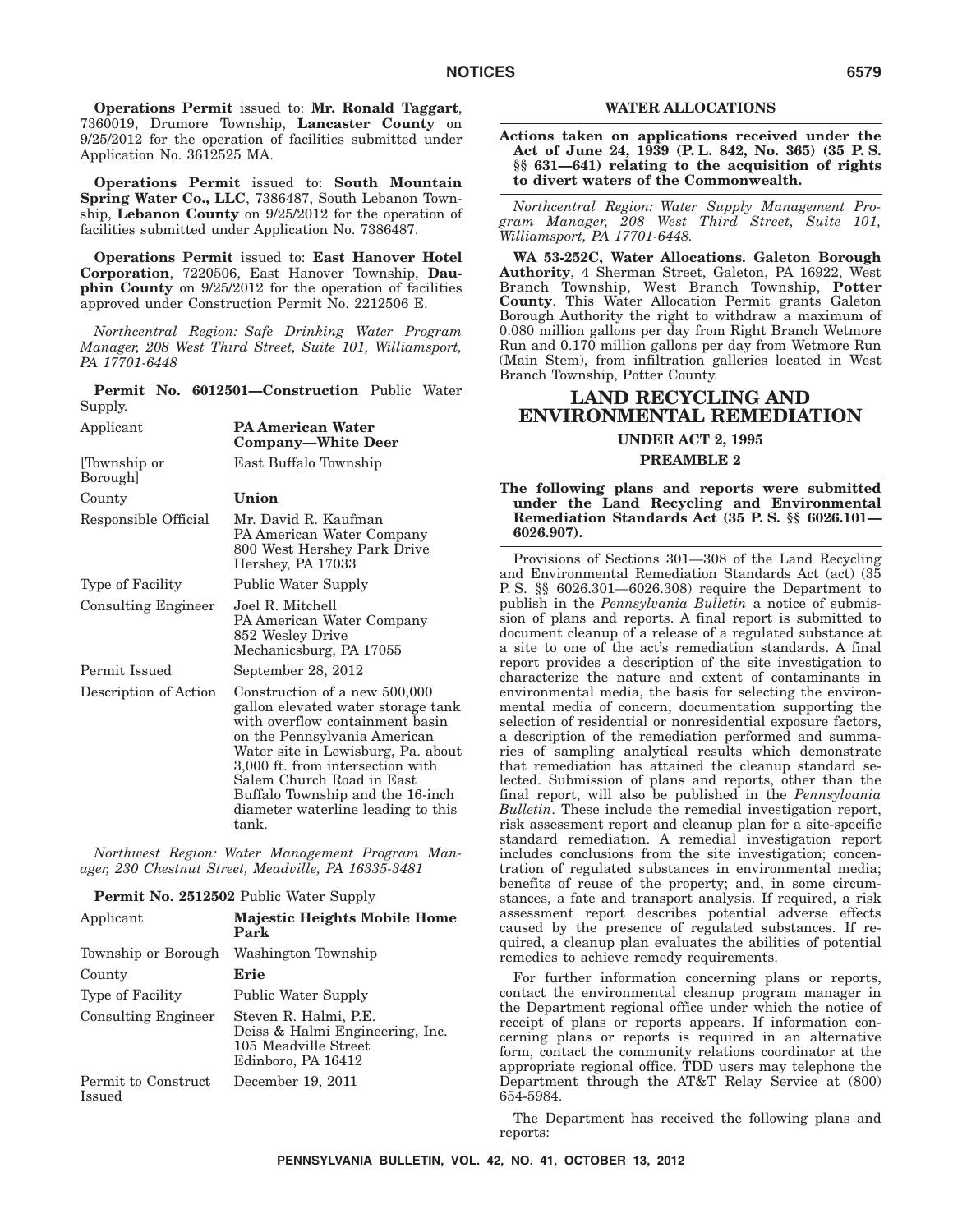*Southeast Region: Environmental Cleanup Program Manager, 2 East Main Street, Norristown, PA 19401*

**Fedena Residence**, Aston Township, **Delaware County**. Richard D. Trimpi, Trimpi Associates, Inc., 1635 Old Plains Road, Pennsburg, PA 18073, Paul Coppadge, All State Insurance. 1200 Atwater Drive, Suite 110, Malvern, PA 19355 on behalf of Charles Fedena, 4339 Park Lane, Aston, PA 19014 has submitted a Final Report concerning remediation of site soil contaminated with no. 2 fuel oil. The report is intended to document remediation of the site to meet the Statewide Health Standard.

**65th & Race Transformer Spill**, City of Philadelphia, **Philadelphia County**. Bruce Middleman, Stantec Consulting Services, Inc. 400 Davis Drove. Suite 400, Plymouth Meeting, PA 19462 on behalf of George Horvat, PECO Energy Company, 3201 Market Street, S7-2, Philadelphia, PA 19103 has submitted a 90 day Final Report concerning remediation of site soil contaminated with PCB. The report is intended to document remediation of the site to meet the Statewide Health Standard.

**Pine Court Apartments** City of Philadelphia, **Philadelphia County**. Tom Brady, PT Consultants, Inc., 629 Creek Road, Bellmawr, NJ 08031 on behalf of Michael Greenzang, Pine Court Apartments, LLC, 2015 Locust Street, Philadelphia, PA 19103 has submitted a Final Report concerning remediation of site soil contaminated with no. 2 fuel oil. The report is intended to document remediation of the site to meet the Statewide Health Standard.

**Willow Bend Townhouses**, West Goshen Township, **Chester County**. Staci Cottone, J&J Environmental, PO Box 370, Blue Bell, PA 19422 on behalf of Paul O'Conner, Apt Management Company, 112 North Swarthmore Avenue, Suite 2, Ridley Park, PA 19078 has submitted a Final Report concerning remediation of site soil contaminated with no. 2 fuel oil. The report is intended to document remediation of the site to meet the Statewide Health Standard.

**Lukas Property**, Radnor Township, **Delaware County**. Gary Drennen, Synergy Environmental, 155 Railroad Plaza, First Floor, Royersford PA 19468 on behalf of Joe Lukas, 714 Moonraker, Galloway, NJ 08205 has submitted a Final Report concerning remediation of site groundwater contaminated with chlorinated solvents. The report is intended to document remediation of the site to meet the Site Specific Standard.

# **LAND RECYCLING AND ENVIRONMENTAL REMEDIATION**

# **UNDER ACT 2, 1995**

## **PREAMBLE 3**

**The Department has taken action on the following plans and reports under the Land Recycling and Environmental Remediation Standards Act (35 P. S. §§ 6026.101—6026.907).**

Section 250.8 of 25 Pa. Code and administration of the Land Recycling and Environmental Remediation Standards Act (act) require the Department to publish in the *Pennsylvania Bulletin* a notice of its final actions on plans and reports. A final report is submitted to document cleanup of a release of a regulated substance at a site to one of the remediation standards of the act. A final report provides a description of the site investigation to characterize the nature and extent of contaminants in environmental media, the basis of selecting the environmental

media of concern, documentation supporting the selection of residential or nonresidential exposure factors, a description of the remediation performed and summaries of sampling methodology and analytical results which demonstrate that the remediation has attained the cleanup standard selected. Plans and reports required by the act for compliance with selection of remediation to a sitespecific standard, in addition to a final report, include a remedial investigation report, risk assessment report and cleanup plan. A remedial investigation report includes conclusions from the site investigation; concentration of regulated substances in environmental media; benefits of reuse of the property; and, in some circumstances, a fate and transport analysis. If required, a risk assessment report describes potential adverse effects caused by the presence of regulated substances. If required, a cleanup plan evaluates the abilities of potential remedies to achieve remedy requirements. A work plan for conducting a baseline remedial investigation is required by the act for compliance with selection of a special industrial area remediation. The baseline remedial investigation, based on the work plan, is compiled into the baseline environmental report to establish a reference point to show existing contamination, describe proposed remediation to be done and include a description of existing or potential public benefits of the use or reuse of the property. The Department may approve or disapprove plans and reports submitted. This notice provides the Department's decision and, if relevant, the basis for disapproval.

For further information concerning the plans and reports, contact the environmental cleanup program manager in the Department regional office under which the notice of the plan or report appears. If information concerning a final report is required in an alternative form, contact the community relations coordinator at the appropriate regional office. TDD users may telephone the Department through the AT&T Relay Service at (800) 654-5984.

The Department has received the following plans and reports:

*Southeast Region: Environmental Cleanup Program Manager, 2 East Main Street, Norristown, PA 19401*

**Gwynedd Mercy College**, Lower Gwynedd Township **Montgomery County**. Staci Cottone, J&J Spills Service and Supplies Inc., PO Box 370, Blue Bell, PA 19422 on behalf of Kevin O'Flaherty, Gwynedd Mercy College, PO Box 901, Gwynedd Valley, PA 19437 has submitted a Final Report concerning the remediation of site soil contaminated with no. 4 fuel oil. The Final report demonstrated attainment of the Statewide Health Standard and was approved by the Department on September 25, 2012.

**Waterford Walk**, Lower Merion Township **Montgomery County**. Lawrence Bily, RYT Environmental Services, Inc. 215 West Church Road, King of Prussia, PA 19406 on behalf of D. Charles Houder, Hardy Houder Real Estate Group, LLC, 134 North Narberth Avenue, Narberth PA 19072 has submitted a Cleanup Plan and Remedial Investigation Report concerning the remediation of site soil contaminated with lead. The Cleanup Plan and Remedial Investigation Report was approved by the Department on September 26, 2012

**777 Broad Street**, City of Philadelphia, **Philadelphia County**. William F. Schmidt, Pennoni Associates, Inc., 3001 Market Street, Philadelphia, PA 19104 on behalf of Josh Weingram, 777 South Broad Associates, LP, 3180 Chestnut Street, Philadelphia, PA 19104 has submitted a Final Report concerning the remediation of site soil and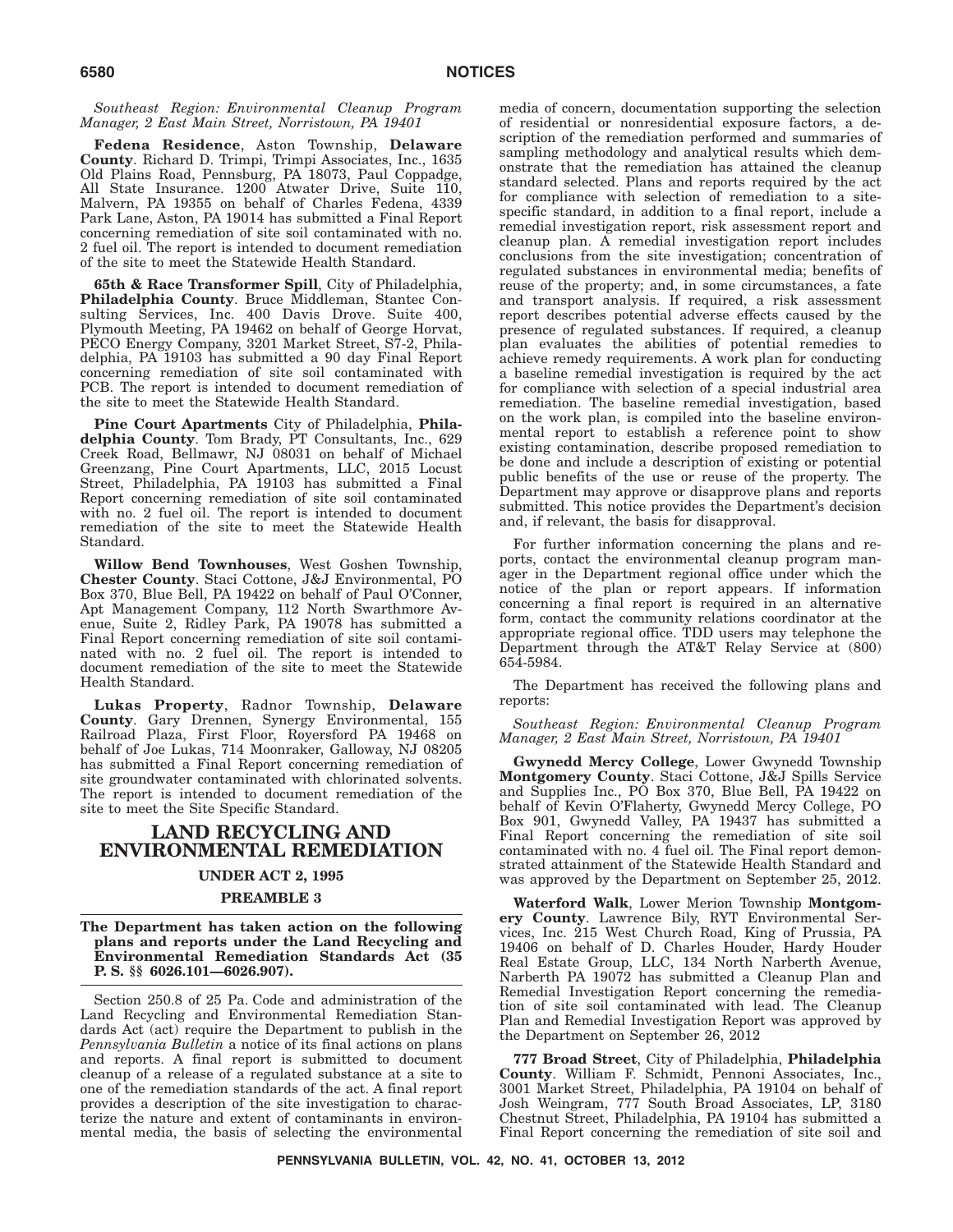groundwater contaminated with lead, benzo and unleaded gasoline. The Final report demonstrated attainment of the Statewide Health Standard and was approved by the Department on September 25, 2012.

**Fedena Residence**, Aston Township **Delaware County**. Richard D. Trimpi, Trimpi Associates, Inc., 1635 Old Plains Road, Pennsburg, PA 18073, Paul Coppadge, Allstate Insurance, 1200 Atwater Drive, Suite 110, Malvern, PA 19355 on behalf of Charles Fedena, 4339 Park Lane, Aston, PA 19014 has submitted a Final Report concerning the remediation of site soil contaminated with no. 2 fuel oil. The Final report demonstrated attainment of the Statewide Health Standard and was approved by the Department on September 26, 2012.

**Grays Ferry Shop Center**, City of Philadelphia, **Philadelphia County**. Bill Schmidt, Pennoni Associates, Inc., 3001 Market Street, Philadelphia, PA 19102 on behalf of Arnold Lurie, Korman Commercial Properties, 2 Neshaminy Interpley, Suite 305, Trevose, PA 19053 has submitted a Cleanup Plan/Remedial Investigation and Final Report concerning the remediation of site groundwater and soil contaminated with inorganic and lead. The Cleanup Plan/Remedial Investigation Report and Final Report were approved by the Department on September 25, 2012.

**BMW of the Main Line #41238**, Lower Merion Township **Montgomery County**. Richard W. Werner, Environmental Consulting Inc., 500 East Washington Street, Suite 375, Norristown, PA 19401, Samuel W. Galenty, Environmental Consulting, Inc., 500 East Washington Street, Suite 375, Norristown, PA 19401 on behalf of Steve Holstad, Bala Properties South LLC, Mini of the Main Line, 130 Montgomery Avenue, Bala Cynwyd, PA 19004 has submitted a Cleanup Plan/Remedial Investigation and Risk Assessment/Final Report concerning the remediation of site groundwater contaminated with TCL, VOC'S. The Cleanup Plan/Remedial Investigation and Risk Assessment/Final Report was approved by the Department on September 20, 2012.

**Capozzi/David Property**, City of Philadelphia **Philadelphia County**. Jeffery K. Walsh, Penn Environmental & Remediation, Inc., 2755 Bergey Road, Hatfield, PA 19440, Thomas S. Jones, Penn Environmental & Remediation, Inc. 2755 Bergey Road, Hatfield, PA 19440 on behalf of Bryan Cullen, Western Park Place, L.P., 370 Commerce Drive, Fort Washington, PA 19034 has submitted a Final Report concerning the remediation of site soil and groundwater contaminated with arsenic, benzo. The Final report demonstrated attainment of the Site Specific Standard and was approved by the Department on September 25, 2012.

**Air Produce Chemical Inc.**, Morrisville Borough and Falls Township **Bucks County**. Kent V. Littlefield, SAIC Energy, Environment & Infrastructure, LLC, 6310 Allentown Boulevard, Harrisburg, PA 17112 on behalf of Edward J. Dulac, Air Products and Chemicals Inc., 7021 Hamilton Boulevard, Allentown, PA 18195-1501 has submitted a Cleanup Plan/Final Report concerning the remediation of site soil and groundwater contaminated with lead. The Cleanup Plan /Final Report were approved by the Department on September 26, 2012.

*Southcentral Region: Environmental Cleanup and Brownfields Program Manager, 909 Elmerton Avenue, Harrisburg, PA 17110.*

**Property at 1170 Loucks Road**, York, PA 17404, York City, **York County**. Hillis-Carnes Engineering Associates, 10975 Guilford Road, Suite A, Annapolis Junction, MD 20701, on behalf of 1170 Loucks Road, LLC, 2867 Westwind Lane, York, PA 17404, submitted a Final Report concerning the remediation of site soils contaminated with unleaded gasoline. The Final Report demonstrated attainment of the Residential Statewide Health standard, and was approved by the Department on September 25, 2012.

*Northwest Region: Environmental Cleanup Program Manager, 230 Chestnut Street, Meadville, PA 16335-3481*

**Brian Anderson Property**, Washington Township, **Jefferson County**. Environmental Remediation & Recovery, Inc., 4250 Route 6N, Edinboro, PA 16412 on behalf of State Farm Insurance, One State Farm Drive, Ballston Spa, NY 12020 and Brian Anderson 137 Anderson Drive, Falls Creek, PA 15840 has submitted a Final Report concerning the remediation of site soils contaminated with Benzene, Ethylbenzene, Isopropylbenzene (Cumene), Methyl tert-butyl ether (MTBE), Naphthalene, Toluene, 1,2,4-Trimethylbenzene, 1,3,5-Trimethylbenzene. The Final Report demonstrated attainment of the Statewide Health Standard and was approved by the Department on September 24, 2012.

*Southwest Region: Environmental Cleanup & Brownfield Development Program Manager, 400 Waterfront Drive, Pittsburgh, PA 15222-4745*

**Christianson Well Pad Site**, 216 Knupp Road, Fairfield Township, **Westmoreland County**. Groundwater & Environmental Services, Inc., 301 Commerce Park Drive, Cranberry Township, PA 16066 on behalf of XTO Energy, 395 Airport Road, Indiana, PA 15701 has submitted a Final Report concerning the remediation of site soil contaminated with biodegradable base oil from an inadvertent release. The Final Report demonstrated attainment of the Statewide Health standard and was approved by the department on September 26, 2012

**W. Risinger Well Pad #8376**, 9th & 8th Street intersection, Center Township, **Indiana County**. Hull & Associates, Inc., 300 Business Center Drive, Pittsburgh, PA 15205 on behalf of XTO Energy, 395 Airport Road, Indiana, PA 15701 has submitted a Final Report concerning the remediation of site soil contaminated with oil from a leaking valve. The Final report demonstrated attainment of the residential Statewide Health standard and was approved by the Department on September 26, 2012.

**ExxonMobil USA Indiana Terminal #2024**, White Township, **Indiana County**. ARCADIS U.S. Inc., One Adams Place, Seven Fields, PA 16046 on behalf of ExxonMobil Environmental Services Company, 1545 Route 22 East, Annandale, NJ 08801 has submitted a Final Report concerning the remediation of site soil and groundwater contaminated with petroleum-related constituents. The Final Report demonstrated attainment of the Site Specific Standard and was approved by the Department on September 27, 2012.

**Gilmour Manufacturing**, Somerset Township, **Somerset County**. AMEC Environmental & Infrastructure, Inc. 800 North Bell Avenue, Suite 200, Pittsburgh, PA 15106 on behalf of Robert Bosch Tool Corporation, Mount Prospect, Illinois has submitted a Remedial Investigation Report, Risk Assessment and Final Report concerning the remediation of site soil and groundwater contaminated with semi-volatile organic compounds and chlorinated solvents. The reports demonstrated attainment of a combination of Statewide Health and Site Specific Standards and were approved by the Department on September 28, 2012.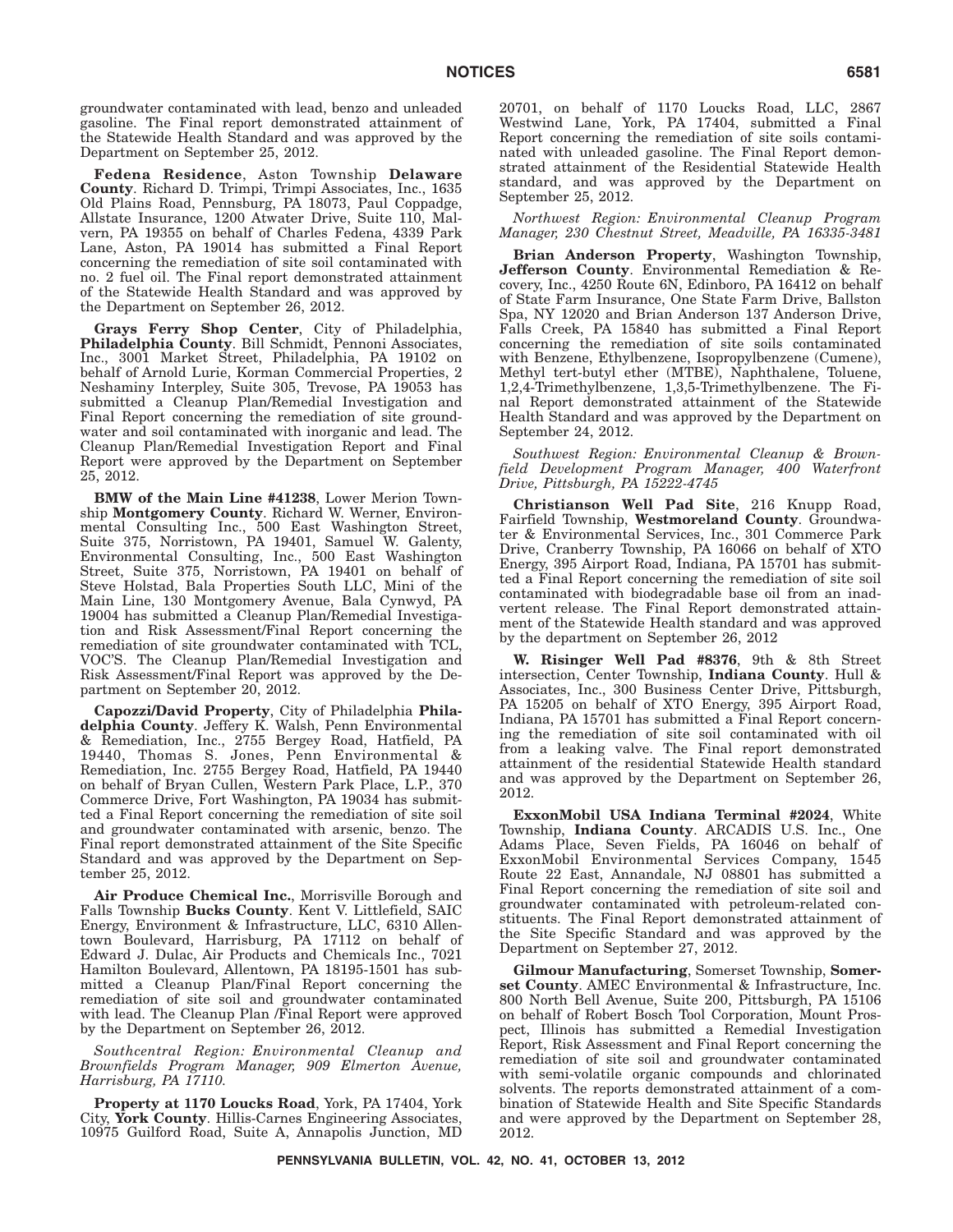## **OPERATE WASTE PROCESSING OR DISPOSAL AREA OR SITE**

**Permit(s) issued under the Solid Waste Management Act (35 P. S. §§ 6018.101—6018.1003), the Municipal Waste Planning, Recycling and Waste Reduction Act (53 P. S. §§ 4000.101—4000.1904) and Regulations to Operate Solid Waste Processing or Disposal Area or Site.**

*Southwest Regional Office, Regional Solid Waste Manager, 400 Waterfront Drive, Pittsburgh, PA 15222-4745, Telephone 412.442.4000.*

**Permit ID No. 300491. EME Homer City Generation, LP**, 1750 Power Plant Road, Homer City, PA 15748 for operation of the Homer City Station Ash Disposal Site Landfill located in Center and Blacklick Townships, **Indiana County**. Permit modification authorizing expansion of the existing captive residual waste landfill issued in the Regional Office on October 1, 2012.

# **AIR QUALITY**

**General Plan Approval and Operating Permit Usage Authorized under the Air Pollution Control Act (35 P. S. §§ 4001—4015) and 25 Pa. Code Chapter 127 to construct, modify, reactivate or operate air contamination sources and associated air cleaning devices.**

*Northeast Region: Air Quality Program, 2 Public Square, Wilkes-Barre, PA 18711-0790*

*Contact: Ray Kempa, New Source Review Chief— Telephone: 570-826-2507*

**58-399-049GP5: Williams Field Services LLC** (51 Warren Street, Tunkhannock, PA 18657) on September 18, 2012, to construct and operate three (3) IC Engines, one Emergency Generator and three (3) dehy/reboilers at their Church natural Gas Compressor Station site to be in Dimock Township, **Susquehanna County**.

*Southcentral Region: Air Quality Program, 909 Elmerton Avenue, Harrisburg, PA 17110*

*Contact: Thomas J. Hanlon, Facility Permitting Chief— Telephone: 717-705-4862 or Daniel Husted, New Source Review Chief—Telephone: 717-705-4863*

**GP1-01-03028B: Hain Pure Protein Corp.** (304 South Water Street, New Oxford, PA 17350-0038) on September 24, 2012, for two (2) natural gas fired boilers with heat input of 10.4 mmBtu/hr and 14.3 mmBtu/hr in New Oxford Borough, **Adams County**. The Authorization was renewed.

**GP4-01-07-03044: Electric Motor & Supply, Inc.** (1000 50th Street, PO Box 152, Altoona, PA 16603) on September 25, 2012, for a burn-off oven under GP4 at the electric motor repair/rebuild facility in the City of Altoona, **Blair County**. This authorization was renewed.

*Southwest Region: Air Quality Program, 400 Waterfront Drive, Pittsburgh, PA 15222-4745*

*Contact: Mark Gorog and Barb Hatch, Environmental Engineer Managers —Telephone: 412-442-4163/5226*

**GP3-63-00973: Arthur J. Boyle, Jr.** (P. O. Box 400, Laughlintown, PA 15665) on September 27, 2012, to install and operate a portable crusher, one vibratory screen, and one stacker at Sandy Plains LNC, in East Bethlehem Township, **Washington County**.

**GP9-63-00973: Arthur J. Boyle Jr.** (P. O. Box 400, Laughlintown, PA 15665) on September 27, 2012, to install and operate three diesel-fired engines at Sandy Plains LNC, in East Bethlehem Township, **Washington County**.

*Northwest Region: Air Quality Program, 230 Chestnut Street, Meadville, PA 16335-3481*

*Contact: Edward Orris, New Source Review Chief— Telephone: 814-332-6636*

**GP5-33-192A: Texas Keystone, Inc.** (560 Epsilon Drive, Pittsburgh, PA 15238) on September 30, 2012, to construct and operate a Caterpillar Natural Gas Engine at the Clover Compressor Station, Clover Township, **Jefferson County** (BAQ/GPA-GP-5).

**GP14-37-327A: R. Cunningham Funeral Home & Crematory, Inc.** (2429 Wilmington Road, New Castle PA 16105) on September 30, 2012, to construct and operate a Matthews Cremation International Crematory in Neshannock Township, **Lawrence County**. (BAQ/GPA-GP-14).

**Plan Approvals Issued under the Air Pollution Control Act and regulations in 25 Pa. Code Chapter 127, Subchapter B relating to construction, modification and reactivation of air contamination sources and associated air cleaning devices.**

*Southcentral Region: Air Quality Program, 909 Elmerton Avenue, Harrisburg, PA 17110*

*Contact: Thomas J. Hanlon, Facility Permitting Chief— Telephone: 717-705-4862 or Daniel Husted, New Source Review Chief—Telephone: 717-705-4863*

**38-05028C: Milprint, Inc.** (5 Keystone Drive, Lebanon Valley Business Park, Lebanon, PA 17042) on September 24, 2012, to install two (2) rotogravure printing presses, two (2) additional regenerative thermal oxidizers, and a wax coater at their facility in South Lebanon Township, **Lebanon County**.

**Plan Approval Revisions Issued including Extensions, Minor Modifications and Transfers of Ownership under the Air Pollution Control Act and 25 Pa. Code §§ 127.13, 127.13a and 127.32.**

*Southeast Region: Air Quality Program, 2 East Main Street, Norristown, PA 19401*

*Contact: Sachin Shankar, New Source Review Chief— Telephone: 484-250-5920*

**46-0108C: Highway Materials, Inc.** (1750 Walton Road, Blue Bell, PA 19422) on September 25, 2012, to operate a secondary cone crusher in Marlborough Township, **Montgomery County**

**09-0196D: Abington Reldan Metals, LLC.** (550 Old Bordentown Road, Fairless Hills, PA 19030) on September 21, 2012, to operate an acid room, strip room process equipment and three associated wet scrubber units in Falls Township, **Bucks County**

*Southcentral Region: Air Quality Program, 909 Elmerton Avenue, Harrisburg, PA 17110*

*Contact: Thomas J. Hanlon, Facility Permitting Chief— Telephone: 717-705-4862 or Daniel Husted, New Source Review Chief—Telephone: 717-705-4863*

**21-03081A: Keystone BioFuels, Inc.** (2850 Appleton Street, Camp Hill, PA 17011) on September 28, 2012, for the extension of a plan approval for the construction of a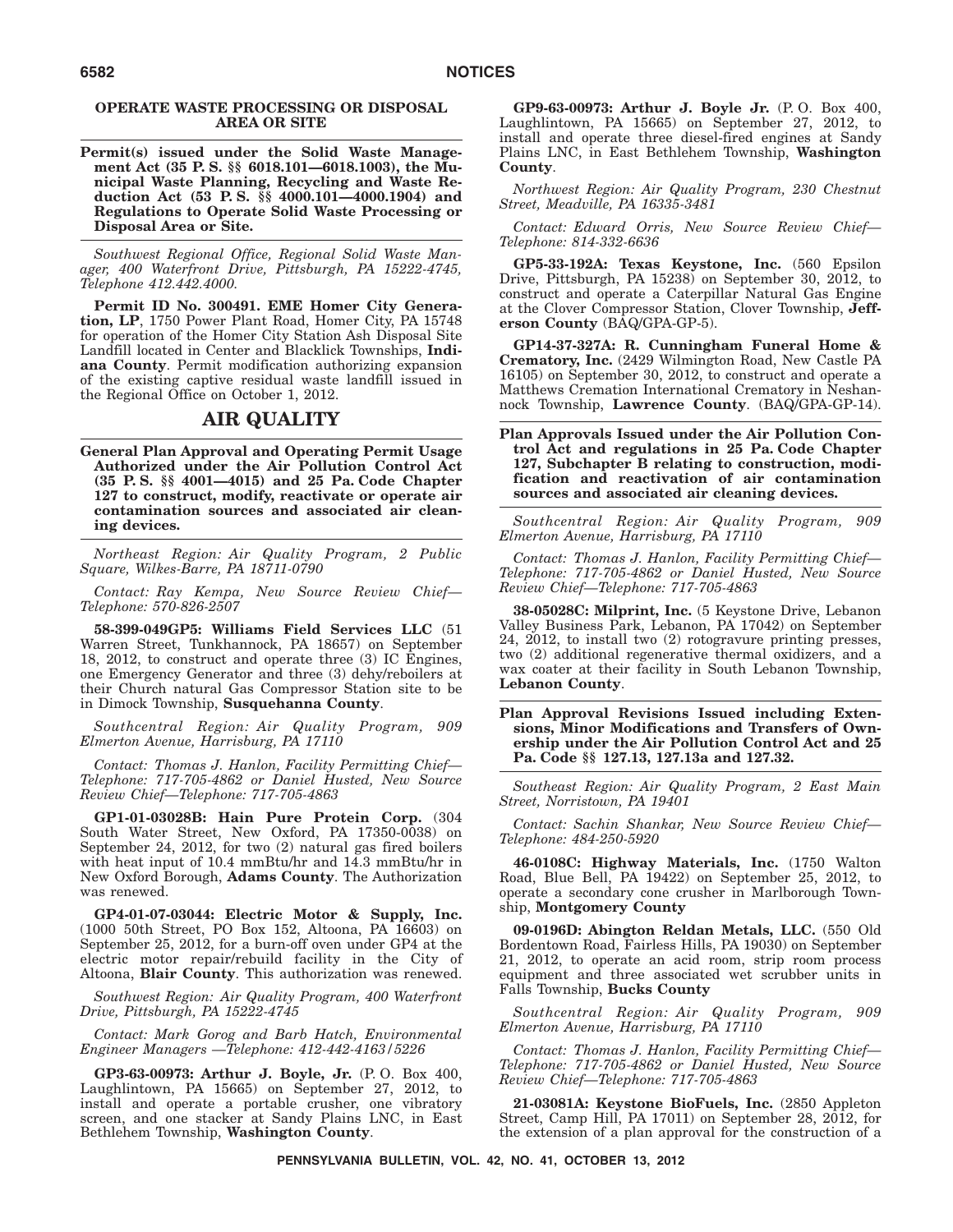biodiesel manufacturing plant in Lower Allen Township, **Cumberland County**. The plan approval has been extended.

*Southwest Region: Air Quality Program, 400 Waterfront Drive, Pittsburgh, PA 15222-4745*

*Contact: M. Gorog & B. Hatch, Environmental Engineer Managers—Telephone: 412-442-4163/5226*

**65-00016I: Latrobe Specialty Metals—A Carpenter Co.** (2626 Ligonier Street, PO Box 31, Latrobe, PA 15650) on September 30, 2012, with an expiration date of March 30, 2013, to allow for continued temporary operation of the sources and controls therein specified at their Latrobe Plant in the City of Latrobe, **Westmoreland County**. The plan approval has been extended.

*Northwest Region: Air Quality Program, 230 Chestnut Street, Meadville, PA 16335-3481*

*Contact: Edward Orris, New Source Review Chief— Telephone: 814-332-6636*

**10-284E: Seneca Landfill, Inc.** (421 Hartmann Road, Evans City, PA 16033) on September 30, 2012, for the modification of plan approval 10-284D conditions with regards to start-up, shutdown, and ceramic media curing procedures associated with the thermal oxidizer in Jackson Township, **Butler County**. This is a Title V facility. The plan approval has been extended.

**10-374A: Three Rivers Aggregates, LLC, Black Run Mine** (225 North Shore Drive, Pittsburgh, PA 15212) on September 30, 2012, for installation of sand and gravel processing plant at 144 Brandon Road, Slippery Rock, PA 16057. Sources at the site will include primary and secondary crushing, conveying systems, material stockpiles, screening operations, plant roadways and truck loading/unloading. This facility is located in Worth Township, **Butler County**. The plan approval has been extended.

**62-017R: United Refining Company** (15 Bradley Street, Warren, PA 16365) on September 30, 2012, for the removal of the external cyclones and expansion of the electric static precipitator that controls the FCC in Warren City, **Warren County**. This is a Title V facility. The plan approval has been extended.

**37-307C: PSC Metals Inc.** (5875 Landerbrook Drive, Suite 200, Mayfield Heights, OH 44124) on September 30, 2012, for modifications to the exhaust capture system associated with scrap cutting activities at their facility in the City of New Castle, **Lawrence County**. The plan approval has been extended.

**10-265B: Iron Mountain Information Management—The Underground** (1137 Branchton Road, Boyers, PA 16020) on Sept 30, 2012, for the installation of ten (10) emergency generators at their facility in Cherry Township, **Butler County**. The plan approval has been extended.

**37-317B: Ellwood Mill Products** (712 Moravia Street, New Castle, PA 16101) on September 30, 2012, for the construction of a natural gas-fired forge furnace with a total heat input of 26.4 mmbtu/hr in New Castle City, **Lawrence County**. This is a State Only facility. The plan approval has been extended.

**42-223A: Tennessee Gas Pipeline Co.—Compressor Station 310** (Off of State Route 146, Tax Map 29-002- 300-02, Clermont, PA 16740) on September 30, 2012, for the construction of a compressor turbine, emergency generator, hot water boiler, and fuel preheater in Sergeant Township, **McKean County**. The plan approval has been extended.

**61-218A: Tennessee Gas Pipeline Co.—Compressor Station 303** (Meadow Church Road, Map AS 08-15 Lot 71, Seneca, PA 16346) on September 30, 2012, for the construction of a compressor turbine, emergency generator, hot water boiler, and fuel preheater in Cranberry Township, **Venango County**. This is a State Only facility. The plan approval has been extended.

**Title V Operating Permits Issued under the Air Pollution Control Act and 25 Pa. Code Chapter 127, Subchapter G.**

*Southeast Region: Air Quality Program, 2 East Main Street, Norristown, PA 19401*

### *Contact: Janine Tulloch-Reid, Facilities Permitting Chief—Telephone: 484-250-5920*

**15-00031: Henry Co.** (336 Cold Stream Road, Kimberton, PA 19442) on September 26, 2012, for renewal of the Title V Operating Permit in East Pikeland Township, **Chester County** which expired on July 12, 2012. The facility manufactures protective asphalt coatings and operates numerous mixing tanks, storage tanks and various process piping.

The facility is major for Volatile Organic Compounds (VOC) and Particulate Matter (PM) emissions; the facility is an area source for Hazardous Air Pollutants (HAP). There is a new boiler operating at the facility, which is exempt from plan approval requirements according to 25 Pa. Code § 127.14(a)(3). A statement has been added to Section G of the permit indicating that the facility choses to restrict the fuel used in all boilers on site in order to escape the requirements of 40 C.F.R. Part 63 Subpart JJJJJJ. The renewal contains all applicable requirements including monitoring, recordkeeping and reporting. The sources at this facility are subject to Compliance Assurance Monitoring (CAM) under 40 CFR Part 64 for PM emissions. The source is not a major source for Greenhouse Gases (GHG).

#### **Operating Permits for Non-Title V Facilities Issued under the Air Pollution Control Act and 25 Pa. Code Chapter 127, Subchapter F.**

*Southeast Region: Air Quality Program, 2 East Main Street, Norristown, PA 19428*

*Contact: Janine Tulloch-Reid, Facilities Permitting Chief—Telephone: 484-250-5920*

**46-00262: Penn Color, Inc.** (2755 Bergey Road, Hatfield, PA 19440) on September 24, 2012, for issuance of a State Only Operating Permit to operate pigment manufacturing equipment at their pigment manufacturing facility in Hatfield Township, **Montgomery County**. Plan Approvals, 46-313-146 and 46-0262A, are being incorporated into the facility synthetic minor initial operating permit, 46-00262. This Operating Permit shall include monitoring and recordkeeping requirements to ensure that this facility complies with all applicable air quality regulations.

**Operating Permit Revisions Issued including Administrative Amendments, Minor Modifications or Transfers of Ownership under the Air Pollution Control Act and 25 Pa. Code §§ 127.412, 127.450, 127.462 and 127.464.**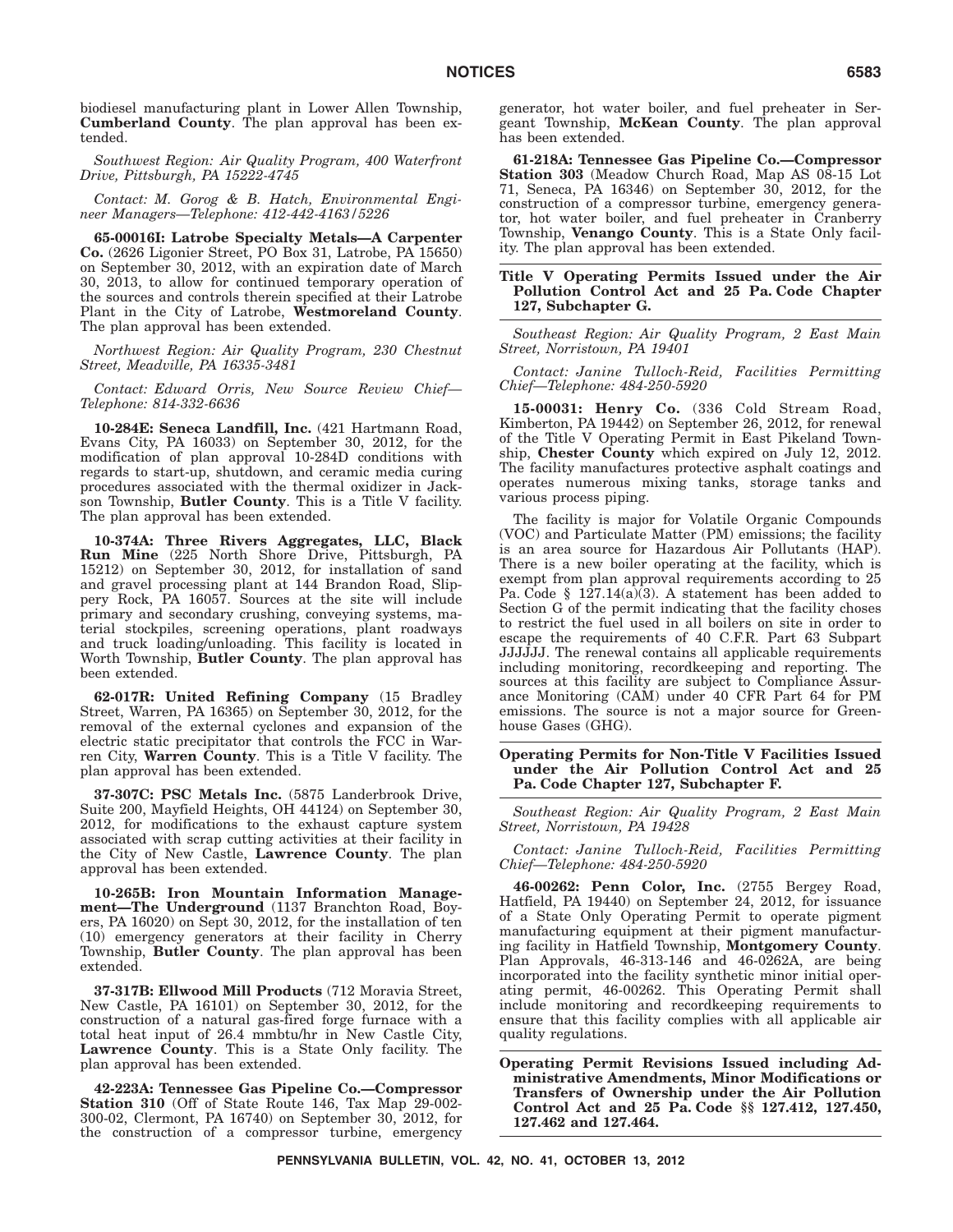*Southeast Region: Air Quality Program, 2 East Main Street, Norristown, PA 19401*

## *Contact: Janine Tulloch-Reid, Facilities Permitting Chief—Telephone: 484-250-5920*

**23-00016: PQ Corp.** (1201 West Front Street, Chester, PA 19013) on September 25, 2012, is a Title V facility in the City of Chester, **Delaware County**. The Title V Operating Permit No. 23-00016 has been amended to incorporate the requirements of General Plan Approval No. GP1-23-0148 and Request for Determination Nos. 2023 and 2617. GP1-23-0148 was issued for the installation of a Donlee Tech Boiler (Source ID 038), rated at 10.0 MMBtu/hr. RFD No. 2023 was approved for the replacement of a batch conditioning (wetting) system. RFD 2617 was approved for the modification to the #4 Furnace, to allow for additional air from the burner tip cool-down process. This amendment also addresses 40 CFR Part 63, Subpart JJJJJJ. PQ Corporation has two boilers, a Cleaver Brooks (CBLE200-350) Boiler (Source ID 037) and the Donlee Technologies Boiler (Source ID 038). The permittee has agreed to only use fuel oil in their two boilers during periods of gas curtailment, gas supply emergencies, or for periodic testing (not to exceed 48 hours during any calendar year) such that the two boilers will not be subject to Subpart JJJJJJ. The Title V Operating Permit will continue to contain requirements to keep the facility operating within all applicable air quality requirements for this source.

**46-00100: Saint-Gobain Abrasives, Inc.** (200 Commerce Drive Montgomeryville, PA 18936) on September 27, 2012, the Operating Permit was amended for the Saint-Gobain Abrasives Montgomeryville plant, a State Only facility in Montgomery Township, **Montgomery County**. The Administrative Amendment includes changes in responsible official, permit contact and contact information for the facility.

# **ACTIONS ON COAL AND NONCOAL MINING ACTIVITY APPLICATIONS**

**Actions on applications under the Surface Mining Conservation and Reclamation Act (52 P. S. §§ 1396.1—1396.19a); the Noncoal Surface Mining Conservation and Reclamation Act (52 P. S. §§ 3301—3326); The Clean Streams Law; the Coal Refuse Disposal Control Act (52 P. S. §§ 30.51— 30.66); and The Bituminous Mine Subsidence and Land Conservation Act (52 P. S. §§ 1406.1— 1406.20a). The final action on each application also constitutes action on the NPDES permit application and, if noted, the request for a Section 401 Water Quality Certification. Mining activity permits issued in response to applications will also address the application permitting requirements of the following statutes: the Air Quality Pollution Act (35 P. S. §§ 4001—4014); the Dam Safety and Encroachments Act (32 P. S. §§ 693.1— 693.27); and the Solid Waste Management Act (35 P. S. §§ 6018.101—6018.1002).**

*Coal Applications Returned*

*Greensburg District Mining Office: Armbrust Professional Center, 8205 Route 819, Greensburg, PA 15601, 724-925-5500*

**03120101 and NPDES Permit No. PA0252204. Amerikohl Mining, Inc.** (202 Sunset Drive, Butler, PA 16001). Application has been returned for commencement, operation and reclamation of a bituminous surface mine, located in Freeport Borough and South Buffalo Township, **Armstrong County**, affecting 111.6 acres. Receiving streams: unnamed tributary to Buffalo Creek and Buffalo Creek Application received: July 2, 2012. Application returned: September 27, 2012.

*Coal Permits Actions*

*California District Office: 25 Technology Drive, Coal Center, PA 15423, 724-769-1100*

**32061303. Rosebud Mining Company**, (301 Market Street, Kittanning, PA 16201). To revise the permit for the Heilwood Mine in Pine and Cherryhill Townships, **Indiana County** to add underground permit and subsidence control plan area acres. Underground Acres Proposed 1777.0, Subsidence Control Plan Acres Proposed 1777.0. No additional discharges. The first downstream potable water supply intake from the point of discharge is Central Indiana Water Authority and intake: Yellow Creek. The application was considered administratively complete on May 27, 2011. Application received: March  $3$ , 2011. Permit issued: September 25, 2012.

*Cambria District Mining Office: 286 Industrial Park Road, Ebensburg, PA 15931, 814-472-1900*

**32110104 and NPDES No. PA0263303. Simpson Coal Company**, 1003 Bush Road, New Alexandria, PA 15670, revision of an existing bituminous surface mine to add 2.5 acres for support in Young Township, **Indiana County**, affecting 40.5 acres. Receiving stream(s): Nesbit Run and unnamed tributary to Whiskey Run classified for the following use(s): cold water fishery. There are no potable water supply intakes within 10 miles downstream. Application received: July 19, 2012. Permit issued: September 18, 2012.

**32110106 and NPDES No. PA0263320. Amerikohl Mining, Inc.**, 1384 State Route 711, Stahlstown, PA 15687, commencement, operation and restoration of a bituminous surface mine in Brushvalley Township, **Indiana County**, affecting 67.1 acres. Receiving stream(s): UTS to Blacklick Creek to the Conemaugh River classified for the following use(s): cold water fishery. There are no potable water supply intakes within 10 miles downstream. Application received: July 22, 2011. Permit issued: September 25, 2012.

**32110106 and NPDES No. PA0263320 and General Permit GP-12-32110106. Amerikohl Mining, Inc.**, 1384 State Route 711, Stahlstown, PA 15687, application to obtain coverage for coal processing under air quality general permit GP-12 for a proposed surface mine site in Brushvalley Township, **Indiana County**, affecting 67.1 acres. Receiving stream(s): unnamed tributaries to Blacklick Creek classified for the following use(s): cold water fishery. There are no potable water supply intakes within 10 miles downstream. Application received: July 22, 2011. Permit issued: September 25, 2012.

*Pottsville District Mining Office: 5 West Laurel Boulevard, Pottsville, PA 17901, 570-621-3118*

**49111301.S&N Coal Company, LLC**, (8689 Route 25, Spring Glen, PA 17978), commencement, operation and restoration of an anthracite underground mine operation in Mt. Carmel Township, **Northumberland County** affecting 4.1 acres, receiving stream: Locust Creek. Application received: November 8, 2011. Permit issued: September 26, 2012.

**49111301GP104. S & N Coal Company, LLC**, (8689 Route 25, Spring Glen, PA 17978), General NPDES Permit for stormwater discharges associated with mining activities on Underground Mining Permit No. 49111301 in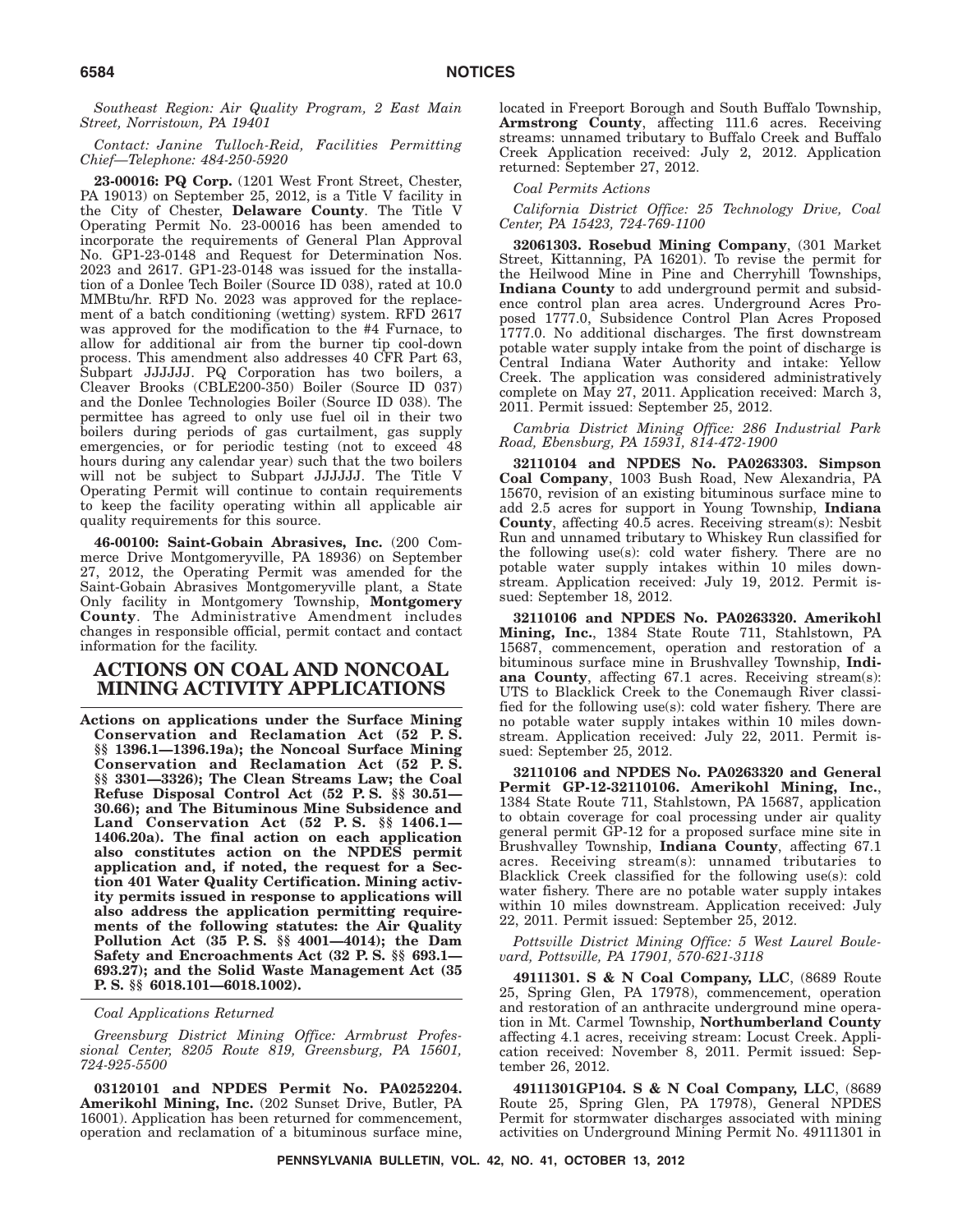Mt. Carmel Township, **Northumberland County**, receiving stream: Locust Creek. Application received: November 8, 2011. Permit issued: September 26, 2012.

*Noncoal Permits Actions*

*Cambria District Mining Office: 286 Industrial Park Road, Ebensburg, PA 15931, 814-472-1900*

**11950301. Tube City IMS LLC**, 1155 Business Center Drive, Horsham, PA 19044, revision of an existing bituminous surface mine to change the name from Waylite Division, International Mill Service, Inc. to Tube City IMS LLC in East Taylor and Conemaugh Townships, **Cambria County**, affecting 212.4 acres. Receiving stream(s): Little Conemaugh River classified for the following use(s): warm water fishery. There are no potable water supply intakes within 10 miles downstream. Application received: June 13, 2012. Permit issued: September 20, 2012.

*Moshannon District Mining Office: 186 Enterprise Drive, Philipsburg, PA 16866, 814-342-8200*

**57080802. James M. Corl** (43 Ramsey Hollow Road, Beech Creek, PA 16822). Final bond release for a small industrial mineral surface mine located in Colley Township, **Sullivan County**. Restoration of 2.0 acres completed. Receiving stream: Unnamed Tributary to Scotia Brook. Application received: September 10, 2012. Final bond release approved: September 27, 2012.

## **ACTIONS ON BLASTING ACTIVITY APPLICATIONS**

**Actions on applications under the Explosives Acts of 1937 and 1957 and 25 Pa. Code § 211.124. Blasting activity performed as part of a coal or noncoal mining activity will be regulated by the mining permit for that coal or noncoal mining activity.**

*Blasting Permits Actions*

*Moshannon District Mining Office: 186 Enterprise Drive, Philipsburg, PA 16866, 814-342-8200*

**41124114. Midstream Explosives LLC** (289 Southside Drive, Newville PA 17241). Blasting for pipeline located in McIntyre Township, **Lycoming County**. Permit issued: September 25, 2012. Permit expires: September 25, 2013.

**08124145. Maurer & Scott Sales, Inc.** (122 Thomas Street, Coopersburg PA 18036-2100). Blasting for natural gas well pad and construction located in Terry Township, **Bradford County**. Permit issued: September 24, 2012. Permit expires: February 28, 2013.

*Pottsville District Mining Office: 5 West Laurel Boulevard, Pottsville, PA 17901, 570-621-3118*

**36124154. Keystone Blasting Service**, (15 Hopeland Road, Lititz, PA 17543), construction blasting for Nolt Propane Connections Warehouse in Earl Township, **Lancaster County** with an expiration date of December 30, 2012. Permit issued: September 24, 2012.

**36124155. Abel Construction Co., Inc.**, (P. O. Box 476, Mountville, PA 17554), construction blasting for Brooklawn Phase I in Manheim Township, **Lancaster County** with an expiration date of September 29, 2013. Permit issued: September 24, 2012.

**38124122. Abel Construction Co., Inc.**, (P. O. Box 476, Mountville, PA 17554), construction blasting for Fox Ridge in South Lebanon Township, **Lebanon County** with an expiration date of September 23, 2013. Permit issued: September 25, 2012.

**67124111.M&J Explosives, Inc.**, (P. O. Box 608, Carlisle, PA 17013), construction blasting for Lexington Estates in Newberry Township, **York County** with an expiration date of September 25, 2013. Permit issued: September 25, 2012.

**36124156. Keystone Blasting Service**, (15 Hopeland Road, Lititz, PA 17543), construction blasting for Sweet Briar in Penn Township, **Lancaster County** with an expiration date of December 31, 2012. Permit issued: September 26, 2012.

**36124157. Keystone Blasting Service**, (15 Hopeland Road, Lititz, PA 17543), construction blasting for Daniel Glick Jr. Manure Pit in Manheim Township, **Lancaster County** with an expiration date of November 30, 2012. Permit issued: September 26, 2012.

**58124187. Maine Drilling & Blasting, Inc.**, (P. O. Box 1140, Gardiner, ME 04345), construction blasting for Sheldon Hill Pipeline in Springville Township, **Susquehanna County** with an expiration date of September 17, 2013. Permit issued: September 26, 2012.

**58124188. Maine Drilling & Blasting, Inc.**, (P. O. Box 1140, Gardiner, ME 04345), construction blasting for Auburn Four Pipeline in Auburn Township, **Susquehanna County** with an expiration date of September 17, 2013. Permit issued: September 26, 2012.

**36124158. Keystone Blasting Service**, (15 Hopeland Road, Lititz, PA 17543), construction blasting for Auction Road Alteration in Rapho Township, **Lancaster County** with an expiration date of December 31, 2012. Permit issued: September 27, 2012.

**46124113. Eastern Blasting Co., Inc.**, (1292 Street Road, New Hope, PA 18938), construction blasting for Montgomery Pointe in Montgomery Township, **Montgomery County** with an expiration date of December 25, 2012. Permit issued: September 27, 2012.

**66124118. Maine Drilling & Blasting, Inc.**, (P. O. Box 1140, Gardiner, ME 04345), construction blasting for P & G 5 Pad to Mattocks Well Pipeline in Washington Township, **Wyoming County** with an expiration date of December 31, 2012. Permit issued: September 27, 2012.

**09124103. Maine Drilling & Blasting, Inc.**, (P. O. Box 1140, Gardiner, ME 04345), construction blasting for Carriage Hill Off-Site trench in Doylestown and Plumstead Townships, **Bucks County** with an expiration date of September 24, 2013. Permit issued: October 1, 2012.

# **FEDERAL WATER POLLUTION CONTROL ACT SECTION 401**

The Department has taken the following actions on previously received permit applications, requests for Environmental Assessment approval and requests for Water Quality Certification under section 401 of the Federal Water Pollution Control Act (FWPCA) (33 U.S.C.A. § 1341).

Except as otherwise noted, the Department has granted 401 Water Quality Certification certifying that the construction and operation described will comply with sections 301—303, 306 and 307 of the FWPCA (33 U.S.C.A. §§ 1311—1313, 1316 and 1317) and that the construction will not violate applicable Federal and State water quality standards.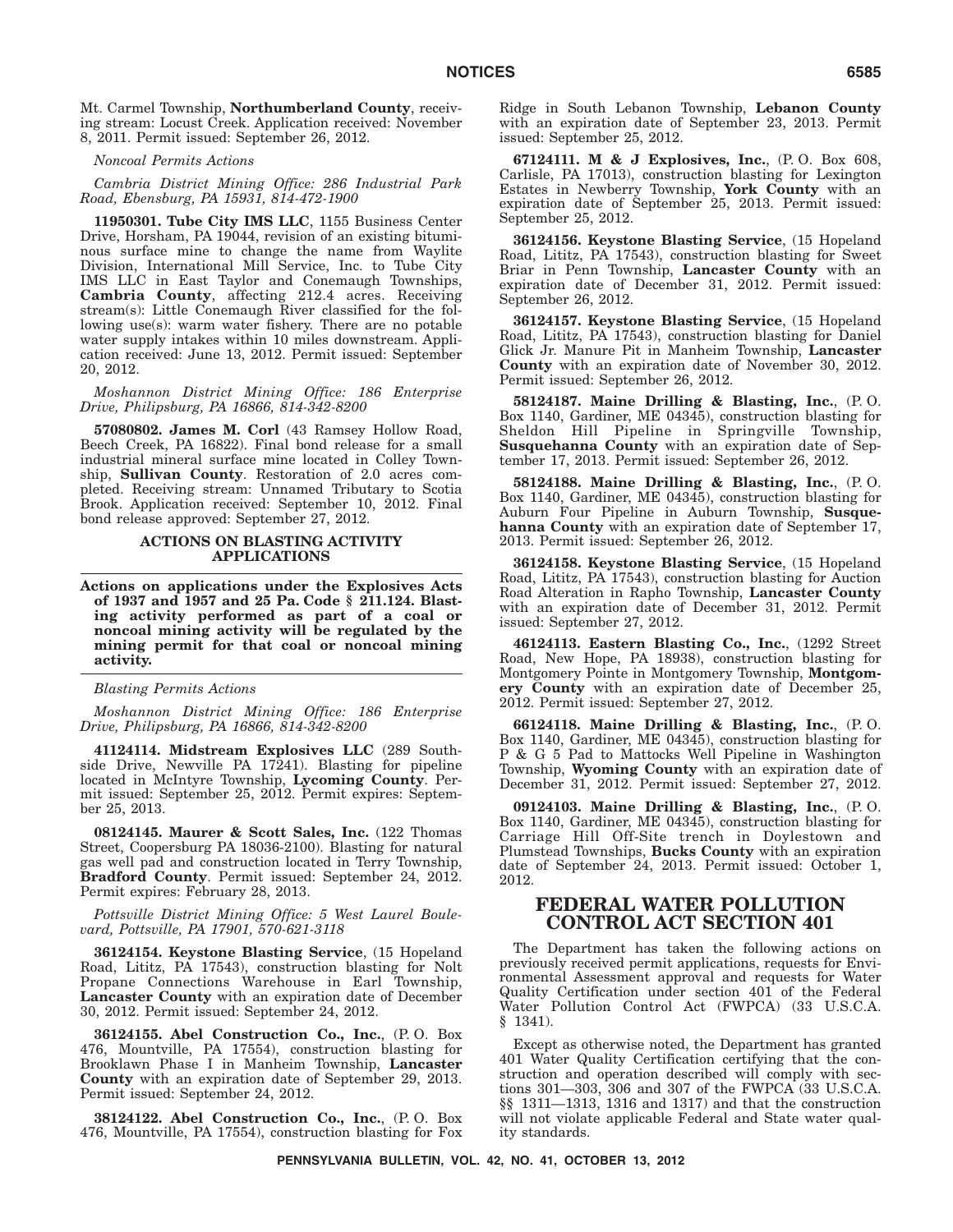Persons aggrieved by an action may appeal that action to the Environmental Hearing Board (Board) under section 4 of the Environmental Hearing Board Act and 2 Pa.C.S. §§ 501—508 and 701—704. The appeal should be sent to the Environmental Hearing Board, Second Floor, Rachel Carson State Office Building, 400 Market Street, PO Box 8457, Harrisburg, PA 17105-8457, (717) 787-3483. TDD users may contact the Board through the Pennsylvania Relay Service, (800) 654-5984. Appeals must be filed with the Board within 30 days of publication of this notice in the *Pennsylvania Bulletin* unless the appropriate statute provides a different time period. Copies of the appeal form and the Board's rules of practice and procedure may be obtained from the Board. The appeal form and the Board's rules of practice and procedure are also available in Braille or on audiotape from the Secretary to the Board at (717) 787-3483. This paragraph does not, in and of itself, create a right of appeal beyond that permitted by applicable statutes and decisional law.

For individuals who wish to challenge an action, the appeal must reach the Board within 30 days. A lawyer is not needed to file an appeal with the Board.

Important legal rights are at stake, however, so individuals should show this notice to a lawyer at once. Persons who cannot afford a lawyer may qualify for pro bono representation. Call the Secretary to the Board at (717) 787-3483 for more information.

**Actions on applications for the following activities filed under the Dam Safety and Encroachments Act (32 P. S. §§ 693.1—693.27), section 302 of the Flood Plain Management Act (32 P. S. § 679.302) and The Clean Streams Law and Notice of Final Action for Certification under section 401 of the FWPCA.**

*Permits, Environmental Assessments and 401 Water Quality Certifications Issued:*

#### **WATER OBSTRUCTIONS AND ENCROACHMENTS**

*Northeast Region: Waterways and Wetlands Program Manager, 2 Public Square, Wilkes-Barre, PA 18711-1915, Telephone 570-826-2511.*

**E64-293. William & Julia Roudi**, 3 Driftwood Road, Parlin, NJ 08859. Lehigh Township, **Wayne County**, Army Corps of Engineers Philadelphia District.

To remove the existing structure and to construct and maintain a 20-foot by 20-foot dock on precast concrete piers in Pocono Peak Lake (EV). The project is located at 15 G Place at Pocono Springs Estates (Sterling, PA Quadrangle Latitude: 41°16'50"; Longitude: -75°24'7"). Subbasin: 2A.

*Southcentral Region: Waterways & Wetlands Program, 909 Elmerton Avenue, Harrisburg, PA 17110. Telephone: 717.705.4802.*

**E36-897: Quarryville Borough Authority**, 300 Saint Catherine Street, Quarryville, Pennsylvania 17566, in Providence Township, **Lancaster County**, ACOE Baltimore District

To remove existing structures, remove 7,490.0 cubic feet of material in the floodplain of the South Fork of Big Beaver Creek (TSF, MF), and install and maintain: 1) 220.0 feet of chain link fence in the floodplain of an Unnamed Tributary to the South Fork of Big Beaver Creek (TSF, MF); 2) 730.0 feet of chain link fence; and 3) 7,410.0 cubic feet of fill, all for the purpose of complying with the annual nutrient cap loads of the Authority's NPDES discharge permit. The project is located near the intersection of Old Road and U.S. 222 (Quarryville, PA Quadrangle; N: 5.6 inches, W: 8.53 inches; Latitude: 39°54′21″, Longitude: -76°11′09″) in Providence Township, Lancaster County. No wetlands will be impacted by this project.

*Northcentral Region: Waterways & Wetlands Program Manager, 208 West Third Street, Williamsport, PA 17701, 570-327-3636*

**E19-296. Frank T. Yun, III**, 577 Pond Road, Mehoopany, PA 18629. Yun Cabin, in Cleveland Township, **Columbia County**, ACOE Baltimore District (Danville, PA Quadrangle Latitude: 40-52-35.4; Longitude: 76-30-19.8).

To construct, operate and maintain 18 concrete piers to support the raising of a cottage structure on the existing footprint and to include 4 additional piers to support the open deck structure in the floodplain of Roaring Creek. The structures first floor elevating shall be a minimum of 18 inches above elevation of 618.5 feet. The cottage is 33 feet wide and 43 feet long. This property is located On West Railroad Avenue at the entrance of Knoebels Campground. This permit was issued under Section 105.13(e) ''Small Projects.''

*Southwest Region: Waterways and Wetlands Program Manager, 400 Waterfront Drive, Pittsburgh, PA 15222- 4745.*

**E63-644. Columbia Gas Transmission**, 1700 Mac-Corkle Avenue, SE, Charleston, WV 25314; Robinson Township, **Washington County**; ACOE Pittsburgh District.

Applicant has been given consent to place and maintain gravel; to construct and maintain a chain link fence and to operate and maintain the existing facility along the left bank floodway of a UNT to Robinson Run (WWF) for a distance of approximately 80 feet for the purpose of expanding the facility and to provide a permanent secure enclosure around the NGT&S Primrose Meter and Regulator (M&R) station. The project is located on the west side of Cooks Road approximately 0.2 mile north of its intersection with Noblestown Road (Midway, PA Quadrangle; N: 20.3 inches; W: 2.0 Inches; Latitude: 40° 21- 44"; Longitude: 80° 15′ 53") in Robinson Township, Washington County.

*District Oil & Gas Operations: Eastern Oil & Gas District, 208 West Third Street, Suite 101, Williamsport, PA 17701*

**E5829-018. Williams Field Services Company, LLC.**, 2800 Post Oak Blvd, Houston, TX 77056; Brooklyn and Dimock Townships, **Susquehanna County**, ACOE Baltimore District.

To construct, operate, and maintain:

1. a 10 inch diameter natural gas gathering pipeline and a temporary timber mat crossing impacting 105 linear feet of an unnamed tributary to Meshoppen Creek (CWF) (Montrose East, PA Quadrangle 41°45'17"N, 75° 51′ 54″W);

2. a 10 inch diameter natural gas gathering pipeline and a temporary timber mat crossing impacting 57 linear feet of an unnamed tributary to Meshoppen Creek (CWF) (Montrose East, PA Quadrangle  $41^{\circ}45'12''N$ ,  $75^{\circ}51'45''W$ );

3. a 10 inch diameter natural gas gathering pipeline impacting 4 linear feet of an unnamed tributary to Meshoppen Creek (CWF) (Montrose East, PA Quadrangle 41°45′12″N, 75° 51′ 03″W);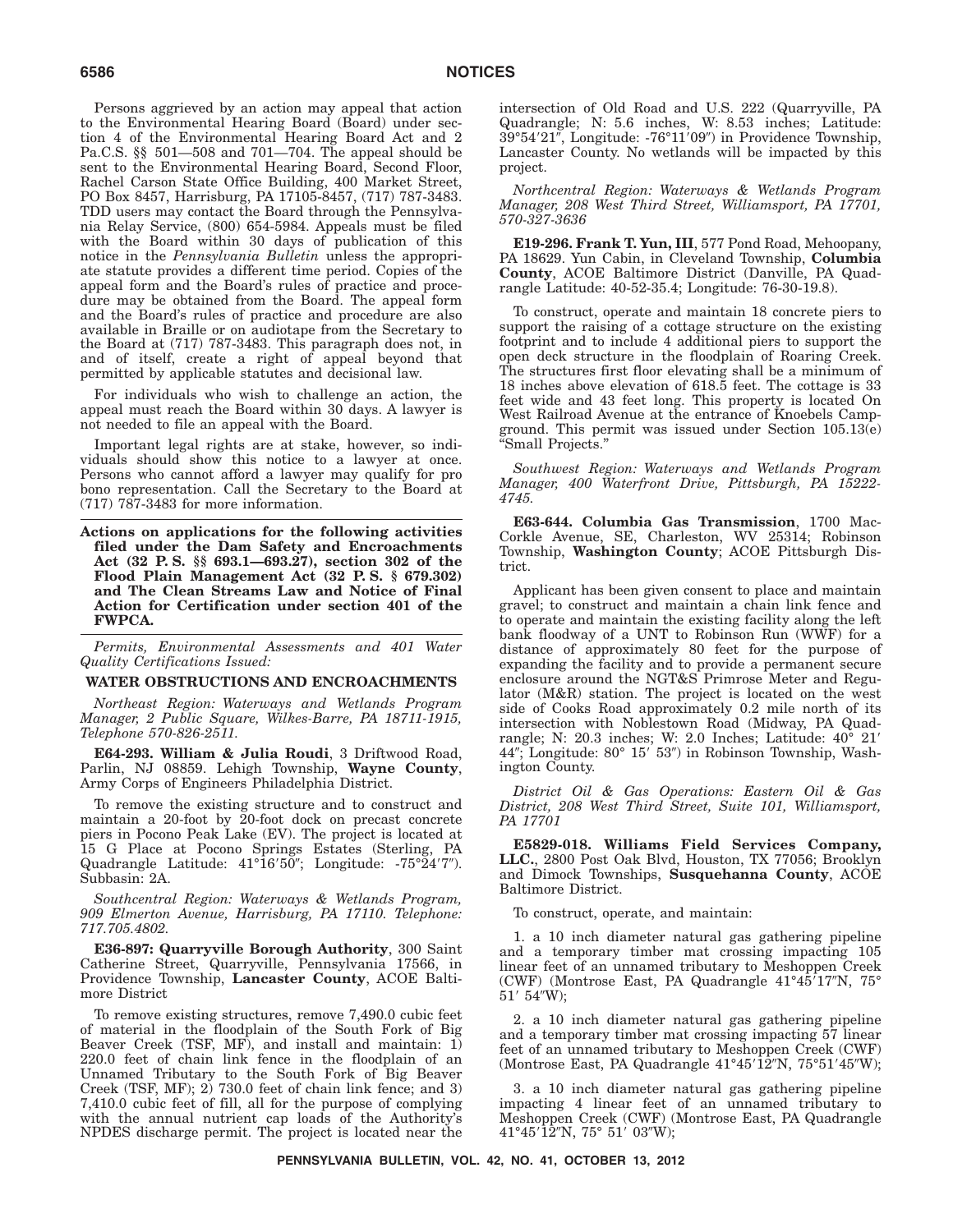4. a 10 inch diameter natural gas gathering pipeline impacting 15 linear feet of an unnamed tributary to Meshoppen Creek (CWF) (Montrose East, PA Quadrangle 41°45′11″N, 75° 51′ 03″W);

5. a 10 inch diameter natural gas gathering pipeline and a temporary timber mat crossing impacting 60 linear feet of the Meshoppen Creek (CWF) (Montrose East, PA Quadrangle 41°45′13″N, 75°50′53″W);

6. a 10 inch diameter natural gas gathering pipeline and a temporary timber mat crossing impacting 0.09 acre of Palustrine Forested Wetlands (PFO) (Montrose East, PA Quadrangle 41°45′12″N, 75°51′43″W);

7. a 10 inch diameter natural gas gathering pipeline and a temporary timber mat crossing impacting 0.26 acre of Palustrine Emergent Wetlands (PEM) (Montrose East, PA Quadrangle 41°45'18"N, 75°50'55"W);

8. a 10 inch diameter natural gas gathering pipeline and a temporary timber mat crossing impacting 0.02 acre of Palustrine Emergent Wetlands (PEM) (Montrose East, PA Quadrangle 41°45′13″N, 75°50′53″W);

9. a 10 inch diameter natural gas gathering pipeline and a temporary timber mat crossing impacting 0.13 acre of Palustrine Forested Wetlands (PFO) (Montrose East, PA Quadrangle 41°45′13″N, 75°50′46″W).

The project will result in 241 linear feet of temporary stream impacts, 0.28 acre of temporary wetland impacts, and 0.22 acre of permanent wetland impacts, all for the purpose of installing a natural gas gathering line in Brooklyn and Dimock Townships, Susquehanna County. The permittee will provide 0.34 acre of compensatory mitigation for impacts throughout the project at the Stalter and Havartine properties (Lenoxville, PA Quadrangle 41°43'01"N, 75°41'32"W) in Lenox Township, Susquehanna County.

**E5929-027: Talisman Energy USA, Inc**, 50 Pennwood Place, Warrendale, PA 15086, Bloss, Hamilton, Liberty, Union, and Ward Townships, **Tioga County**, ACOE Baltimore District. To construct, operate, and maintain:

1. Two 12 inch diameter gas pipelines and one 10 inch diameter waterline impacting 214 square feet of a palustrine emergent (EV-PEM) wetland (Blossburg, PA Quadrangle 41°39′28″N 77°06′03″W);

2. Two 12 inch diameter gas pipelines and one 10 inch diameter waterline and a timber mat bridge impacting 75 linear feet of an unnamed tributary to Johnson Creek (CWF) (Blossburg, PA Quadrangle 41°39'29"N 77°06' 03"W);

3. Two 12 inch diameter gas pipelines and one 10 inch diameter waterline impacting 110 square feet of a palustrine emergent (EV-PEM) wetland (Blossburg, PA Quadrangle 41°39′27″N 77°05′56″W);

4. Two 12 inch diameter gas pipelines and one 10 inch diameter waterline impacting 5 linear feet of an unnamed tributary to Johnson Creek (CWF) (Blossburg, PA Quadrangle 41°39′27″N 77°05′56″W);

5. Two 12 inch diameter gas pipelines and one 10 inch diameter waterline impacting 260 square feet of a palustrine emergent (EV-PFO) wetland (Blossburg, PA Quadrangle 41°39′26″N 77°05′51″W);

6. Two 12 inch diameter gas pipelines and one 10 inch diameter waterline impacting 30 linear feet of an unnamed tributary to Johnson Creek (CWF) (Blossburg, PA Quadrangle 41°39′26″N 77°05′50″W);

7. Two 12 inch diameter gas pipelines and one 10 inch diameter waterline impacting 88 square feet of a palustrine emergent (EV-PEM) wetland (Blossburg, PA Quadrangle 41°39'26"N 77°05'49"W);

8. Two 12 inch diameter gas pipelines and one 10 inch diameter waterline impacting 6 linear feet of an unnamed tributary to Johnson Creek (CWF) (Blossburg, PA Quadrangle 41°39′26″N 77°05′49″W);

9. Two 12 inch diameter gas pipelines and one 10 inch diameter waterline and a temporary road crossing using seven 20 foot long 36 inch diameter corrugated metal pipes impacting 110 linear feet of Bellman Run (CWF) (Blossburg, PA Quadrangle 41°39'22"N 77°05'36"W);

10. Two 12 inch diameter gas pipelines and one 10 inch diameter waterline and a timber mat bridge impacting 122 linear feet of an unnamed tributary to Bellman Run (CWF) (Blossburg, PA Quadrangle 41°39'04"N 77°05' 22W);

11. Two 12 inch diameter gas pipelines and one 10 inch diameter waterline and a timber mat bridge impacting 103 linear feet of an unnamed tributary to Long Run (CWF) (Blossburg, PA Quadrangle 41°38'01"N 77°05'  $12''W$ ;

12. Two 12 inch diameter gas pipelines and one 10 inch diameter waterline impacting 186 square feet of a palustrine emergent (PEM) wetland (Blossburg, PA Quadrangle 41°38′17″N 77°04′32″W);

13. Timber matting impacting 2,095 square feet of a palustrine emergent (PEM) wetland (Blossburg, PA Quadrangle 41°38′17″N 77°04′25″W);

14. Two 12 inch diameter gas pipelines and one 10 inch diameter waterline impacting 433 square feet of a palustrine emergent wetland (PEM) (Blossburg, PA Quadrangle 41°38′17″N 77°04′24″W);

15. Two 12 inch diameter gas pipelines and one 10 inch diameter waterline impacting 190 square feet of a palustrine emergent (PEM) wetland (Blossburg, PA Quadrangle 41°38′18″N 77°04′15″W);

16. Two 12 inch diameter gas pipelines and one 10 inch diameter waterline impacting 1,394 square feet of a palustrine emergent (PEM) wetland (Blossburg, PA Quadrangle 41°38′17″N 77°04′07″W);

17. Two 12 inch diameter gas pipelines and one 10 inch diameter waterline and a temporary road crossing using two 20 foot long 36 inch diameter corrugated metal pipes impacting 89 linear feet of a Dibble Run (EV) (Blossburg, PA Quadrangle 41°38′7″N 77°03′53″W);

18. Two 12 inch diameter gas pipelines and one 10 inch diameter waterline and a timber mat bridge impacting 116 linear feet of an unnamed tributary to Dibble Run (EV) (Blossburg, PA Quadrangle 41°38'05"N 77°03'47"W);

19. Two 12 inch diameter gas pipelines and one 10 inch diameter waterline and a timber mat bridge impacting 111 linear feet of an unnamed tributary to Dibble Run (EV) (Blossburg, PA Quadrangle 41°38'06"N 77°03'41"W);

20. Timber matting impacting 167 square feet of a palustrine emergent (PEM) wetland (Blossburg, PA Quadrangle 41°38′15″N 77°03′34″W);

21. Timber matting impacting 554 square feet of a palustrine emergent (PEM) wetland (Blossburg, PA Quadrangle 41°38′15″N 77°03′34″W);

22. Two 12 inch diameter gas pipelines and one 10 inch diameter waterline impacting 199 of a palustrine emergent (PEM) wetland (Blossburg, PA Quadrangle 41°38- 18"N 77°05'28"W);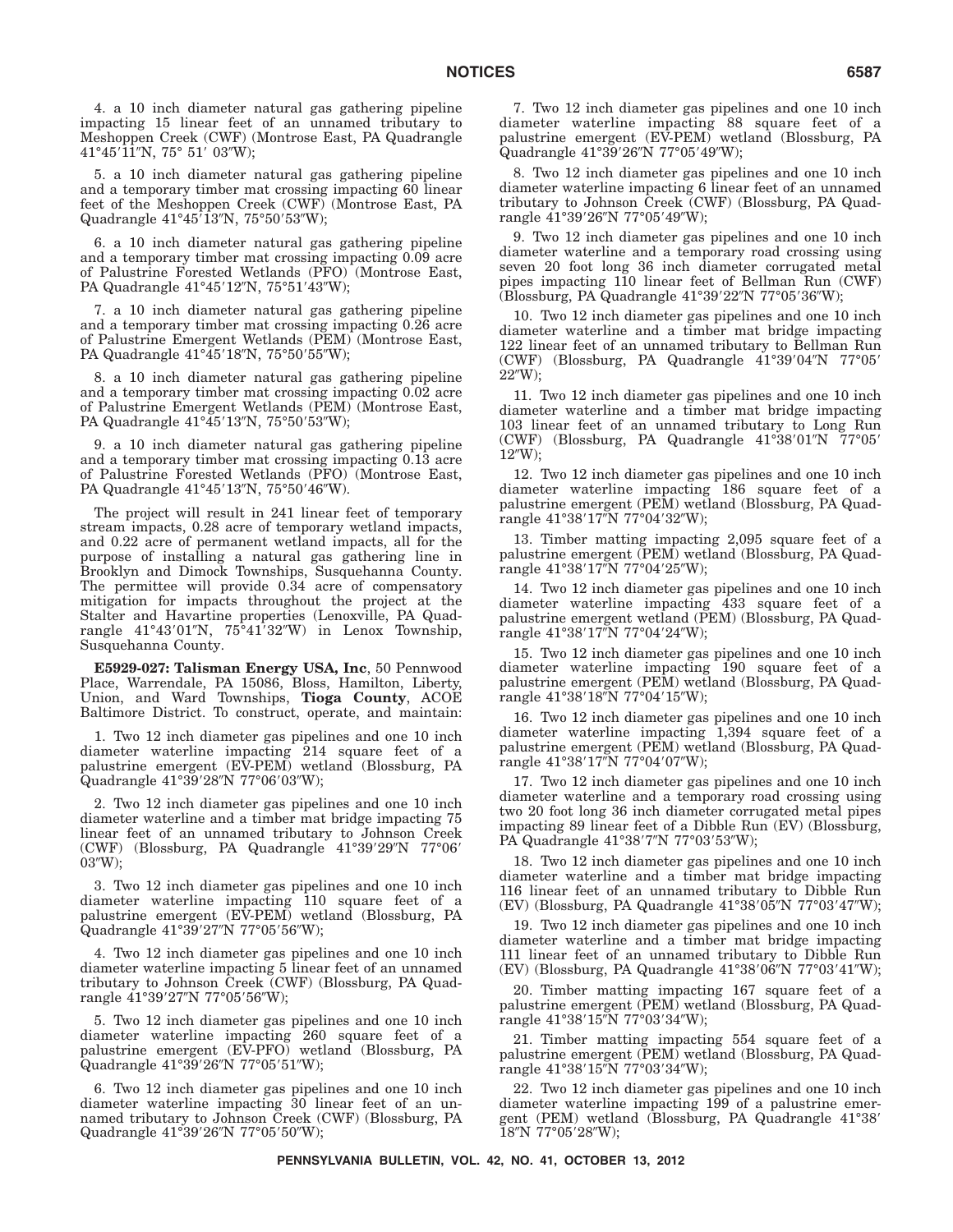23. Two 12 inch diameter gas pipelines and one 10 diameter inch waterline and a temporary road crossing using five 20 foot long 36 inch diameter corrugated metal pipes impacting 151 linear feet of a Taylor Run (EV) (Blossburg, PA Quadrangle 41°38′24″N 77°02′43″W);

24. Two 12 inch diameter gas pipelines and one 10 inch diameter waterline and a timber mat bridge impacting 110 linear feet of an unnamed tributary to Taylor Run (EV) (Blossburg, PA Quadrangle 41°38′24″N 77°02′41″W);

25. Timber matting impacting 1,035 square feet of a palustrine scrub-shrub/emergent (EV-PSS/PEM) wetland (Blossburg, PA Quadrangle 41°38′25″N 77°02′32″W);

26. Two 12 inch diameter gas pipelines and one 10 inch diameter waterline impacting 2,057 square feet of a palustrine emergent (PEM) wetland (Blossburg, PA Quadrangle 41°38′47″N 77°02′15″W);

27. Two 12 inch diameter gas pipelines and one 10 inch diameter waterline and a timber mat bridge impacting 113 linear feet of an unnamed tributary to Carpenter Run (EV) (Blossburg, PA Quadrangle 41°38'55"N 77°02'19"W);

28. Two 12 inch diameter gas pipelines and one 10 inch diameter waterline impacting 889 square feet of a palustrine emergent (PEM) wetland (Blossburg, PA Quadrangle 41°39′02″N 77°02′12″W);

29. Two 12 inch diameter gas pipelines and one 10 inch diameter waterline and a timber mat bridge impacting 97 linear feet of an unnamed tributary to Carpenter Run (EV) (Blossburg, PA Quadrangle 41°39'04"N 77°02'09"W);

30. Two 12 inch diameter gas pipelines and one 10 inch diameter waterline and a temporary road crossing using six 20 foot long 36 inch diameter corrugated metal pipes crossing impacting 101 linear feet of Carpenter Run (EV) (Blossburg, PA Quadrangle 41°39'05"N 77°02'07"W);

31. Two 12 inch diameter gas pipelines and one 10 inch diameter waterline and timber matting impacting 1,370 square feet of a palustrine emergent (EV-PEM) wetland (Blossburg, PA Quadrangle 41°39'05"N 77°02'05"W);

32. Two 12 inch diameter gas pipelines and one 10 inch diameter waterline and timber matting impacting 1,991 square feet of a palustrine emergent (PEM) wetland (Blossburg, PA Quadrangle 41°39'05"N 77°02'01"W);

33. Two 12 inch diameter gas pipelines and one 10 inch diameter waterline and a timber mat bridge impacting 39 linear feet of an unnamed tributary to Tioga River (CWF) (Blossburg, PA Quadrangle 41°39'04"N 77°02'01"W);

34. Two 12 inch diameter gas pipelines and one 10 inch diameter waterline and a timber mat bridge impacting 108 linear feet of an unnamed tributary to Tioga River (CWF) (Blossburg, PA Quadrangle 41°39′06″N 77°01′57″W);

35. Two 12 inch diameter gas pipelines and one 10 inch diameter waterline and timber matting impacting 1,962 square feet of a palustrine emergent (PEM) wetland (Blossburg, PA Quadrangle 41°39'06"N 77°01'57"W);

36. Two 12 inch diameter gas pipelines and one 10 inch diameter waterline and timber matting bridge impacting 3,903 square feet of a palustrine emergent (PEM) wetland (Blossburg, PA Quadrangle 41°39'05"N 77°01'55"W);

37. Two 12 inch diameter gas pipelines and one 10 inch diameter waterline and a timber mat bridge impacting 103 linear feet of an unnamed tributary to Tioga River (CWF) (Blossburg, PA Quadrangle 41°39'05"N 77°01' 54W);

38. Two 12 inch diameter gas pipelines and one 10 inch diameter waterline and timber matting impacting 2,918 square feet of palustrine emergent (PEM) wetland (Blossburg, PA Quadrangle 41°39'05"N 77°01'54"W);

39. Two 12 inch diameter gas pipelines and one 10 inch diameter waterline and a timber mat bridge impacting 99 linear feet of an unnamed tributary to Tioga River (CWF) (Blossburg, PA Quadrangle 41°39'06"N 77°01'47"W);

40. A timber mat bridge impacting 24 linear feet of an unnamed tributary to Tioga River (CWF) (Blossburg, PA Quadrangle 41°39'06"N 77°01'44"W);

41. Two 12 inch diameter gas pipelines and one 10 inch diameter waterline and timber matting impacting 11,586 square feet of palustrine emergent /scrub shrub (PEM/ PSS) wetland (Blossburg, PA Quadrangle 41°39'06"N 77°01′42″W);

42. Two 12 inch diameter gas pipelines and one 10 inch diameter waterline and timber matting impacting 630 square feet of palustrine emergent (PEM) wetland (Blossburg, PA Quadrangle 41°39'10"N 77°01'41"W);

43. Two 12 inch diameter gas pipelines and one 10 inch diameter waterline and a timber mat bridge impacting 92 linear feet of an unnamed tributary to Tioga River (CWF) (Blossburg, PA Quadrangle 41°39'09"N 77°01'23"W);

44. Two 12 inch diameter gas pipelines and one 10 inch diameter waterline and a timber mat bridge impacting 106 linear feet of an unnamed tributary to Tioga River (CWF) (Blossburg, PA Quadrangle 41°39'10"N 77°01' 20"W);

45. Two 12 inch diameter gas pipelines and one 10 inch diameter waterline impacting 948 square feet of a palustrine emergent (PEM) wetland (Blossburg, PA Quadrangle 41°39′10″N 77°01′19″W);

46. Two 12 inch diameter gas pipelines and one 10 inch diameter waterline impacting 926 square feet of a palustrine emergent (PEM wetland (Blossburg, PA Quadrangle 41°39'12″N 77°01'17″W);

47. Two 12 inch diameter gas pipelines and one 10 inch diameter waterline impacting 844 square feet of a palustrine emergent (PEM) wetland (Blossburg, PA Quadrangle 41°39′15″N 77°01′09″W);

48. Two 12 inch diameter gas pipelines and one 10 inch diameter waterline and timber matting impacting 3,910 square feet of a palustrine emergent (PEM) wetland (Blossburg, PA Quadrangle 41°39'16"N 77°01'08"W);

49. Two 12 inch diameter gas pipelines and one 10 inch diameter waterline and timber matting impacting 2,505 square feet of a palustrine emergent (PEM) wetland (Blossburg, PA Quadrangle 41°39'16"N 77°01'04"W);

50. Two 12 inch diameter gas pipelines and one 10 inch diameter waterline and a timber mat bridge impacting 105 linear feet of an unnamed tributary to Tioga River (CWF) (Blossburg, PA Quadrangle 41°39'17"N 77°01'03"W);

51. Two 12 inch diameter gas pipelines and one 10 inch diameter waterline impacting 647 square feet of a palustrine emergent (PEM) wetland (Blossburg, PA Quadrangle 41°39′17″N 77°01′01″W);

52. Two 12 inch diameter gas pipelines and one 10 inch diameter waterline and a timber mat bridge impacting 116 linear feet of an unnamed tributary to Tioga River (CWF) (Blossburg, PA Quadrangle 41°39'18"N 77°01'  $01''W$ );

53. Two 12 inch diameter gas pipelines and one 10 inch diameter waterline impacting 617 square feet of a palustrine emergent (PEM) wetland (Blossburg, PA Quadrangle 41°39′18″N 77°01′01″W);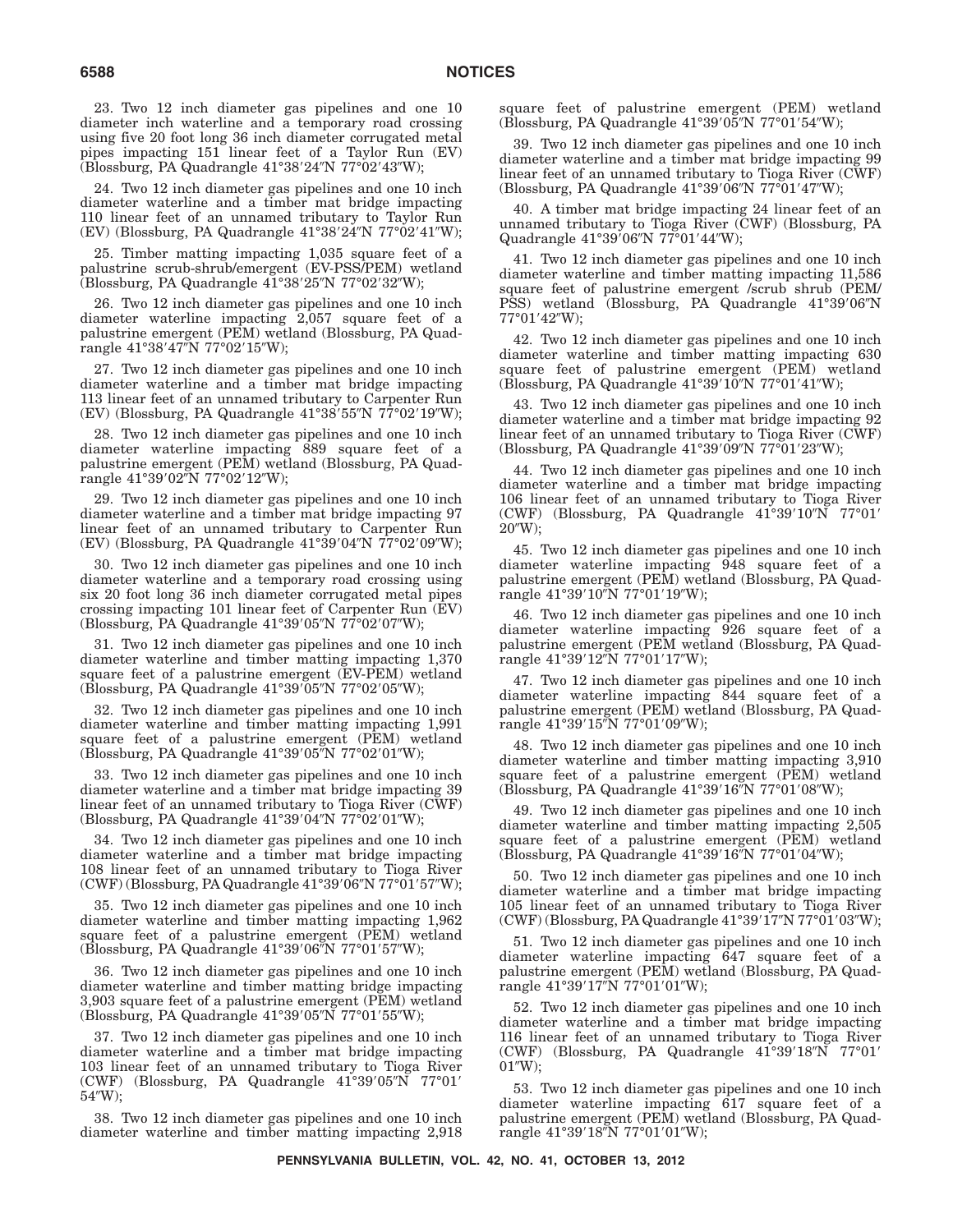54. Timber matting impacting 579 square feet of a palustrine emergent (PEM) wetland (Blossburg, PA Quadrangle 41°39′19″N 77°00′59″W);

55. Two 12 inch diameter gas pipelines and one 10 inch diameter waterline and a timber mat bridge impacting 111 linear feet of an unnamed tributary to Tioga River (CWF) (Blossburg, PA Quadrangle 41°39'18"N 77°00' 59W);

56. Two 12 inch diameter gas pipelines and one 10 inch diameter waterline impacting 1,564 square feet of a palustrine emergent (PEM) wetland (Blossburg, PA Quadrangle 41°39′18″N 77°00′58″W);

57. Timber matting impacting 774 square feet of a palustrine emergent/scrub shrub (PEM/PSS) wetland (Blossburg, PA Quadrangle 41°39'19"N 77°00'58"W);

58. Two 12 inch diameter gas pipelines and one 10 inch diameter waterline and timber matting impacting 5,306 square feet of a palustrine emergent (PEM) wetland (Blossburg, PA Quadrangle 41°39′20″N 77°00′56″W);

59. Two 12 inch diameter gas pipelines and one 10 inch diameter waterline and a timber mat bridge impacting 88 linear feet of an unnamed tributary to Tioga River (CWF) (Blossburg, PA Quadrangle 41°39′20″N 77°00′55″W);

60. Two 12 inch diameter gas pipelines and one 10 inch diameter waterline impacting 209 square feet of a palustrine emergent (PEM) wetland (Blossburg, PA Quadrangle 41°39′19″N 77°00′45″W);

61. Two 12 inch diameter gas pipelines and one 10 inch diameter waterline impacting 3,341 square feet of a palustrine emergent (PEM) wetland (Blossburg, PA Quadrangle 41°39′19″N 77°00′43″W);

62. Two 12 inch diameter gas pipelines and one 10 inch diameter waterline impacting 188 linear feet of an unnamed tributary to Tioga River (CWF) (Blossburg, PA Quadrangle 41°39'19"N 77°00'43"W);

63. Two 12 inch diameter gas pipelines and one 10 inch diameter waterline impacting 187 square feet of a palustrine emergent (PEM) wetland (Blossburg, PA Quadrangle 41°39′19″N 77°00′42″W);

64. Two 12 inch diameter gas pipelines and one 10 inch diameter waterline impacting 2,445 square feet of a palustrine emergent/forested (PEM/PFO) wetland (Blossburg, PA Quadrangle 41°39'19"N 77°00'35"W);

65. Two 12 inch diameter gas pipelines and one 10 inch diameter waterline impacting 103 linear feet of an unnamed tributary to Tioga River (CWF) (Blossburg, PA Quadrangle 41°39′19″N 77°00′35″W);

66. Two 12 inch diameter gas pipelines and one 10 inch diameter waterline impacting 1,426 square feet of a palustrine emergent/scrub shrub/forested (PEM/PSS/PFO) wetland (Blossburg, PA Quadrangle 41°39'21"N 77°00'  $27''W$ );

67. Two 12 inch diameter gas pipelines and one 10 inch diameter waterline and timber matting impacting 113 linear feet of an unnamed tributary to Tioga River (CWF) (Blossburg, PA Quadrangle 41°39′21″N 77°00′19″W);

68. Two 12 inch diameter gas pipelines and one 10 inch diameter waterline and timber matting impacting 4,349 square feet of a palustrine emergent (PEM) wetland (Blossburg, PA Quadrangle 41°39′22″N 77°00′18″W);

69. Two 12 inch diameter gas pipelines and one 10 inch diameter waterline impacting 183 linear feet of an unnamed tributary to Tioga River (CWF) (Blossburg, PA Quadrangle 41°39′22″N 77°00′17″W);

70. Two 12 inch diameter gas pipelines and one 10 inch diameter waterline and a timber mat bridge impacting 120 linear feet of an unnamed tributary to Tioga River (CWF) (Blossburg, PA Quadrangle 41°39'22"N 77°00' 13W);

71. Two 12 inch diameter gas pipelines and one 10 inch diameter waterline and timber matting impacting 1,530 square feet of a palustrine emergent (PEM) wetland (Blossburg, PA Quadrangle 41°39'23"N 77°00'12"W);

72. Two 12 inch diameter gas pipelines and one 10 inch diameter waterline impacting 34 linear feet of an unnamed tributary to Tioga River (CWF) (Blossburg, PA Quadrangle 41°39'25"N 77°00'08"W);

73. Two 12 inch diameter gas pipelines and one 10 inch diameter waterline impacting 37 linear feet of an unnamed tributary to Tioga River (CWF) (Blossburg, PA Quadrangle 41°39'26"N 77°00'07"W);

74. Two 12 inch diameter gas pipelines and one 10 inch diameter waterline impacting 36 linear feet of an unnamed tributary to Tioga River (CWF) (Blossburg, PA Quadrangle 41°39'28"N 77°00'06"W);

75. Two 12 inch diameter gas pipelines and one 10 inch diameter waterline impacting 145 linear feet of Tioga River (CWF) (Blossburg, PA Quadrangle 41°39'28"N 77°00′05″W);

76. Timber matting impacting 2,333 square feet of a palustrine emergent (PEM) wetland (Blossburg, PA Quadrangle 41°39′28″N 77°00′05″W);

77. A temporary road crossing using six 30 foot long 36 inch diameter corrugated metal culverts impacting 30 linear feet of Carpenter Run (EV) (Blossburg, PA Quadrangle 41°39′8″N 77°02′06″W);

78. A temporary road crossing using timber mats impacting 1,324 square feet of a palustrine emergent (PEM) wetland (Blossburg, PA Quadrangle 41°39'9"N 77°02'  $05''W$ ;

79. A temporary road crossing using timber mats impacting 345 square feet of a palustrine open water (POW) wetland (Blossburg, PA Quadrangle 41°39'10"N 77°02'  $05''W$ :

80. A temporary road crossing using timber mats impacting 380 square feet of a palustrine emergent (PEM) wetland (Blossburg, PA Quadrangle 41°39'15"N 77°01' 49W);

81. A temporary road crossing using a timber mat bridge impacting 53 linear feet of an unnamed tributary to Tioga River (CWF) (Blossburg, PA Quadrangle 41°39' 15"N 77°01'49"W);

82. A temporary road crossing using timber mats impacting 42 square feet of a palustrine forested/scrub shrub/emergent (PFO/PSS/PEM) wetland (Blossburg, PA Quadrangle 41°39'15"N 77°01'50"W);

83. A temporary road crossing using timber mats impacting 13 square feet of a palustrine emergent (PEM) wetland (Blossburg, PA Quadrangle 41°39'16"N 77°01' 47W);

84. A temporary road crossing using a timber mat bridge impacting 42 linear feet of an unnamed tributary to Tioga River (CWF) (Blossburg, PA Quadrangle 41°39' 16"N 77°01'45"W);

85. A temporary road crossing using timber mats impacting 39 square feet of a palustrine emergent (PEM) wetland (Blossburg, PA Quadrangle 41°39'17"N 77°01' 43W);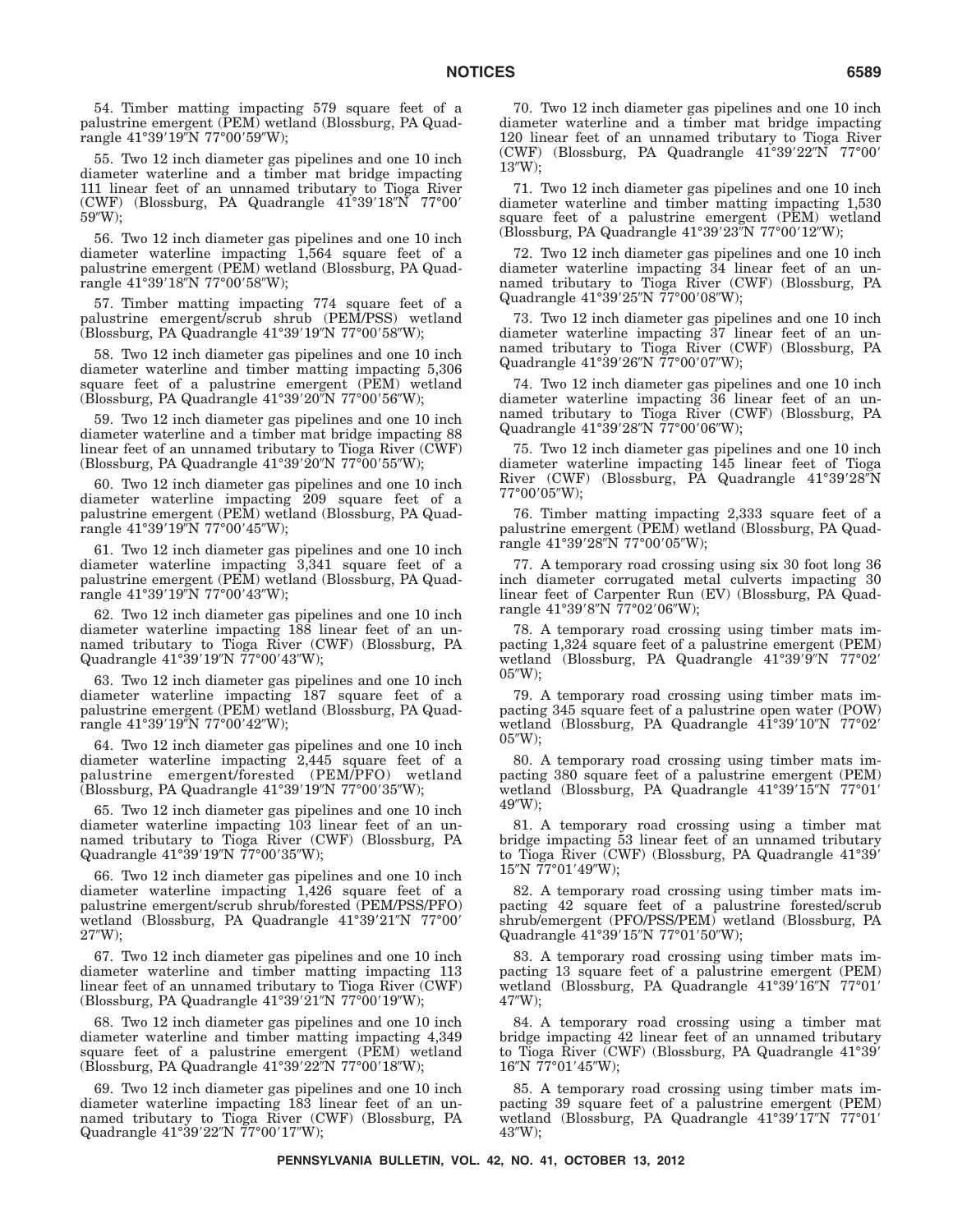86. A temporary road crossing using timber mats impacting 53 square feet of a palustrine open water (POW) wetland (Blossburg, PA Quadrangle 41°39'17"N 77°01' 42"W):

87. A temporary road crossing using a timber mat bridge impacting 36 linear feet of an unnamed tributary to Tioga River (CWF) (Blossburg, PA Quadrangle 41°39' 19"N 77°01'35"W);

88. A temporary road crossing using a timber mat bridge impacting 36 linear feet of an unnamed tributary to Tioga River (CWF) (Blossburg, PA Quadrangle 41°39'  $20''\mathrm{N}$  77°01′33″W);

89. A temporary road crossing using timber mats impacting 922 square feet of a palustrine emergent (PEM) wetland (Blossburg, PA Quadrangle 41°39'23"N 77°01'  $16''W$ :

90. A temporary road crossing using timber mats impacting 2,029 square feet of a palustrine emergent (PEM) wetland (Blossburg, PA Quadrangle 41°39'23"N 77°01'  $15''W$ :

91. A temporary road crossing using timber mats impacting 648 square feet of a palustrine emergent (PEM) wetland (Blossburg, PA Quadrangle 41°39'20"N 77°01'  $02''W$ :

92. A temporary road crossing using timber mats impacting 233 square feet of a palustrine emergent (PEM) wetland (Blossburg, PA Quadrangle 41°39'20"N 77°00'  $59^{\prime\prime}$ W):

93. A temporary road crossing using a timber mat bridge impacting 47 linear feet of an unnamed tributary to Tioga River (CWF) (Blossburg, PA Quadrangle 41°39' 20″N 77°00′59″W);

94. A temporary road crossing using timber mats impacting 1,757 square feet of a palustrine emergent (PEM) (Blossburg, PA Quadrangle 41°39'20"N 77°00'58"W);

95. A temporary road crossing using timber mats impacting 346 square feet of a palustrine emergent (PEM) wetland (Blossburg, PA Quadrangle 41°39'20"N 77°00' 57W).

The project will result in 3,313 linear feet of temporary stream impacts, a total of 32,025 square feet (0.74 acre) of temporary wetland impacts, and 44,776 square feet (1.03 acres) of permanent wetland impacts all for the purpose of installing natural gas gathering lines, a fresh waterline, and associated access roads for Marcellus well development in Ward, Union, Hamilton, Liberty, and Bloss Townships, Tioga County.

**E5829-027. Angelina Gathering Company, LLC**; 2350 North Sam Houston Parkway, Suite 125, Houston, TX 77032; Lenox Township, **Susquehanna County**, ACOE Baltimore District.

To construct, operate, and maintain:

1) Two 12 inch diameter steel natural gas gathering lines, one 16 inch diameter HDPE waterline, and a temporary timber mat crossing impacting 4,342 square feet of PEM wetlands (Lenoxville, PA Quadrangle; Latitude: 41° 39′ 42″, Longitude: -75° 41′ 06″),

2) Two 12 inch diameter steel natural gas gathering lines, one 16 inch diameter HDPE waterline, and a temporary timber mat crossing impacting 4,657 square feet of PEM wetlands (Lenoxville, PA Quadrangle; Latitude: 41° 39′ 45″, Longitude: -75° 41′ 02″),

3) Two 12 inch diameter steel natural gas gathering lines and one 16 inch diameter HDPE waterline impacting 2,376 square feet of PEM wetlands (Lenoxville, PA Quadrangle; Latitude: 41° 40' 12", Longitude: -75° 40'  $34^{\prime\prime}$ ),

4) Two 12 inch diameter steel natural gas gathering lines and one 16 inch diameter HDPE waterline impacting 2,909 square feet of PEM/PSS wetlands (Lenoxville, PA Quadrangle; Latitude: 41° 40' 13", Longitude: -75° 40'  $34$ ).

5) Two 12 inch diameter steel natural gas gathering lines, one 16 inch diameter HDPE waterline, and a temporary timber mat crossing impacting 71 lineal feet of an unnamed tributary to East Branch of the Tunkhannock Creek (Lenoxville, PA Quadrangle; Latitude: 41° 39- 44", Longitude: -75° 41′ 03"),

6) Two 12 inch diameter steel natural gas gathering lines, one 16 inch diameter HDPE waterline, and a temporary timber mat crossing impacting 71 lineal feet of an unnamed tributary to East Branch of the Tunkhannock Creek (Lenoxville, PA Quadrangle; Latitude: 41° 40' 03", Longitude: -75° 40′ 42"),

7) Two 12 inch diameter steel natural gas gathering lines, one 16 inch diameter HDPE waterline, and a temporary timber mat crossing impacting 86 lineal feet of an unnamed tributary to East Branch of the Tunkhannock Creek (Lenoxville, PA Quadrangle; Latitude: 41° 40' 12", Longitude:  $-75^{\circ}$  40' 36"),

8) Two 12 inch diameter steel natural gas gathering lines, one 16 inch diameter HDPE waterline, and a temporary timber mat crossing impacting 109 lineal feet of an unnamed tributary to East Branch of the Tunkhannock Creek (Lenoxville, PA Quadrangle; Latitude: 41° 40' 12", Longitude:  $-75^{\circ}$  40' 35").

The project will serve wells on the FF and GG pads and convey natural gas to the HH Gathering Line, all located in Lenox Township, Susquehanna County. The project will result in 338 lineal feet of temporary impacts to stream channels and 0.33 acre of temporary wetland impacts. The FF Gathering Line is all for the purpose of installing two 16 inch diameter steel natural gas gathering lines and one 16 inch diameter HDPE waterline to convey natural gas to the Tennessee Gas Transmission Line (i.e. market) and convey freshwater for the development of wells.

**E5929-033: SWEPI LP.**, 190 Thorn Hill Road, Warrendale, PA 15086, Delmar Township, **Tioga County**, ACOE Baltimore District.

To construct, operate, and maintain:

1) a temporary road crossing using a 20 foot long, 30 inch diameter corrugated metal pipe, a 12 inch diameter natural gas gathering line, a 10 inch diameter fresh waterline, and a fiber optic cable impacting 118 linear feet of an unnamed tributary to West Branch Stony Fork (EV) (Tiadaghton, PA Quadrangle 41°39′53″N 77°25′14″W);

2) a temporary road crossing using a 20 foot long, 18 inch diameter corrugated metal pipe, a 12 inch diameter natural gas gathering line, a 10 inch diameter fresh waterline, and a fiber optic cable impacting 109 linear feet an unnamed tributary to West Branch Stony Fork (EV) (Tiadaghton, PA Quadrangle 41°39′41″N 77°25′13″W);

3) a temporary road crossing using a wood mat bridge, a 12 inch diameter natural gas gathering line, a 10 inch diameter fresh waterline, and a fiber optic cable impacting 1,447 square feet of an exceptional value palustrine emergent (EV-PEM) wetland (Tiadaghton, PA Quadrangle 41°40′01″N 77°25′07″W);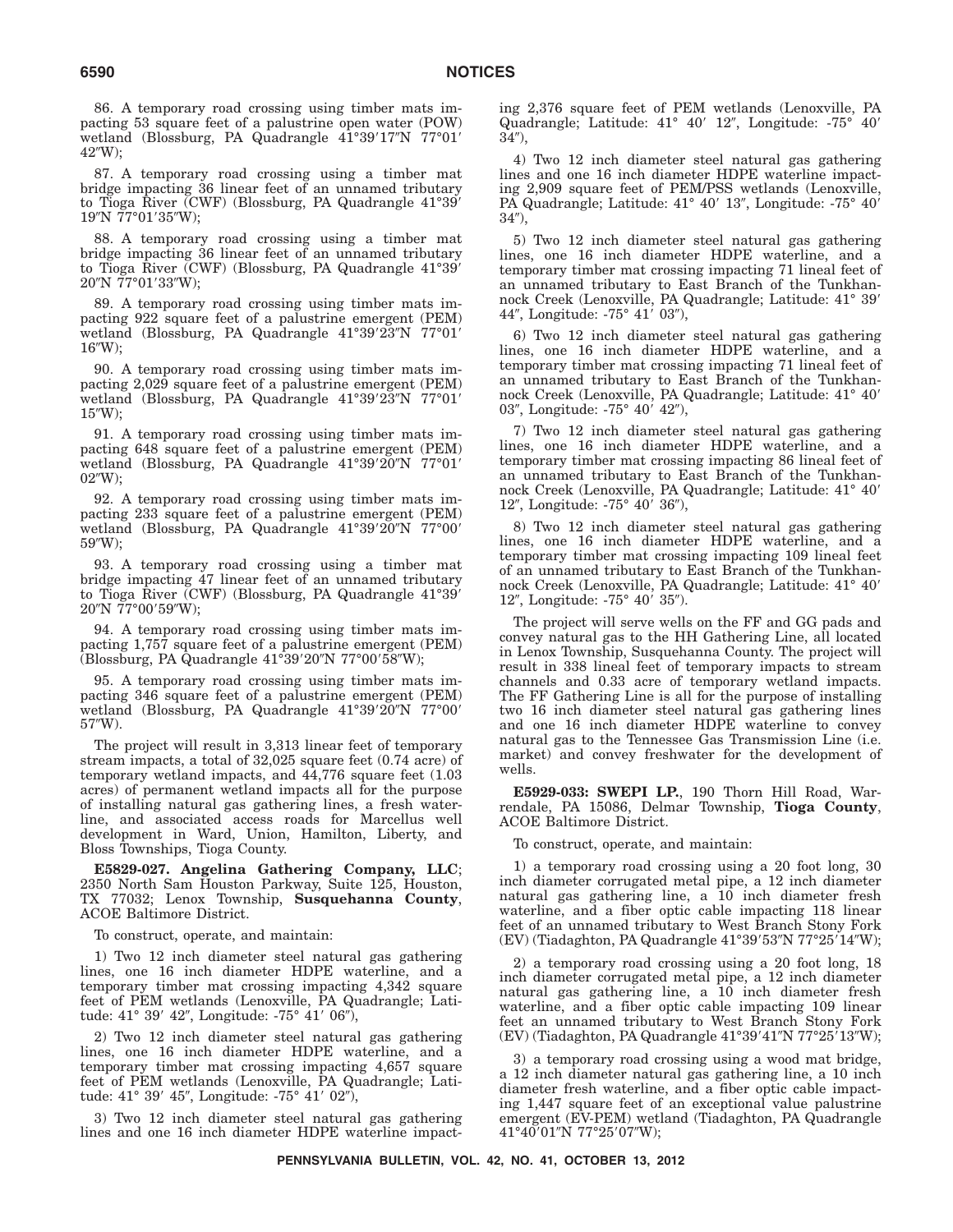4) a temporary road crossing using a wood mat bridge, a 12 inch diameter natural gas gathering line, a 10 inch diameter fresh waterline, and a fiber optic cable impacting 865 square feet of a palustrine scrub-shrub (PSS) wetland (Tiadaghton, PA Quadrangle 41°39'47"N 77°25'  $15''W$ ;

5) a temporary road crossing using a wood mat bridge impacting 505 square feet of a palustrine forested/ palustrine emergent (PFO/PEM) wetland (Tiadaghton, PA Quadrangle 41°39′33″N 77°25′09″W).

The project will result in 227 linear feet of temporary stream impacts and 2,817 square feet (0.07 acre) of temporary wetland impacts, all for the purpose of installing a natural gas gathering line, a fresh waterline, a fiber optic cable, and associated access roadways in Delmar Township, Tioga County.

**E5829-029: Appalachia Midstream Services, LLC**, 100 IST Center, Horseheads, NY 14845, Rush Township, **Susquehanna County**, ACOE Baltimore District.

To construct and maintain:

1. an 8 inch diameter natural gas pipeline and temporary bridge crossing impacting  $9,867$  square feet  $(0.23)$ acre) of a PEM, PSS, and PFO wetland (Lawton, PA Quadrangle; Lat. 41° 48′ 38″, Long. -76° 2′ 5″);

2. an 8 inch diameter natural gas pipeline and temporary bridge crossing impacting 122 lineal feet of an unnamed tributary to East Branch Wyalusing Creek (Lawton, PA Quadrangle; Lat.  $41^{\circ}$   $48'$   $38''$ , Long.  $-76^{\circ}$   $2'$  $6$ ");

3. an 8 inch diameter natural gas pipeline and temporary bridge crossing impacting 2,950 square feet (0.07 acre) of a PEM wetland (Lawton, PA Quadrangle; Lat. 41° 48′ 30″, Long. -76° 2′ 13″);

4. an 8 inch diameter natural gas pipeline crossing impacting 2,048 square feet (0.05 acre) of a PEM wetland (Lawton, PA Quadrangle; Lat.  $41^{\circ}$   $48'$   $9''$ , Long.  $-76^{\circ}$   $2'$  $36$ ).

The Parks natural gas pipeline project will gather natural gas from the O'Dowd and Richard well pads and convey it to the Devine Ridge trap site to the North located in Rush Township, Susquehanna County. The project will result in 122 linear feet (597 square feet) of temporary stream impacts and a total of 0.34 acre (14,865 square feet) of wetland impacts all for the purpose of constructing, operating, and maintaining a natural gas gathering line.

**E5829-030: Appalachia Midstream Services, LLC**, 100 IST Center, Horseheads, NY 14845, Auburn Township, **Susquehanna County**, ACOE Baltimore District.

To construct and maintain:

1. a 10 inch diameter natural gas pipeline impacting 452 square feet (0.01 acre) of a PEM wetland (Auburn Center, PA Quadrangle; Lat. 41° 41' 27", Long. -76° 04'  $37$ ");

2. a 10 inch diameter natural gas pipeline and temporary timber mat crossing impacting 4,986 square feet (0.11 acre) of a PSS wetland (Auburn Center, PA Quadrangle; Lat. 41° 41′ 29″, Long. -76° 05′ 29″);

3. a 10 inch diameter natural gas pipeline and temporary timber mat crossing impacting 2,729 square feet (0.06 acre) of a PSS wetland (Auburn Center, PA Quadrangle; Lat. 41° 41′ 42″, Long. -76° 06′ 02″);

4. a 10 inch diameter natural gas pipeline and temporary bridge crossing impacting 150 lineal feet of Transue Creek (Lawton, PA Quadrangle; Lat. 41° 41' 41", Long. -76° 06' 00");

5. a 10 inch diameter natural gas pipeline and temporary timber mat crossing impacting 5,975 square feet (0.14 acre) of a PEM/PSS wetland (Auburn Center, PA Quadrangle; Lat. 41° 41' 48", Long. -76° 06' 35");

6. a 10 inch diameter natural gas pipeline and temporary timber mat crossing impacting 574 square feet (0.01 acre) of a PEM wetland (Auburn Center, PA Quadrangle; Lat.  $41^{\circ}$   $42'$   $02''$ , Long.  $-76^{\circ}$   $07'$   $13'$ );

7. a 10 inch diameter natural gas pipeline and temporary timber mat crossing impacting 1,267 square feet (0.03 acre) of a PEM/PSS wetland (Auburn Center, PA Quadrangle; Lat. 41° 41' 53", Long. -76° 06' 57");

8. a 10 inch diameter natural gas pipeline impacting 1,766 square feet (0.04 acre) of a PEM wetland (Auburn Center, PA Quadrangle; Lat.  $41^{\circ}$   $41'$   $30''$ , Long.  $-76^{\circ}$   $07'$  $13$ ).

The Jaishawoo gathering line project will convey natural gas from the Ramblin Rose and Susan well pads and convey it to the Verex Pipeline located in Auburn Township, Susquehanna County and ultimately to the Tennessee Gas Transmission Line. The project will result in 230 linear feet (2,104 square feet) of temporary stream impacts and a total of 0.41 acre (17,749 square feet) of wetland impacts all for the purpose of constructing, operating, and maintaining a natural gas gathering line.

**E0829-044: Chief Gathering LLC**, 999 North Loyalsock Ave. Suite G, Montoursville, PA 17754, Leroy, Franklin and Burlington Township, **Bradford County**, ACOE Baltimore District.

To construct, operate and maintain:

1. one 12 inch diameter natural gas line impacting 120 linear feet of an unnamed tributary to Preacher Brook (CWF,MF) and impacting 4,688 square feet of an adjacent Palustrine Emergent Wetland (Powell, PA Quadrangle, Latitude: 41°43'14", Longitude: -76°33'57");

2. one 12 inch diameter natural gas line and a temporary timber mat bridge impacting 15,933 square feet of a Palustrine Emergent Wetland (Powell, PA Quadrangle, Latitude: 41°42′58″, Longitude: -76°33′47″);

3. one 12 inch diameter natural gas line impacting 1,389 square feet of a Palustrine Emergent Wetland (Powell, PA Quadrangle, Latitude: 41°42'41", Longitude:  $-76^{\circ}34'06'$ );

4. one 12 inch diameter natural gas line impacting 44 linear feet of an unnamed tributary to Preacher Brook (CWF, MF) (Powell, PA, Latitude: 41°42'40", Longitude:  $-76^{\circ}34'11'$ );

5. one 12 inch diameter natural gas line impacting 61 linear feet of Preacher Brook (CWF, MF) (Powell, PA, Latitude: 41°42′39″, Longitude: -76°34′14″);

6. one 12 inch diameter natural gas line impacting 22 linear feet of an unnamed tributary to Preacher Brook (CWF, MF) (Powell, PA, Latitude: 41°42'39", Longitude:  $-76^{\circ}34'17'$ );

7. a temporary timber mat bridge impacting 15 linear feet of an unnamed tributary to Preacher Brook (CWF, MF) (Powell, PA, Latitude: 41°42'34", Longitude: -76°34'  $25$ "):

8. one 12 inch diameter natural gas line and a temporary timber mat bridge impacting 73 linear feet of an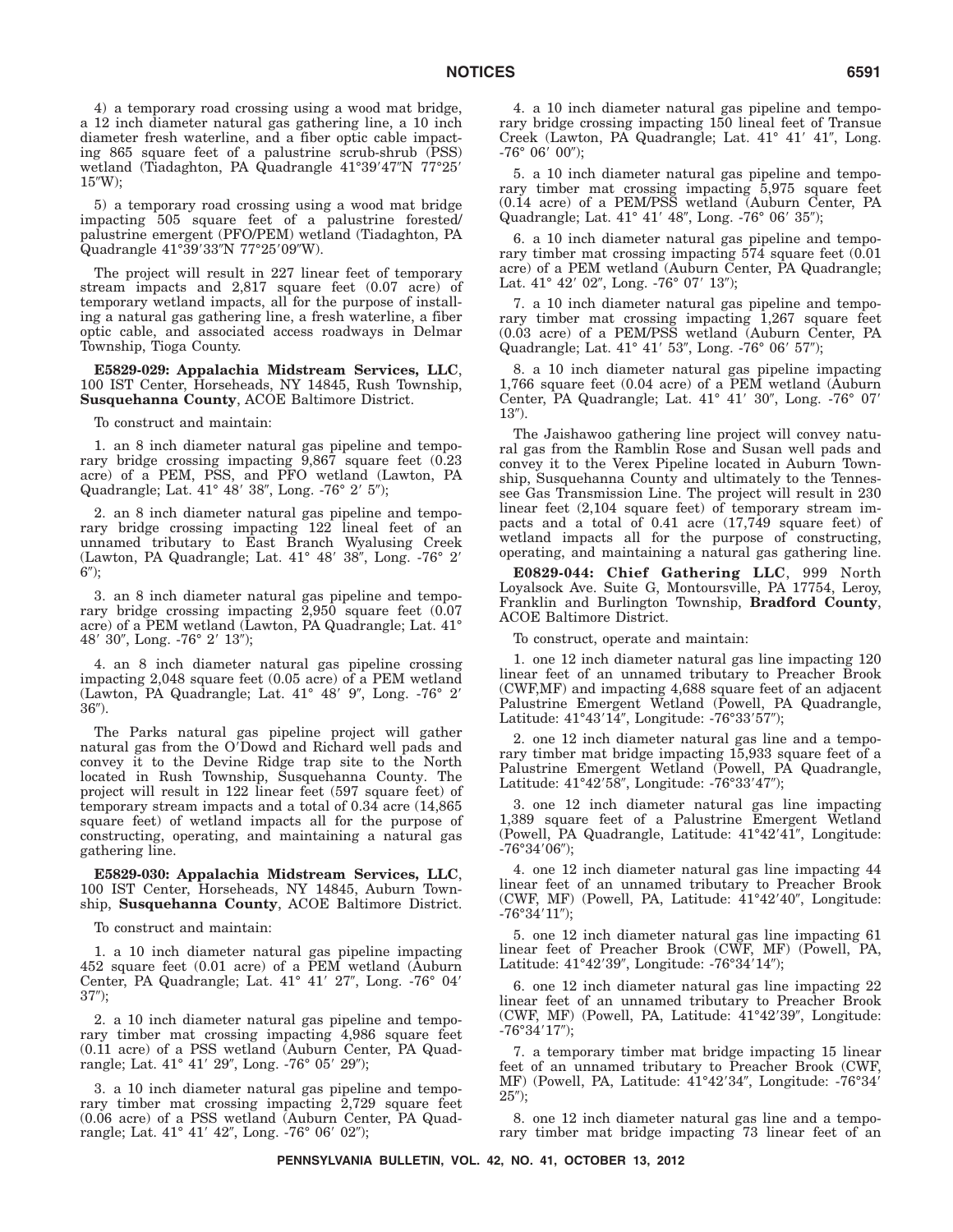unnamed tributary to Preacher Brook (CWF,MF) (Powell, PA Quadrangle, Latitude: 41°42'26", Longitude: -76°34'  $33$ ");

9. one 12 inch diameter natural gas line and a temporary timber mat bridge impacting 1,182 square feet of a Palustrine Emergent Wetland (Powell, PA Quadrangle, Latitude: 41°42′23″, Longitude: -76°34′36″);

10. one 12 inch diameter natural gas line and a temporary timber mat bridge impacting 2,298 square feet of a Palustrine Emergent Wetland (Powell, PA Quadrangle, Latitude: 41°42′09″, Longitude: -76°34′56″);

11. one 12 inch diameter natural gas line and a temporary timber mat bridge impacting 30 linear feet of an unnamed tributary to Towanda Creek (CWF,MF) (Powell, PA Quadrangle, Latitude: 41°42'09", Longitude: -76°34′57″);

12. one 12 inch diameter natural gas line impacting 104 linear feet of an unnamed tributary to Towanda Creek (CWF,MF) (Powell, PA Quadrangle, Latitude: 41°41′56″, Longitude: -76°34′56″);

13. one 12 inch diameter natural gas line impacting 116 linear feet of Towanda Creek (CWF,MF) (Powell, PA Quadrangle, Latitude: 41°41'54", Longitude: -76°34'56");

14. one 12 inch diameter natural gas line and a temporary timber mat bridge impacting 103 linear feet of an unnamed tributary to Towanda Creek (CWF,MF) and impacting 2,435 square feet of an adjacent Palustrine Emergent Wetland (Powell, PA Quadrangle, Latitude: 41°41'51", Longitude: -76°34'56");

15. one 12 inch diameter natural gas line and a temporary timber mat bridge impacting 8 linear feet of an unnamed tributary to Towanda Creek (CWF,MF) (Powell, PA Quadrangle, Latitude: 41°41'53", Longitude:  $-76^{\circ}35'02'$ );

16. one 12 inch diameter natural gas line and a temporary timber mat bridge impacting 68 linear feet of an unnamed tributary to Towanda Creek (CWF,MF) (Powell, PA Quadrangle, Latitude: 41°41'53", Longitude: -76°35′07″);

17. one 12 inch diameter natural gas line, and a temporary timber mat bridge impacting  $\overline{8}$  square feet of a Palustrine Emergent Wetland (Powell, PA Quadrangle, Latitude: 41°41′53″, Longitude: -76°35′11″);

18. one 12 inch diameter natural gas line, and a temporary timber mat bridge impacting 325 square feet of a Palustrine Emergent Wetland (Powell, PA Quadrangle, Latitude: 41°41'52", Longitude: -76°35'13");

19. one 12 inch diameter natural gas line, and a temporary timber mat bridge impacting 314 square feet of a Palustrine Emergent Wetland (Powell, PA Quadrangle, Latitude: 41°41′54″, Longitude: -76°35′14″);

20. one 12 inch diameter natural gas line and a temporary timber mat bridge impacting 43 linear feet of an unnamed tributary to Towanda Creek (CWF,MF) (Powell, PA Quadrangle, Latitude: 41°41'54", Longitude: -76°35′30″);

21. one 12 inch diameter natural gas line and a temporary timber mat bridge impacting 71 linear feet of an unnamed tributary to Towanda Creek (CWF,MF) (Powell, PA Quadrangle, Latitude: 41°41'52", Longitude: -76°35′35″);

22. one 12 inch diameter natural gas line and a temporary timber mat bridge impacting 67 linear feet of an unnamed tributary to Towanda Creek (CWF,MF) (Powell, PA Quadrangle, Latitude: 41°41'40", Longitude: -76°35′37″);

23. one 12 inch diameter natural gas line, and a temporary timber mat bridge impacting 12,040 square feet of a Palustrine Emergent Wetland (Powell, PA Quadrangle, Latitude: 41°41′39″, Longitude: -76°35′39″);

24. one 12 inch diameter natural gas line and a temporary timber mat bridge impacting 69 linear feet of an unnamed tributary to Towanda Creek (CWF,MF) and impacting 7,798 square feet of an adjacent Palustrine Emergent Wetland (Powell, PA Quadrangle, Latitude: 41°41'38", Longitude: -76°35'47");

25. one 12 inch diameter natural gas line, and a temporary timber mat bridge impacting 3,874 square feet of a Palustrine Emergent Wetland (Powell, PA Quadrangle, Latitude: 41°41′39″, Longitude: -76°35′53″);

26. one 12 inch diameter natural gas line impacting 37 linear feet of an unnamed tributary to Towanda Creek (CWF,MF) (Powell, PA Quadrangle, Latitude: 41°41'42", Longitude: -76°35′52″);

27. one 12 inch diameter natural gas line and a temporary timber mat bridge impacting 115 linear feet of an unnamed tributary to Towanda Creek (CWF,MF) (Powell, PA Quadrangle, Latitude: 41°41'25", Longitude:  $-76^{\circ}35'50'$ );

28. one 12 inch diameter natural gas line and a temporary timber mat bridge impacting 154 linear feet of an unnamed tributary to Towanda Creek (CWF,MF) (Powell, PA Quadrangle, Latitude: 41°41'18", Longitude: -76°35′51″);

29. one 12 inch diameter natural gas line and a temporary timber mat bridge impacting 69 linear feet of an unnamed tributary to Towanda Creek (CWF,MF) (Powell, PA Quadrangle, Latitude: 41°41'21", Longitude: -76°35′51″);

30. one 12 inch diameter natural gas line and a temporary timber mat bridge impacting 94 linear feet of an unnamed tributary to Towanda Creek (CWF,MF) (Powell, PA Quadrangle, Latitude: 41°41'15", Longitude: -76°35′51″);

31. one 12 inch diameter natural gas line and a temporary timber mat bridge impacting 63 linear feet of an unnamed tributary to Towanda Creek (CWF,MF) (Powell, PA Quadrangle, Latitude: 41°41'11", Longitude:  $-76^{\circ}35'54'$ );

32. one 12 inch diameter natural gas line and a temporary timber mat bridge impacting 151 linear feet of an unnamed tributary to Towanda Creek (CWF,MF) (Powell, PA Quadrangle, Latitude: 41°41'10", Longitude: -76°36′07″);

33. one 12 inch diameter natural gas line and a temporary timber mat bridge impacting 61 linear feet of an unnamed tributary to Towanda Creek (CWF,MF) (Powell, PA Quadrangle, Latitude: 41°41'09", Longitude: -76°36′08″);

34. one 12 inch diameter natural gas line and a temporary timber mat bridge impacting 35 linear feet of an unnamed tributary to Towanda Creek (CWF,MF) (Powell, PA Quadrangle, Latitude: 41°41'09", Longitude:  $-76^{\circ}36'10'$ );

35. one 12 inch diameter natural gas line, and a temporary timber mat bridge impacting 874 square feet of a Palustrine Emergent Wetland (Powell, PA Quadrangle, Latitude: 41°41'19", Longitude: -76°36'19");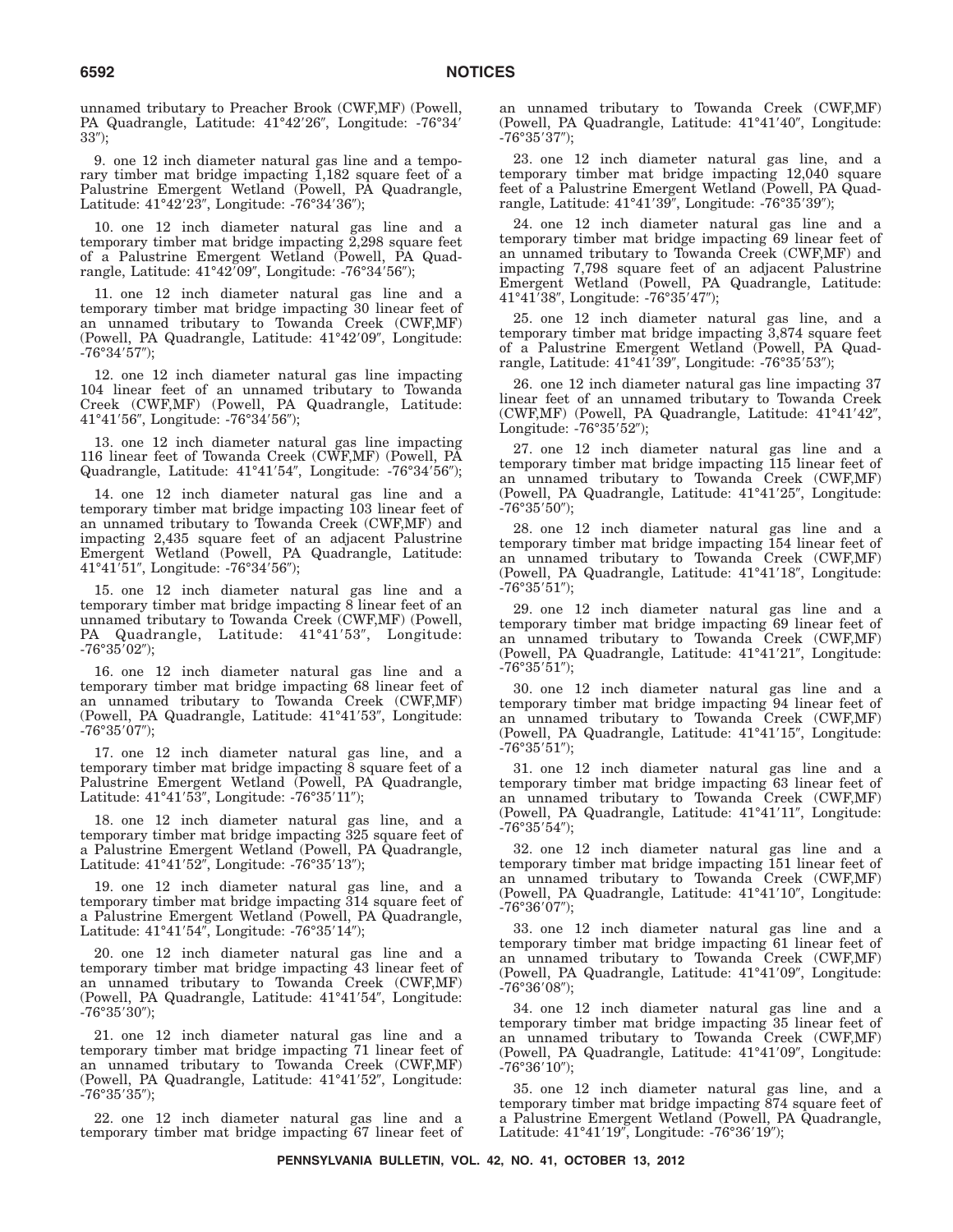36. one 12 inch diameter natural gas line and a temporary timber mat bridge impacting 743 square feet of a Palustrine Emergent Wetland (Powell, PA Quadrangle, Latitude: 41°41′23″, Longitude: -76°36′21″);

37. one 12 inch diameter natural gas line and a temporary timber mat bridge impacting 62 linear feet of an unnamed tributary to Towanda Creek (CWF,MF) (Powell, PA Quadrangle, Latitude: 41°41'30", Longitude: -76°36′50″);

38. one 12 inch diameter natural gas line and a temporary timber mat bridge impacting 24 linear feet of an unnamed tributary to Towanda Creek (CWF,MF) and impacting 973 square feet of an adjacent Palustrine Emergent Wetland (Powell, PA Quadrangle, Latitude: 41°41′32″, Longitude: -76°36′52″);

39. one 12 inch diameter natural gas line impacting 94 linear feet of Towanda Creek (CWF,MF) (Powell, PA Quadrangle, Latitude: 41°41'48", Longitude: -76°36'56");

40. one 12 inch diameter natural gas line and a temporary timber mat bridge impacting 77 linear feet of North Towanda Creek (CWF,MF) (Powell, PA Quadrangle, Latitude: 41°41'48", Longitude: -76°37'56");

41. one 12 inch diameter natural gas line and a temporary timber mat bridge impacting 51 linear feet of an unnamed tributary to Towanda Creek (CWF,MF) (Powell, PA Quadrangle, Latitude: 41°41'33", Longitude: -76°37′52″);

42. one 12 inch diameter natural gas line and a temporary timber mat bridge impacting 3,150 square feet of a Palustrine Emergent Wetland (Powell, PA Quadrangle, Latitude: 41°41′27″, Longitude: -76°38′11″);

43. one 12 inch diameter natural gas line impacting 113 linear feet of Towanda Creek (CWF,MF) (Powell, PA Quadrangle, Latitude: 41°41'24", Longitude: -76°38'11");

44. one 12 inch diameter natural gas line and a temporary timber mat bridge impacting 4,289 square feet of a Palustrine Emergent Wetland (Powell, PA Quadrangle, Latitude: 41°41′15″, Longitude: -76°38′11″);

45. one 12 inch diameter natural gas line and a temporary timber mat bridge impacting 34 linear feet of an unnamed tributary to Towanda Creek (CWF,MF) (Powell, PA Quadrangle, Latitude: 41°41'32", Longitude: -76°36′54″);

46. one 12 inch diameter natural gas line and a temporary timber mat bridge impacting 32 linear feet of an unnamed tributary to Preacher Brook (CWF,MF) (Powell, PA Quadrangle, Latitude: 41°42'40", Longitude: -76°33'47");

47. one 12 inch diameter natural gas line and a temporary timber mat bridge impacting 72 linear feet of an unnamed tributary to Preacher Brook (CWF,MF) (Powell, PA Quadrangle, Latitude: 41°42'38", Longitude: -76°33′46″);

48. one 12 inch diameter natural gas line and a temporary timber mat bridge impacting 60 linear feet of an unnamed tributary to Towanda Creek (CWF,MF) (Powell, PA Quadrangle, Latitude: 41°42'24", Longitude: -76°33′45″);

49. one 12 inch diameter natural gas line and a temporary timber mat bridge impacting 15 linear feet of an unnamed tributary to Towanda Creek (CWF,MF) and impacting 981 square feet of an adjacent Palustrine Emergent Wetland (Powell, PA Quadrangle, Latitude: 41°42′23″, Longitude: -76°33′45″);

50. one 12 inch diameter natural gas line, and a temporary timber mat bridge impacting 400 square feet of a Palustrine Emergent Wetland (Powell, PA Quadrangle, Latitude: 41°42'29", Longitude: -76°33'46");

51. one 12 inch diameter natural gas line, and a temporary timber mat bridge impacting 689 square feet of a Palustrine Emergent Wetland (Powell, PA Quadrangle, Latitude: 41°42'23", Longitude: -76°33'46");

52. one 12 inch diameter natural gas line and a temporary timber mat bridge impacting 3 linear feet of an unnamed tributary to Towanda Creek (CWF,MF) (Powell, PA Quadrangle, Latitude: 41°42'25", Longitude: -76°33'  $41$ ");

53. one 12 inch diameter natural gas line and a temporary timber mat bridge impacting 123 linear feet of an unnamed tributary to Towanda Creek (CWF,MF) (Powell, PA Quadrangle, Latitude: 41°42'26", Longitude: -76°33'41");

54. one 12 inch diameter natural gas line and a temporary timber mat bridge impacting 122 linear feet of an unnamed tributary to Towanda Creek (CWF,MF) (Powell, PA Quadrangle, Latitude: 41°42'19", Longitude: -76°33-47);

55. one 12 inch diameter natural gas line 30 linear feet of an unnamed tributary to Towanda Creek (CWF,MF) (Powell, PA Quadrangle, Latitude: 41°42'15", Longitude:  $-76^{\circ}33'52'$ );

56. one 12 inch diameter natural gas line impacting 200 linear feet of Towanda Creek (CWF,MF) (Powell, PA Quadrangle, Latitude: 41°42'09", Longitude: -76°33'51");

57. one 12 inch diameter natural gas line, and a temporary timber mat bridge impacting 2,276 square feet of a Palustrine Emergent Wetland (Powell, PA Quadrangle, Latitude: 41°42′06″, Longitude: -76°33′52″);

58. one 12 inch diameter natural gas line and a temporary timber mat bridge impacting 137 linear feet of an unnamed tributary to Towanda Creek (CWF,MF) (Powell, PA Quadrangle, Latitude: 41°42'05", Longitude: -76°33'54");

The project will result in 2,888 linear feet or 31,479 square feet of temporary stream impacts and 63,678 square feet (1.46 acres) of PEM wetland impacts all for the purpose of installing a natural gas pipeline with associated access roadways for Marcellus shale development.

### **ENVIRONMENTAL ASSESSMENTS**

*Central Office: Bureau of Waterways Engineering and Wetlands, Rachel Carson State Office Building, Floor 3, 400 Market Street, Harrisburg, PA 17105*

**D28-126EA. Jaime Cacciola, Director of Corporate and Foundation Relations, Wilson College**, 1015 Philadelphia Avenue, Chambersburg, PA 17201. Chambersburg Borough and Greene Township, **Franklin County**, ACOE Baltimore District.

Project proposes to remove Wilson College Dam for the purpose of restoring the stream to a free flowing condition and eliminating a threat to public safety. The dam is located across Conococheague Creek (WWF, MF). In addition, approximately 3,560 feet of stream stabilization and in-stream habitat enhancement is proposed utilizing rock cross vanes, log deflectors, j-hook vanes and the removal of concrete structures and abandoned utility lines. (Chambersburg, PA Quadrangle, Latitude: 39.9533; Longitude: -77.6517).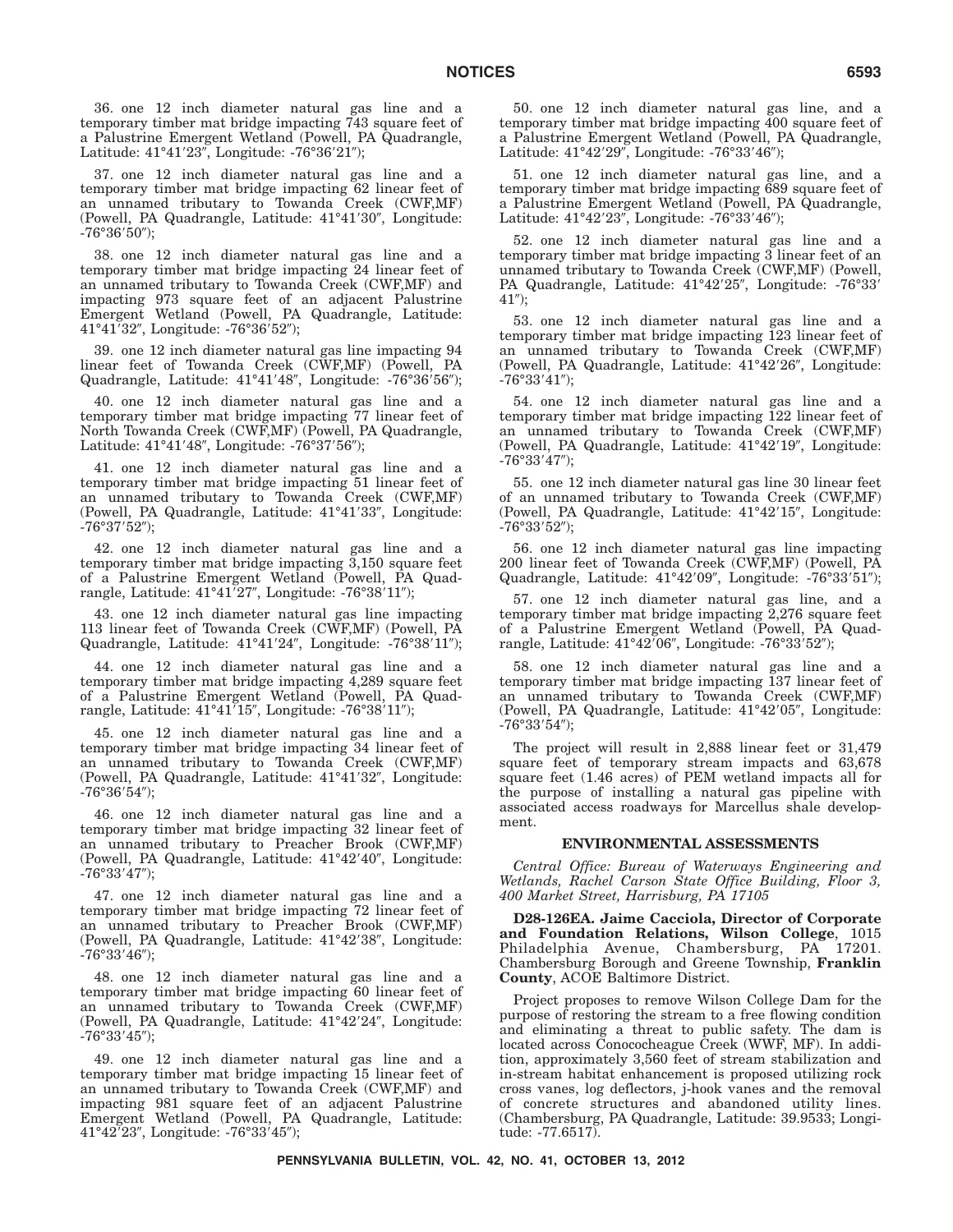### **EROSION AND SEDIMENT CONTROL**

The following Erosion and Sediment Control permits have been issued.

Persons aggrieved by an action may appeal that action to the Environmental Hearing Board (Board) under section 4 of the Environmental Hearing Board Act and 2 Pa.C.S. §§ 501—508 and 701—704. The appeal should be sent to the Environmental Hearing Board, Second Floor, Rachel Carson State Office Building, 400 Market Street, PO Box 8457, Harrisburg, PA 17105-8457, (717) 787-3483. TDD users may contact the Board through the Pennsylvania Relay Service, (800) 654-5984. Appeals must be filed with the Board within 30 days of publication of this notice in the *Pennsylvania Bulletin* unless the appropriate statute provides a different time period. Copies of the appeal form and the Board's rules of practice and procedure may be obtained from the Board. The appeal form and the Board's rules of practice and procedure are also available in Braille or on audiotape from the Secretary to the Board at (717) 787-3483. This paragraph does not, in and of itself, create a right of appeal beyond that permitted by applicable statutes and decisional law.

For individuals who wish to challenge an action, the appeal must reach the Board within 30 days. A lawyer is not needed to file an appeal with the Board.

Important legal rights are at stake, however, so individuals should show this notice to a lawyer at once. Persons who cannot afford a lawyer may qualify for pro bono representation. Call the Secretary to the Board at (717) 787-3483 for more information.

*Eastern Region: Oil & Gas Management Program Manager, 208 West Third Street, Williamsport, PA 17701*

ESCGP-1 # ESX12-115-0171

- Applicant Name Southwestern Energy Production Company
- Contact Person Mr. Dave Sweeley
- Address 917 State Route 92 North
- City, State, Zip Tunkhannock, PA 18657
- County Susquehanna
- Township(s) New Milford
- Receiving Stream(s) and Classification(s) Butler Creek Watershed—CWF/MF/natural trout
- ESCGP-1 # ESX12-015-0189
- Applicant Name Southwestern Energy Production Company
- Contact Person Mr. Dave Sweeley
- Address 917 State Route 92 North
- City, State, Zip Tunkhannock, PA 18657
- County Bradford

Township(s) Stevens

Receiving Stream(s) and Classification(s) UNT to Ross Creek—WWF Ross Creek—WWF

Secondary: Wyalusing Creek—WWF

ESCGP-1 # ESX12-081-0131

Applicant Name Anadarko E&P Company LP Contact Person Rane Wilson

Address 33 W Third St, Suite 200

- City, State, Zip Williamsport, PA 17701
- County Lycoming

Township(s) Cogan House

- Receiving Stream(s) and Classification(s) Little Sandy Run—HQ-CWF/MF Big Sandy Run (Secondary)—HQ-CWF/MF Big Sandy Run—HQ-CWF/MF Hoagland Run (Secondary)—HQ-CWF/MF
	- Hoagland Run—HQ-CWF/MF
	- Lycoming Creek (Secondary)—EV/MF

UNT Hoagland Run—HQ-CWF/MF Hoagland Run (Secondary)—HQ-CWF/MF Dibbler Hollow Run—HQ-CWF/MF Larry's Creek (Secondary)—HQ-CWF/MF Birch Run—HQ-CWF/MF Larry's Creek (Secondary)—HQ-CWF/MF

ESCGP-1 # ESX12-081-0132

- Applicant Name Anadarko E&P Company LP
- Contact Person Rane Wilson
- Address 33 W Third St, Suite 200
- City, State, Zip Williamsport, PA 17701

County Lycoming

- Township(s) Pine
- Receiving Stream(s) and Classification(s) Bonnell Run— EV/MF

Fourmile Run—EV/MF Smith Run—EV/MF

- Hughes Run—EV/MF
- ESCGP-1 # ESX12-015-0174
- Applicant Name Chesapeake Appalachia LLC
- Contact Person Eric Haskins
- Address 101 N Main St
- City, State, Zip Athens, PA 18810
- County Bradford
- Township(s) Monroe
- Receiving Stream(s) and Classification(s) Satterlee Run—HQ
- UNT to Ladds Creek—CWF
- Secondary: South Branch Towanda Creek—CWF
- ESCGP-1 # ESX12-117-0082
- Applicant Name SWEPI LP
- Contact Person H James Sewell
- Address 190 Thorn Hill Rd
- City, State, Zip Warrendale, PA 15086
- County Tioga
- Township(s) Delmar
- Receiving Stream(s) and Classification(s) Heise Run— CWF/MF
	- Secondary: Marsh Creek
- ESCGP-1 # ESX12-115-0168
- Applicant Name Chesapeake Appalachia LLC
- Contact Person Eric Haskins
- Address 101 N Main St
- City, State, Zip Athens, PA 18810
- County Susquehanna
- Township(s) Rush
- Receiving Stream(s) and Classification(s) UNT to Wyalusing Creek—WWF
	- Secondary: Susquehanna River—WWF

ESCGP-1 # ESX12-081-0134

- Applicant Name Anadarko E&P Company LP
- Contact Person Rane Wilson
- Address 33 W Third St, Suite 200
- City, State, Zip Williamsport, PA 17701
- County Lycoming
- Township(s) Cogan House
- Receiving Stream(s) and Classification(s) Bear Run— EV/MF Pine Creek
- Wendell Run—HQ/CWF
- Larry's Creek
- ESCGP-1 # ESX12-015-0186 Applicant Name Talisman Energy USA Inc Contact Person Tracy Gregory Address 337 Daniel Zenker Drive City, State, Zip Horseheads, NY 14845 County Bradford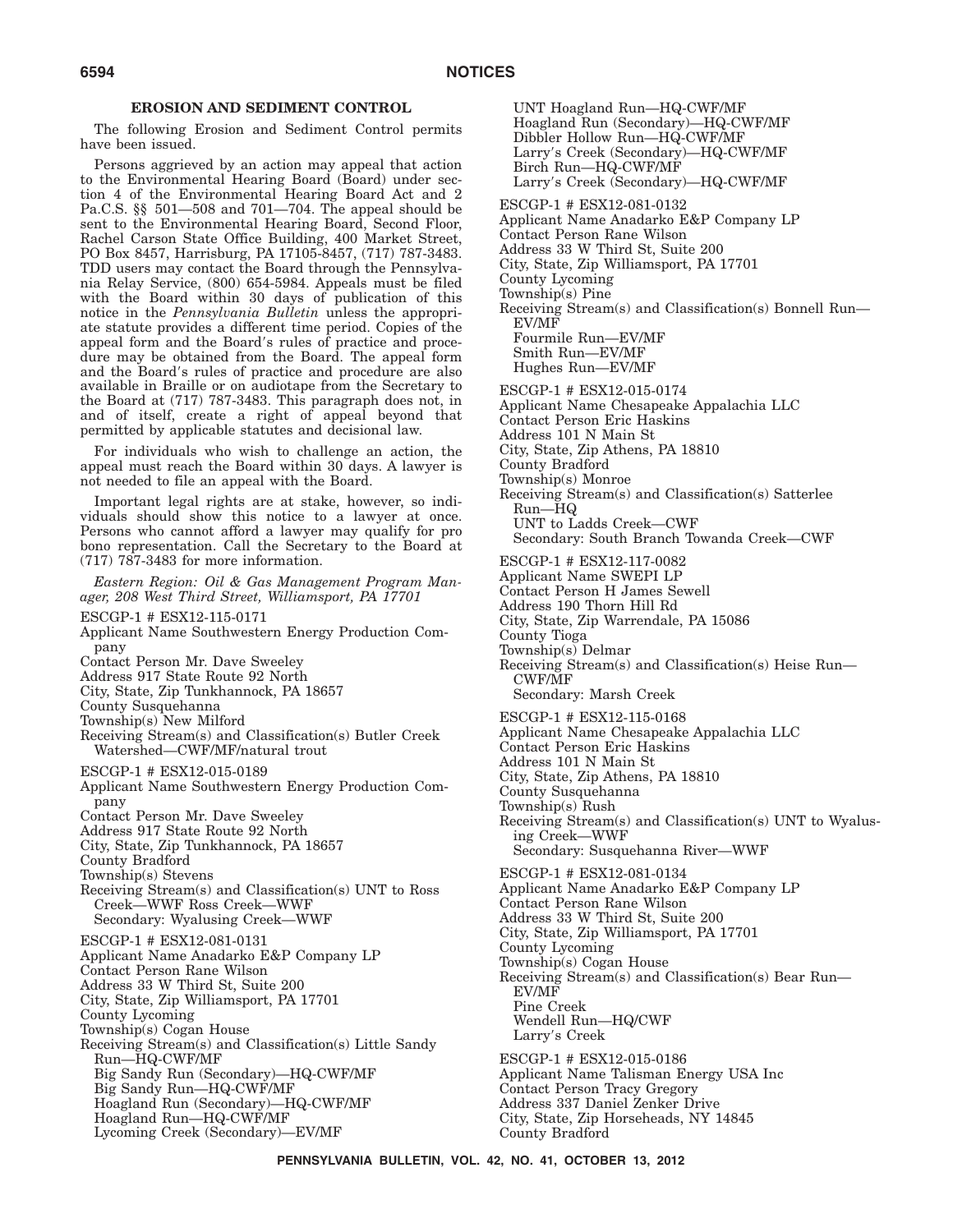Township(s) Columbia Receiving Stream(s) and Classification(s) Tributary to Sugar Creek—TSF Secondary: Sugar Creek ESCGP-1 # ESX11-081-0110(01) Applicant Name Inflection Energy LLC Contact Person Salar Nabavian Address 1200 17th St, Suite 1350 City, State, Zip Denver, CO 80202 County Lycoming Township(s) Upper Fairfield Receiving Stream(s) and Classification(s) Loyalsock Creek—TSF/EV ESCGP-1 # ESX12-115-0173 Applicant Name WPX Energy Appalachia LLC Contact Person David Freudenrich Address 6000 Town Center Blvd, Ste 300 City, State, Zip Canonsburg, PA 15317 County Susquehanna Township(s) Choconut Receiving Stream(s) and Classification(s) UNT to Choconut Creek/ Choconut Creek Watershed— WWF/MF Choconut Creek/Choconut Creek Watershed—WWF/MF Secondary: Susquehanna River ESCGP-1 # ESX12-115-0163 Applicant Name Williams Field Services LLC Contact Person Kristy Flavin Address 1605 Coraopolis Heights Rd City, State, Zip Moon Township, PA 15108 County Susquehanna Township(s) Harford & Gibson Receiving Stream(s) and Classification(s) Unnamed tributaries to Butler Creek, unnamed tributaries to Susquehanna Creek, and Butler Creek/Upper Susquehanna-Tunkhannock Watershed—Other ESCGP-1 # ESX11-015-0318(03) Applicant Name Angelina Gathering Co LLC Contact Person Danny Spaulding Address 2350 N Sam Houston Parkway E, Ste 125 City, State, Zip Houston, TX 77032 County Bradford Township(s) Herrick Receiving Stream(s) and Classification(s) Rummerfield Creek & Unnamed Tributaries to Rummerfield Creek— **Other** Secondary—WWF/MF ESCGP-1 # ESX12-115-0143 Applicant Name Southwestern Energy Production Company Contact Person Mr. Dave Sweeley Address 917 State Route 92 North City, State, Zip Tunkhannock, PA 18657 County Susquehanna Township(s) New Milford Receiving Stream(s) and Classification(s) Nine Partners Creek—CWF/MF UNT to Nine Partners Creek— CWF/MF ESCGP-1 # ESX12-115-0146 Applicant Name Cabot Oil & Gas Corp Contact Person Kenneth Marcum Address Five Penn Center West, Suite 401 City, State, Zip Pittsburgh, PA 15276 County Susquehanna Township(s) Bridgewater Receiving Stream(s) and Classification(s) Unnamed Tributaries to East Branch Wyalusing Creek—CWF East Branch Wyalusing Creek—CWF

ESCGP-1 # ESX12-081-0130 Applicant Name Anadarko E&P Company LP Contact Person Rane Wilson Address 33 W Third St, Suite 200 City, State, Zip Williamsport, PA 17701 County Lycoming Township(s) Pine Receiving Stream(s) and Classification(s) English Run— CWF/MF Bonnell Run—EV/MF Secondary: English Run—CWF/MF Little Pine Creek—EV/MF ESCGP-1 # ESX10-115-0015(01) Applicant Name Cabot Oil & Gas Corp Contact Person Kenneth Marcum Address Five Penn Center West, Suite 401 City, State, Zip Pittsburgh, PA 15276 County Susquehanna Township(s) Harford Receiving Stream(s) and Classification(s) Unnamed Tributaries to Leslie Creek and Nine Partners Creek— CWF/MF Secondary: Leslie Creek and Nine Partners Creek— CWF/MF ESCGP-1 # ESX12-117-0073 Applicant Name SWEPI LP Contact Person H James Sewell Address 190 Thorn Hill Rd City, State, Zip Warrendale, PA 15086 County Tioga Township(s) Liberty Receiving Stream(s) and Classification(s) Unnamed Tributary to Salt Spring Run—EV Secondary: Salt Spring Run—EV/MF ESCGP-1 # ESX12-081-0135 Applicant Name PVR Marcellus Gas Gathering LLC Contact Person Kevin Roberts Address 100 Penn Tower, Suite 201 & 202, 25 W Third St City, State, Zip Williamsport, PA 17701 County Lycoming Township(s) Cogan House Receiving Stream(s) and Classification(s) Hoagland Run—HQ Secondary: Lycoming Creek ESCGP-1 # ESX12-115-0166 Applicant Name Susquehanna Gathering Co 1 LLC Contact Person John Miller Address PO Box 839, 1299 Oliver Rd City, State, Zip New Milford, PA 18834 County Susquehanna Township(s) New Milford Receiving Stream(s) and Classification(s) Salt Lick Creek, UNT to Salt Lick Creek, Salt Lick Creek Watershed— HQ-CWF/MF Butler Creek Watershed—CWF/MF ESCGP-1 # ESX12-117-0071(01) Applicant Name PVR Marcellus Gas Gathering LLC Contact Person Kevin Roberts Address 100 Penn Tower, Suite 201 & 202, 25 W Third St City, State, Zip Williamsport, PA 17701 County Tioga Township(s) Liberty Receiving Stream(s) and Classification(s) Salt Spring Run—HQ-CWF/EV ESCGP-1 # ESX12-015-0188 Applicant Name Appalachia Midstream Services LLC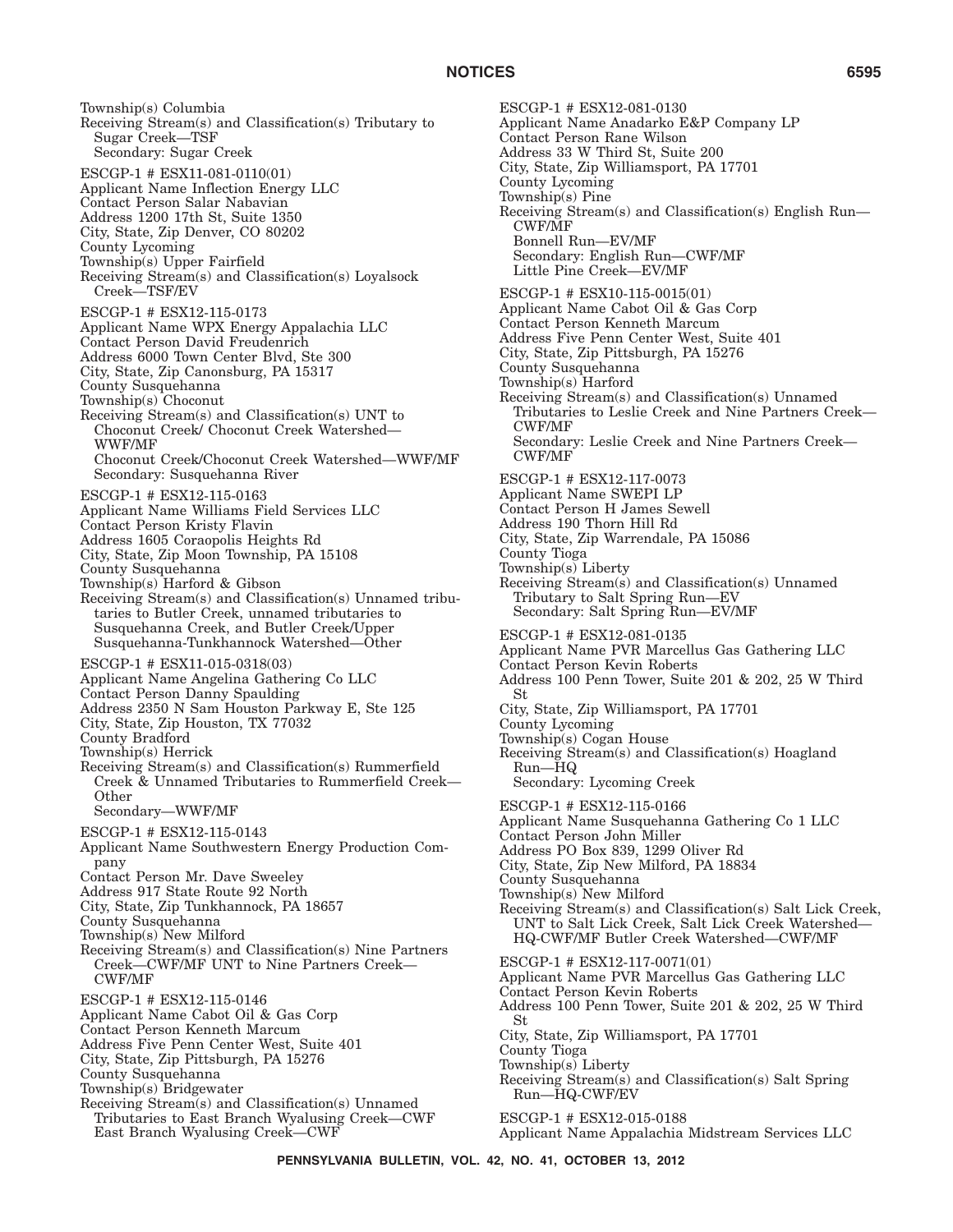### **6596 NOTICES**

Contact Person Patrick Myers Address 100 lST Center City, State, Zip Horseheads, NY 14845 County Bradford Township(s) Monroe, Terry, West Burlington Receiving Stream(s) and Classification(s) Unnamed Tributaries to Sugar Creek—TSF/MF Sugar Creek—TSF/MF North Branch Sugar Run—CWF/MF Unnamed Tributaries to Sugar Run—CWF/MF Unnamed Tributaries to Susquehanna River— WWF/MF Unnamed Tributaries to South Branch Towanda Creek—CWF/MF ESCGP-1 # ESX11-081-0148(01) Applicant Name EXCO Resources PA LLC Contact Person Gregg Stewart Address 3000 Ericsson Drive, Ste 200 City, State, Zip Warrendale, PA 15086 County Lycoming Township(s) Penn Receiving Stream(s) and Classification(s) UNT to Little Muncy Creek—Other Secondary: Little Muncy Creek ESCGP-1 # ESX12-081-0073 Applicant Name EXCO Resources PA LLC Contact Person Gregg Stewart Address 3000 Ericsson Drive, Ste 200 City, State, Zip Warrendale, PA 15086 County Lycoming Township(s) Franklin Receiving Stream(s) and Classification(s) UNT to Little Muncy Creek—Other Secondary: Little Muncy Creek ESCGP-1 # ESX12-131-0025 Applicant Name Appalachia Midstream Services LLC Contact Person Patrick Myers Address 100 lST Center City, State, Zip Horseheads, NY 14845 County Wyoming Township(s) Windham, Mehoopany & Forkston Receiving Stream(s) and Classification(s) Fox Hollow— CWF 1 UNT to Fox Hollow—CWF Mehoopany Creek—CWF Tributary 29251 to Mehoopany Creek—CWF 2 UNT to Mehoopany Creek—CWF Rogers Hollow—CWF 9 UNT to Rogers Hollow—CWF Tributary 29245 to Susquehanna River—WWF Mehoopany-Bowman Creeks Watershed Secondary: Susquehanna River—WWF ESCGP-1 # ESX11-081-0101(01) Applicant Name EXCO Resources PA LLC Contact Person Gregg Stewart Address 3000 Ericsson Drive, Ste 200 City, State, Zip Warrendale, PA 15086 County Lycoming Township(s) Franklin Receiving Stream(s) and Classification(s) Big Run, UNT Little Muncy Creek—Other Secondary: Little Muncy Creek ESCGP-1 # ESX12-015-0175 Applicant Name Southwestern Energy Production Company Contact Person Mr. Dave Sweeley Address 917 State Route 92 North City, State, Zip Tunkhannock, PA 18657

County Bradford Township(s) Orwell Receiving Stream(s) and Classification(s) South Creek— CWF Secondary: Johnson Creek—CWF ESCGP-1 # ESX12-117-0080 Applicant Name SWEPI LP Contact Person H James Sewell Address 190 Thorn Hill Rd City, State, Zip Warrendale, PA 15086 County Tioga Township(s) Richmond Receiving Stream(s) and Classification(s) Elk Run— CWF/MF North Elk Run—CWF/MF Secondary: Elk Run & Tioga River ESCGP-1 # ESX12-117-0049 Applicant Name SWEPI LP Contact Person H James Sewell Address 190 Thorn Hill Rd City, State, Zip Warrendale, PA 15086 County Tioga Township(s) Liberty Receiving Stream(s) and Classification(s) Unnamed Tributary to Blockhouse Creek Secondary: Blockhouse Creek ESCGP-1 # ESX12-131-0013(01) Applicant Name PVR NEPA Gas Gathering LLC Contact Person Nicholas Bryan Address 100 Penn Tower, Suite 201 & 202, 25 W Third St City, State, Zip Williamsport, PA 17701 County Wyoming Township(s) Eaton & Forkston Receiving Stream(s) and Classification(s) Mehoopany Creek—HQ-CWF/MF Roaring Run—HQ-CWF/MF Newton Run—HQ-CWF/MF ESCGP-1 # ESX12-015-0185 Applicant Name EOG Resources Inc Contact Person Jon Jorgenson Address 2039 South Sixth St City, State, Zip Indiana, PA 15701 County Bradford Township(s) Athens & Ridgebury Receiving Stream(s) and Classification(s) Fall Creek and Orcutt Creek Watersheds—Other Secondary: Bentley Creek, Chemung River ESCGP-1 # ESX11-117-0018(01) Applicant Name SWEPI LP Contact Person H James Sewell Address 190 Thorn Hill Rd City, State, Zip Warrendale, PA 15086 County Tioga Township(s) Chatham Receiving Stream(s) and Classification(s) UNT to Norris Brook/Susquehanna River (List-H)—EV Secondary: Crooked Creek—WWF ESCGP-1 # ESX12-117-0081 Applicant Name SWEPI LP Contact Person H James Sewell Address 190 Thorn Hill Rd City, State, Zip Warrendale, PA 15086 County Tioga Township(s) Richmond Receiving Stream(s) and Classification(s) Mad Run— TSF/MF Secondary: Mill Creek—TSF/MF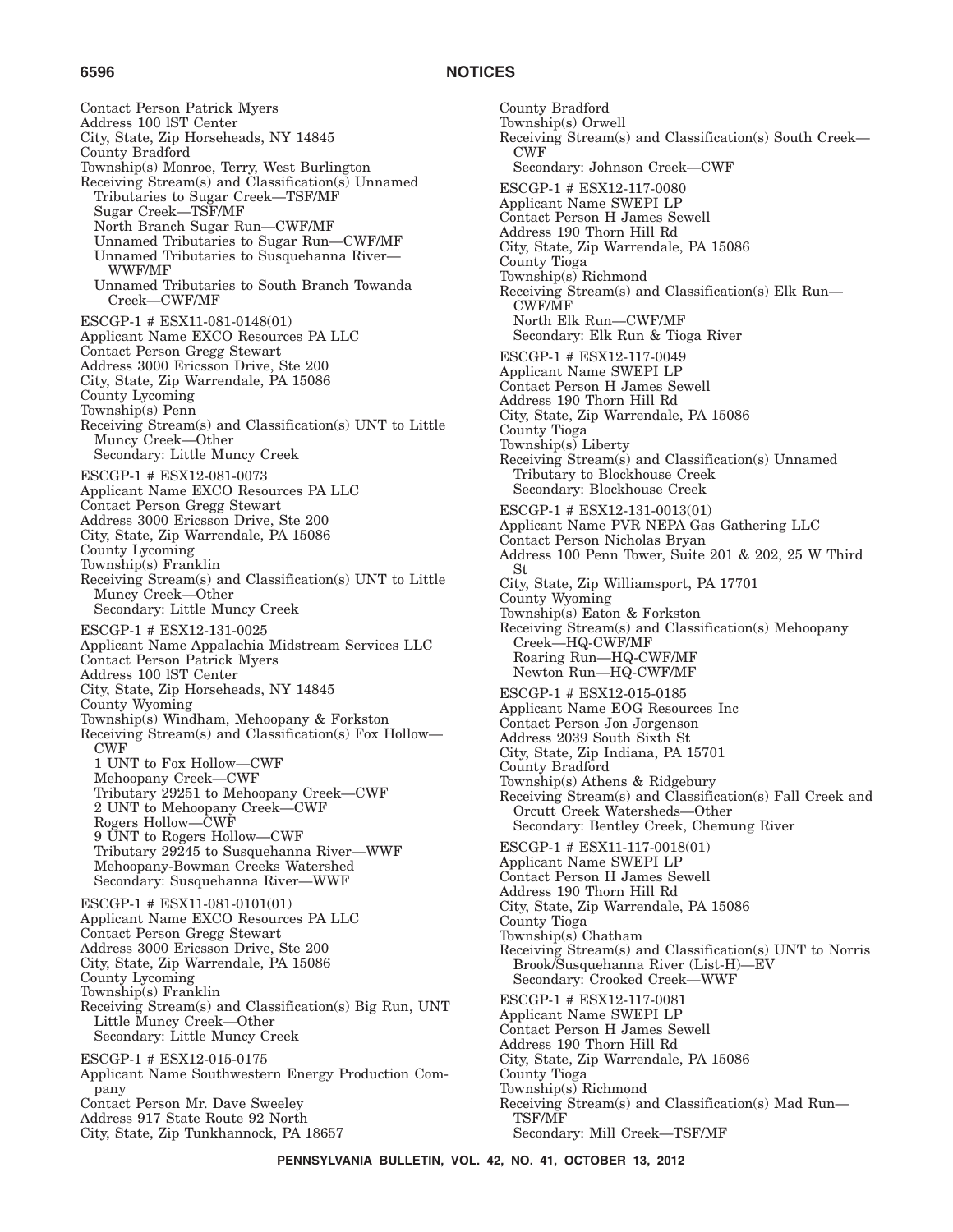ESCGP-1 # ESX11-117-0040(02) Applicant Name SWEPI LP Contact Person H James Sewell Address 190 Thorn Hill Rd City, State, Zip Warrendale, PA 15086 County Tioga Township(s) Charleston Receiving Stream(s) and Classification(s) UNT to North Elk Run—Susquehanna River Basin (List L)—CWF Secondary: North Elk Run/Elk Run/Susquehanna River *Northwest Region: Oil and Gas Program Manager, 230 Chestnut St., Meadville, PA 16335* ESCGP-1 #ESX12-085-0008—Delaware—McCullough Central Facility Applicant Hilcorp Energy Company Contact Stephanie McMurray Address 1201 Louisiana Street, Suite 1400 City Houston State TX Zip Code 77002 County Mercer Township(s) Delaware(s) Receiving Stream(s) and Classification(s) UNT to the Shenango River (WWF) ESCGP-1 #ESX12-121-0017—Desko 2H (Sylvan Pad 1) Applicant Halcon Operating Co., Inc. Contact Mr. Floyd Wilson Address 1000 Louisiana Street City Houston State TX Zip Code 77002 County Venango Township(s) Clinton(s) Receiving Stream(s) and Classification(s) Bullion Run— Ohio River Basin in PA ESCGP-1 #ESX12-083-0069—Sugar Run Phase VI Applicant Minard Run Oil Company Contact Charles Lang Address 609 South Avenue City Bradford State PA Zip Code 16701 County Mckean Township(s) Corydon(s) Receiving Stream(s) and Classification(s) Pigeon Run, Sugar Run, Hammond Run ESCGP-1 # ESX12-073-0022—Kinkela-Whiting Pipeline Applicant Hilcorp Energy Company Contact Jeffrey Robertson Address 1201 Louisiana Street Suite 1400 City Houston State TX Zip Code 77002 County Lawrence Township(s) Pulaski(s) Receiving Stream(s) and Classification(s) UNT to Deer Creek/Deer Creek-WWF; UNT to Shenango River/ Shenango River Watershed—WWF ESCGP-1 #ESG12-123-0020-Metzgar Lease Applicant Chautauqua Energy Contact Ernest Rammelt Address PO Box 100 City Westfield State NY Zip Code 14787 County Warren Township(s) Pleasant(s) Receiving Stream(s) and Classification(s) UNT to Sill Run—CWF ESCGP-1 # ESX12-039-0003—NW Pad Applicant SWEPI LP Contact H. James Sewell Address 190 Thorn Hill Road City Warrendale State PA Zip Code 15086 County Crawford Township(s) East Fallowfield(s) Receiving Stream(s) and Classification(s) Unnamed Tributaries to Minis Hollow Run (TSF)

### **OIL AND GAS MANAGEMENT**

The following Well Permits have been issued with a waiver under 58 Pa.C.S. § 3215(b)(4) (relating to well location restrictions).

Persons aggrieved by an action may appeal that action to the Environmental Hearing Board (Board) under section 4 of the Environmental Hearing Board Act (35 P. S. § 7514) and 2 Pa.C.S. §§ 501—508 and 701—704 (relating to Administrative Agency Law). The appeal should be send to the Environmental Hearing Board, Second Floor, Rachel Carson State Office Building, 400 Market Street, PO Box 8457, Harrisburg, PA 17105-8457, (717) 787-3483. TDD users may contact the Board through the Pennsylvania Relay Service, (800) 654-5984. Appeals must be filed which the Board within 30 days of publication of this notice in the *Pennsylvania Bulletin* unless the appropriate statute provides a different time period. Copies of the appeal form and the Board's rules of practice and procedure may be obtained from the Board. The appeal form and the Board's rules of practice and procedure are also available in Braille or on audiotape from the Secretary to the Board at (717) 787-3483. This paragraph does not in and of itself create a right of appeal beyond that permitted by applicable statutes and decisional law.

For individuals who wish to challenge an action, the appeal must reach the Board within 30 days. A lawyer is not needed to file an appeal with the Board.

Important legal rights are at stake, however, so individuals should show this notice to a lawyer at once. Persons who cannot afford a lawyer may quality for pro bono representation. Call the Secretary to the Board at (717) 787-3483.

*Northwest Region District Oil and Gas Operations, Program Manager, 230 Chestnut St., Meadville, PA 16335*

Well Permit #: 121-44979-00-00 Well Farm Name Stephens 53 Applicant Name: Vista Operating, Inc. Contact Person: Thomas R. Michael Address: 61 McMurray Road, Suite 300 County: Venango Municipality Richland Township: Name of Stream, Spring, Body of Water as identified on the most current 7 1/2 minute topographic quadrangle map of the United States Geologic Survey subject to the Section 3215(b)(4) waiver: Cranberry, Bear Run, Cold Water Fishes Well Permit #: 121-44980-00-00 Well Farm Name Stephens 54 Applicant Name: Vista Operating, Inc. Contact Person: Thomas R. Michael Address: 61 McMurray Road, Suite 300 County: Venango Municipality Richland Township: Name of Stream, Spring, Body of Water as identified on the most current  $\bar{7}$  1/2 minute topographic quadrangle map of the United States Geologic Survey subject to the Section 3215(b)(4) waiver: Cranberry, Bear Run, Cold Water Fishes Well Permit #: 113-20174-00-00 Well Farm Name Cherry Mills SE SUL 1H Applicant Name: Chesapeake Appalachia, LLC. Contact Person: Mr. Eric Haskins Address: 101 North Main Street, Athens, PA 18810 County: Sullivan

Municipality Cherry Township:

Name of Stream, Spring, Body of Water as identified on the most current 7 1/2 minute topographic quadrangle map of the United States Geologic Survey subject to the Section 3215(b)(4) waiver: DuShore, Lick Creek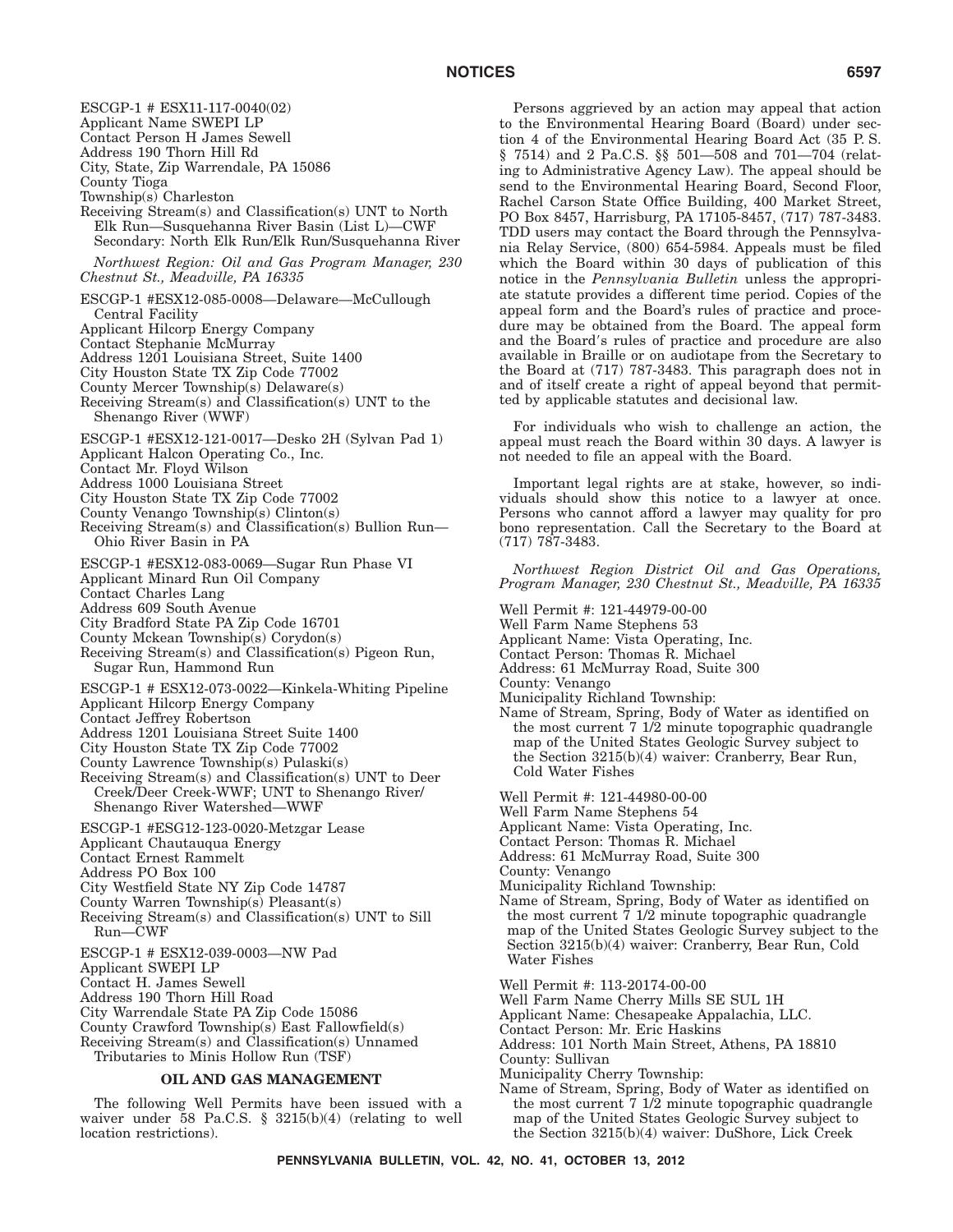Well Permit #: 113-20175-00-00 Well Farm Name Cherry Mills NE SUL 1H Applicant Name: Chesapeake Appalachia, LLC. Contact Person: Mr. Eric Haskins Address: 101 North Main Street, Athens, PA 18810 County: Sullivan Municipality Cherry Township: Name of Stream, Spring, Body of Water as identified on the most current  $7 \frac{1}{2}$  minute topographic quadrangle map of the United States Geologic Survey subject to the Section 3215(b)(4) waiver: DuShore, Lick Creek

Well Permit #: 113-20176-00-00 Well Farm Name Cherry Mills SW SUL 3H Applicant Name: Chesapeake Appalachia, LLC. Contact Person: Mr. Eric Haskins Address: 101 North Main Street, Athens, PA 18810 County: Sullivan Municipality Cherry Township: Name of Stream, Spring, Body of Water as identified on the most current  $7 \frac{1}{2}$  minute topographic quadrangle map of the United States Geologic Survey subject to the Section 3215(b)(4) waiver: DuShore, Lick Creek

# **STORAGE TANKS**

# **SITE-SPECTIFIC INSTALLATION PERMITS**

**The following Storage Tank Site-Specific Installation Permits, under the authority of the Storage Tank Spill Prevention Act (35 P. S. §§ 6021.304, 6021.504, 6021.1101—6021.1102) and under 25 Pa Code Chapter 245, Subchapter C, have been issued by the Bureau of Environmental Cleanup and Brownfields, Director, PO Box 8763, Harrisburg, PA 17105-8763.**

| <b>SSIP</b><br>Permit No. | Applicant Name &<br>Address                                                                  | County | Municipality               | Tank<br>Type                          | Tank<br>Capacity |
|---------------------------|----------------------------------------------------------------------------------------------|--------|----------------------------|---------------------------------------|------------------|
| 12-42-013                 | American Refining Group<br>77 N. Kendall Avenue<br>Bradford, PA 16701<br>Attn: Stephen Sherk | McKean | City of<br><b>Bradford</b> | 1 AST storing<br>base oil<br>additive | $46,637$ gallons |
|                           |                                                                                              |        |                            |                                       |                  |

# **SPECIAL NOTICES**

### **Notice of Certification to Perform Radon-Related Activities in Pennsylvania**

In the month of September 2012 Department of Environmental Protection of the Commonwealth of Pennsylvania, under the authority contained in the Radon Certification Act, act of July 9, 1987, P. L. 238, No. 43 (63 P. S. Sections 2001—2014) and regulations promulgated thereunder at 25 Pa. Code Chapter 240, has certified the persons listed below to perform radon-related activities in Pennsylvania. The period of certification is two years. (For a complete list of persons currently certified to perform radon-related activities in Pennsylvania and for information as to the specific testing devices that persons certified for testing or laboratory are certified to use, contact the Bureau of Radiation Protection, Radon Division, P. O. Box 8469, Harrisburg, PA 17105-8469, (1-800-23RADON).

| Name                                                                    | Address                                                    | Type of<br>Certification |
|-------------------------------------------------------------------------|------------------------------------------------------------|--------------------------|
| A-1 Realty Services, Inc.                                               | P.O. Box 179<br>Kutztown, PA 19530                         | Testing                  |
| John Bertone                                                            | 420 William Street<br>Downingtown, PA 19335                | Testing                  |
| Terrance Best                                                           | 65 Johnson Street<br>Pittston, PA 18640                    | Testing                  |
| James Bucciarelli<br>Certified Testing<br>Services, Inc.                | 474 Easton Road<br>Horsham, PA 19044                       | Testing                  |
| Nathaniel Burden<br>Fidelity Inspection &<br><b>Consulting Services</b> | 626 Jacksonville Road<br>Suite 200<br>Warminster, PA 18974 | Testing                  |
| J. L. Camp Inspection<br>Services, Inc.                                 | 6006 Forest Drive<br>Monaca, PA 15061                      | Testing                  |
| Andrew Dionne                                                           | 421 West Chocolate Avenue<br>Hershey, PA 17033             | Testing                  |
| Stephen Fiorelli                                                        | 700 Braxton Road<br>Ridley Park, PA 19078                  | Testing                  |
| John Fleenor                                                            | 312 Gist Street<br>Pittsburgh, PA 15219                    | Testing                  |
| Larry Frace                                                             | 3642 Ridge Road<br>Bloomsburg, PA 17015                    | Testing                  |
| Walter Hanes                                                            | 516 Paradise Valley Road<br>St. Marys, PA 15857            | Testing                  |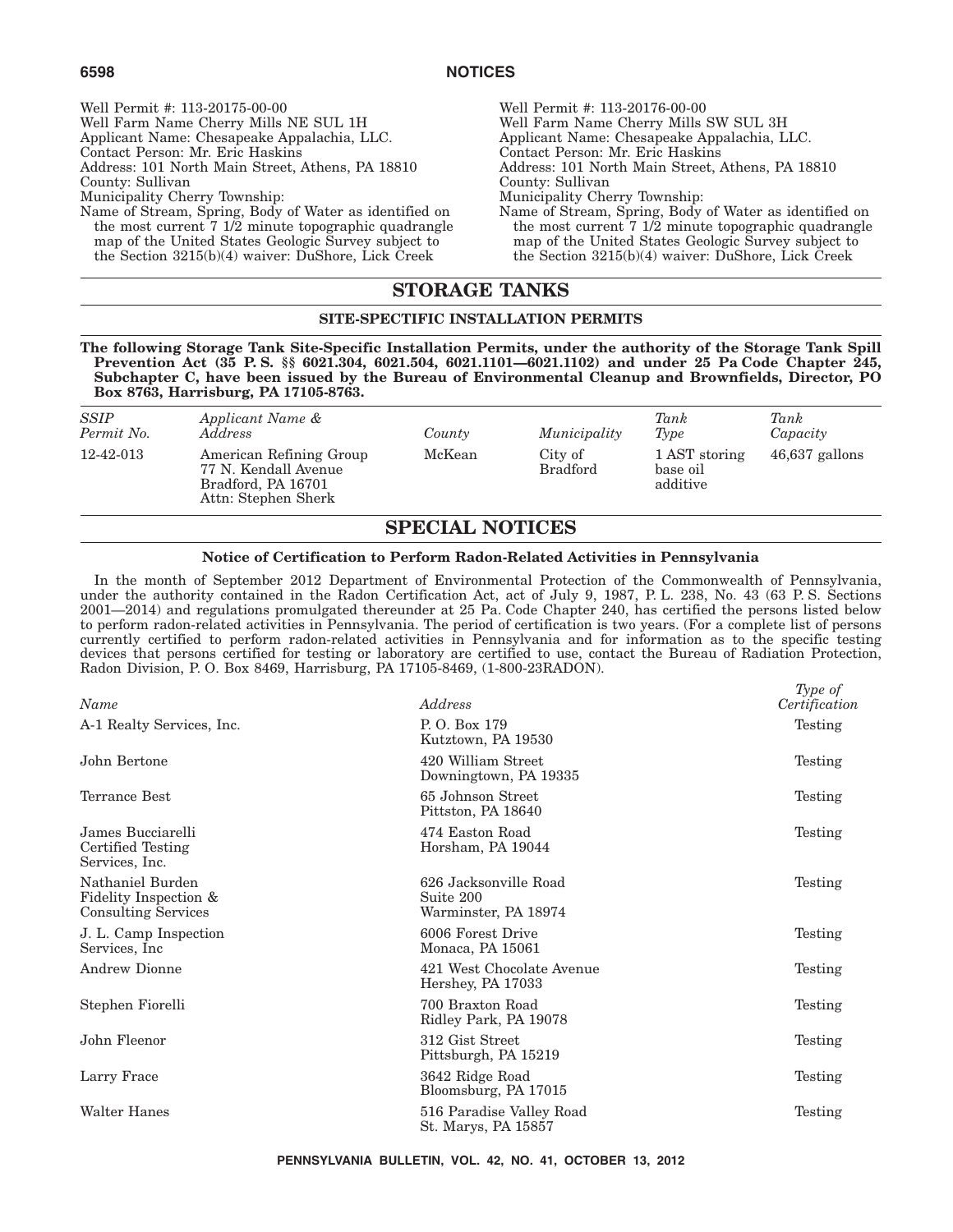### **NOTICES 6599**

| Name                                                 | Address                                           | Type of<br>Certification |
|------------------------------------------------------|---------------------------------------------------|--------------------------|
| Robert Klebanoff                                     | 6 Greenwood Place<br>Wyncote, PA 19095            | Testing                  |
| Richard D. Malin &<br>Associates, Inc.               | 2075 Haymaker Road<br>Monroeville, PA 15146       | Testing                  |
| Deborah Mancini<br>A Harmony Home<br>Inspection, LLC | 9401 McKnight Road<br>Pittsburgh, PA 15237        | Testing                  |
| Marcus Marasco                                       | 825 25th Street<br>Altoona, PA 16601              | Mitigation               |
| Wade Martin                                          | 12228 Scott Road<br>Waynesboro, PA 17268          | Mitigation               |
| Dale Metzger<br>D & R Radon<br>Specialists, Inc.     | 3450 Lurman Drive<br>Macungie, PA 18062           | Mitigation               |
| John Moreck                                          | 201 Cooper Street<br>Courtdale, PA 18704          | Testing                  |
| Wesley Morgan                                        | 338 Rockhill Road<br>Pittsburgh, PA 15243         | Testing                  |
| David Mull                                           | 14 Crestmont Court<br>Lititz, PA 17543            | Testing                  |
| Gregory Newman                                       | 4364 Vista Drive<br>Nazareth, PA 18064            | Testing                  |
| Penoco, Inc.                                         | 485 East College Avenue<br>Pleasant Gap, PA 16823 | Testing                  |
| Jeffrey Schlaline                                    | 800 Locust Grove Road<br>York, PA 17402           | Testing                  |
| James Stever                                         | 411 5th Street<br>Ocean City, NJ 08226            | Testing                  |
| James Wandless                                       | 1424 West 30th Street<br>Erie, PA 16508           | Mitigation               |

[Pa.B. Doc. No. 12-1998. Filed for public inspection October 12, 2012, 9:00 a.m.]

### **Availability of Technical Guidance**

Technical guidance documents are available on the Department of Environmental Protection's (Department) web site at http://www.elibrary.dep.state.pa.us. The "Technical Guidance Final Documents'' heading is the link to a menu of the various Department bureaus where each bureau's final technical guidance documents are posted. The ''Technical Guidance Draft Documents'' heading is the link to the Department's draft technical guidance documents.

### *Ordering Paper Copies of Department Technical Guidance*

The Department encourages the use of the Internet to view and download technical guidance documents. When this option is not available, persons can order a paper copy of any of the Department's draft or final technical guidance documents by contacting the Department at (717) 783-8727.

In addition, bound copies of some of the Department's documents are available as Department publications. Check with the appropriate bureau for more information about the availability of a particular document as a publication.

### *Changes to Technical Guidance Documents*

Following is the current list of recent changes. Persons who have questions or comments about a particular document should call the contact person whose name and phone number is listed with each document.

### *Rescission of Technical Guidance*

*DEP ID*: 254-2157-717. *Title*: Pumping Requirements for Construction and Demolition Waste Landfills in Non-Coal Mines. *Description*: This directive established a comprehensive Bureau policy on alternate means of determining pumping requirements for a facility that disposes of construction/demolition wastes in noncoal mines in this Commonwealth. This guidance is outdated and has been replaced with regulations, therefore, it is being rescinded and is no longer necessary.

*Effective Date*: November 16, 2012

*Contact*: Ali Tarquino Morris, (717) 783-2630 or altarquino@pa.gov.

*DEP ID*: 254-2157-718. *Title*: Liners for Construction and Demolition Waste Landfills. *Description*: This memorandum provided guidance concerning the liner requirements for construction and demolition waste landfills. This guidance is outdated and has been replaced with regulations, therefore, it is being rescinded and is no longer necessary.

*Effective Date*: November 16, 2012

*Contact*: Ali Tarquino Morris, (717) 783-2630 or altarquino@pa.gov.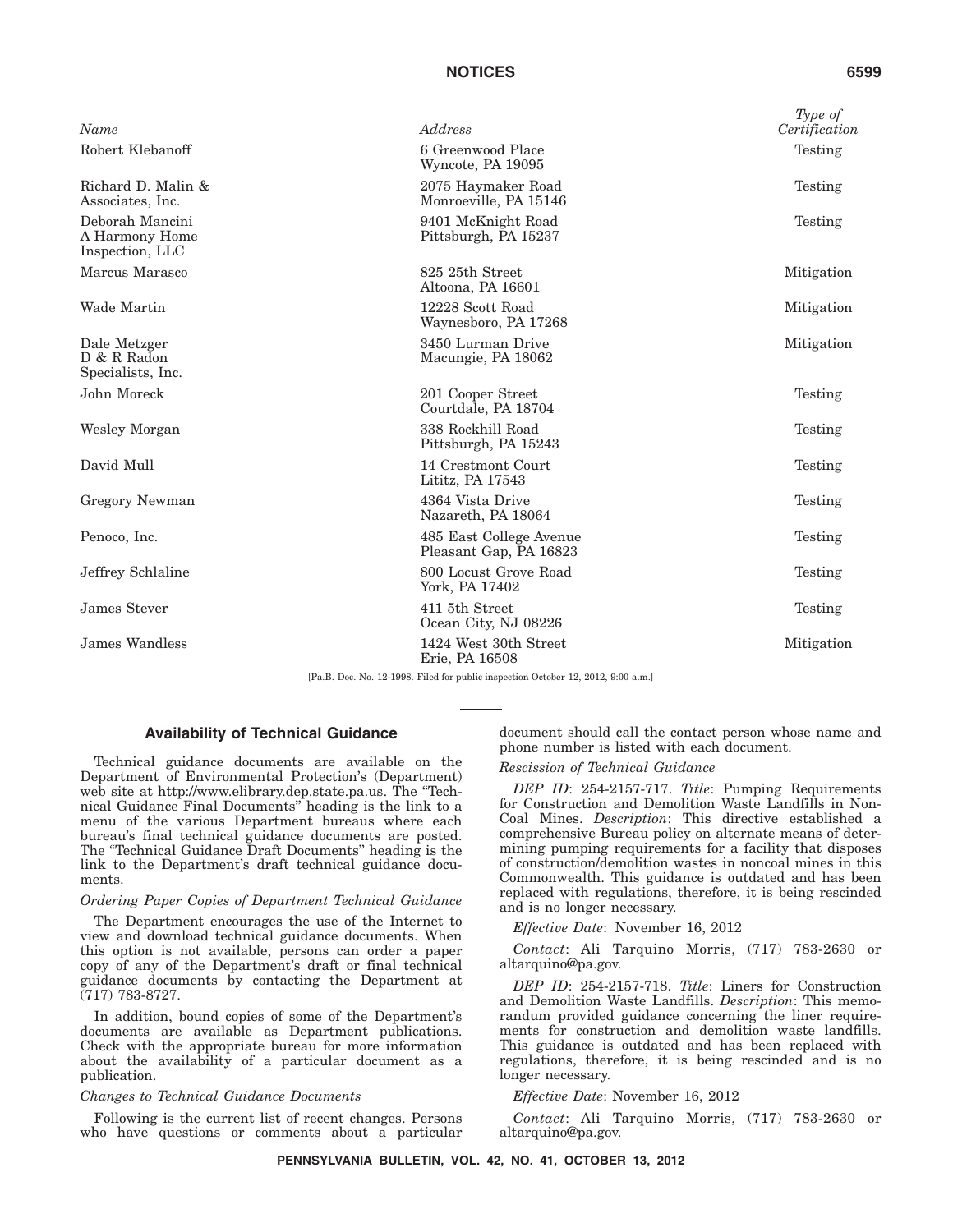*DEP ID*: 254-2160-762. *Title*: Management of Municipal Ash Waste from Resource Recovery Facilities. *Description*: This policy was developed to interpret existing State law and regulations concerning the management of municipal waste ash residue (fly ash and bottom ash) in this Commonwealth. Since the Department first established its municipal waste management regulations concerning ash management, numerous changes have taken place both at the Federal and State level. This policy explained and clarified the procedures for the handling of this waste stream to ensure consistent and uniform management by both incineration and landfill facility operators. This guidance is outdated and has been replaced with regulations, therefore, it is being rescinded and is no longer necessary.

### *Effective Date*: November 16, 2012

*Contact*: Ali Tarquino Morris, (717) 783-2630 or altarquino@pa.gov.

*DEP ID*: 258-2000-765. *Title*: Residual Waste—General Permitting Procedure. *Description*: This policy was developed to establish a consistent and uniform general permitting process for the processing or beneficial use, or both, of residual waste. This guidance is outdated and the applicable permit application forms, information and fees are listed on the Department's web site. Therefore, it is no longer necessary and is being rescinded.

*Effective Date*: November 16, 2012

*Contact*: Ali Tarquino Morris, (717) 783-2630 or altarquino@pa.gov.

MICHAEL L. KRANCER,

*Secretary*

[Pa.B. Doc. No. 12-1999. Filed for public inspection October 12, 2012, 9:00 a.m.]

# **Marsh and Rock Creek Critical Area Resource Plan**

In accordance with 27 Pa.C.S. Chapter 31 (relating to water resources planning), the Department of Environmental Protection (Department) provides notice that the Department will submit a copy of the proposed Marsh and Rock Creek Critical Area Resource Plan (CARP) to the Adams County Planning Commission and the governing bodies of each municipality in the planning area.

The Marsh and Rock Creek CARP will be available for public comment for 60 days. The public comment period will include a public hearing and meeting. Notice of the public hearing and meeting will be published in the *Pennsylvania Bulletin*.

The Marsh and Rock Creek CARP can also be accessed on the Department's State Water Plan web site at http://www.pawaterplan.dep.state.pa.us (click on ''View News" in the "What's New" section of the web page). Interested persons are invited to submit written comments regarding the Marsh and Rock Creek CARP by December 14, 2012. The Department will accept comments submitted by e-mail, but comments submitted by facsimile will not be accepted. Written comments should be submitted to Jay Braund, Bureau of Safe Drinking Water, Department of Environmental Protection, P. O. Box, 8467 Harrisburg, PA 17105-8467, (717) 783-2402, jbraund@pa.gov.

Questions regarding the Marsh and Rock Creek CARP should be directed to Jay Braund, at the previously listed address or phone number.

MICHAEL L. KRANCER,

*Secretary*

[Pa.B. Doc. No. 12-2000. Filed for public inspection October 12, 2012, 9:00 a.m.]

# **DEPARTMENT OF HEALTH**

# **Health Policy Board Meeting Cancellation**

The Health Policy Board meeting scheduled for Wednesday, October 17, 2012, in Room 812, Health and Welfare Building, 625 Forster Street, Harrisburg, PA 17120 has been cancelled. The next scheduled meeting will be held on Wednesday, January 16, 2013, from  $10$ a.m. until 12 p.m. in Room 812, Health and Welfare Building.

Persons with a disability who require an alternative format of this notice (for example, large print, audiotape, Braille) should contact Katrina Kyle, Bureau of Health Planning at (717) 772-5298, or for speech and/or hearing impaired persons V/TT (717) 783-6514, or the Pennsylvania AT&T Relay Service at (800) 654-5984.

> ELI N. AVILA, MD, JD, MPH, FCLM, *Secretary*

[Pa.B. Doc. No. 12-2001. Filed for public inspection October 12, 2012, 9:00 a.m.]

### **Long-Term Care Nursing Facilities; Request for Exception**

The following long-term care nursing facilities are seeking an exception to 28 Pa. Code § 201.18(e) (relating to management):

Genesis Healthcare at Spring Mill 3000 Balfour Circle Phoenixville, PA 19460 FAC ID 21760201

Pottstown Memorial Medical Center Transitional Care Unit

1600 East High Street Pottstown, PA 19464 FAC ID 163202

The following long-term care nursing facility is seeking an exception to 28 Pa. Code  $\S$  205.6(a) (relating to function of building):

Manchester Presbyterian Lodge 6351 West Lake Road Erie, PA 16505 FAC ID 075602

These requests are on file with the Department of Health (Department). Persons may receive a copy of a request for exception by requesting a copy from the Department of Health, Division of Nursing Care Facilities, Room 526, Health and Welfare Building, Harrisburg, PA 17120, (717) 787-1816, fax (717) 772-2163, ra-paexcept@pa.gov.

Persons who wish to comment on an exception request may do so by sending a letter by mail, e-mail or facsimile to the Division at the address listed previously.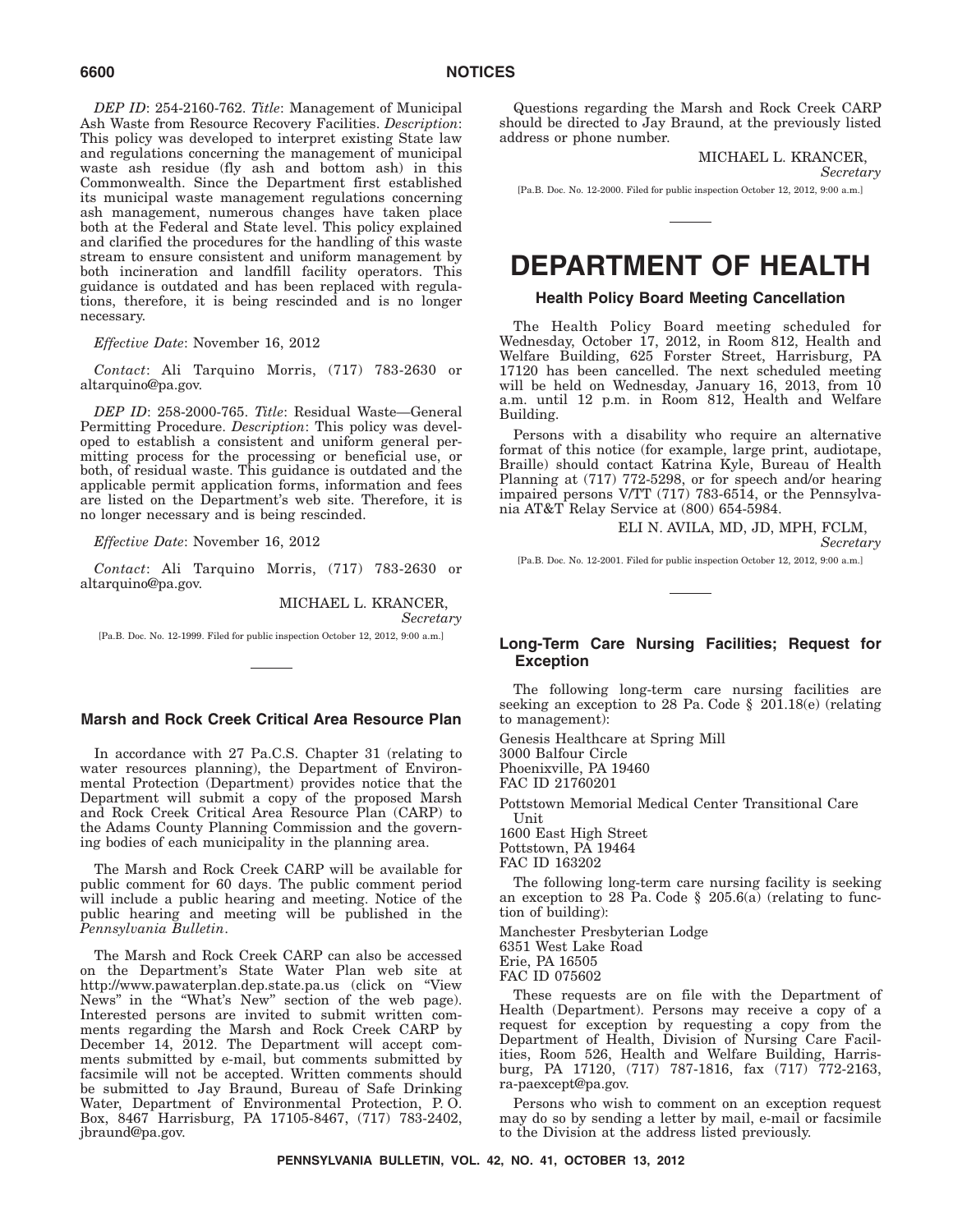Comments received by the Department within 10 days after the date of publication of this notice will be reviewed by the Department before it decides whether to approve or disapprove the request for exception.

Persons with a disability who wish to obtain a copy of the request and/or provide comments to the Department and require an auxiliary aid, service or other accommodation to do so should contact the Division at the address or phone number listed previously, or for speech and/or hearing impaired persons V/TT (717) 783-6514, or the Pennsylvania AT&T Relay Service (800) 654-5984 (TT).

ELI N. AVILA, MD, JD, MPH, FCLM, *Secretary*

[Pa.B. Doc. No. 12-2002. Filed for public inspection October 12, 2012, 9:00 a.m.]

# **DEPARTMENT OF PUBLIC WELFARE**

## **Medical Assistance Program Fee Schedule for Consolidated and Person/Family Directed Support Waiver-Funded Select Services, Targeted Service Management and Community Mental Retardation Base-Funded Program**

The Department of Public Welfare (Department) is providing final notice of the fee schedule rates for select services funded through the Consolidated and Person/ Family Directed Support waivers and Targeted Service Management to the Medical Assistance Program Fee Schedule effective July 1, 2012. These final fee schedule rates also serve as the Department's established fees under 55 Pa. Code § 4300.115(a) (relating to Department established fees) for base-funded services managed through county programs for individuals with an intellectual disability under the Mental Health and Intellectual Disability Act of 1966 (50 P. S. §§ 4104—4704) and 55 Pa. Code Chapters 51 and 4300 (relating to Office of Developmental Programs home and community-based services; and county mental health and mental retardation fiscal manual). The Department published its proposed fee schedule rates at  $42$  Pa.B. 3811 (June 30,  $2012$ ) and will implement the rates as proposed.

#### *Fiscal Impact*

It is anticipated there will be an approximate cost to the Commonwealth of \$15.694 million (\$7.144 million State funds) in Fiscal Year 2012-2013 and subsequent fiscal years.

#### *Public Comment*

Copies of this notice may be obtained at the local Mental Health/Intellectual Disability (MH/ID) County Program, Administrative Entity (AE) or regional Office of Developmental Programs (ODP) in the corresponding regions:

• *Western region*: Piatt Place, Room 4900, 301 5th Avenue, Pittsburgh, PA 15222, (412) 565-5144

• *Northeast region*: Room 315, Scranton State Office Building, 100 Lackawanna Avenue, Scranton, PA 18503, (570) 963-4749

• *Southeast region*: 801 Market Street, Suite 5071, Philadelphia, PA 19107, (215) 560-2242 or (215) 560-2245

• *Central region*: Room 430, Willow Oak Building, P. O. Box 2675, DGS Annex Complex, Harrisburg, PA 17105, (717) 772-6507

Contact information for the local MH/ID County Program or AE may be found at https://www.hcsis.state.pa. us/hcsis-ssd/pgm/asp/PRCNT.ASP, or contact a previously referenced regional ODP.

Interested persons are invited to submit written comments regarding this notice to the Department at the ODP's rate-setting mailbox at ra-ratesetting@state.pa.us, use subject header "PN Fee Schedule," or Department of Public Welfare, Office of Developmental Programs, Division of Provider Assistance and Rate Setting, 4th Floor, Health and Welfare Building, Forster and Commonwealth Avenues, Harrisburg, PA 17120.

Persons with a disability who require an auxiliary aid or service may submit comments using the Pennsylvania AT&T Relay Service at (800) 654-5984 (TDD users) or (800) 654-5988 (voice users).

#### GARY D. ALEXANDER,

*Secretary*

**Fiscal Note:** 14-NOT-797. (1) General Fund; (2) Implementing Year 2012-13 is \$7,144,000; (3) 1st Succeeding Year 2013-14 is \$7,144,000; 2nd Succeeding Year 2014-15 is \$7,144,000; 3rd Succeeding Year 2015-16 is \$7,144,000; 4th Succeeding Year 2016-17 is \$7,144,000; 5th Succeeding Year 2017-18 is \$7,144,000;

|     |                                 | Community | Community     |
|-----|---------------------------------|-----------|---------------|
|     |                                 | Waiver    | Base          |
|     |                                 | Program   | Program       |
| (4) | 2011-12 Program— \$854,863,000  |           | \$166,520,000 |
|     | 2010-11 Program - \$672,376,000 |           | \$155,958,000 |
|     | 2009-10 Program-\$622,849,000   |           | \$156,619,000 |

(7) ID—Community Waiver Program; (8) recommends adoption. Funds have been included in the budget to cover this increase.

[Pa.B. Doc. No. 12-2003. Filed for public inspection October 12, 2012, 9:00 a.m.]

# **Rate-Setting Methodology for Consolidated and Person/Family Directed Support Waiver- and Base-Funded Services for Individuals Participating in the Office of Developmental Programs Service System**

The Department of Public Welfare (Department) is providing final notice of the methodology used in the Prospective Payment System (PPS) to develop rates for residential habilitation eligible and transportation trip services, funded through the Consolidated and Person/ Family Directed Support waivers. The Department published notice of its intent to revise the methodology used in the PPS at 42 Pa.B. 3826 (June 30, 2012) and will implement the methodology described in that notice since there are no changes to the methodology.

#### *Fiscal Impact*

It is anticipated that there will be an approximate cost to the Commonwealth of \$67.720 million (\$30.828 million State funds) in Fiscal Year 2012-2013 and subsequent years.

#### *Public Comment*

Copies of this notice may be obtained at the local Mental Health/Intellectual Disability (MH/ID) County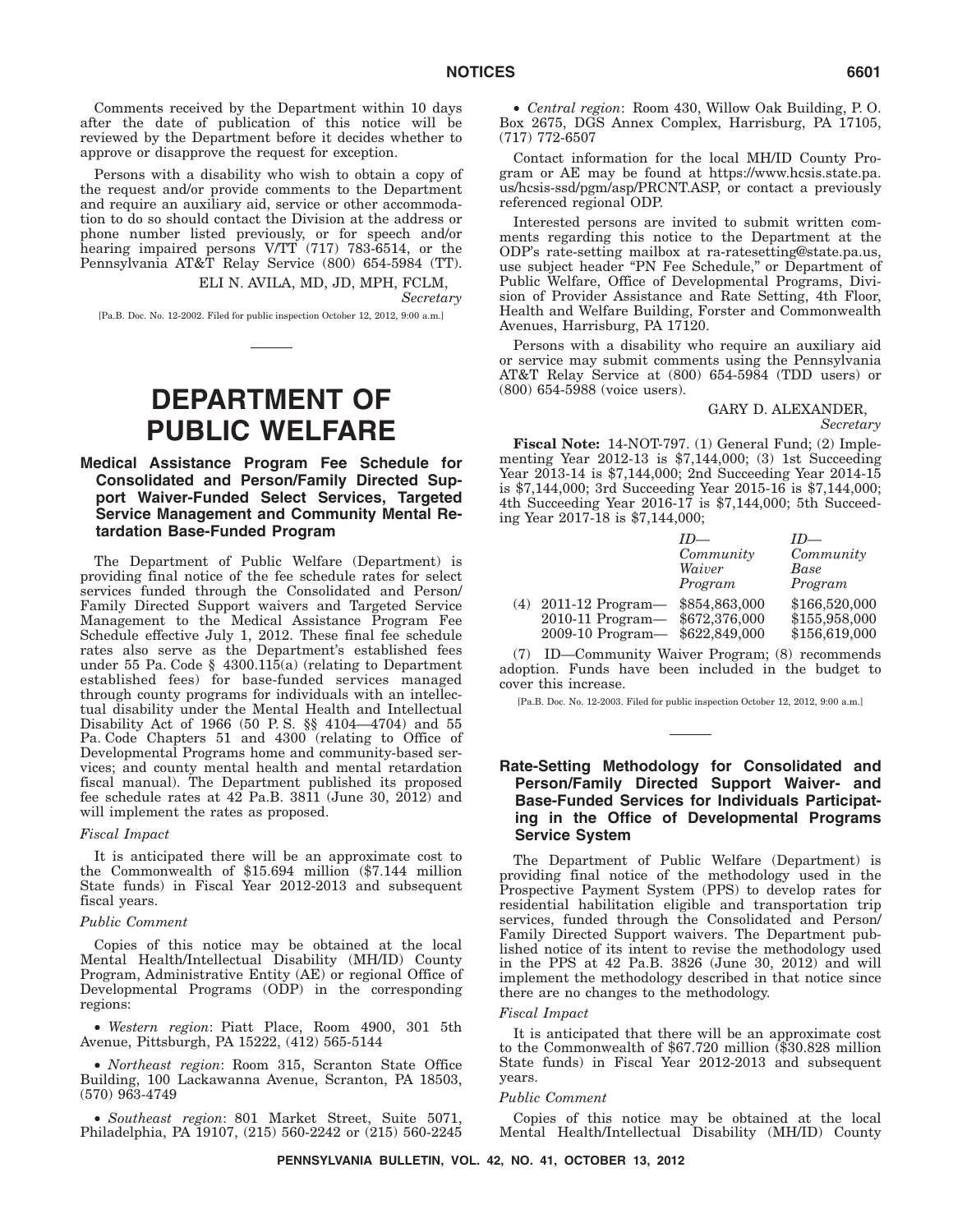Program, Administrative Entity (AE) or regional Office of Developmental Programs (ODP) in the corresponding regions:

• *Western region*: Piatt Place, Room 4900, 301 5th Avenue, Pittsburgh, PA 15222, (412) 565-5144

• *Northeast region*: Room 315, Scranton State Office Building, 100 Lackawanna Avenue, Scranton, PA 18503, (570) 963-4749

• *Southeast region*: 801 Market Street, Suite 5071, Philadelphia, PA 19107, (215) 560-2242 or (215) 560-2245

• *Central region*: Room 430, Willow Oak Building, P. O. Box 2675, DGS Annex Complex, Harrisburg, PA 17105, (717) 772-6507

Contact information for the local MH/ID County Program or AE may be found at https://www.hcsis.state.pa. us/hcsis-ssd/pgm/asp/PRCNT.ASP, or contact a previously referenced regional ODP.

Interested persons are invited to submit written comments regarding this notice to the Department at the ODP's rate-setting mailbox at ra-ratesetting@state.pa.us, use subject header "PN PPS Methodology," or Department of Public Welfare, Office of Developmental Programs, Division of Provider Assistance and Rate Setting, 4th Floor, Health and Welfare Building, Forster and Commonwealth Avenues, Harrisburg, PA 17120.

Persons with a disability who require an auxiliary aid or service may submit comments using the Pennsylvania AT&T Relay Service at (800) 654-5984 (TDD users) or (800) 654-5988 (voice users).

### GARY D. ALEXANDER, *Secretary*

**Fiscal Note:** 14-NOT-798. (1) General Fund; (2) Implementing Year 2012-13 is \$30,828,000; (3) 1st Succeeding Year 2013-14 is \$30,828,000; 2nd Succeeding Year 2014-15 is \$30,828,000; 3rd Succeeding Year 2015-16 is \$30,828,000; 4th Succeeding Year 2016-17 is \$30,828,000; 5th Succeeding Year 2017-18 is \$30,828,000;

|     |                    | $ID$ —        | $ID$ —        |
|-----|--------------------|---------------|---------------|
|     |                    | Community     | Community     |
|     |                    | Waiver        | Base          |
|     |                    | Program       | Program       |
| (4) | $2011-12$ Program— | \$854,863,000 | \$166,520,000 |
|     | $2010-11$ Program— | \$672,376,000 | \$155,958,000 |
|     | $2009-10$ Program— | \$622,849,000 | \$156,619,000 |

(7) ID—Community Waiver Program; (8) recommends adoption. Funds have been included in the budget to cover this increase.

[Pa.B. Doc. No. 12-2004. Filed for public inspection October 12, 2012, 9:00 a.m.]

# **DEPARTMENT OF REVENUE**

# **Pennsylvania Millionaire Raffle XV Raffle Lottery Game**

Under the State Lottery Law (72 P. S. §§ 3761-101— 3761-314) and 61 Pa. Code § 874.4 (relating to notice of raffle lottery game rules), the Secretary of Revenue hereby provides public notice of the rules for the following raffle lottery game:

1. *Name*: The name of the raffle game is Pennsylvania Millionaire Raffle XV.

2. *Price*: The price of a Pennsylvania Millionaire Raffle XV lottery game ticket is \$20.

3. *Ticket Sales And Drawing Date*: Pennsylvania Millionaire Raffle XV lottery game tickets sales will commence on or after November 16, 2012, and will continue until all 500,000 tickets have been sold, or 5:00 p.m. on January 5, 2013, whichever occurs earlier.

4. *Ticket Characteristics*: Each Pennsylvania Millionaire Raffle XV lottery game ticket will contain one unique eight-digit number between 00000001 and 00500000, for a total of 500,000 tickets.

5. *Prizes*: The prizes that can be won in this game are \$100, \$1,000, \$100,000 and \$1,000,000. A player may only win one time on each ticket or chance.

6. *Maximum Number of Tickets Printed and Sold for the Game*: There will be no more than 500,000 tickets printed and sold for the Pennsylvania Millionaire Raffle XV lottery game. The chances will be sequentially issued on a statewide basis from the range of individual unique numbers representing the chances available for the game.

7. *Conduct of Drawing*: The results of the Pennsylvania Millionaire Raffle XV will be televised on January 5, 2013, at or about 7:00 p.m. A computer-generated randomizer will be used to conduct the drawing. Sixthousand (6,000) unique eight-digit numbers will be drawn from the range of numbers representing the chances sold. The first four unique eight-digit numbers drawn will be the first-prize-tier winning numbers. The fifth through eighth unique eight-digit numbers drawn will be the second-prize-tier winning numbers. The ninth through 108th unique eight-digit numbers drawn will be the third-prize-tier winning numbers. The 109th through 6,000th unique eight-digit numbers drawn will be the fourth-prize-tier winning numbers.

### 8. *Determination of Prize Winners*:

(a) Holders of tickets upon which the unique eight-digit number matches exactly one of the first-prize-tier numbers selected by the Lottery shall be entitled to a prize of \$1,000,000.

(b) Holders of tickets upon which the unique eight-digit number matches exactly one of the second-prize-tier numbers selected by the Lottery shall be entitled to a prize of \$100,000.

(c) Holders of tickets upon which the unique eight-digit number matches exactly one of the third-prize-tier numbers selected by the Lottery shall be entitled to a prize of \$1,000.

(d) Holders of tickets upon which the unique eight-digit number matches exactly one of the fourth-prize-tier numbers selected by the Lottery shall be entitled to a prize of \$100.

9. *Number and Description of Prizes and Approximate Odds*: The Pennsylvania Millionaire Raffle XV prizes and determination of winners are as follows: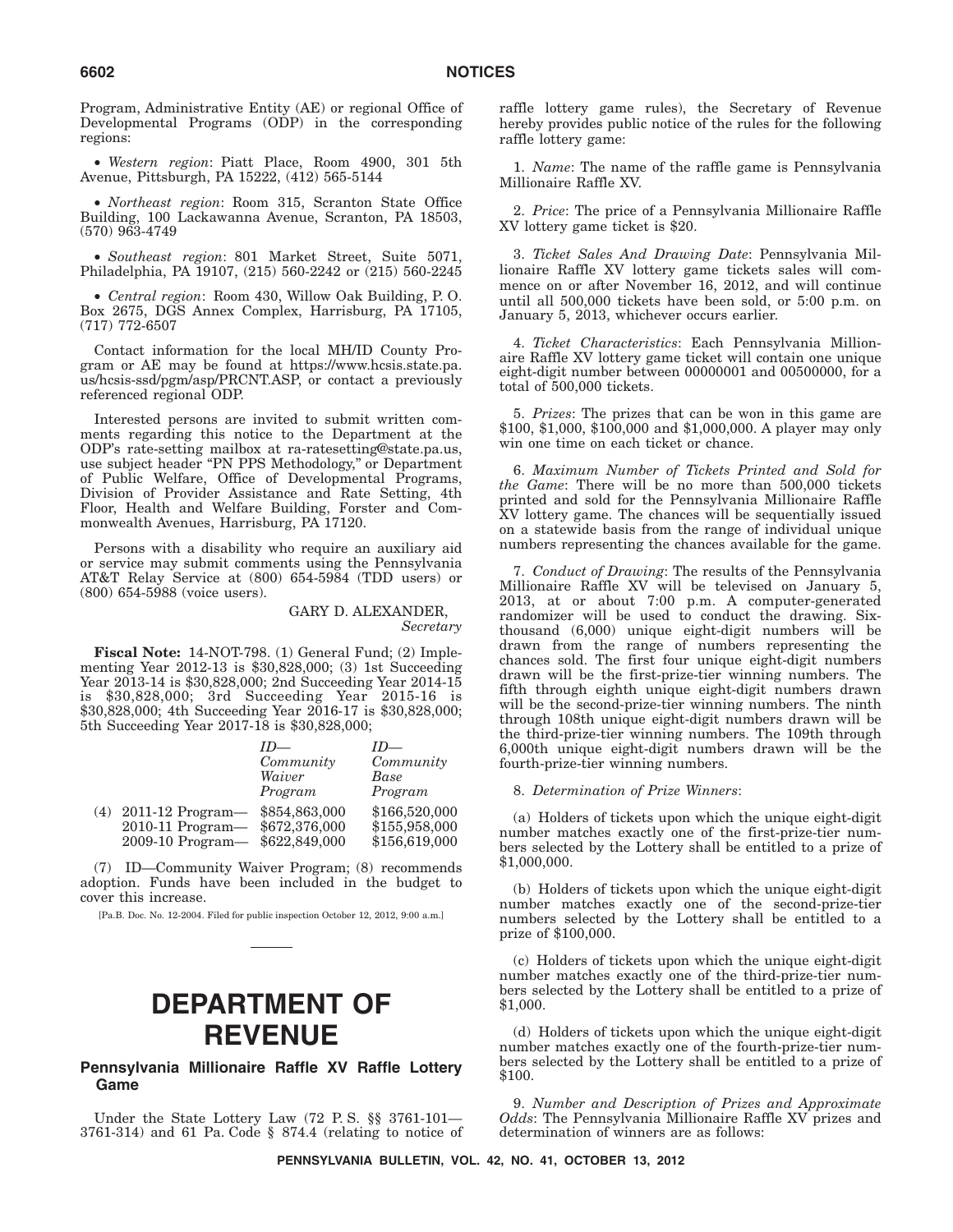# **NOTICES 6603**

| Ticket Matching Exactly the |               |
|-----------------------------|---------------|
| Unique Eight-digit Number   |               |
| Drawn:                      | Win Prize Of: |
| First-Prize-Tier            | \$1,000,000   |
| Second-Prize-Tier           | \$100,000     |
| Third-Prize-Tier            | \$1,000       |
| Fourth-Prize-Tier           | \$100         |

All Pennsylvania Millionaire Raffle XV lottery game prize payments, including first-prize-tier prizes, will be made as one-time lump-sum cash payments.

10. *Consumer Promotional Programs*: The Lottery may conduct promotional activities to promote the sale of Pennsylvania Millionaire Raffle XV lottery game tickets, including offering tickets at a discounted price. Details of any such offering will be disseminated through media used to advertise or promote Millionaire Raffle XV or through normal communications methods.

11. *Retailer Incentive Awards*: The Lottery may conduct a separate Retailer Incentive Program for retailers who sell Pennsylvania Millionaire Raffle XV lottery game tickets. The conduct of the Program will be governed by 61 Pa. Code § 811.41 (relating to promotional prizes).

12. *Unclaimed Prize Money*: Unclaimed prize money on winning Pennsylvania Millionaire Raffle XV lottery game tickets will be retained by the Secretary for payment to

| Ticket Matching Exactly the |               | Maximum Odds        |           |
|-----------------------------|---------------|---------------------|-----------|
| Unique Eight-digit Number   |               | Of Winning          | Number Of |
| Drawn:                      | Win Prize Of: | Are $1 \text{ In:}$ | Winners   |
| First-Prize-Tier            | \$1,000,000   | 125,000             |           |
| Second-Prize-Tier           | \$100,000     | 125,000             |           |
| Third-Prize-Tier            | \$1.000       | 5,000               | 100       |
| Fourth-Prize-Tier           | \$100         | 84.86               | 5,892     |
|                             |               |                     |           |

the persons entitled thereto for 1 year from the announced close of the Raffle XV lottery game. If no claim is made within 1 year of the announced close of the Raffle XV lottery game conducted by the State Lottery, the right of a ticket holder to claim the prize represented by that ticket, if any, expires and the prize money will be paid into the State Lottery Fund and used for purposes otherwise provided for by statute.

13. *Governing Law*: In purchasing a ticket, the customer agrees to comply with and abide by the State Lottery Law (72 P. S. §§ 3761-101—3761-314), 61 Pa. Code Part V (relating to State Lotteries) and the provisions contained in this notice.

DANIEL MEUSER,

*Secretary*

[Pa.B. Doc. No. 12-2005. Filed for public inspection October 12, 2012, 9:00 a.m.]

# **INDEPENDENT REGULATORY REVIEW COMMISSION**

### **Notice of Comments Issued; Correction**

A typographical error occurred in the notice published at 42 Pa.B. 6053 (September 22, 2012). The date listed in the Close of Public Comment Period was stated incorrectly for Regulation No. 12-91. The correct date is as follows. The remainder of the document was accurate as printed.

*Reg No. Agency / Title* 

12-91 Department of Labor and Industry Prohibition of Excessive Overtime in Health Care Act Regulations 42 Pa.B. 4468 (July 14, 2012)

|                                              | <b>IRRC</b>               |
|----------------------------------------------|---------------------------|
| Close of the Public<br><b>Comment Period</b> | Comments<br><i>Issued</i> |
| 8/13/12                                      | 9/12/12                   |

[Pa.B. Doc. No. 12-1876. Filed for public inspection September 21, 2012, 9:00 a.m.]

# **INSURANCE DEPARTMENT**

**Donegal Mutual Insurance Company; Homeowners; Rate and Rule Revision**

On September 25, 2012, the Insurance Department (Department) received from Donegal Mutual Insurance Company a filing for a rate level change for homeowners insurance.

The company requests an overall 8.9% increase amounting to \$3,386,854, to be effective December 1, 2012, for new business and December 20, 2012, for renewal business. This overall figure represents an average, the effect of this filing on the rates for individual consumers may vary.

Unless formal administrative action is taken prior to October 25, 2012, the subject filing may be deemed approved by operation of law.

A copy of the filing is available on the Department's web site at www.insurance.pa.gov. Under the tab ''How to Find . . ." click on "PA Bulletin.

Interested parties are invited to submit written comments, suggestions or objections to Bojan Zorkic, Insurance Department, Insurance Product Regulation, 1311 Strawberry Square, Harrisburg, PA 17120, bzorkic@ pa.gov within 30 days after publication of this notice in the *Pennsylvania Bulletin*.

MICHAEL F. CONSEDINE,

*Insurance Commissioner*

[Pa.B. Doc. No. 12-2006. Filed for public inspection October 12, 2012, 9:00 a.m.]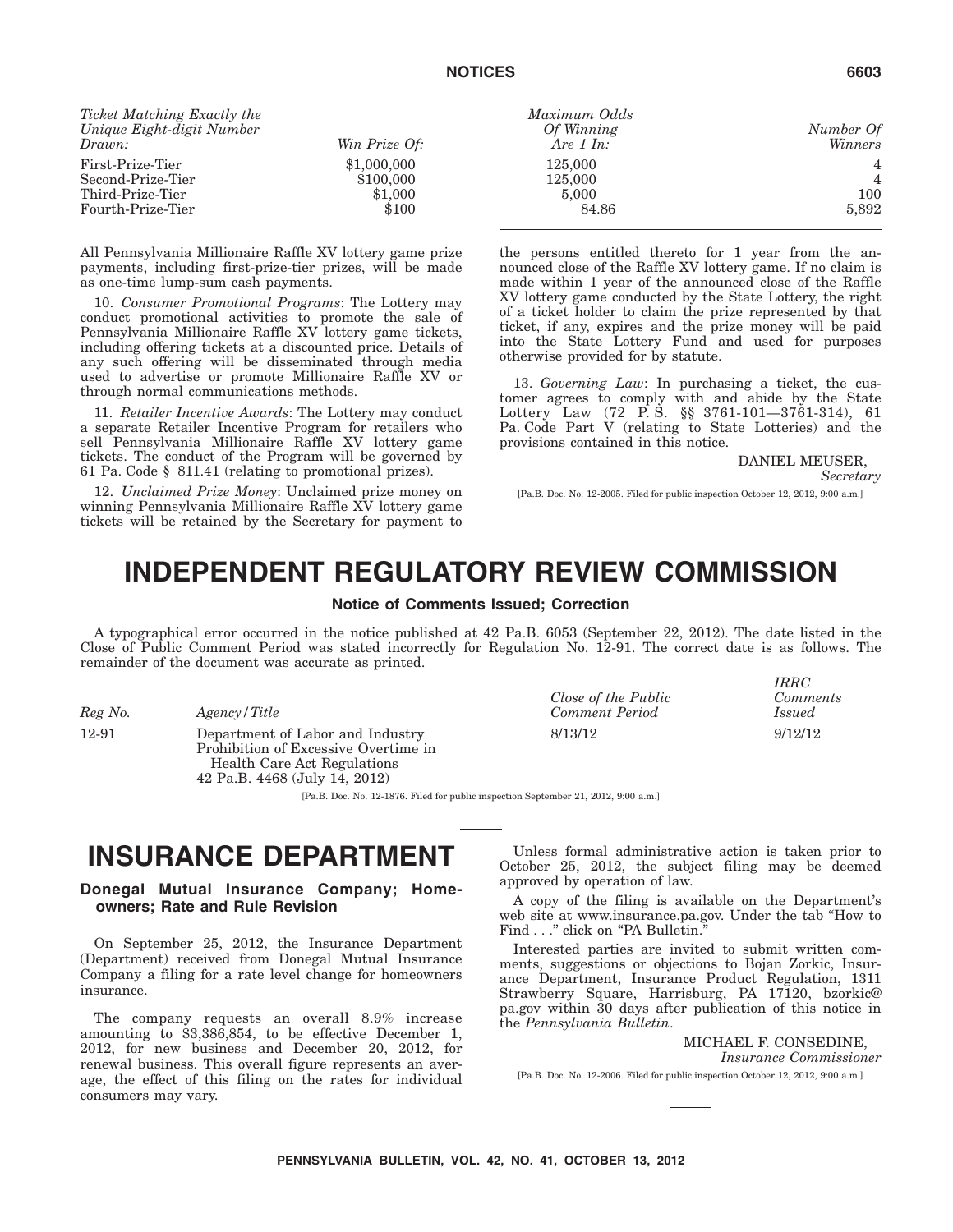### **Review Procedure Hearings; Cancellation or Refusal of Insurance**

The following insureds have requested a hearing as authorized by the act of June 17, 1998 (P. L. 464, No. 68) (Act 68) in connection with the termination of the insureds' automobile insurance policies. The hearings will be held in accordance with the requirements of Act 68; 1 Pa. Code Part II (relating to General Rules of Administrative Practice and Procedure); and 31 Pa. Code §§ 56.1— 56.3 (relating to Special Rules of Administrative Practice and Procedure). The administrative hearings will be held in the Insurance Department's regional office in Pittsburgh, PA. Failure by an appellant to appear at the scheduled hearing may result in dismissal with prejudice.

The following hearings will be held in Room 2019, Piatt Building, 301 5th Avenue, Pittsburgh, PA 15222.

Appeal of Geriann Rybacki; file no. 12-183-125654; Erie Insurance Exchange; Doc. No. P12-09-005; November 8, 2012, 9 a.m.

Appeal of Britt Parker; file no. 12-114-124011; Merchants Preferred Insurance Company; Doc. No. P12-08- 009; November 9, 2012, 9 a.m.

Parties may appear with or without counsel and offer relevant testimony or other relevant evidence. Each party must bring documents, photographs, drawings, claims files, witnesses, and the like, necessary to support the party's case. A party intending to offer documents or photographs into evidence shall bring enough copies for the record and for each opposing party.

In some cases, the Insurance Commissioner (Commissioner) may order that the company reimburse an insured for the higher cost of replacement insurance coverage obtained while the appeal is pending. Reimbursement is available only when the insured is successful on appeal, and may not be ordered in all instances. If an insured wishes to seek reimbursement for the higher cost of replacement insurance, the insured must produce documentation at the hearing which will allow comparison of coverages and costs between the original policy and the replacement policy.

Following the hearing and receipt of the stenographic transcript, the Commissioner will issue a written order resolving the factual issues presented at the hearing and stating what remedial action, if any, is required. The Commissioner's Order will be sent to those persons participating in the hearing or their designated representatives. The Order of the Commissioner may be subject to judicial review by the Commonwealth Court.

Persons with a disability who wish to attend the previously-referenced administrative hearing and require an auxiliary aid, service or other accommodation to participate in the hearing should contact Donna R. Fleischauer, Human Resources Director at (717) 705- 4194.

> MICHAEL F. CONSEDINE, *Insurance Commissioner*

[Pa.B. Doc. No. 12-2007. Filed for public inspection October 12, 2012, 9:00 a.m.]

# **Review Procedure Hearings; Cancellation or Refusal of Insurance**

The following insurer has requested a hearing as authorized by the act of June 17, 1998 (P. L. 464, No. 68) (Act 68) in connection with the termination of the insured's automobile insurance policy. The hearing will be held in accordance with the requirements of Act 68; 1 Pa. Code Part II (relating to General Rules of Administrative Practice and Procedure); and 31 Pa. Code §§ 56.1— 56.3 (relating to Special Rules of Administrative Practice and Procedure). The administrative hearing will be held in the Insurance Department's regional office in Pittsburgh, PA. Failure by an appellant to appear at the scheduled hearing may result in dismissal with prejudice.

The following hearing will be held in Room 2019, Piatt Building, 301 5th Avenue, Pittsburgh, PA 15222.

Appeal of Geico Casualty Company; file no. 12-114- 125462; Diana L. Reedy; Doc. No. P12-09-013; November 9, 2012, 3 p.m.

Parties may appear with or without counsel and offer relevant testimony or other relevant evidence. Each party must bring documents, photographs, drawings, claims files, witnesses, and the like, necessary to support the party's case. A party intending to offer documents or photographs into evidence shall bring enough copies for the record and for each opposing party.

In some cases, the Insurance Commissioner (Commissioner) may order that the company reimburse an insured for the higher cost of replacement insurance coverage obtained while the appeal is pending. Reimbursement is available only when the insured is successful on appeal, and may not be ordered in all instances. If an insured wishes to seek reimbursement for the higher cost of replacement insurance, the insured must produce documentation at the hearing which will allow comparison of coverages and costs between the original policy and the replacement policy.

Following the hearing and receipt of the stenographic transcript, the Commissioner will issue a written order resolving the factual issues presented at the hearing and stating what remedial action, if any, is required. The Commissioner's Order will be sent to those persons participating in the hearing or their designated representatives. The Order of the Commissioner may be subject to judicial review by the Commonwealth Court.

Persons with a disability who wish to attend the previously-referenced administrative hearing and require an auxiliary aid, service or other accommodation to participate in the hearing should contact Donna R. Fleischauer, Human Resources Director at (717) 705- 4194.

MICHAEL F. CONSEDINE,

*Insurance Commissioner*

[Pa.B. Doc. No. 12-2008. Filed for public inspection October 12, 2012, 9:00 a.m.]

### **Review Procedure Hearings under the Unfair Insurance Practices Act**

The following insureds have requested a hearing as authorized by section 8 of the Unfair Insurance Practices Act (act) (40 P.S.  $\S$  1171.8) in connection with their companies' termination of the insureds' homeowners policies. The hearings will be held in accordance with the requirements of the act; 1 Pa. Code Part II (relating to General Rules of Administrative Practice and Procedure); and 31 Pa. Code §§ 56.1—56.3 (relating to Special Rules of Administrative Practice and Procedure). The administrative hearings will be held in the Insurance Depart-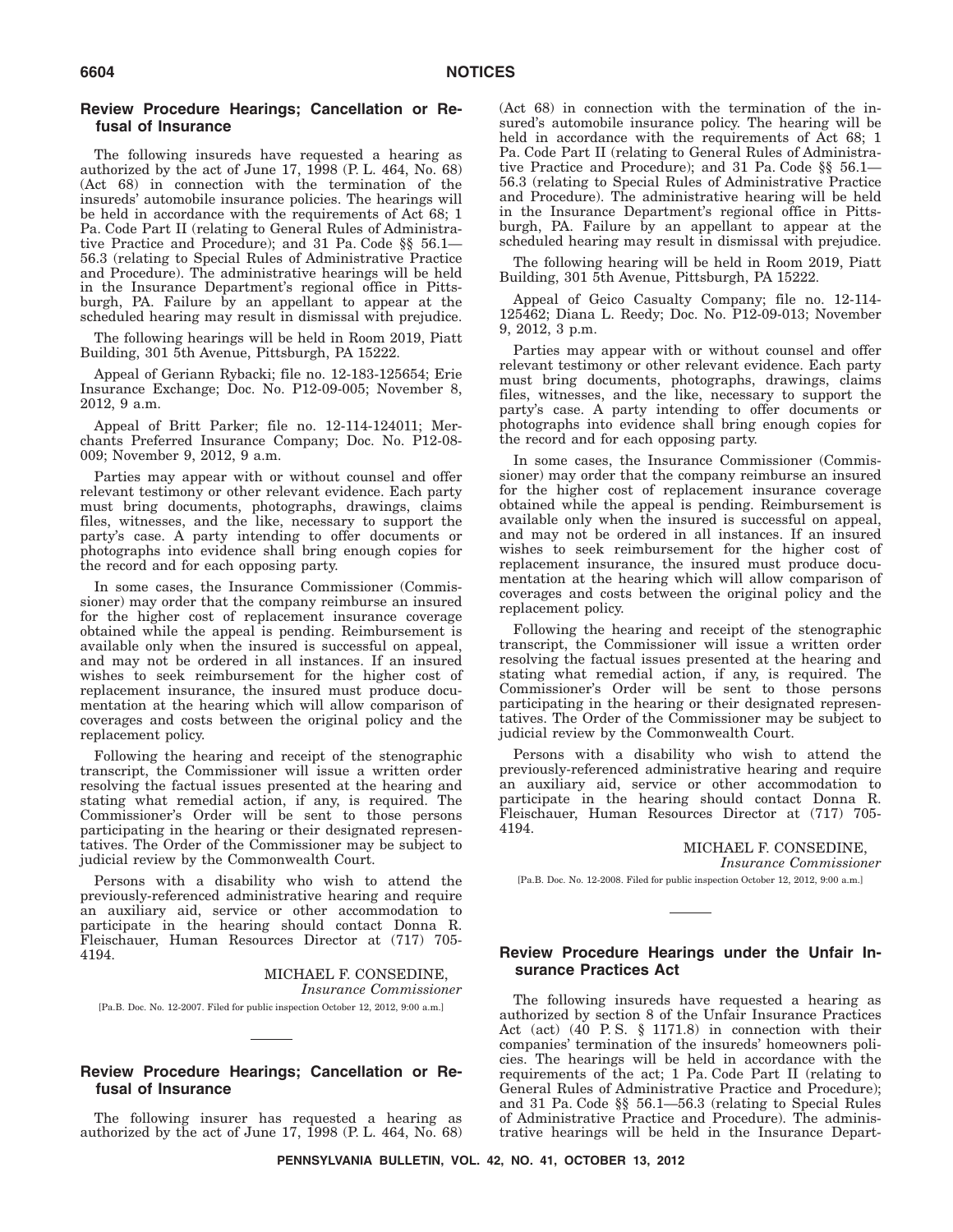ment's regional office in Pittsburgh, PA. Failure by an appellant to appear at a scheduled hearing may result in dismissal with prejudice.

The following hearings will be held in Hearing Room 2019, Piatt Building, 301 5th Avenue, Pittsburgh, PA 15222.

Appeal of Tami Burns; file no. 12-115-124685; The Brethren Mutual Insurance Company; Doc. No. P12-08- 022; November 8, 2012, 10 a.m.

Appeal of Jacqueline Mitchell-Bey; file no. 12-183- 125943; Hartford Insurance Company of Midwest; Doc. No. P12-09-004; November 8, 2012, 1 p.m.

Appeal of Alan E. and Francis M. Cech; file no. 12-116-124995; Donegal Mutual Insurance Company; Doc. No. P12-09-009; November 9, 2012, 10 a.m.

Parties may appear with or without counsel and offer relevant testimony and/or other relevant evidence. Each party must bring documents, photographs, drawings, claims files, witnesses, and the like, necessary to support the party's case. A party intending to offer documents or photographs into evidence shall bring enough copies for the record and for each opposing party.

Following the hearing and receipt of the stenographic transcript, the Insurance Commissioner (Commissioner) will issue a written order resolving the factual issues presented at the hearing and stating what remedial action, if any, is required. The Commissioner's Order will be sent to those persons participating in the hearing or their designated representatives. The Order of the Commissioner may be subject to judicial review by the Commonwealth Court.

Persons with a disability who wish to attend the previously-referenced administrative hearing and require an auxiliary aid, service or other accommodation to participate in the hearing should contact Donna R. Fleischauer, Human Resources Director at (717) 705- 4194.

> MICHAEL F. CONSEDINE, *Insurance Commissioner*

[Pa.B. Doc. No. 12-2009. Filed for public inspection October 12, 2012, 9:00 a.m.]

# **OFFICE OF OPEN RECORDS**

### **Hearing in the Matter of Matthew Haverstick v. State Ethics Commission; Doc. No. AP 2012- 1173**

A hearing on the previously-captioned Right-To-Know Law appeal will be held as follows:

*Dates:* November 5 and 6, 2012

*Time:* 10 a.m., November 5, 2012; 9 a.m., November 6, 2012

*Location:* Hearing Room 3 Plaza Level Commonwealth Keystone Building 400 North Street Harrisburg, PA 17120

| <i>Presiding:</i> | Edward S. Finkelstein, Esq.            |
|-------------------|----------------------------------------|
|                   | Hearing Officer                        |
|                   | 400 North Street                       |
|                   | Plaza Level                            |
|                   | Harrisburg, PA 17120                   |
|                   | $(717)$ 364-9903, fax $(717)$ 425-5343 |

This hearing is being conducted under section  $1101(a)(2)$  of the Right-to-Know Law (law) (65 P.S. § 67.1101(a)(2)) to determine whether the State Ethics Commission is required to provide all responsive records related to an identified invoice for legal services.

Persons with a disability who wish to attend the hearing should contact the Office of Open Records (OOR) to make arrangements for their special needs. Call the OOR at least 5 business days prior to the hearing to submit a request.

For persons who require an interpreter to participate in the hearings, the OOR will make every reasonable effort to have an interpreter present. Call the OOR at (717) 346-9903 at least 10 business days prior to the hearing to submit the request.

### TERRY MUTCHLER,

*Executive Director*

[Pa.B. Doc. No. 12-2010. Filed for public inspection October 12, 2012, 9:00 a.m.]

# **Right-to-Know Law and Sunshine Law Annual Training**

The Office of Open Records (OOR) will conduct its annual training on the Right-to-Know Law (RTKL) (65 P. S. §§ 67.101—67.3104) and 65 Pa.C.S. §§ 701—716 (relating to Sunshine Act) on October 24, 2012, from 10 a.m. to 12 p.m. in the State Museum Auditorium, 621 North 3rd Street, Harrisburg, PA 17120-0300.

Representatives from the OOR will discuss OOR appeal procedures and timeframes set forth in the RTKL. The discussion will focus on various exemptions to the presumption that governmental records are public and what to expect during the appeal process before the OOR. The interplay between the Sunshine Act and RTKL will also be discussed. An overview of recent Commonwealth Court rulings, current trends and OOR decisions impacting the RTKL and access to government records will be provided. Finally, ample opportunity will be provided for attendees to ask questions regarding the RTKL.

The training is free and open to everyone, including citizens, public officials, agency open records officers, attorneys and members of the media. Registration by October 19, 2012, is recommended as seating is limited. Registration forms are available at http://openrecords. state.pa.us.

TERRY MUTCHLER, *Executive Director* [Pa.B. Doc. No. 12-2011. Filed for public inspection October 12, 2012, 9:00 a.m.]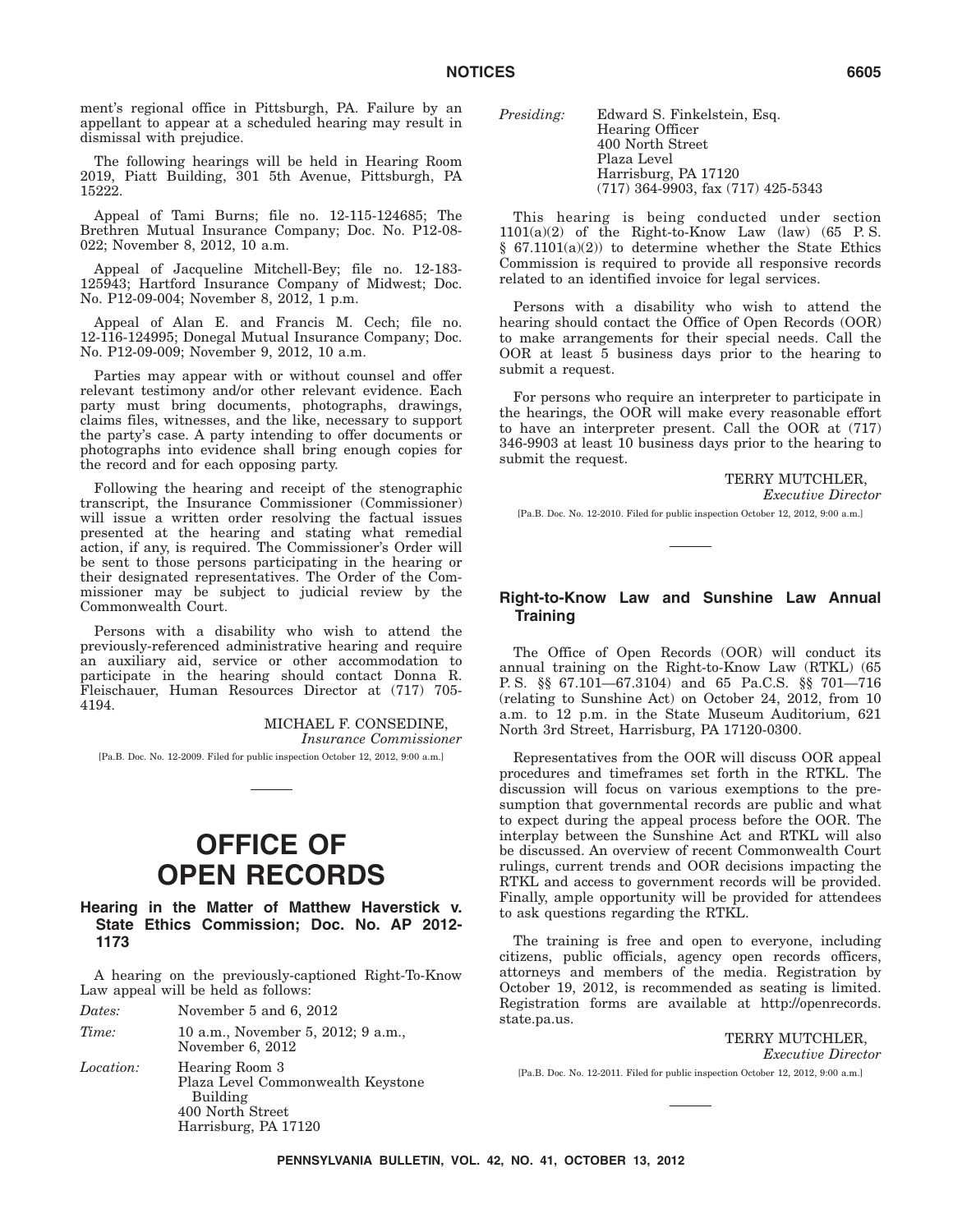# **PATIENT SAFETY AUTHORITY**

### **Public Meeting**

The Patient Safety Authority (Authority), established by section 303 of the Medical Care Availability and Reduction of Error (MCARE) Act (40 P. S. § 1303.303), announces a meeting of the Authority's Board to be held at the Sheraton Harrisburg/Hershey Hotel, 4650 Lindle Road, Harrisburg, PA at 10 a.m. on Tuesday, October 23, 2012.

Individuals with questions regarding this meeting, which is open to the public, should contact the Authority at (717) 346-0469.

> MICHAEL C. DOERING, *Executive Director*

[Pa.B. Doc. No. 12-2012. Filed for public inspection October 12, 2012, 9:00 a.m.]

# **PENNSYLVANIA PUBLIC UTILITY COMMISSION**

### **Eligible Telecommunications Carriers; Federal Universal Service Low Income Support**

The Pennsylvania Public Utility Commission (Commission) invites comment on the following pending wireless carrier's petition for designation as eligible telecommunications carriers (ETC) for purposes of Federal universal service low income support:

Blue Jay Wireless, LLC, Petition for Limited Designation as Eligible Telecommunications Carrier—Doc. No. P-2012-2325045

The Commission, at its July 29, 2010, public meeting adopted a final policy statement on ETC designation and ETC annual recertification and reporting requirements for all telecommunications carriers. This notice informs telecommunications providers and interested parties that the Commission intends to act on the previouslyreferenced ETC petition pending before the Commission.

Interested parties are invited to file comments at the relevant docket numbers within 20 days of publication of this notice. Reply comments of the carrier are due within 10 days thereafter. Interested parties may review the pending petitions at the Commission web site www.puc. state.pa.us or hard copies are available for a fee by means of written request to the Secretary of the Commission, Pennsylvania Public Utility Commission, Rosemary Chiavetta, Secretary, P. O. Box 3265, Harrisburg, PA 17105-3265.

The contact for questions regarding this notice is Rhonda L. Daviston, Assistant Counsel, Law Bureau (717) 787-6166.

### ROSEMARY CHIAVETTA, *Secretary*

[Pa.B. Doc. No. 12-2013. Filed for public inspection October 12, 2012, 9:00 a.m.]

### **Service of Notice of Motor Carrier Applications**

The following temporary authority and/or permanent authority applications for the right to render service as a common carrier or contract carrier in this Commonwealth have been filed with the Pennsylvania Public Utility Commission. Formal protests and petitions to intervene must be filed in accordance with 52 Pa. Code (relating to public utilities). A protest shall indicate whether it applies to the temporary authority application, the permanent authority application, or both. Filings must be made with the Secretary, Pennsylvania Public Utility Commission, P. O. Box 3265, Harrisburg, PA 17105-3265, with a copy served on the applicant by October 29, 2012. Documents filed in support of the applications are available for inspection and copying at the Office of the Secretary between 8 a.m. and 4:30 p.m., Monday through Friday, and at the business address of the respective applicant.

### **Applications of the following for approval to** *begin* **operating as** *common carriers* **for transportation of** *persons* **as described under each application.**

**A-2012-2286479. Corrected—Grandeur Executive Transportation, LLC** (286 Stanton Court, Glen Mills, PA 19342) for the right to begin as a common carrier, persons in limousine service, between points in the Counties of Bucks, Delaware, Montgomery and Philadelphia, excluding areas under the jurisdiction of the Philadelphia Parking Authority.

**A-2012-2295523. Gerald E. Kelly, t/a Kelly Transport** (361 Oman Road, Bloomsburg, Columbia County, PA 17815)—persons in paratransit service, limited to persons whose personal convictions prevent them from owning or operating motor vehicles, from points in the Counties of Columbia and Montour, to points in Pennsylvania, and return.

**A-2012-2317870. Success America** (2427 Susquehanna Avenue, Abington, Montgomery County, PA 19101)—persons, in paratransit service, from points in Delaware County, to points in Pennsylvania, and return. Attorney: David P. Temple, 1760 Market Street, Suite 1100, Philadelphia, PA 19103.

**A-2012-2318471. Mansur Malik, t/a 5 Star Limousine** (220 Roosevelt Avenue, Downingtown, Chester County, PA 19335)—persons, in limousine service, between points in the Counties of Chester, Delaware, Lancaster, Berks and Montgomery.

**A-2012-2318489. Peat's Elite Car Service, Inc.** (120 Aileen Drive, Lansdale, PA 19446)—for the right to begin to transport, as a common carrier, persons in limousine service, between points in the Boroughs of Hatfield, Lansdale and North Wales and the Townships of Hatfield, Montgomery, Upper Gwynedd and Towamencin, all in Montgomery County.

**A-2012-2321845. William Morris, t/a W M Morris Transportation Service** (2623 Waldo Street, Harrisburg, Dauphin County, PA 17110)—persons in paratransit service, from points in Dauphin County, to points in Pennsylvania, and return.

**A-2012-2322942. BLD Limousine, LLC, t/a Savannah's Limousine Company** (801 South 10th Street, Harrisburg, Dauphin County, PA 17104)—persons in limousine service, from points in the City of Harrisburg, Dauphin County, to points in Dauphin, Cumberland and York Counties, and return.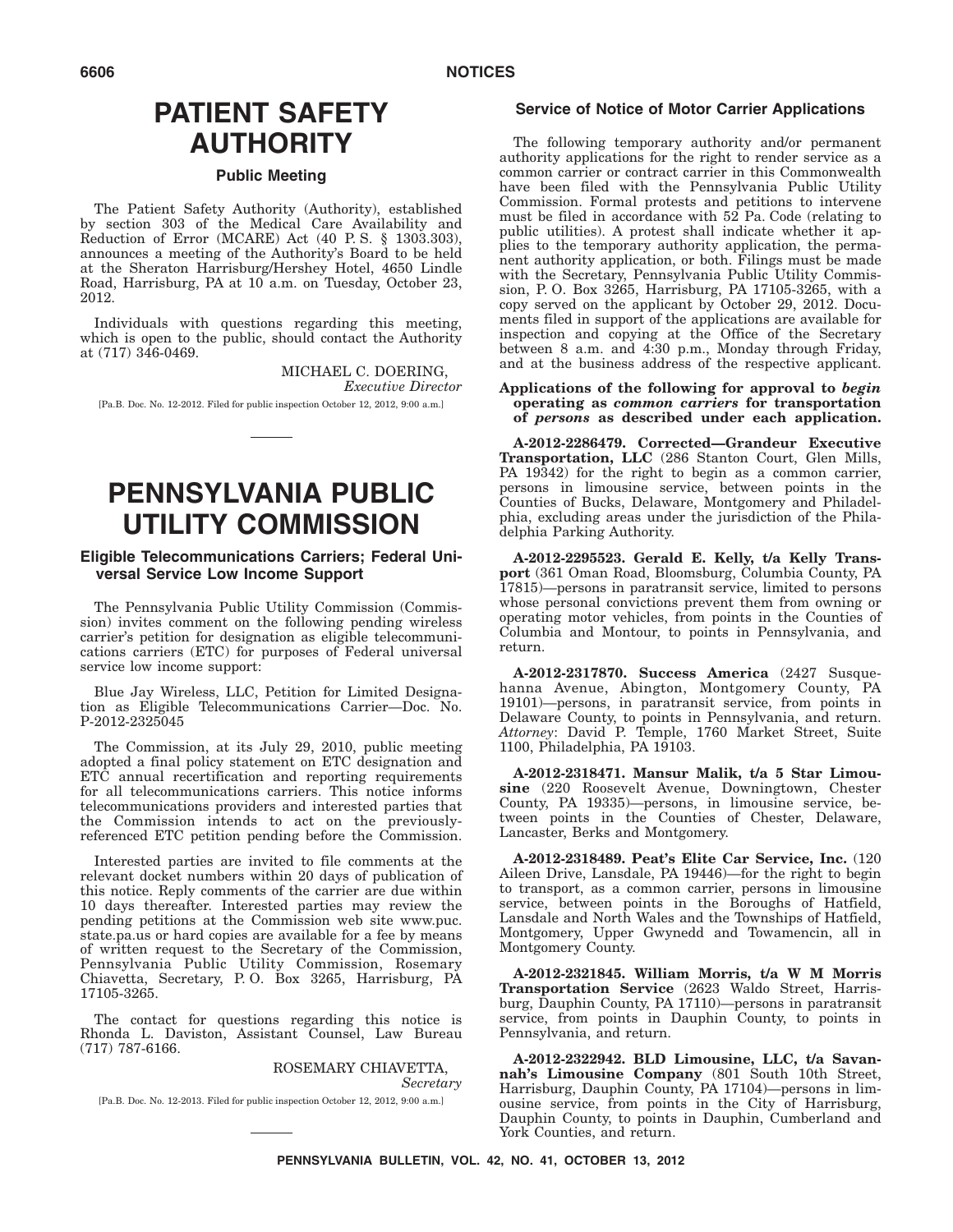**Applications of the following for** *amendment* **to the certificate of public convenience approving the operation of motor vehicles as** *common carriers* **for transportation of** *persons* **as described under each application.**

**A-2012-2321489. Sugarcreek Township Ambulance Service** (2030 State Route, East Brady, PA 16028) for amendment to its common carrier certificate, which grants the right, to transport as a common carrier, persons in paratransit service, in wheelchair and stretcher transport, for medical reasons, between points in the Counties of Armstrong, Butler and Clarion, and from points in said Counties, to points in Pennsylvania, and return; inter alia: *So As To Permit*: To transport as a common carrier, persons in paratransit service in wheelchair and stretcher transport, for medical reasons, between points in Mercer County, and from points in said County to points in Pennsylvania, and return. *Attorney*: Anthony J. Foschi, Tucker Arensberg, P.C., Two Lemoyne Drive, Suite 200, Lemoyne, PA 17043.

**A-2012-2322525. Trust Ambulance, Inc.** (1131 Primrose Avenue, Camp Hill, Cumberland County, PA 17011) for amendment to its common carrier certificate, which grants the right, inter alia, to transport persons, in paratransit service, from points in the City of Harrisburg, Dauphin County, and within an airline distance of 40 statute miles of the limits of said City, and from points in the County of York and the Borough of Chambersburg, Franklin County, to points in Pennsylvania, and return: *So As To Permit*: the transportation of persons, in paratransit service from points in the Counties of Union, Northumberland, Montour, Lycoming, Clinton and Centre, to points in Pennsylvania, and return.

### **Application of the following for approval to** *begin* **operating as a** *broker* **for transportation of** *persons* **as described under the application.**

**A-2012-2317300. Gegen, LLC** (1701 Walnut Street, 7th Floor, Philadelphia, PA 19103)—brokerage license for the transportation of persons between points in Pennsylvania. *Attorney*: David P. Temple, Esquire, 1760 Market Street, Suite 1100, Philadelphia, PA 19103.

### **Application of the following for the approval of the right and privilege to** *discontinue/abandon* **operating as** *common carriers* **by motor vehicle and for cancellation of the certificate of public convenience as described under the application.**

**A-2012-2323365. Platinum Touch Transportation, LLC** (4404 North Uber Street, Philadelphia, Philadelphia County, PA 19140)—discontinuance of service—persons, in group and party service, in vehicles seating 11 to 15 passengers, including the driver, from points in the City and County of Philadelphia, and the Counties of Bucks, Montgomery and Delaware, to points in Pennsylvania, and return, excluding service that is under the jurisdiction of the Philadelphia Parking Authority.

*Pennsylvania Public Utility Commission, Bureau of Transportation and Safety v. Henninger Transport, LLC; C-2011-2223639*

### COMPLAINT

The Pennsylvania Public Utility Commission (Commission) is a duly constituted agency of the Commonwealth of Pennsylvania empowered to regulate public utilities within the Commonwealth. The Commission has delegated its authority to initiate proceedings which are prosecutory in nature to the Bureau of Transportation and Safety and other bureaus with enforcement responsibilities. Pursuant to that delegated authority and Section 701 of the Public Utility Code, the Bureau of Transportation and Safety Prosecutory Staff hereby represents as follows:

1. That all authority issued to Henninger Transport, LLC, (respondent) is under suspension effective January 12, 2011 for failure to maintain evidence of insurance on file with this Commission.

2. That respondent maintains a principal place of business at  $P\overrightarrow{O}$  Box 471, Pillow, PA 17080.

3. That respondent was issued a Certificate of Public Convenience by this Commission on November 7, 2006, at A-00123205.

4. That respondent has failed to maintain evidence of Liability insurance on file with this Commission. The Bureau of Transportation and Safety Motor Carrier Services and Enforcement's Prosecutory Staff's proposed civil penalty for this violation is \$500 and cancellation of the Certificate of Public Convenience.

5. That respondent, by failing to maintain evidence of insurance on file with this Commission, violated 66 Pa.C.S. § 512, 52 Pa. Code § 32.2(c), and 52 Pa. Code  $§$  32.11(a),  $§$  32.12(a) or  $§$  32.13(a).

*Wherefore*, unless respondent pays the penalty of \$500 and causes its insurer to file evidence of insurance with this Commission within twenty (20) days of the date of service of this Complaint, the Bureau of Transportation and Safety Prosecutory Staff will request that the Commission issue an Order which (1) cancels the Certificate of Public Convenience held by respondent at A-00123205 for failure to maintain evidence of current insurance on file with the Commission, (2) fines Respondent the sum of five hundred dollars (\$500.00) for the illegal activity described in this Complaint, (3) orders such other remedy as the Commission may deem to be appropriate, which may include the suspension of a vehicle registration and (4) imposes an additional fine on the respondent should cancellation occur.

Respectfully submitted,

Michael E. Hoffman, Director Bureau of Transportation and Safety P. O. Box 3265 Harrisburg, PA 17105-3265

### VERIFICATION

I, Michael E. Hoffman, hereby state that the facts above set forth are true and correct to the best of my knowledge, information and belief and that I expect that the Bureau will be able to prove same at any hearing held in this matter. I understand that the statements herein are made subject to the penalties of 18 Pa.C.S. § 4904 relating to unsworn falsification to authorities.

Date:

Michael E. Hoffman, Director Bureau of Transportation and Safety

### NOTICE

A. You must file an Answer within twenty (20) days of the date of service of this Complaint. The date of service is the mailing date as indicated at the top of the Secretarial Cover Letter for this Complaint and Notice, 52 Pa. Code § 1.56(a). An Answer is a written explanation of circumstances wished to be considered in determining the outcome. The Answer shall raise all factual and legal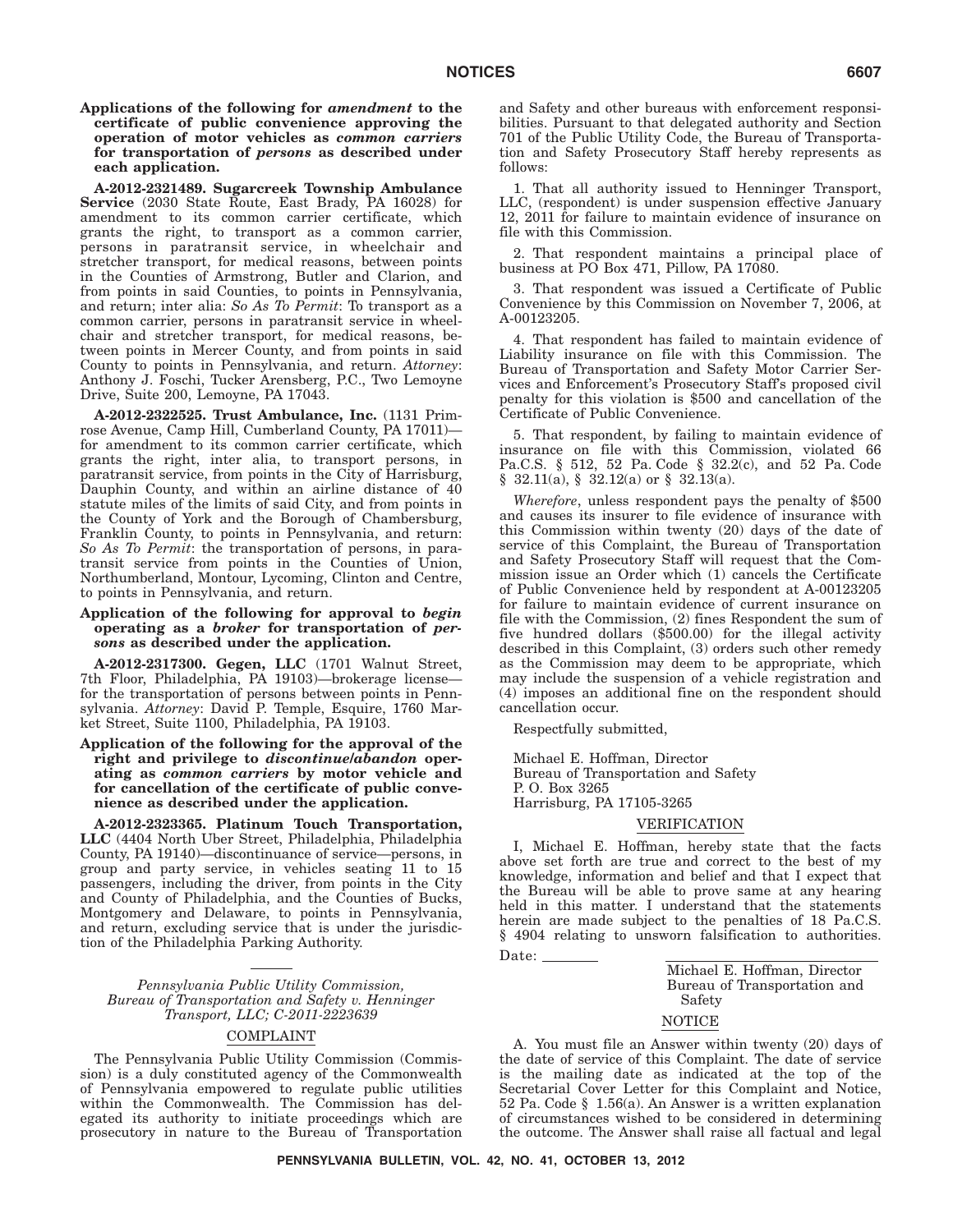arguments that you wish to claim in your defense and must include the reference number of this Complaint. Your Answer must be verified and the original and three (3) copies sent to:

> Rosemary Chiavetta, Secretary Pennsylvania Public Utility Commission P. O. Box 3265 Harrisburg, PA 17105-3265

B. If you fail to answer this Complaint within twenty (20) days of the date of service, the Bureau of Transportation and Safety will request that the Commission issue an Order imposing a penalty. Pursuant to 66 Pa.C.S. § 3301(a), the penalty could include a fine of up to \$1,000 for each violation, the revocation of your Certificate of Public Convenience, or any other remedy as may be appropriate. Each day you continue to violate any regulation, direction, requirement, determination or Order of the Commission is a separate and distinct offense, subject to additional penalties.

C. You may elect not to contest this Complaint by causing your insurer to file proper evidence of current insurance in accordance with the Commission's regulations and by paying the \$500 fine proposed in the Complaint by certified check or money order within twenty (20) days of the date of service of this Complaint.

The proof of insurance must be filed with the:

Compliance Office, Bureau of Transportation and Safety Pennsylvania Public Utility Commission P. O. Box 3265 Harrisburg, PA 17105-3265

Acord Certificates of Insurance and faxed form Es and Hs are unacceptable as evidence of insurance.

The fine payment must be made to the Commonwealth of Pennsylvania and forwarded to

> Rosemary Chiavetta, Secretary Pennsylvania Public Utility Commission P. O. Box 3265 Harrisburg, PA 17105-3265

Your payment is an admission that you committed the alleged violation and an agreement to cease and desist from further violations.

Upon receipt of the evidence of insurance from your insurer and receipt of your fine payment, the Complaint proceeding shall be closed.

D. If you file an Answer which admits or fails to deny the allegations of the Complaint, the Bureau of Transportation and Safety will request that the Commission issue an Order imposing a penalty, which may include the cancellation of your Certificate of Public Convenience. Should the Commission cancel your Certificate of Public Convenience, it may also impose an additional fine of up to \$1,000.

E. If you file an Answer which contests the Complaint, the matter will be assigned to an Administrative Law Judge for hearing and decision. The judge is not bound by the optional fine set forth above.

F. If you have questions regarding this Complaint or if you would like an alternative format of this Complaint (for persons with disabilities), please contact the Compliance Office at (717) 787-1227.

*Pennsylvania Public Utility Commission, Bureau of Transportation and Safety v. Potoka Trucking, Inc.; C-2011-2223647*

### COMPLAINT

The Pennsylvania Public Utility Commission (Commission) is a duly constituted agency of the Commonwealth of Pennsylvania empowered to regulate public utilities within the Commonwealth. The Commission has delegated its authority to initiate proceedings which are prosecutory in nature to the Bureau of Transportation and Safety and other bureaus with enforcement responsibilities. Pursuant to that delegated authority and Section 701 of the Public Utility Code, the Bureau of Transportation and Safety Prosecutory Staff hereby represents as follows:

1. That all authority issued to Potoka Trucking, Inc., (respondent) is under suspension effective January 13, 2011 for failure to maintain evidence of insurance on file with this Commission.

2. That respondent maintains a principal place of business at 83 East Hills Street, Youngwood, PA 15697.

3. That respondent was issued a Certificate of Public Convenience by this Commission on October 4, 2001, at A-00116559F0002.

4. That respondent has failed to maintain evidence of Liability and Cargo insurance on file with this Commission. The Bureau of Transportation and Safety Motor Carrier Services and Enforcement's Prosecutory Staff's proposed civil penalty for this violation is \$500 and cancellation of the Certificate of Public Convenience.

5. That respondent, by failing to maintain evidence of insurance on file with this Commission, violated 66 Pa.C.S. § 512, 52 Pa. Code § 32.2(c), and 52 Pa. Code § 32.11(a), § 32.12(a) or § 32.13(a).

*Wherefore*, unless respondent pays the penalty of \$500 and causes its insurer to file evidence of insurance with this Commission within twenty (20) days of the date of service of this Complaint, the Bureau of Transportation and Safety Prosecutory Staff will request that the Commission issue an Order which (1) cancels the Certificate of Public Convenience held by respondent at A-00116559F0002 for failure to maintain evidence of current insurance on file with the Commission, (2) fines Respondent the sum of five hundred dollars (\$500.00) for the illegal activity described in this Complaint, (3) orders such other remedy as the Commission may deem to be appropriate, which may include the suspension of a vehicle registration and (4) imposes an additional fine on the respondent should cancellation occur.

Respectfully submitted,

Michael E. Hoffman, Director Bureau of Transportation and Safety P. O. Box 3265 Harrisburg, PA 17105-3265

# VERIFICATION

I, Michael E. Hoffman, hereby state that the facts above set forth are true and correct to the best of my knowledge, information and belief and that I expect that the Bureau will be able to prove same at any hearing held in this matter. I understand that the statements herein are made subject to the penalties of 18 Pa.C.S. § 4904 relating to unsworn falsification to authorities.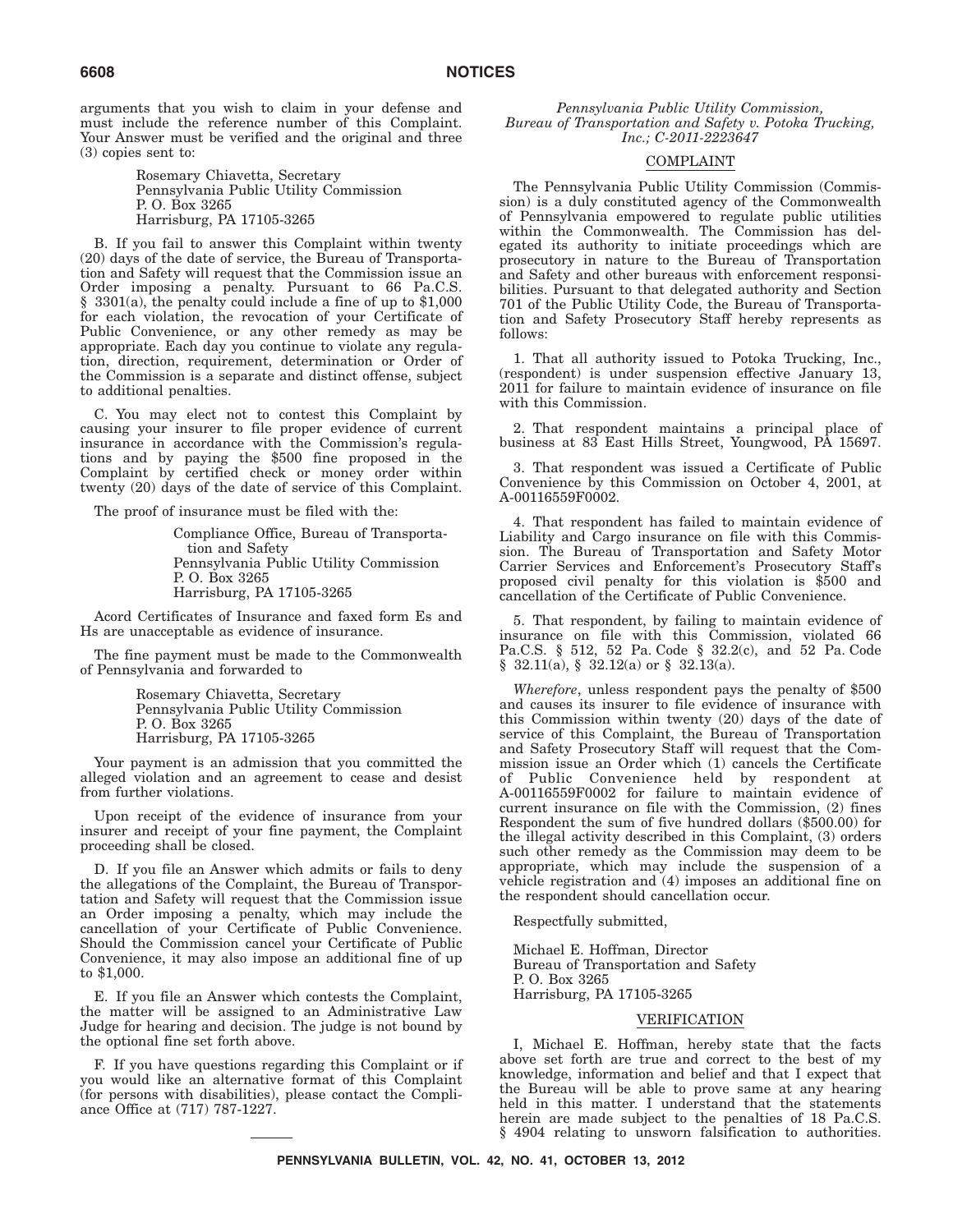Date:  $\_\_$ 

# Michael E. Hoffman, Director Bureau of Transportation and Safety

### NOTICE

A. You must file an Answer within twenty (20) days of the date of service of this Complaint. The date of service is the mailing date as indicated at the top of the Secretarial Cover Letter for this Complaint and Notice, 52 Pa. Code § 1.56(a). An Answer is a written explanation of circumstances wished to be considered in determining the outcome. The Answer shall raise all factual and legal arguments that you wish to claim in your defense and must include the reference number of this Complaint. Your Answer must be verified and the original and three (3) copies sent to:

> Rosemary Chiavetta, Secretary Pennsylvania Public Utility Commission P. O. Box 3265 Harrisburg, PA 17105-3265

B. If you fail to answer this Complaint within twenty (20) days of the date of service, the Bureau of Transportation and Safety will request that the Commission issue an Order imposing a penalty. Pursuant to 66 Pa.C.S. § 3301(a), the penalty could include a fine of up to \$1,000 for each violation, the revocation of your Certificate of Public Convenience, or any other remedy as may be appropriate. Each day you continue to violate any regulation, direction, requirement, determination or Order of the Commission is a separate and distinct offense, subject to additional penalties.

C. You may elect not to contest this Complaint by causing your insurer to file proper evidence of current insurance in accordance with the Commission's regulations and by paying the \$500 fine proposed in the Complaint by certified check or money order within twenty (20) days of the date of service of this Complaint.

The proof of insurance must be filed with the:

Compliance Office, Bureau of Transportation and Safety Pennsylvania Public Utility Commission P. O. Box 3265 Harrisburg, PA 17105-3265

Acord Certificates of Insurance and faxed form Es and Hs are unacceptable as evidence of insurance.

The fine payment must be made to the Commonwealth of Pennsylvania and forwarded to

> Rosemary Chiavetta, Secretary Pennsylvania Public Utility Commission P. O. Box 3265 Harrisburg, PA 17105-3265

Your payment is an admission that you committed the alleged violation and an agreement to cease and desist from further violations.

Upon receipt of the evidence of insurance from your insurer and receipt of your fine payment, the Complaint proceeding shall be closed.

D. If you file an Answer which admits or fails to deny the allegations of the Complaint, the Bureau of Transportation and Safety will request that the Commission issue an Order imposing a penalty, which may include the cancellation of your Certificate of Public Convenience. Should the Commission cancel your Certificate of Public Convenience, it may also impose an additional fine of up to \$1,000.

E. If you file an Answer which contests the Complaint, the matter will be assigned to an Administrative Law Judge for hearing and decision. The judge is not bound by the optional fine set forth above.

F. If you have questions regarding this Complaint or if you would like an alternative format of this Complaint (for persons with disabilities), please contact the Compliance Office at (717) 787-1227.

# ROSEMARY CHIAVETTA,

*Secretary*

[Pa.B. Doc. No. 12-2014. Filed for public inspection October 12, 2012, 9:00 a.m.]

### **Telecommunications**

**A-2012-2327339. Frontier Communications of Breezewood, LLC, Frontier Communications of Pennsylvania, LLC and Comcast Business Communications, LLC.** Joint petition of Frontier Communications of Breezewood, LLC, Frontier Communications of Pennsylvania, LLC and Comcast Business Communications, LLC for approval of amendment No. 2 to an interconnection agreement under section 252(e) of the Telecommunications Act of 1996.

Frontier Communications of Breezewood, LLC, Frontier Communications of Pennsylvania, LLC and Comcast Business Communications, LLC, by its counsel, filed on October 2, 2012, at the Pennsylvania Public Utility Commission (Commission), a joint petition for approval of amendment No. 2 to an interconnection agreement under sections 251 and 252 of the Telecommunications Act of 1996.

Interested parties may file comments concerning the petition and agreement with the Secretary, Pennsylvania Public Utility Commission, P. O. Box 3265, Harrisburg, PA 17105-3265. Comments are due on or before 10 days after the date of publication of this notice. Copies of the Frontier Communications of Breezewood, LLC, Frontier Communications of Pennsylvania, LLC and Comcast Business Communications, LLC joint petition are on file with the Commission and are available for public inspection.

The contact person is Cheryl Walker Davis, Director, Office of Special Assistants, (717) 787-1827.

#### ROSEMARY CHIAVETTA,

*Secretary*

[Pa.B. Doc. No. 12-2015. Filed for public inspection October 12, 2012, 9:00 a.m.]

### **Telecommunications**

**A-2012-2327322. Frontier Communications Commonwealth Telephone Company and Comcast Business Communications, LLC.** Joint petition of Frontier Communications Commonwealth Telephone Company and Comcast Business Communications, LLC for approval of amendment No. 2 to an interconnection agreement under section 252(e) of the Telecommunications Act of 1996.

Frontier Communications Commonwealth Telephone Company and Comcast Business Communications, LLC, by its counsel, filed on October 2, 2012, at the Pennsylvania Public Utility Commission (Commission), a joint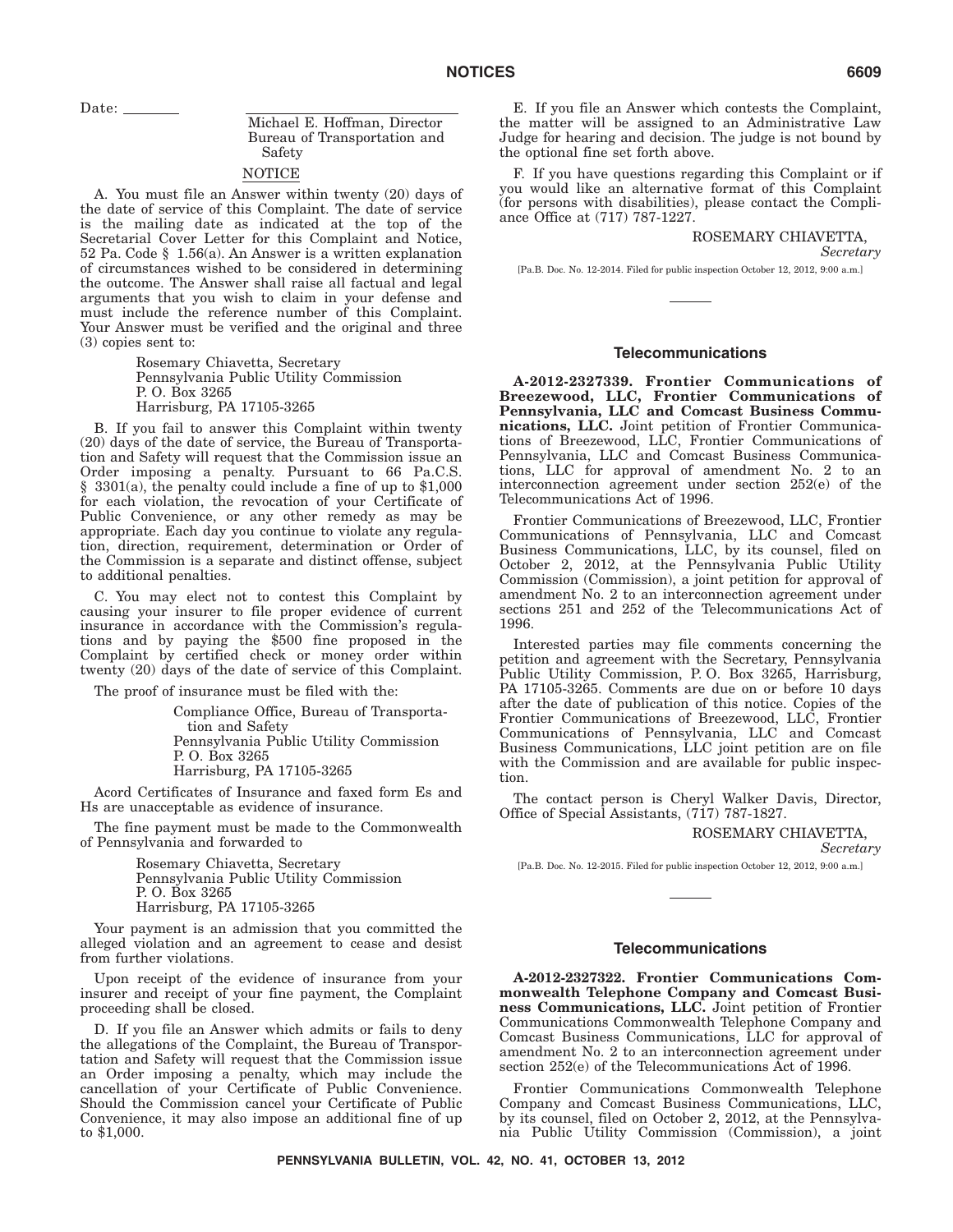petition for approval of amendment No. 2 to an interconnection agreement under sections 251 and 252 of the Telecommunications Act of 1996.

Interested parties may file comments concerning the petition and agreement with the Secretary, Pennsylvania Public Utility Commission, P. O. Box 3265, Harrisburg, PA 17105-3265. Comments are due on or before 10 days after the date of publication of this notice. Copies of the Frontier Communications Commonwealth Telephone Company and Comcast Business Communications, LLC joint petition are on file with the Commission and are available for public inspection.

The contact person is Cheryl Walker Davis, Director, Office of Special Assistants, (717) 787-1827.

> ROSEMARY CHIAVETTA, *Secretary*

[Pa.B. Doc. No. 12-2016. Filed for public inspection October 12, 2012, 9:00 a.m.]

# **PHILADELPHIA PARKING AUTHORITY**

### **Motor Carrier Medallion Stock Transfer Application for Service in the City of Philadelphia**

Permanent authority to render service as a common carrier in the City of Philadelphia has been granted by the Philadelphia Parking Authority (PPA) Taxicab and Limousine Division (TLD) to the following named company. The applicant has applied to transfer the ownership rights held by Mahmoud Cab Co. (CPC No. 1011922-01, Medallion No. P-1398) to transport persons in taxicab service between points within the City of Philadelphia and from points in the City of Philadelphia to points in Pennsylvania, and return.

**A-12-09-05. Mahmoud Cab Co. Stock Transfer, Buyer: Toufik Khelil Cherfi (100%)**, 814 Morris Street, Philadelphia, PA 19148, registered with the Commonwealth on July 28, 2003.

Formal protests must be filed in accordance with 52 Pa. Code Part II (relating to Philadelphia Parking Authority). Filings must be made at the offices of the TLD with the Clerk, 2415 South Swanson Street, Philadelphia, PA 19148, with a copy served on the applicant by October 29, 2012. Documents filed in support of the application are available for inspection at the TLD office (contact Charles Milstein) between 9 a.m. and 4:30 p.m. Monday to Friday or may be inspected at the business address of the applicant. The protest fee is \$2,500 (certified check or money order payable to PPA).

VINCENT J. FENERTY, Jr.,

*Executive Director*

[Pa.B. Doc. No. 12-2017. Filed for public inspection October 12, 2012, 9:00 a.m.]

### **Motor Carrier Medallion Transfer Application for Service in the City of Philadelphia**

Permanent or temporary authority to render services as a common carrier in the City of Philadelphia has been filed with the Philadelphia Parking Authority (PPA)

Taxicab and Limousine Division (TLD) by the following named applicant. The company has applied to transfer the rights held by AJFC Cab Co. (CPC No. 1017326-01, Medallion P-1308) to transport persons in taxicab service between points within the City of Philadelphia and from points in the City of Philadelphia to points in Pennsylvania, and return.

**A-12-05-08. Mahaffey Taxi, LLC**, 2351 South Swanson Street, Philadelphia, PA 19148, registered with the Commonwealth on March 14, 2012.

Formal protests must be filed in accordance with 52 Pa. Code Part II (relating to Philadelphia Parking Authority). Filings must be made at the offices of the TLD with the Clerk, 2415 South Swanson Street, Philadelphia, PA 19148, with a copy served on the applicant by October 29, 2012. Documents filed in support of the application are available for inspection at the TLD office (contact Charles Milstein) between 9 a.m. and 4:30 p.m. Monday to Friday or may be inspected at the business address of the applicant. The protest fee is \$2,500 (certified check or money order payable to PPA).

> VINCENT J. FENERTY, Jr., *Executive Director*

[Pa.B. Doc. No. 12-2018. Filed for public inspection October 12, 2012, 9:00 a.m.]

# **Motor Carrier Medallion Transfer Application for Service in the City of Philadelphia**

Permanent or temporary authority to render services as a common carrier in the City of Philadelphia has been filed with the Philadelphia Parking Authority (PPA) Taxicab and Limousine Division (TLD) by the following named applicant. The company has applied to transfer the rights held by BGA Cab Co. (CPC No. 1000672-01, Medallion P-123, 126, 141, 145, 156, 267) to transport persons in taxicab service between points within the City of Philadelphia and from points in the City of Philadelphia to points in Pennsylvania, and return.

**A-12-09-03. BNA Cab Co.**, 2029 Fairmont Drive, Jamison, PA 18929, registered with the Commonwealth on August 6, 2012.

Formal protests must be filed in accordance with 52 Pa. Code Part II (relating to Philadelphia Parking Authority). Filings must be made at the offices of the TLD with the Clerk, 2415 South Swanson Street, Philadelphia, PA 19148, with a copy served on the applicant by October 29, 2012. Documents filed in support of the application are available for inspection at the TLD office (contact Charles Milstein) between 9 a.m. and 4:30 p.m. Monday to Friday or may be inspected at the business address of the applicant. The protest fee is \$2,500 (certified check or money order payable to PPA).

VINCENT J. FENERTY, Jr.,

*Executive Director*

[Pa.B. Doc. No. 12-2019. Filed for public inspection October 12, 2012, 9:00 a.m.]

### **Motor Carrier Medallion Transfer Application for Service in the City of Philadelphia**

Permanent or temporary authority to render services as a common carrier in the City of Philadelphia has been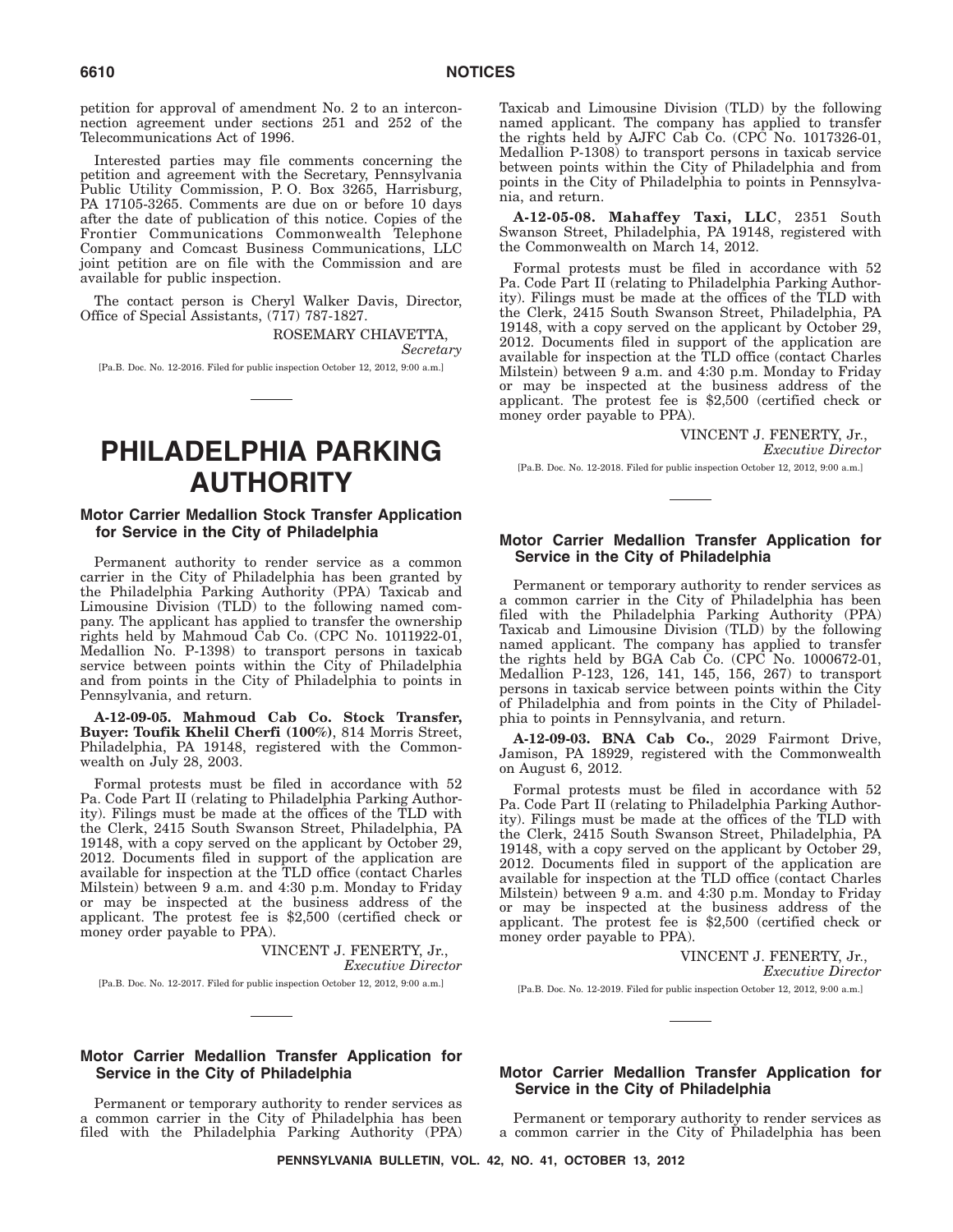filed with the Philadelphia Parking Authority (PPA) Taxicab and Limousine Division (TLD) by the following named applicant. The company has applied to transfer the rights held by BGA Cab Co. (CPC No. 1000672-01, Medallion P-351, 356, 546, 989, 1015, 1189) to transport persons in taxicab service between points within the City of Philadelphia and from points in the City of Philadelphia to points in Pennsylvania, and return.

**A-12-09-04. BNG Cab Co.**, 2029 Fairmont Drive, Jamison, PA 18929, registered with the Commonwealth on August 6, 2012.

Formal protests must be filed in accordance with 52 Pa. Code Part II (relating Philadelphia Parking Authority). Filings must be made at the offices of the TLD with the Clerk, 2415 South Swanson Street, Philadelphia, PA 19148, with a copy served on the applicant by October 29, 2012. Documents filed in support of the application are available for inspection at the TLD office (contact Charles Milstein) between 9 a.m. and 4:30 p.m. Monday to Friday or may be inspected at the business address of the applicant. The protest fee is \$2,500 (certified check or money order payable to PPA).

> VINCENT J. FENERTY, Jr., *Executive Director*

[Pa.B. Doc. No. 12-2020. Filed for public inspection October 12, 2012, 9:00 a.m.]

# **Motor Carrier Medallion Transfer Application for Service in the City of Philadelphia**

Permanent or temporary authority to render services as a common carrier in the City of Philadelphia has been filed with the Philadelphia Parking Authority (PPA) Taxicab and Limousine Division (TLD) by the following named applicant. The company has applied to transfer the rights held by Ch. Razia Cab Co. (CPC No. 1000546- 01, Medallion P-885 and 886) to transport persons in taxicab service between points within the City of Philadelphia and from points in the City of Philadelphia to points in Pennsylvania, and return.

**A-12-09-06. Watson Taxi, LLC**, 2351 South Swanson Street, 19148, registered with the Commonwealth on May 10, 2012.

Formal protests must be filed in accordance with 52 Pa. Code Part II (relating to Philadelphia Parking Authority). Filings must be made at the offices of the TLD with the Clerk, 2415 South Swanson Street, Philadelphia, PA 19148, with a copy served on the applicant by October 29, 2012. Documents filed in support of the application are available for inspection at the TLD office (contact Charles Milstein) between 9 a.m. and 4:30 p.m. Monday to Friday or may be inspected at the business address of the applicant. The protest fee is \$2,500 (certified check or money order payable to PPA).

> VINCENT J. FENERTY, Jr., *Executive Director*

[Pa.B. Doc. No. 12-2021. Filed for public inspection October 12, 2012, 9:00 a.m.]

### **Out of Service Notification; Doc. No. O-12-09-01**

Mr. Timothy Glavin, President Accurate Transportation, LLC Last Know Address: 12 Rain Tree Road Chadds Ford, Pa. 19317

Citation No's.:

- T-13019: 1051.3; Taxicab and Limousine Regulations; Failure to Fulfill Annual Filing Requirements
- T-13020: 1051.12;Taxicab and Limousine Regulations; Failure to Report Interruption of Service

Please be advised that, pursuant to 53 Pa.CS § 5701, et. seq., and Title 52, of the Pennsylvania Code, Public Utilities, Taxicab and Limousine Regulations, the Enforcement Department of The Philadelphia Parking Authority (''Authority'') Taxicab and Limousine Division (''TLD'') has placed your limousine certificate out of service and intends to request a revocation on Certificate of Public Convenience Number 1014986-07.

Limousine certificates expire on June 30 of each year. 52 Pa.§ 1051.3 (c) requires limousine certificate renewal forms to be submitted on or before April 1st of each year. Accurate Transportation, LLC, has not submitted the required filings for the past three (3) years and, therefore, its certificate is expired. 52 Pa. § Code 1051.12 requires a discontinuance of service for more than five (5) consecutive days be reported to the Enforcement Department. Accurate Transportation, LLC, as never reported the discontinuance in service. Communications and announcements issued by the TLD Administrative Department regarding these requirements and the renewal process have gone unanswered.

Based upon the above referenced violations of the TLD regulations and the corresponding threat to public safety, Certificate of Public Convenience Number 1014986-07 has been placed out-of-service, pursuant to 52 Pa. Code § 1003.32.

> The Philadelphia Parking Authority Taxicab and Limousine Division By: William Schmid Deputy Director of the TLD VINCENT J. FENERTY, Jr., *Executive Director*

[Pa.B. Doc. No. 12-2022. Filed for public inspection October 12, 2012, 9:00 a.m.]

### **Out of Service Notification; Doc. No. O-12-09-03**

Mr. Marvin Albert, President Joy Berman Associates, Inc. D/B/A Personal Driver Services Last Known Address 2401 Pennsylvania Ave. 17B-30 Philadelphia, Pa. 19130

Citation No's.:

- T-13283: 1051.3; Taxicab and Limousine Regulations; Failure to Fulfill Annual Filing Requirements
- T-13284: 1051.12;Taxicab and Limousine Regulations; Failure to Report Interruption of Service